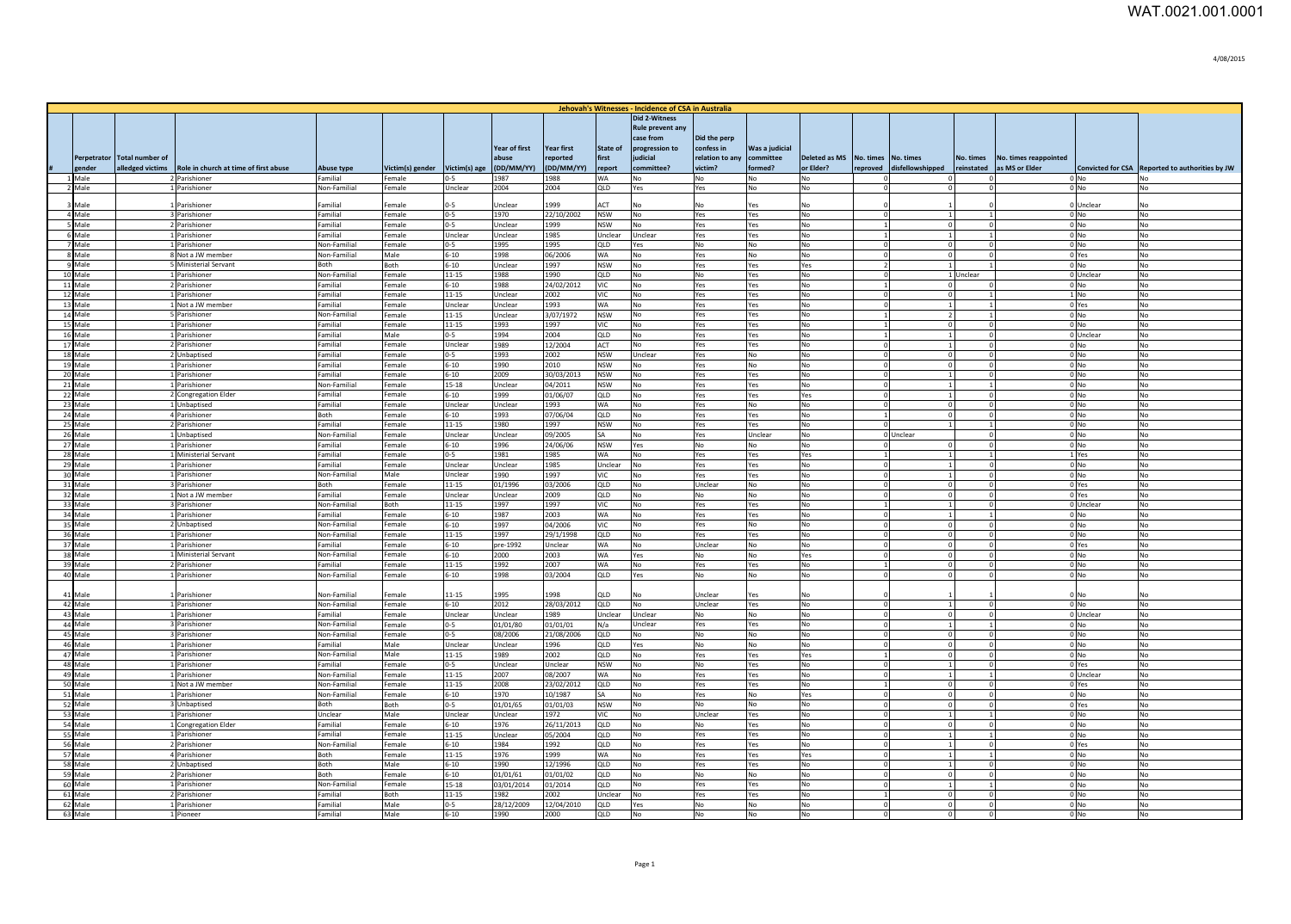| 64 Male            | 2 Parishioner                      | Both                         | Female           | $0-5$                | 1974            | 07/2008               | <b>VIC</b>        | No             | Yes            | Yes            | No             | 1                                | $\overline{0}$             |           |                  | 0 Unclear       | No             |
|--------------------|------------------------------------|------------------------------|------------------|----------------------|-----------------|-----------------------|-------------------|----------------|----------------|----------------|----------------|----------------------------------|----------------------------|-----------|------------------|-----------------|----------------|
| 65 Male            | 2 Parishioner                      | Familial                     | Female           | $0 - 5$              | Unclear         | $\sqrt{26/02/2013}$   | QLD               | No             | No             | Yes            | No             | $\overline{0}$                   | $\vert$ 1                  |           | $0$ No           |                 | No             |
| 66 Male            | 1 Parishioner                      | Familial                     | Female           | $0 - 5$              | 1972            | 1997                  | QLD               | Unclear        | No             | No             | No             | $\overline{0}$                   | $\overline{0}$             |           | $0$ No           |                 | No             |
| 67 Male            | 5 Parishioner                      | Both                         | Both             | Unclear              | Unclear         | 1991                  | <b>WA</b>         | Unclear        | Yes            | No             | No             | $\overline{0}$                   | $\overline{0}$             |           | $0$ No           |                 | No             |
| 68 Male            | 2 Ministerial Servant              | Familial                     | Female           | $6 - 10$             | 1987            | 21/11/91              | VIC               | No             | Yes            | Yes            | Yes            | $\overline{1}$                   | $\overline{0}$             |           |                  | 0 Yes           | No             |
| 69 Male            | 1 Parishioner                      | Familial                     | Female           | $11 - 15$            | Unclear         | 10/07/2000            | Qld               | No             | Unclear        | No             | No             | $\overline{0}$                   | $\overline{0}$             |           | $0$ No           |                 | No             |
| 70 Male            | 4 Parishioner                      | Familial                     | Both             | $6 - 10$             | 1984            | 1985                  | QLD               | Yes            | Yes            | Yes            | Yes            |                                  | $\Omega$                   |           | $0$ No           |                 | No             |
| 71 Male            | Parishioner                        | Non-Familial                 | Female           | 11-15                | 01/01/03        | 01/01/03              | TAS               | No             | Yes            | es /           | No             | $\Omega$                         |                            |           | $0$ No           |                 | No             |
| 72 Male            | Parishioner                        | Familial                     | Female           | $5 - 10$             | Jnclear         | 1996                  | WA                | No             | Yes            | es /           | No             | $\overline{0}$                   | $\mathbf{1}$               |           | $0$ No           |                 | <b>No</b>      |
| 73 Male            | Unclear                            | Non-Familial                 | Female           | <b>Jnclear</b>       | Jnclear         | 2005                  | QLD               | Unclear        | No             | No             | No             | $\overline{\mathbf{0}}$          | $\mathbf 0$                |           |                  | $1$ No          | No             |
| 74 Male            | Parishioner                        | Non-Familial                 | Female           | $3-5$                | 05/1990         | 26/07/1990            | <b>NSW</b>        | Unclear        | No             | No             | No             | $\overline{0}$                   | $\overline{0}$             |           | $0$ No           |                 | No             |
| 75 Male<br>76 Male | Parishioner<br>Parishioner         | Familial<br>Familial         | Female           | 11-15<br>$11 - 15$   | 1995<br>Jnclear | 2001<br>1999          | blQ<br><b>NSW</b> | No<br>No       | Yes            | Yes            | No<br>No       | $\overline{0}$                   | $\mathbf{1}$               |           | $0$ No           |                 | No<br>No       |
| 77 Male            | Parishioner                        | Familial                     | Female<br>Female | $11 - 15$            | Unclear         | 2002                  | <b>WA</b>         | N <sub>0</sub> | Yes<br>Yes     | Yes<br>Yes     | N <sub>0</sub> | $\overline{0}$<br>$\overline{0}$ | $\vert$ 1<br>$\vert$ 1     |           | $0$ No<br>$0$ No |                 | N <sub>o</sub> |
| 78 Male            | 2 Parishioner                      | <b>Both</b>                  | Female           | 11-15                | 01/01/98        | 01/01/02              | <b>NSW</b>        | <b>Yes</b>     | Yes            | Yes            | No             | $\overline{0}$                   | 1                          |           | $0$ No           |                 | N <sub>o</sub> |
| 79 Male            | 2 Parishioner                      | Non-Familial                 | Female           | $0 - 5$              | 24/12/1999      | 06/2005               | QLD               | <b>Yes</b>     | Yes            | Yes            | l No           | $\overline{1}$                   | $\mathbf{1}$               |           |                  | $0$ No          | No             |
| 80 Male            | 1 Parishioner                      | Familial                     | Female           | $6 - 10$             | Unclear         | 1984                  | INT.              | No.            | Unclear        | Yes            | No             | Unclear                          | $\mathbf{1}$               |           |                  | 0 Unclear       | No             |
| 81 Male            | 1 Parishioner                      | Familial                     | Male             | $6 - 10$             | 1985            | 1988                  | <b>NSW</b>        | No.            | Yes            | N <sub>O</sub> | Yes            | $^{\circ}$                       | $\overline{0}$             |           | $0$ No           |                 | No             |
| 82 Male            | 1 Pioneer                          | Familial                     | Female           | Unclear              | 2002            | 2002                  | QLD               | No             | No             | No             | No             | $\overline{0}$                   | $\overline{0}$             |           | $0$ No           |                 | No             |
| 83 Male            | 4 Ministerial Servant              | Familial                     | Both             | 6-10                 | 1968            | 08/08/2006            | QLD               | No             | No             | No             | No             | $\mathbf{0}$                     | $\overline{0}$             |           | $0$ No           |                 | No             |
| 84 Male            | 1 Parishioner                      | Familial                     | Female           | Unclear              | Unclear         | 21/04/2004            | <b>NSW</b>        | Yes            | Yes            | No             | No             |                                  | $\Omega$                   |           | $0$ No           |                 | No             |
| 85 Male            | 2 Not JW member                    | Familial                     | Female           | 5-10                 | 01/01/1970      | 01/05/1997            | WA                | No             | Unclear        | No             | Unclear        | Jnclear Unclear                  |                            | Unclear   | Unclear          | No              | No             |
| 86 Male            | 1 Unbaptised                       | Familial                     | Female           | <b>Unclear</b>       | Unclear         | 1992                  | ŝА                | No             | No             | No             | No             |                                  | $^{\circ}$                 |           |                  | 0 No            | No             |
| 87 Male            | 1 Parishioner                      | Non-Familial                 | Female           | $5 - 10$             | 01/01/03        | 01/01/03              | <b>NSW</b>        | Yes            | No             | No             | No             | $\overline{0}$                   | $\overline{0}$             |           | $0$ No           |                 | No             |
| 88 Male            | <b>Parishioner</b>                 | Familial                     | Female           | $6 - 10$             | 1985            | 2004                  | SA                | No             | Yes            | Yes            | No             | $\overline{0}$                   | $\overline{2}$             |           | $0$ No           |                 | No             |
| 89 Male            | 2 Ministerial Servant              | Non-Familial                 | Female           | $6 - 10$             | Unclear         | 1995                  | QLD               | No             | Yes            | Yes            | Yes            |                                  | $\mathbf 0$                |           |                  | 0 Yes           | No             |
| 90 Male            | <b>Parishioner</b>                 | Non-Familial                 | Male             | 11-15                | 1997            | 1999                  | VIC.              | No             | Yes            | No             | No             | $\Omega$                         | $\Omega$                   |           |                  | $0$ No          | No             |
| 91 Male            | <b>5</b> Parishioner               | Familial                     | Female           | $6 - 10$             | 1975            | 2011                  | <b>NSW</b>        | No             | Yes            | Yes            | Yes            | $\Omega$                         |                            |           |                  | 0 Yes           | No             |
| 92 Male            | <b>Parishioner</b>                 | Familial                     | Female           | $6 - 10$             | 1996            | Post-2002             | VIC.              | No             | Yes            | No             | No             | $\Omega$                         |                            | 0 Unclear |                  | 0 Yes           | No             |
| 93 Male            | 2 Ministerial Servant              | Non-Familial                 | Male             | ln-5                 | Unclear         | 03/02/2010            | <b>NSW</b>        | Yes            | No             | <b>No</b>      | No             | $\overline{0}$                   | $\overline{0}$             |           | $0$ No           |                 | No             |
| 94 Male            | 1 Not JW member                    | Non-Familial                 | Female           | 11-15                | 1988            | 2003                  | ٢Δ                | Unclear        | Yes            | No             | Yes            | $\Omega$                         | $\Omega$                   |           |                  | $1$ No          | N <sub>o</sub> |
| 95 Male            | 1 Parishioner                      | Familial                     | Male             | Unclear              | Unclear         | 28/12/2014            | QLD               | No             | No             | No             | No             | $\Omega$                         | $\Omega$                   |           | 0 <sub>No</sub>  |                 | N <sub>o</sub> |
| 96 Male<br>97 Male | 4 Unbaptised<br>2 Not JW member    | Non-Familial<br>Non-Familial | Both<br>Female   | $0 - 5$              | 1997            | 2000                  | TAS               | No             | No             | <b>No</b>      | No             | $\Omega$<br>$\Omega$             | $\Omega$                   |           | $0$ No           |                 | No             |
| 98 Male            |                                    | Non-Familial                 | Female           | Unclear              | 1967            | 1996                  | <b>NSW</b>        | No             | No             | No             | Yes            | $\Omega$                         | $\Omega$<br>$\overline{1}$ |           |                  | 0 Yes           | No             |
| 99 Male            | 1 Ministerial Servant              | Familial                     | Female           | $11 - 15$            | 2013            | 2013                  | QLD               | No<br>No       | Yes<br>Unclear | Yes<br>No      | Yes            | $\Omega$                         | $\circ$                    |           | 0 <sub>No</sub>  |                 | No             |
| 100 Male           | 3 Not a JW member<br>1 Parishioner | Familial                     | Female           | $6 - 10$<br>$6 - 10$ | 1980<br>Unclear | 06/2009<br>22/12/1992 | QLD<br>QLD        | Unclear        | N٥             | No             | No<br>No       | $\Omega$                         | $\mathbf 0$                |           | $0$ No           | 0 Yes           | No<br>No       |
| 101 Male           | 1 Unbaptised                       | Non-Familial                 | Female           | $11 - 15$            | 2001            | 04/2003               | <b>NSW</b>        | No             | Unclear        | No             | No             | $\overline{0}$                   | $\circ$                    |           | $0$ No           |                 | No             |
| 102 Male           | 1 Unbaptised                       | Familial                     | Female           | Unclear              | Unclear         | 28/03/1998            | <b>SA</b>         | Unclear        | Unclear        | No             | No             | $\overline{0}$                   | $\mathbf 0$                |           | $0$ No           |                 | No             |
| 103 Male           | 1 Parishioner                      | Familial                     | Female           | 11-15                | Unclear         | Unclear               | <b>NSW</b>        | No             | No             | Yes            | No             | $\overline{0}$                   | $\overline{2}$             |           |                  | 0 Yes           | No             |
| 104 Male           | 1 Parishioner                      | Familial                     | Male             | $0 - 5$              | Unclear         | 08/10/2004            | <b>NSW</b>        | Yes            | No             | No             | No             | $\overline{0}$                   | $\overline{0}$             | $\Omega$  |                  | 0 Unclear       | No             |
| 105 Male           | 1 Parishioner                      | Familial                     | Male             | $6 - 10$             | Unclear         | 1987                  | TAS               | No             | Yes            | Yes            | No             |                                  | $\mathbf{1}$               |           |                  | 0 Yes           | No             |
| 106 Male           | 1 Parishioner                      | Familial                     | Female           | $11 - 15$            | 2002            | 07/2010               | <b>NSW</b>        | No             | Yes            | Yes            | No             | $\overline{0}$                   | $\mathbf{1}$               |           |                  | $0$ No          | No             |
| 107 Male           | Parishioner                        | Non-Familial                 | Female           | $11 - 15$            | Jnclear         | 1998                  | TAS               | No             | Yes            | Yes            | No             | $\Omega$                         | $\mathbf{1}$               |           |                  | $0$ No          | No             |
| 108 Male           | 1 Unclear                          | Non-Familial                 | Female           | Unclear              | Inclear         | 2005                  | QLD               | Yes            | No             | No             | No             |                                  | $\overline{0}$             |           |                  | $0$ No          | No             |
| 109 Male           | Parishioner                        | Familial                     | Both             | <b>Jnclear</b>       | Inclear         | Unclear               | QLD               | No             | Yes            | Yes            | No             |                                  | $\mathbf{1}$               |           |                  | 0 Yes           | <b>No</b>      |
| 110 Male           | <b>Parishioner</b>                 | Familial                     | Female           | $11 - 15$            | Jnclear         | 1/12/1976             | <b>NSW</b>        | No             | Yes            | Yes            | No             | Jnclear                          | $\mathbf{1}$               |           |                  | 0 Unclear       | Unclear        |
| 111 Male           | 2 Parishioner                      | Non-Familial                 | Male             | $11 - 15$            | 1985            | 23/08/1985            | <b>QLD</b>        | Yes            | No             | No             | No             |                                  | $\overline{0}$             |           | $0$ No           |                 | No             |
| 112 Male           | 2 Unbaptised                       | Non-Familial                 | Female           | $6 - 10$             | 1999            | Unclear               | <b>WA</b>         | No             | Yes            | Yes            | No             | $\overline{1}$                   | $\Omega$                   |           | $0$ No           |                 | <b>No</b>      |
| 113 Male           | <b>Parishioner</b>                 | Familial                     | Female           | $0 - 5$              | Unclear         | 1994                  | ŝΑ                | No             | Yes            | Yes            | No             | $^{\circ}$                       | 1                          |           | $0$ No           |                 | No             |
| 114 Male           | 3 Parishioner                      | Non-Familial                 | Female           | 0-5                  | 23/07/65        | 23/07/65              | SΑ                | N <sub>o</sub> | Yes            | Yes            | Unclear        | $^{\circ}$                       | $\vert$ 1                  |           | 0 <sub>No</sub>  |                 | N <sub>o</sub> |
| 115 Male           | <b>3</b> Ministerial Servant       | Non-Familial                 | Female           | $11 - 15$            | 11/1974         | 24/11/1975            | QLD               | No             | Yes            | Yes            | No             | $\mathbf{0}$                     | 1                          |           |                  | 0 Yes           | N <sub>o</sub> |
| 116 Male           | 1 Parishioner                      | Familial                     | Female           | 11-15                | Unclear         | 18/06/1993            | <b>VIC</b>        | No             | No             | No             | No             | $\mathbf{0}$                     | $\overline{0}$             |           | $0$ No           |                 | No             |
| 117 Male           | Unclear<br>Parishioner             | Non-Familial                 | Unclear          | Unclear              | Unclear         | Unclear               | TAS               | No             | Unclear        | No             | No             | $\overline{\mathbf{0}}$          | $\mathbf 0$                |           |                  | 0 Yes           | No             |
| 118 Male           |                                    |                              | Both             | 11-15                | 2004            |                       |                   | No             |                | Yes            |                |                                  |                            |           | 0 <sub>Nc</sub>  |                 | No             |
| 119 Male           | Parishioner<br>2 Parishioner       | Non-Familial<br>Both         | Female           | $6 - 10$             | 1962            | 05/2006<br>1992       | NSW<br>WA         | Yes            | Yes<br>Yes     | No             | No<br>No       | $\overline{0}$                   | $\overline{0}$             | $\Omega$  | $0$ No           |                 | No             |
| 120 Male           | 1 Parishioner                      | Familial                     | Female           | $0 - 5$              | 1989            | 10/2003               | WA                | Yes            | No             | No             | No             | $\overline{0}$                   | $\overline{0}$             |           | $0$ No           |                 | No             |
| 121 Male           | 1 Unclear                          | Familial                     | Female           | Unclear              | Unclear         | 2005                  | <b>NSW</b>        | Yes            | No             | No             | No             | $\overline{0}$                   | $\overline{0}$             |           | $0$ No           |                 | <b>No</b>      |
| 122 Male           | 1 Parishioner                      | Non-Familial                 | Female           | $6 - 10$             | Unclear         | 01/01/02              | <b>WA</b>         | Yes            | No             | No             | No             | $\overline{0}$                   | $\overline{0}$             |           | $0$ No           |                 | <b>No</b>      |
| 123 Male           | 1 Parishioner                      | Familial                     | Female           | $6 - 10$             | Unclear         | 1995                  | <b>NSW</b>        | No             | Yes            | Yes            | No             | $\overline{0}$                   | $\mathbf{1}$               |           |                  | 0 Yes           | <b>No</b>      |
| 124 Male           | <b>S</b> Congregation Elder        | Non-Familial                 | Female           | $0 - 5$              | Unclear         | 1991                  | <b>NSW</b>        | Yes            | No             | Yes            | Yes            | $\overline{0}$                   | $\mathbf{1}$               |           | $0$ No           |                 | <b>No</b>      |
| 125 Male           | 2 Parishioner                      | Non-Familial                 | Female           | $0 - 5$              | 1976            | 1992                  | <b>SA</b>         | No             | No             | No             | No             | $\overline{0}$                   | $\overline{0}$             |           |                  | $0$ No          | No             |
| 126 Male           | 3 Parishioner                      | Non-Familial                 | Female           | $0 - 5$              | 1964            | 1966                  | ACT               | Unclear        | Unclear        | No             | No             | $\Omega$                         | $\Omega$                   |           |                  | 0 Yes           | No             |
| 127 Male           | <b>5</b> Parishioner               | Both                         | Female           | $0 - 5$              | Unclear         | 1999                  | <b>NSW</b>        | No             | Yes            | Yes            | No             | $\Omega$                         | $\mathbf{1}$               |           |                  | $0$ No          | No             |
| 128 Male           | 1 Unbaptised                       | Familial                     | Female           | 11-15                | 1990            | 2000                  | QLD               | No             | Yes            | No             | No             | $\Omega$                         | $\Omega$                   |           |                  | 0 Yes           | No             |
| 129 Male           | Ministerial Servant                | Non-Familial                 | Female           | $0-5$                | 02/11/83        | 1983                  | <b>NSW</b>        | N <sub>o</sub> | Yes            | Yes            | Yes            | $\overline{1}$                   | $\circ$                    |           | $0$ No           |                 | No             |
| 130 Male           | 2 Not a IW member                  | Familial                     | Female           | 11-15                | 1985            | 09/2005               | VIC.              | No             | Yes            | No             | No             | $\Omega$                         | $\Omega$                   |           |                  | 0 <sub>No</sub> | N <sub>o</sub> |
| 131 Male           | 3 Parishioner                      | Familial                     | Male             | $6 - 10$             | 1986            | 1999                  | <b>NSW</b>        | No             | Yes            | Yes            | No             | $\Omega$                         | $\overline{3}$             |           | 0 <sub>No</sub>  |                 | N <sub>o</sub> |
| 132 Male           | 3 Parishioner                      | Non-Familial                 | Female           | 11-15                | Unclear         | 01/2005               | <b>NSW</b>        | Unclear        | Unclear        | <b>No</b>      | No             | $\overline{0}$                   | $\overline{0}$             |           | $0$ No           |                 | No             |
| 133 Male           | 2 Unbaptised                       | Both                         | Both             | $0 - 5$              | 01/12/00        | 01/01/02              | <b>NSW</b>        | Yes            | N <sub>0</sub> | No             | N <sub>o</sub> | $\Omega$                         | $\Omega$                   |           |                  | $0$ No          | No             |
| 134 Female         | 2 Parishioner                      | Non-Familial                 | Male             | 11-15                | Unclear         | 04/2008               | <b>NSW</b>        | N <sub>o</sub> | Yes            | Yes            | <b>No</b>      | $\Omega$                         |                            |           |                  | $0$ No          | No             |
|                    |                                    |                              |                  |                      |                 |                       |                   |                |                |                |                |                                  |                            |           |                  |                 |                |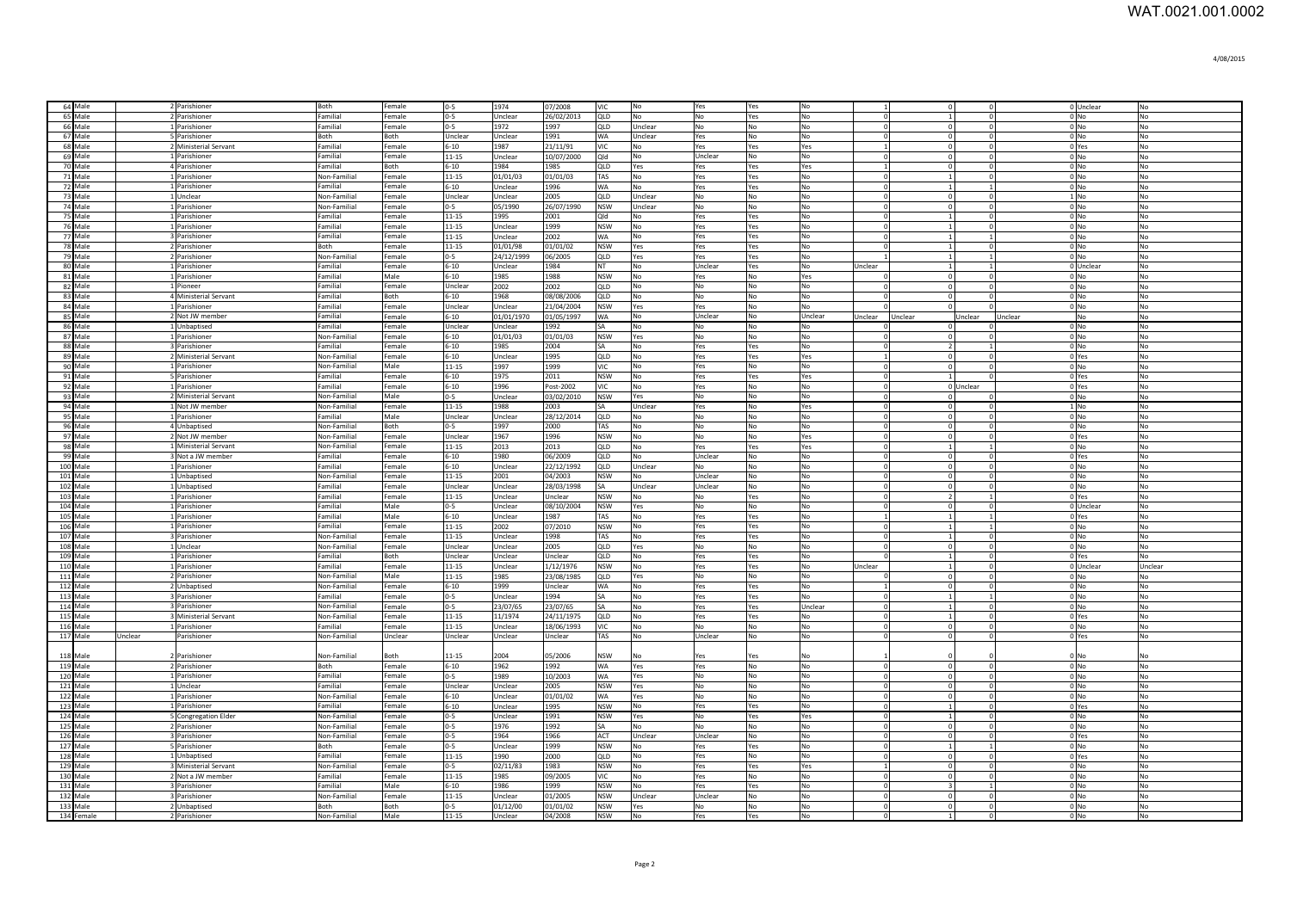| 135 Male   |         | 2 Parishioner         | Familial            | Female  | 6-10      | 2009       | 07/2009    | loup       | No             | Yes        | Yes            | <b>No</b>      |                |           |                              |                          | 0 Yes           | N <sub>0</sub> |
|------------|---------|-----------------------|---------------------|---------|-----------|------------|------------|------------|----------------|------------|----------------|----------------|----------------|-----------|------------------------------|--------------------------|-----------------|----------------|
| 136 Male   |         | 1 Parishioner         | Familial            | Female  | $0-5$     | Unclear    | 2002       | <b>NSW</b> | No             | Yes        | Yes            | lNo.           |                |           | $\overline{2}$               | $\overline{2}$           | 0 Yes           | No             |
| 137 Male   | Unclear | Not a JW member       | Both                | Male    | $11 - 15$ | Pre-1999   | 07/2013    | <b>NSW</b> | N <sub>o</sub> | Yes        | No             | <b>No</b>      |                |           | $\sqrt{2}$                   | $\Omega$                 | $0$ No          | No             |
| 138 Male   |         | 5 Parishioner         | <b>Both</b>         | Both    | $6 - 10$  | 1999       | 03/11/2009 | QLD        | No             | Yes        | Yes            | No             |                |           | $\sqrt{2}$                   | $\Omega$                 | 0 <sub>No</sub> | No             |
| 139 Male   |         | 1 Parishioner         | Familial            | Female  | $6 - 10$  | 1993       | 1997       | <b>WA</b>  | No             | Yes        | Yes            | No             |                |           | $\vert$ 1                    | 1                        | $0$ No          | No             |
| 140 Male   |         | 1 Parishioner         | Familial            | Female  | $n - 5$   | 1967       | 3/01/1978  | QLD        | <b>No</b>      | Yes        | Yes            | No             | Unclear        |           |                              | $\Omega$                 | 0 Unclear       | No             |
| 141 Male   |         | 2 Elder or MS         | Non-Familial        | Male    | Unclear   | 01/12/00   | 2001       | VIC        | Yes            | No         | No             |                |                |           | $\Omega$                     | $0$ No                   | No              | No             |
| 142 Male   |         | 4 Parishioner         | Both                | Male    | $6 - 10$  | 17/01/2008 | 20/08/2008 | <b>NSW</b> | No             | Yes        | Yes            | No             |                |           | $\Omega$                     |                          | $0$ No          | No             |
|            |         |                       |                     |         |           |            |            |            |                |            |                |                |                |           |                              |                          |                 |                |
| 143 Male   |         | 4 Parishioner         | Familial            | Both    | Unclear   | 1980       | 1990       | TAS        | No             | Yes        | Yes            | No             |                |           |                              |                          | $0$ No          | No             |
| 144 Male   |         | 2 Parishioner         | Familial            | Female  | Unclear   | Unclear    | 2003       | VIC        | No             | No         | No             | No             |                |           |                              |                          | 0 <sub>No</sub> | No             |
| 145 Male   |         | 1 Parishioner         | Familial            | Female  | $11 - 15$ | Unclear    | Unclear    | Unclear    | N <sub>o</sub> | Yes        | Yes            | <b>No</b>      |                |           |                              |                          | $0$ No          | No             |
| 146 Male   |         | 2 Not JW member       | Non-Familial        | Female  | 11-15     | Jnclear    | 1999       | QLD        | No             | Yes        | Yes            | Yes            |                |           |                              |                          | 0 Yes           | No             |
| 147 Male   |         | 2 Parishioner         | Non-Familial        | Male    | $6 - 10$  | 1993       | 1999       | blO        | No             | Yes        | Yes            | No             |                |           |                              |                          | 0 Unclear       | No             |
| 148 Male   |         | 1 Parishioner         | <b>Non-Familial</b> | Female  | 15-18     | 2003       | 2004       | <b>NSW</b> | No             | Yes        | Yes            | <b>No</b>      |                |           |                              |                          | 0 <sub>No</sub> | No             |
| 149 Male   |         | 2 Ministerial Servant | Non-Familial        | Female  | Unclear   | Unclear    | 1978       | QLD        | <b>No</b>      | Unclear    | Yes            | Yes            |                |           |                              |                          | 0 No            | No             |
| 150 Male   |         | 1 Parishioner         | Familial            | Female  | $11 - 15$ | 2008       | 2008       | <b>QLD</b> | Yes            | No.        | N <sub>0</sub> | No             |                |           |                              | $\Omega$                 | $0 \text{N}$    | <b>No</b>      |
| 151 Male   |         | 1 Parishioner         | Familial            | Female  | Unclear   | Unclear    | 1998       | <b>QLD</b> | N <sub>0</sub> | Unclear    | Yes            | <b>No</b>      |                |           |                              |                          | 0 Unclear       | N <sub>0</sub> |
| 152 Male   |         | 1 Parishioner         | Non-Familial        | Male    | $6 - 10$  | 01/01/75   | 01/01/75   | <b>NSW</b> | N <sub>o</sub> | Yes        | Yes            | <b>No</b>      |                |           |                              |                          | 0 <sub>No</sub> | <b>No</b>      |
| 153 Male   |         | 1 Parishioner         | Familial            | Female  | $0 - 5$   | Unclear    | 27/08/2002 | <b>WA</b>  | N <sub>O</sub> | Yes        | N <sub>o</sub> | N <sub>0</sub> |                |           |                              |                          | $0$ No          | No             |
| 154 Male   |         | 2 Parishioner         | Familial            | Female  | $0 - 5$   | 2005       | 2005       | <b>SA</b>  | No             | l No       | No             | No             |                |           |                              |                          | $0$ No          | No             |
| 155 Male   |         | 1 Parishioner         | Familial            | Female  | $11 - 15$ | Unclear    | 1997       | QLD        | No             | Yes        | Yes            | No             |                |           |                              |                          | $0$ No          | No             |
| 156 Male   |         | 1 Unbaptised          | Familial            | Female  | $6 - 10$  | Unclear    | 2002       | <b>WA</b>  | Yes            | No         | No             | No             |                |           | $\Omega$                     | 0                        | 0 No            | No             |
| 157 Male   | Unclear | Not a JW member       | Unclear             | Unclear | Unclear   | 1993       | 29/06/2010 | <b>WA</b>  | No             | Unclear    | No             | No             | $\Omega$       |           | $\Omega$                     | $\mathbf{0}$             | OUnclear        | No             |
| 158 Male   |         | 3 Ministerial Servant | Non-Familial        | Female  | 11-15     | 2001       | 2001       | l SA       | Yes            | Yes        | Yes            | Yes            | $\mathbf{1}$   |           | $\overline{0}$<br>$^{\circ}$ |                          | 0 <sub>No</sub> | No             |
| 159 Male   |         | 3 Ministerial Servant | Non-Familial        | Female  | Unclear   | 1997       | 1997       | <b>VIC</b> | No             | No         | No             | Yes            | $\overline{1}$ |           | $\overline{0}$               | $\mathbf 0$              | 0 Yes           | No             |
| 160 Male   |         | 1 Parishioner         | Familial            | Female  | Unclear   | Unclear    | 2003       | TAS        | No             | No         | No             | No             | $\Omega$       |           | $\overline{0}$               | $\mathbf{0}$             | 0 <sub>No</sub> | No             |
|            |         |                       |                     |         |           |            |            |            |                |            |                |                |                |           | $\overline{2}$               | 1 <sup>1</sup>           |                 |                |
| 161 Male   |         | 2 Parishioner         | Non-Familial        | Female  | $6 - 10$  | 01/01/74   | 01/01/93   | QLD        | No             | No         | Yes            | No             |                |           |                              |                          | $0$ No          | No             |
| 162 Male   |         | 2 Parishioner         | Non-Familial        | Female  | $6 - 10$  | Unclear    | Unclear    | <b>SA</b>  | No             | Yes        | Yes            | No             |                |           |                              | $\mathbf{0}$             | $0$ No          | No             |
| 163 Male   |         | 1 Circuit Overseer    | Non-Familial        | Female  | $0 - 5$   | 1967       | 2006       | lvıc.      | Yes            | No         | No             |                |                |           | $\Omega$                     | $0$ No                   | No              | No             |
| 164 Male   |         | 3 Not a JW member     | Both                | Female  | $6 - 10$  | 1982       | 07/2005    | <b>NSW</b> | No             | Yes        | No             | No             |                |           | $\Omega$                     | $\Omega$                 | $0$ No          | No             |
| 165 Male   |         | 1 Parishioner         | Familial            | Female  | $11 - 15$ | 1993       | 1993       | Unclear    | No             | No         | No             | No             |                |           | $\Omega$                     | $\Omega$                 | 0 <sub>No</sub> | No             |
| 166 Male   |         | 1 Ministerial Servant | Familial            | Female  | $11 - 15$ | 1976       | 1988       | VIC.       | N <sub>O</sub> | Unclear    | Yes            | Yes            |                |           | $\Omega$                     | $\Omega$                 | $1 \text{N}$    | No             |
| 167 Male   |         | 1 Not a JW member     | Familial            | Female  | $11 - 15$ | Unclear    | 1986       | <b>NSW</b> | Yes            | No         | No             | No             |                |           | $\Omega$                     | $\Omega$                 | 0 <sub>No</sub> | N <sub>o</sub> |
| 168 Male   |         | 1 Parishioner         | Familial            | Female  | $15 - 18$ | 1977       | 2010       | QLD        | Unclear        | No         | No             | No             | $\Omega$       |           | $\circ$                      | $\circ$                  | 0 <sub>No</sub> | No             |
| 169 Male   |         | 1 Not a JW member     | Familial            | Female  | $0 - 5$   | 05/2001    | 11/2003    | <b>NSW</b> | No             | Yes        | No             | No             |                |           | $\sqrt{2}$                   | $\Omega$                 | 0 Yes           | No             |
| 170 Male   |         | 1 Unbaptised          | Familial            | Female  | $6 - 10$  | 1984       | 2001       | QLD        | N <sub>O</sub> | Yes        | Yes            | lNo.           |                |           | $\sqrt{2}$                   | $\Omega$                 | 0 Yes           | No             |
| 171 Male   |         | 3 Ministerial Servant | Familial            | Female  | $0 - 5$   | 1978       | 2002       | loup.      | No             | Yes        | Yes            | Yes            | $\Omega$       |           | $\overline{2}$               | $\overline{1}$           | 0 Yes           | No             |
| 172 Male   |         | 2 Parishioner         | Familial            | Female  | Unclear   | Unclear    | 18/10/2003 | Qld        | No             | No         | No             | No             |                |           | $\Omega$                     | $\Omega$                 | $0$ No          | No             |
| 173 Male   |         | 2 Parishioner         | Familial            | Female  | Unclear   | Unclear    | 06/2005    | lsa.       | No             | No         | No             | No             |                |           | $\Omega$                     | $\Omega$                 | $0$ No          | No             |
| 174 Male   |         | 1 Unbaptised          | Familial            | Male    | Unclear   | Unclear    | Unclear    | <b>NSW</b> | No             | Yes        | No             | No             |                |           | $\Omega$                     | $\Omega$                 | $0$ No          | No             |
| 175 Male   |         | 1 Ministerial Servant | Familial            | Male    | $6 - 10$  | 22/12/2002 | 23/12/2002 | <b>NSW</b> | No             | Yes        | Yes            | Yes            | Unclear        |           | $\Omega$                     |                          | 0 No            | No             |
| 176 Male   | Unclear | Not a JW member       | Non-Familial        | Unclear | Unclear   | Unclear    | 27/12/2005 | QLD        | Unclear        | Unclear    | Unclear        | No             |                | 0 Unclear | Unclear                      |                          | 0 Yes           | No             |
| 177 Male   |         |                       | Familial            | Female  | Unclear   | Unclear    | 1989       | <b>NSW</b> | No             |            |                | Yes            | Unclear        | Unclear   | Unclear                      |                          |                 | No             |
|            |         | 1 Congregation Elder  |                     |         |           |            |            |            |                | Yes        | Yes            |                |                |           |                              |                          | $1$ No          |                |
| 178 Male   |         | 4 Parishioner         | Both                | Female  | $0 - 5$   | 2000       | 26/02/2004 | <b>NSW</b> | No             | Yes        | Yes            | No             |                |           |                              |                          | $0$ No          | No             |
| 179 Male   |         | 1 Parishioner         | Familial            | Female  | $0-5$     | 2002       | 07/08/2007 | QLD        | Yes            | No         | No             | No             |                |           |                              |                          | $0$ No          | No             |
| 180 Male   |         | 1 Parishioner         | Familial            | Female  | $6 - 10$  | 1999       | 11/2004    | QLD        | No             | Yes        | Yes            | No             |                |           |                              |                          | $0$ No          | No             |
| 181 Male   |         | 2 Parishioner         | Familial            | Female  | 11-15     | 1998       | 03/2007    | QLD        | No             | Yes        | Yes            | No             |                |           |                              |                          | 0 Yes           | No             |
| 182 Male   |         | 4 Parishioner         | Both                | Both    | $11 - 15$ | 1996       | 1997       | <b>SA</b>  | No             | Yes        | Yes            | No             |                |           |                              |                          | 0 Unclear       | No             |
| 183 Male   |         | 1 Parishioner         | Familial            | Female  | Unclear   | Unclear    | 1961       | VIC.       | No             | Unclear    | Yes            | No             | Unclear        |           |                              |                          | $0 \text{N}$    | N <sub>0</sub> |
| 184 Male   |         | 1 Parishioner         | Familial            | Female  | Unclear   | 1973       | 19/03/1994 | <b>WA</b>  | Yes            | Yes        | No             | <b>No</b>      |                |           |                              |                          | 0 <sub>No</sub> | N <sub>0</sub> |
| 185 Male   |         | 1 Parishioner         | Familial            | Female  | 15-18     | Unclear    | 1986       | <b>NSW</b> | <b>No</b>      | Unclear    | Yes            | No             |                |           |                              | $\mathcal{P}$            | $0$ No          | No             |
| 186 Male   |         | 3 Parishioner         | Unclear             | Female  | Unclear   | Unclear    | Unclear    | <b>WA</b>  | <b>No</b>      | Unclear    | Yes            | Unclear        |                |           |                              | $\overline{\phantom{a}}$ | 0 <sub>No</sub> | N <sub>o</sub> |
| 187 Male   |         | 2 Ministerial Servant | Familial            | Female  | $6 - 10$  | 29/07/1986 | 06/01/97   | loup.      | No             | Yes        | Yes            | Yes            |                |           | $\overline{1}$               |                          | $0$ No          | N <sub>o</sub> |
| 188 Male   |         | 1 Parishioner         | Familial            | Female  | 11-15     | 1992       | Unclear    | <b>NSW</b> | No             | Yes        | Yes            | No             |                |           | $\Omega$                     | $\mathbf{0}$             | 0 No            | No             |
| 189 Male   |         | 1 Parishioner         | Non-Familial        | Female  | $6 - 10$  | Unclear    | 2000       | <b>NSW</b> | No             | Yes        | Yes            | No             |                |           | $\mathbf{1}$                 | $\mathbf{1}$             | $0$ No          | <b>No</b>      |
| 190 Male   |         | 2 Parishioner         | Familial            | Female  | Unclear   | 1974       | 1974       | <b>NSW</b> | No             | No         | Yes            | No             | Unclear        |           | $\overline{2}$               | $\overline{1}$           | 0 Yes           | No             |
| 191 Female |         | 1 Parishioner         | Familial            | Female  | Unclear   | 1962       | 2000       | QLD        | No             | No         | No             | No             |                |           | $\overline{0}$               | $\mathbf 0$              | 0 No            | No             |
| 192 Male   |         | 2 Ministerial Servant | Non-Familial        | Female  | $6 - 10$  | 1981       | 04/12/1988 | <b>WA</b>  | No             | Yes        | Yes            | Yes            |                |           | $\Omega$                     | $\mathbf 0$              | $0$ No          | No             |
| 193 Male   |         | 5 Parishioner         | Non-Familial        | Female  | Unclear   | Unclear    | 1990       | Qld        | Yes            | Yes        | Yes            | No             |                |           | $\overline{4}$               | 3                        | 0 Yes           | No             |
|            |         |                       |                     |         |           |            |            |            |                |            |                |                |                |           |                              |                          |                 |                |
| 194 Male   |         | 2 Parishioner         | Familial            | Female  | $6 - 10$  | 1996       | 06/2012    | <b>NSW</b> | No             | Yes        | Yes            | No             |                |           |                              | $\mathbf 0$              | $0$ No          | No             |
| 195 Male   |         | 2 Parishioner         | Familial            | Female  | $6 - 10$  | 2001       | 2007       | <b>NSW</b> | No             | Yes        | Yes            | No             |                |           |                              | $\mathbf 0$              | $0$ No          | No             |
|            |         |                       |                     |         |           |            |            |            |                |            |                |                |                |           |                              |                          |                 |                |
| 196 Male   |         | 1 Parishioner         | Familial            | Female  | $6 - 10$  | 2001       | 30/01/2001 | <b>NSW</b> | No             | Yes        | Unclear        | No             | Unclear        | Unclear   |                              |                          | $0$ No          | N <sub>o</sub> |
| 197 Male   |         | 1 Congregation Elder  | Non-Familial        | Female  | 11-15     | 1990       | 2009       | <b>NSW</b> | Unclear        | No         | No             | No             |                |           | $\Omega$                     | $\mathbf{0}$             | $0$ No          | No             |
| 198 Male   |         | 1 Parishioner         | Non-Familial        | Female  | $6 - 10$  | 10/1977    | 12/1977    | loup       | No             | Yes        | Yes            | No             |                |           |                              | $\Omega$                 | 0 <sub>No</sub> | No             |
| 199 Male   |         | 1 Parishioner         | Familial            | Female  | $11 - 15$ | Unclear    | 08/2011    | VIC        | <b>No</b>      | Yes        | Yes            | No             |                |           |                              |                          | 0 <sub>No</sub> | No             |
| 200 Male   |         | 3 Parishioner         | Familial            | Female  | 11-15     | 1983       | 24/09/2003 | <b>WA</b>  | <b>No</b>      | Unclear    | Unclear        | No             | Unclear        | Unclear   | Unclear                      |                          | 0 <sub>No</sub> | No             |
| 201 Male   |         | 2 Parishioner         | Non-Familial        | Female  | 11-15     | Unclear    | 09/2005    | VIC.       | Yes            | No         | No             | No             |                |           |                              |                          | $0 \text{N}$    | N <sub>o</sub> |
| 202 Male   |         | 1 Ministerial Servant | Non-Familial        | Female  | 6-10      | 2008       | 2008       | <b>NSW</b> | N <sub>O</sub> | Yes        | Yes            | Yes            |                |           |                              |                          | 0 <sub>No</sub> | <b>No</b>      |
| 203 Male   |         | 1 Parishioner         | Familial            | Male    | $0-5$     | 12/1991    | 12/1991    | <b>NSW</b> | N <sub>o</sub> | <b>Yes</b> | Yes            | l No           |                |           | $\Omega$                     | $\Omega$                 | 0 <sub>No</sub> | No             |
| 204 Male   |         | 1 Parishioner         | Familial            | Female  | $0 - 5$   | 1977       | 1988       | lord.      | N <sub>O</sub> | Yes        | Yes            | N <sub>o</sub> | Unclear        |           |                              |                          | $0$ No          | No             |
| 205 Male   |         | 1 Unbaptised          | Familial            | Female  | Unclear   | 1977       | 1995       | lvic.      | No             | Yes        | No             | N <sub>o</sub> |                |           |                              |                          | 0 Yes           | No             |
|            |         |                       |                     |         |           |            |            |            |                |            |                |                |                |           |                              |                          |                 |                |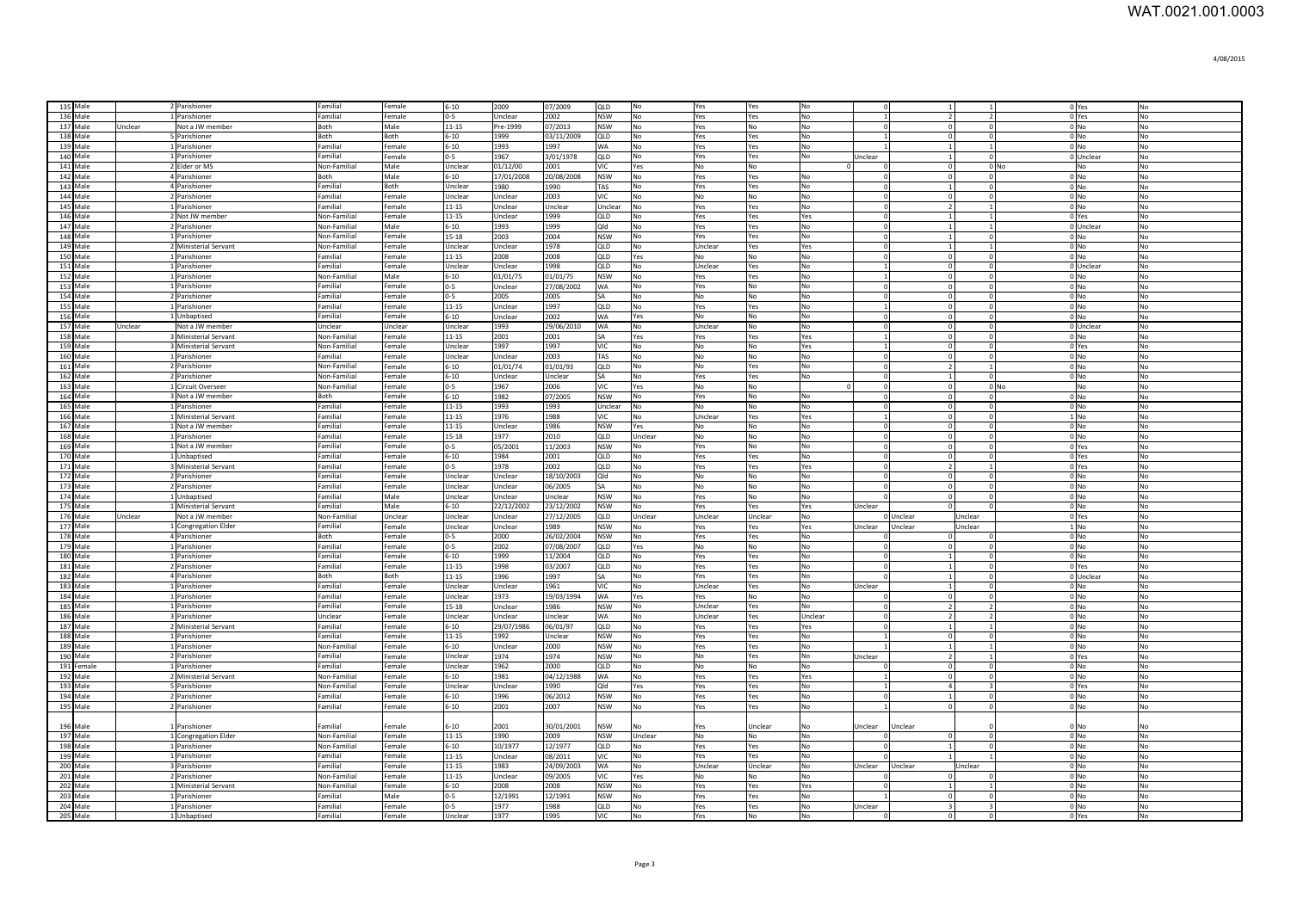| 206 Male             |         | 4 Parishioner                     | Non-Familial             | Female           | $6 - 10$               | 1978            | 1978               | <b>WA</b>                | Yes                   | l No                        | $\mathsf{No}$     | No                   |                      |                                  | $\Omega$                                             |           | 0 No                                 | N <sub>o</sub>                   |
|----------------------|---------|-----------------------------------|--------------------------|------------------|------------------------|-----------------|--------------------|--------------------------|-----------------------|-----------------------------|-------------------|----------------------|----------------------|----------------------------------|------------------------------------------------------|-----------|--------------------------------------|----------------------------------|
| 207 Male             |         | 2 Elder or MS                     | Familial                 | Female           | Unclear                | 1971            | 1991               | QLD                      | No                    | Unclear                     | No                | Yes                  |                      | $\overline{0}$                   | $\circ$                                              |           | $0$ No                               | No                               |
| 208 Male             |         | 1 Unclear                         | Non-Familial             | Unclear          | Unclear                | 1995            | 1999               | TAS                      | No                    | <b>Unclear</b>              | Yes               | Yes                  | Jnclear              |                                  | $\mathbf{1}$                                         |           | $0$ No                               | No                               |
| 209 Male             |         | 2 Parishioner                     | Non-Familial             | Female           | $11 - 15$              | Jnclear         | 12/2008            | QLD                      | No                    | Yes                         | Yes               | No                   |                      |                                  |                                                      |           | $0$ No                               | No                               |
| 210 Male             |         | 1 Ministerial Servant             | Familial                 | Female           | Unclear                | 1969            | 1969               | QLD                      | Unclear               | Unclear                     | Yes               | Yes                  | Jnclear              | Jnclear                          | Unclear                                              |           | 0 Unclear                            | No                               |
| 211 Male             |         | 2 Parishioner                     | Familial                 | Female           | 15-18                  | 1996            | 09/01/2012         | SA                       | No                    | Yes                         | <b>No</b>         | No                   |                      | $\overline{0}$                   |                                                      |           | $0$ No                               | No                               |
| 212 Male<br>213 Male |         | 2 Parishioner<br>1 Parishioner    | Non-Familial<br>Familial | Male<br>Female   | $11 - 15$<br>$11 - 15$ | 2005<br>1984    | 11/2005<br>1984    | SA<br><b>SA</b>          | Yes<br>N <sub>0</sub> | Yes<br><b>No</b>            | <b>No</b>         | <b>No</b><br>No      | $\Omega$             | $\overline{0}$                   | $^{\circ}$                                           |           | $0$ No<br>$0 \text{N}$               | N <sub>o</sub><br>N <sub>0</sub> |
| 214 Male             |         | 2 Parishioner                     | Familial                 | Male             | $11 - 15$              | Unclear         | 1989               | OLD.                     | <b>No</b>             | Yes                         | l Yes<br>Yes      | <b>No</b>            |                      | $\overline{1}$<br>$\overline{3}$ | $\mathbf{1}$<br>$\mathbf{3}$                         |           | $0$ <sub>No</sub>                    | N <sub>0</sub>                   |
| 215 Male             |         | 2 Parishioner                     | Familial                 | Female           | $11 - 15$              | Unclear         | 1981               | QLD                      | <b>No</b>             | Unclear                     | Yes               | No                   | -C                   |                                  | $\overline{2}$<br>2                                  |           | $0$ <sub>No</sub>                    | <b>No</b>                        |
| 216 Male             |         | 2 Not a JW member                 | Non-Familial             | Female           | Unclear                | 01/01/87        | 01/01/02           | <b>WA</b>                | Unclear               | Yes                         | Unclear           | Yes                  | -C                   | $\overline{0}$                   | $\Omega$                                             |           | $0$ <sub>No</sub>                    | N <sub>0</sub>                   |
| 217 Male             |         | 1 Not a JW member                 | Familial                 | Female           | $0 - 5$                | Unclear         | Unclear            | WA                       | N <sub>0</sub>        | Yes                         | l No              | No                   |                      |                                  | $\circ$<br>$\Omega$                                  |           | 0 Yes                                | N <sub>o</sub>                   |
| 218 Male             |         | 1 Parishioner                     | Familial                 | Male             | $6 - 10$               | 1990            | 2000               | QLD                      | No                    | Yes                         | Yes               | No                   |                      |                                  | $\circ$<br>$^{\circ}$                                |           | $0$ No                               | <b>No</b>                        |
| 219 Male             |         | 1 Parishioner                     | Familial                 | Female           | $0 - 5$                | 1986            | 1986               | VIC                      | Yes                   | No                          | No                | <b>No</b>            | -C                   | $\mathbf 0$                      | $^{\circ}$                                           |           | $0$ No                               | <b>No</b>                        |
| 220 Male             |         | 1 Parishioner                     | Familial                 | Female           | $0 - 5$                | 1988            | Unclear            | VIC                      | No                    | No                          | Yes               | No                   | $\Omega$             |                                  | $\overline{0}$<br>$^{\circ}$                         |           | $0$ No                               | Unclear                          |
| 221 Male             |         | 1 Parishioner                     | Familial                 | Female           | $6 - 10$               | Unclear         | Unclear            | QLD                      | Yes                   | No                          | No                | No                   | $\Omega$             |                                  | $\circ$<br>$\overline{0}$                            |           | $0$ No                               | No                               |
| 222 Male             |         | 2 Unclear                         | Familial                 | Female           | 11-15                  | 1950            | 1950               | Unclear                  | No                    | Unclear                     | No                | No                   | $\Omega$             |                                  | $\circ$<br>$\circ$                                   |           | $0$ No                               | No                               |
| 223 Male             |         | 1 Parishioner                     | Familial                 | Female           | 11-15                  | 1988            | 1996               | <b>NSW</b>               | No                    | Yes                         | Yes               | No                   | $\Omega$             | $\mathbf{1}$                     | $\Omega$                                             |           | $0$ No                               | No                               |
|                      |         |                                   |                          | Male             |                        |                 |                    |                          | No                    |                             | No                | No                   |                      |                                  |                                                      |           |                                      |                                  |
| 224 Male<br>225 Male |         | Unbaptised<br>3 Parishioner       | Non-Familial<br>Both     | Both             | $6 - 10$<br>$0 - 5$    | Unclear<br>1986 | 05/2012<br>1990    | N/a<br><b>VIC</b>        | No                    | Yes<br>Yes                  | Yes               | No                   | $\overline{1}$       | $\overline{0}$                   | $^{\circ}$                                           |           | 0 Unclear                            | No<br>No                         |
| 226 Male             |         | 1 Parishioner                     | Familial                 | Female           | $6 - 10$               | 1988            | 04/2008            | <b>NSW</b>               | No                    | Yes                         | Yes               | No                   | $\Omega$             | $\vert$ 1                        | $\mathbf{1}$                                         |           | 0 Yes<br>$0$ No                      | No                               |
| 227 Male             |         | 1 Parishioner                     | Familial                 | Female           | $0 - 5$                | 2003            | 07/04/2008         | <b>WA</b>                | Yes                   | No                          | No                | No                   | $\Omega$             |                                  | $\circ$<br>$\Omega$                                  |           | $0$ No                               | No                               |
| 228 Male             |         | 2 Parishioner                     | Familial                 | Female           | $6 - 10$               | 1984            | 1999               | <b>WA</b>                | No                    | <b>No</b>                   | Yes               | No                   | $\Omega$             | $\vert$ 1                        | $^{\circ}$                                           |           | 0 Yes                                | No                               |
| 229 Male             |         | 1 Parishioner                     | Unclear                  | Female           | $6 - 10$               | Jnclear         | 1968               | <b>NSW</b>               | No                    | Unclear                     | Yes               | No                   |                      |                                  |                                                      |           | $0$ No                               | No                               |
| 230 Male             |         | Unbaptised                        | Non-Familial             | Male             | $0 - 5$                | Jnclear         | 26/03/2007         | <b>NSW</b>               | No                    | Yes                         | No                | No                   |                      | $\Omega$                         | $\Omega$                                             |           | $0 $ No                              | No                               |
| 231 Male             | Jnclear | Parishioner                       | Familial                 | Female           | Unclear                | Jnclear         | 2003               | TAS                      | No                    | Unclear                     | Yes               | No                   | Unclear              | Unclear                          | Unclear                                              |           | 0 Unclear                            | No                               |
| 232 Male             |         | Not a JW member                   | Familial                 | Female           | Unclear                | Unclear         | 01/01/1996         | SA                       | Unclear               | No                          | No                | No                   |                      |                                  | $\Omega$                                             |           | 0 <sub>No</sub>                      | No                               |
| 233 Female           |         | Parishioner                       | Familial                 | Female           | $11 - 15$              | Unclear         | 1992               | VIC                      | Yes                   | No                          | <b>No</b>         | No                   |                      | $\Omega$                         | $\Omega$                                             |           | 0 <sub>No</sub>                      | N <sub>o</sub>                   |
| 234 Unclear          | Unclear | Unclear                           | Unclear                  | Unclear          | Unclear                | Unclear         | Unclear            | Unclear                  | Unclear               | Unclear                     | Unclear           | Unclear              | Unclear              | Unclear                          | Unclear                                              | Unclear   | <b>Unclear</b>                       | Unclear                          |
| 235 Male<br>236 Male |         | Parishioner<br>2 Parishioner      | Non-Familial<br>Familial | Female<br>Female | 11-15<br>$6 - 10$      | 1988<br>1990    | 2003               | QLD<br><b>NSW</b>        | No<br>Yes             | <b>No</b><br>N <sub>o</sub> | l No<br><b>No</b> | No<br>No             |                      | $\Omega$                         | $\Omega$<br>$\Omega$                                 |           | 0 <sub>N<sub>0</sub></sub><br>$0$ No | N <sub>o</sub><br>No             |
| 237 Male             |         | Parishioner                       | Familial                 | Female           | Unclear                | 1975            | Unclear<br>1978    | <b>WA</b>                | No                    | Yes                         | Yes               | No                   | $\sqrt{ }$           |                                  | 2 Unclear                                            |           | 0 <sub>No</sub>                      | No                               |
| 238 Male             |         | 1 Parishioner                     | Non-Familial             | Female           | 15-18                  | 11/2007         | 12/2007            | QLD                      | No                    | Yes                         | Yes               | No                   | $\Omega$             | $\vert$ 1                        |                                                      |           | $0$ No                               | No                               |
| 239 Male             |         | Congregation Elder                | Non-Familial             | Female           | 11-15                  | 2006            | 2006               | <b>NSW</b>               | Yes                   | No                          | No                | Yes                  |                      | $\overline{0}$                   | $\Omega$                                             |           | 1 Yes                                | No                               |
| 240 Male             |         | 2 Parishioner                     | Familial                 | Female           | $0 - 5$                | 2000            | 2002               | <b>NSW</b>               | <b>No</b>             | Yes                         | <b>No</b>         | <b>No</b>            |                      | $\overline{0}$                   | $\mathbf{0}$                                         |           | $0$ No                               | No                               |
| 241 Male             |         | Parishioner                       | Both                     | Female           | $0 - 5$                | 1974            | Unclear            | WA                       | Yes                   | No                          | <b>No</b>         | No                   |                      | $\overline{0}$                   | $\Omega$                                             |           | 0 <sub>No</sub>                      | No                               |
| 242 Male             |         | 4 Parishioner                     | Non-Familial             | Female           | $6 - 10$               | 06/2007         | 01/2008            | QLD                      | No                    | Yes                         | Yes               | No                   |                      |                                  |                                                      |           | 0 No                                 | No                               |
| 243 Male             |         | <b>Unbaptised</b>                 | Familial                 | Female           | 15-18                  | Jnclear         | 1993               | <b>NSW</b>               | Unclear               | No                          | Unclear           | No                   |                      | 0 Unclear                        | Unclear                                              |           | $0$ No                               | No                               |
| 244 Female           |         | Parishioner                       | Non-Familial             | Female           | $6 - 10$               | 07/08/2007      | 2008               | ACT                      | No                    | Yes                         | Yes               | No                   |                      |                                  |                                                      |           | 0 Yes                                | No                               |
| 245 Male             |         | Parishioner                       | Non-Familial             | Female           | $11 - 15$              | 01/2005         | 03/2005            | ACT                      | No                    | Yes                         | Yes               | No                   |                      |                                  | $^{\circ}$                                           |           | $0$ No                               | No                               |
| 246 Male             |         | <b>L</b> Parishioner              | Non-Familial             | Male             | $0 - 5$                | Jnclear         | 20/02/1993         | <b>NSW</b>               | No                    | Yes                         | Yes               | No                   |                      |                                  | $^{\circ}$<br>$\mathbf{1}$                           |           | $0$ No                               | No                               |
| 247 Male             |         | <b>Parishioner</b>                | Non-Familial             | Female           | Unclear                | Jnclear         | 1980               | <b>NSW</b>               | No                    | Yes                         | Yes               | No                   |                      |                                  | $\Omega$<br>$\vert$ 1                                |           | $0$ No                               | No                               |
| 248 Male<br>249 Male | Jnclear | <b>Parishioner</b><br>Parishioner | Non-Familial<br>Familial | Female<br>Female | $11 - 15$<br>Unclear   | 1984<br>Jnclear | 12/07/2006<br>1993 | SA<br>QLD                | No<br>No              | No<br>Yes                   | Yes<br>Yes        | No<br><b>No</b>      |                      |                                  | $\mathbf{1}$<br>$\vert$ 1<br>$\mathbf{1}$            |           | $0$ No                               | No<br>No                         |
| 250 Male             |         | 2 Parishioner                     | Familial                 | Female           | Unclear                | Unclear         | 1982               | NSW                      | No                    | Yes                         | Yes               | No                   | $\Omega$             | $\vert$ 1<br>$\overline{1}$      | $\overline{1}$                                       |           | $0$ No<br>$0$ No                     | N <sub>0</sub>                   |
| 251 Male             |         | 2 Parishioner                     | Familial                 | Female           | $6 - 10$               | 1974            | 2000               | Unclear                  | No                    | Unclear                     | Yes               | No                   |                      | $\overline{0}$                   | $\Omega$                                             |           | 0 Unclear                            | No                               |
| 252 Male             |         | 1 Parishioner                     | Non-Familial             | <b>Both</b>      | $6 - 10$               | 10/10/1977      | 17/10/1977         | QLD                      | No                    | Yes                         | Yes               | No                   | -C                   | $\mathbf 0$                      | $\Omega$                                             |           | $0$ No                               | No                               |
| 253 Male             |         | Parishioner                       | Both                     | Female           | $6 - 10$               | 1971            | Unclear            | <b>WA</b>                | No                    | Yes                         | Yes               | No                   | -C                   | $\vert$ 1                        | $\mathbf{0}$                                         |           | 0 Yes                                | No                               |
| 254 Male             |         | 2 Parishioner                     | Non-Familial             | Both             | $11 - 15$              | 01/01/93        | 01/01/03           | <b>WA</b>                | No                    | Yes                         | Yes               | No                   |                      | $\overline{0}$                   | $\Omega$                                             |           | 0 <sub>No</sub>                      | No                               |
| 255 Male             |         | 1 Parishioner                     | Non-Familial             | Female           | 11-15                  | 2012            | 07/2014            | OLD.                     | No                    | Yes                         | Yes               | No                   | -C                   | $\mathbf{1}$                     | $\Omega$                                             |           | $0$ No                               | N <sub>0</sub>                   |
| 256 Male             |         | 1 Unbaptised                      | Familial                 | Female           | $6 - 10$               | 1993            | 05/2013            | NT                       | <b>No</b>             | No                          | Yes               | <b>No</b>            | -C                   | $\vert$ 1                        | $\mathbf{1}$                                         |           | $0$ No                               | No                               |
| 257 Male             |         | 1 Parishioner                     | Familial                 | Female           | 11-15                  | 2003            | 05/2007            | QLD                      | No                    | Yes                         | Yes               | No                   | $\Omega$             |                                  | $\mathbf{1}$<br>$\Omega$                             |           | $0$ No                               | No                               |
| 258 Male             |         | 1 Parishioner                     | Familial                 | Female           | $6 - 10$               | 1984            | 1990               | VIC                      | <b>No</b>             | Yes                         | No                | No                   | $\Omega$             |                                  | $\overline{0}$                                       | 1 Unclear | <b>No</b>                            | No                               |
| 259 Male             |         | 1 Parishioner                     | Non-Familial             | Female           | 15-18                  | 1994            | pre-05/2005        | <b>NSW</b>               | No                    | No                          | No                | No                   | $\Omega$             |                                  | $\overline{0}$<br>$\circ$                            |           | 0 No                                 | No                               |
| 260 Male             |         | 3 Not a JW member                 | Familial                 | Female           | $0 - 5$                | Unclear         | 08/2005            | <b>NT</b>                | No                    | No                          | No                | No                   | $\Omega$<br>$\Omega$ |                                  | $\circ$<br>$\circ$                                   |           | 0 No                                 | No                               |
| 261 Male<br>262 Male |         | 1 Not JW member<br>2 Parishioner  | Familial<br>Familial     | Female<br>Female | Unclear<br>11-15       | 1989<br>Unclear | 2002<br>1991       | TAS<br>QLD               | No<br>No              | No<br>Yes                   | No<br>Yes         | No<br>No             | $\Omega$             |                                  | $\overline{0}$<br>$\circ$<br>$\circ$<br>$\mathbf{1}$ |           | $0$ No<br>$0$ No                     | No<br>No                         |
| 263 Female           |         | 1 Parishioner                     | Non-Familial             | Male             | $0-5$                  | 2007            | 04/01/2007         | <b>WA</b>                | No                    | Yes                         | Yes               | No                   |                      | 0 Unclear                        | $\circ$                                              |           | $0$ No                               | No                               |
| 264 Male             |         | 1 Unbaptised                      | Non-Familial             | Female           | 15-18                  | 1999            | 2000               | <b>WA</b>                | No                    | No                          | No                | No                   | $\Omega$             |                                  | $\circ$<br>$\circ$                                   |           | $0$ No                               | No                               |
| 265 Male             |         | 9 Unbaptised                      | Both                     | Both             | $6 - 10$               | 1991            | 1992               | <b>NSW</b>               | No                    | Yes                         | Yes               | No                   |                      |                                  | $\overline{1}$<br>$\Omega$                           |           | 0 Yes                                | No                               |
|                      |         |                                   |                          |                  |                        |                 |                    |                          |                       |                             |                   |                      |                      |                                  |                                                      |           |                                      |                                  |
| 266 Male             |         | Not JW member                     | Familial                 | Female           | $11 - 15$              | 01/05/1999      | 2003               | QLD                      | No                    | Unclear                     | No                | No                   |                      |                                  |                                                      |           | 0 Yes                                | No                               |
| 267 Male             |         | 1 Congregation Elder              | Familial                 | Female           | Unclear                | Unclear         | 2003               | TAS                      | Unclear               | No                          | No                | Yes                  |                      | $\Omega$                         | $\Omega$                                             |           | 0 <sub>No</sub>                      | No                               |
| 268 Male             |         | Not a JW member                   | Non-Familial             | Female           | $11 - 15$              | 08/2005         | 04/11/2010         | N/a                      | No                    | Yes                         | No                | No                   |                      | $\Omega$                         | $\Omega$                                             |           | 0 <sub>No</sub>                      | No                               |
| 269 Male             |         | 1 Parishioner                     | Familial                 | Female           | 11-15                  | Unclear         | 2001               | QLD                      | No                    | Yes                         | Yes               | No                   |                      | $\vert$ 1                        | $\Omega$                                             |           | 0 <sub>No</sub>                      | No                               |
| 270 Male             |         | 2 Parishioner                     | Familial                 | Female           | Unclear                | 1967            | 1989               | <b>VIC</b>               | <b>No</b>             | Yes                         | Yes               | Yes                  |                      |                                  | $\Omega$<br>$\Omega$                                 |           | 0 <sub>N<sub>0</sub></sub>           | N <sub>o</sub>                   |
| 271 Male             |         | 2 Parishioner                     | Familial                 | Female           | $0-5$                  | 1999            | 2014               | <b>NT</b>                | No                    | Yes                         | Yes               | No                   | $\Omega$             | $\vert$ 1                        | $\Omega$                                             |           | 0 Unclea                             | N <sub>o</sub>                   |
| 272 Male             |         | 1 Parishioner                     | Familial                 | Female           | $6 - 10$               | Unclear         | 06/08/2004         | <b>VIC</b>               | Unclear               | Unclear                     | <b>No</b>         | No                   | $\Omega$             | $\Omega$                         | $\Omega$                                             |           | 0 <sub>N<sub>0</sub></sub>           | No                               |
| 273 Male<br>274 Male |         | 1 Congregation Elder              | Familial                 | Female           | 15-18                  | 1986            | 2004               | <b>VIC</b>               | No                    | Yes                         | No                | <b>No</b>            | $\Omega$             |                                  | $\overline{0}$<br>$\Omega$                           |           | 0 <sub>N<sub>0</sub></sub>           | No                               |
|                      |         | 2 Parishioner                     | Familial                 | Female           | $11 - 15$              | 1993            | 30/07/2004         | <b>VIC</b><br><b>NSW</b> | Unclear<br>No         | Unclear<br>Yes              | No<br>No          | No<br>N <sub>o</sub> | $\Omega$             |                                  | $\overline{0}$<br>$\Omega$<br>$\sqrt{2}$             |           | $0$ No<br>0 <sub>No</sub>            | <b>No</b><br>No                  |
| 275 Male             |         | 3 Not a JW member                 | Familial                 | <b>Both</b>      | $n - 5$                | 1982            | 01/2007            |                          |                       |                             |                   |                      |                      |                                  |                                                      |           |                                      |                                  |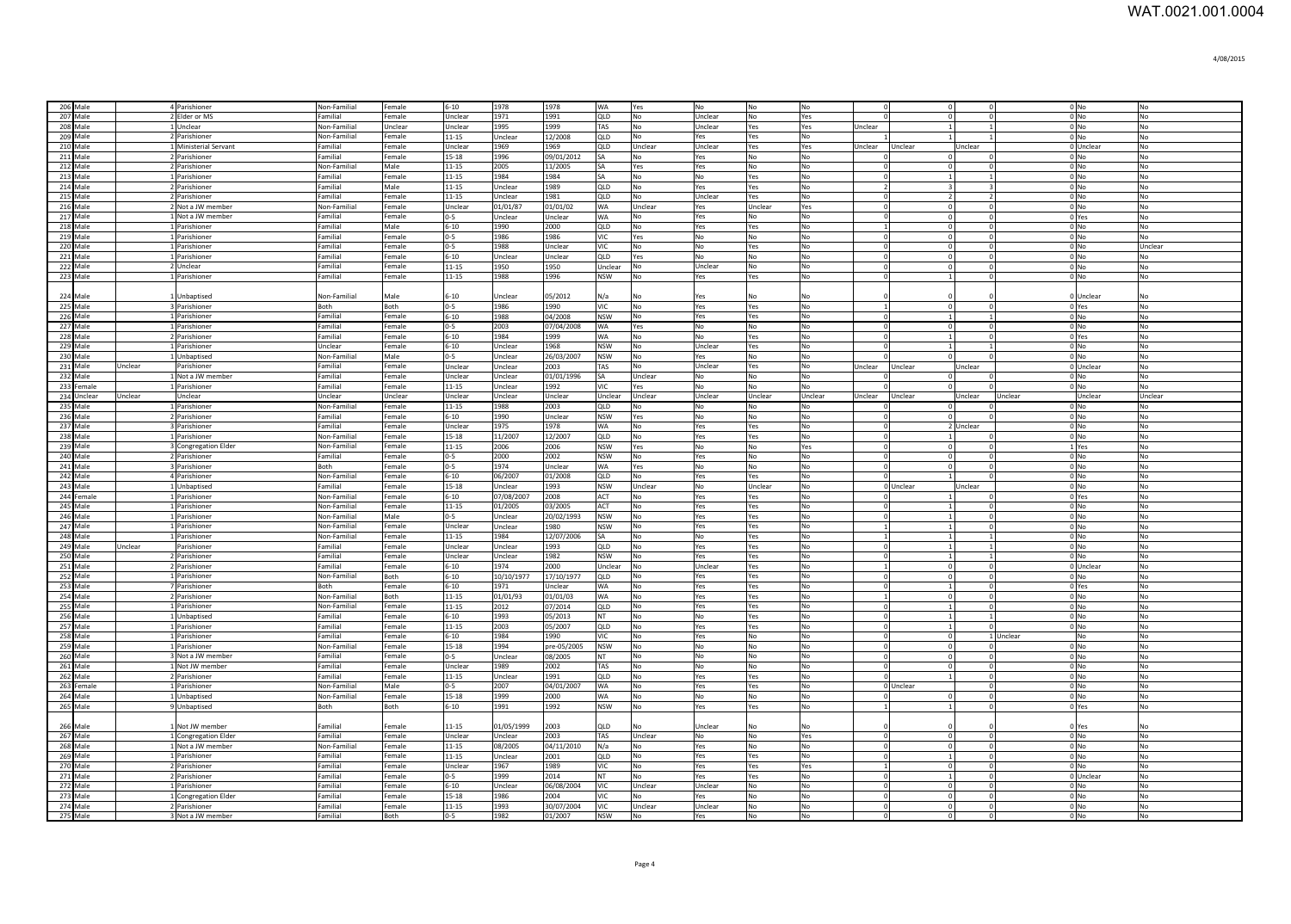| 276 Male |                      |                | 1 Congregation Elder                  | Familial                    | Female           | Unclear             | Unclear                  | 2004               | VIC.                     | Yes            | <b>No</b>      | <b>No</b>  | No             |                            | $\overline{0}$                   | 0                        |           | $0$ No                     | No                     |
|----------|----------------------|----------------|---------------------------------------|-----------------------------|------------------|---------------------|--------------------------|--------------------|--------------------------|----------------|----------------|------------|----------------|----------------------------|----------------------------------|--------------------------|-----------|----------------------------|------------------------|
| 277 Male |                      |                | 1 Not a JW member                     | Familial                    | Female           | 11-15               | 1996                     | 25/09/2007         | <b>NSW</b>               | <b>No</b>      | Yes            | <b>No</b>  | <b>No</b>      | $\Omega$                   | $\Omega$                         | $\Omega$                 |           | 0 <sub>No</sub>            | No                     |
|          | 278 Male             |                | 2 Unbaptised                          | Non-Familial                | Female           | Unclear             | 2003                     | 26/05/2005         | <b>VIC</b>               | <b>No</b>      | Unclear        | No         | <b>No</b>      | $\Omega$                   | $\overline{0}$                   | $\overline{0}$           |           | $0$ No                     | <b>No</b>              |
|          | 279 Male             |                | 1 Parishioner                         | Non-Familial                | Female           | 11-15               | 04/2002                  | 15/09/2003         | QLD                      | No             | Yes            | <b>No</b>  | <b>No</b>      | $\Omega$                   | $\circ$                          | $\Omega$                 |           | $0$ No                     | No                     |
|          | 280 Male             |                | 2 Parishioner                         | Non-Familial                | Female           | $0 - 5$             | Unclear                  | 17/04/2010         | <b>VIC</b>               | Unclear        | No             | Yes        | No             | $\Omega$                   | $\overline{1}$                   | $\overline{1}$           |           | 0 Yes                      | No                     |
|          | 281 Male             |                | 2 Parishioner                         | Non-Familial                | Female           | Unclear             | Unclear                  | 29/10/2014         | <b>VIC</b>               | $\mathsf{No}$  | Yes            | Yes        | $\mathsf{No}$  | $\Omega$                   | $\overline{1}$                   | $\circ$                  |           | $0$ No                     | No                     |
|          | 282 Male             |                | 4 Not a JW member                     | Both                        | Female           | $6 - 10$            | 1978                     | 01/2008            | <b>VIC</b>               | No             | Yes            | No         | No             | Unclear                    | $\mathbf{0}$                     | $\overline{0}$           |           | $0$ No                     | No                     |
|          | 283 Male             |                | 1 Parishioner                         | Familial                    | Female           | 11-15               | 1979                     | 2002               | VIC                      | No             | Yes            | Yes        | No             |                            | $\mathbf 0$                      | $\mathbf{0}$             |           | $0$ No                     | No                     |
|          | 284 Male             |                | 1 Parishioner                         | Familial                    | Female           | Unclear             | Unclear                  | 08/2003            | <b>NSW</b>               | Yes            | No             | No         | No             | $\Omega$                   | $\circ$                          | $\overline{0}$           |           | $0$ No                     | No                     |
|          | 285 Male             |                | 3 Parishioner                         | Both                        | Male             | Unclear             | 1970                     | 1994               | Qld                      | Unclear        | No             | No         | No             | $\Omega$                   | $\overline{0}$                   | $^{\circ}$               |           | $0$ No                     | No                     |
|          | 286 Male             | <b>Jnclea</b>  | Parishioner                           | Both                        | Both             | Unclear             | Jnclear                  | 1986               | <b>NSW</b>               | No             | Unclear        | No         | No             | $\Omega$                   | $\mathbf 0$                      | $^{\circ}$               |           | $0$ No                     | No                     |
|          | 287 Male<br>288 Male |                | 1 Parishioner                         | Familial                    | Female           | $-5$                | 03/2013                  | 09/2014            | WA<br>SA                 | No             | Yes            | Yes        | No             | $\Omega$<br>$\Omega$       | $\mathbf{1}$<br>$\vert$ 1        | $\Omega$<br>$\mathbf{0}$ |           | $0$ No                     | No                     |
|          | 289 Male             |                | 3 Parishioner<br>4 Parishioner        | Both<br>Familial            | Female<br>Female | 15-18<br>11-15      | 2003<br>Jnclear          | 08/2006<br>05/1987 | <b>NSW</b>               | No<br>No       | Yes<br>Yes     | Yes        | No<br>No       |                            | $\overline{\mathbf{3}}$          | $\overline{2}$           |           | $0$ No<br>0 Yes            | No<br>No               |
|          | 290 Male             | <b>Jnclear</b> | Not a JW member                       | Unclear                     | Unclear          | Unclear             | Jnclear                  | Unclear            | WA                       | Unclear        | Unclear        | Yes<br>No  | No             |                            | 0                                | $\Omega$                 |           | 0 Yes                      | No                     |
|          | 291 Male             | <b>Jnclear</b> | Parishioner                           | Familial                    | Unclear          | Unclear             | Jnclear                  | 1982               | QLD                      | No             | Unclear        | Yes        | Unclear        | Unclear                    | $\vert$ 1                        | $\mathbf{1}$             |           | $0$ No                     | No                     |
|          | 292 Male             |                | 1 Parishioner                         | Familial                    | Female           | $11 - 15$           | 1987                     | $-09/2007$         | <b>NSW</b>               | No             | Yes            | No         | N <sub>0</sub> |                            | $\overline{0}$                   | $\mathbf{0}$             |           | $0$ No                     | No                     |
|          | 293 Male             |                | 2 Parishioner                         | Familial                    | Female           | $6 - 10$            | 2000                     | 2003               | QLD                      | No             | No             | No         | No             | $\Omega$                   | $\overline{0}$                   | $\circ$                  |           | $0$ No                     | No                     |
|          | 294 Male             | Unclear        | Parishioner                           | Familial                    | Female           | <b>Jnclear</b>      | 16/05/1963               | 1963               | SA                       | No             | Unclear        | Yes        | <b>No</b>      | Unclear                    | $\overline{\mathbf{3}}$          | $\overline{3}$           |           | 0 <sub>N<sub>0</sub></sub> | No                     |
|          | 295 Male             |                | 1 Parishioner                         | Non-Familial                | Male             | Unclear             | Jnclear                  | 09/2008            | <b>NSW</b>               | <b>No</b>      | Yes            | Yes        | No             |                            | $\mathbf{1}$                     | <sup>1</sup>             |           | $0$ No                     | No                     |
|          | 296 Male             |                | 2 Not a JW member                     | Non-Familial                | Unclear          | <b>Jnclear</b>      | 1989                     | 1989               | <b>NSW</b>               | No             | No             | No         | No             | $^{\circ}$                 | $\overline{0}$                   | $\mathbf 0$              |           | 0 No                       | No                     |
|          | 297 Male             |                | 1 Not a JW member                     | Familial                    | Female           | $5 - 10$            | 1977                     | 09/2005            | VIC                      | Yes            | No             | No         | No             | $\Omega$                   | $\overline{0}$                   | $\circ$                  |           | 0 <sub>No</sub>            | No                     |
|          | 298 Male             |                | 1 Parishioner                         | Non-Familial                | Female           | $5 - 10$            | 1980                     | 1997               | <b>NSW</b>               | Yes            | No             | No         | No             | $\Omega$                   | $\overline{0}$                   | $\circ$                  |           | 0 Unclear                  | No                     |
|          | 299 Male             | Unclear        | Parishioner                           | Non-Familial                | Unclear          | <b>Jnclear</b>      | Jnclear                  | 22/06/2004         | QLD                      | No             | Yes            | Yes        | No             | $\Omega$                   | $\vert$ 1                        | <sup>1</sup>             |           | 0 Yes                      | No                     |
|          | 300 Male             |                | 1 Parishioner                         | Familial                    | Female           | Unclear             | Jnclear                  | 2003               | WA                       | Yes            | No             | No         | No             | $\Omega$                   | $\circ$                          | $\circ$                  |           | $0$ No                     | No                     |
|          | 301 Male             |                | 1 Not JW member                       | Non-Familial                | Female           | $6 - 10$            | 1990                     | 23/02/2004         | Vic                      | No             | No             | No         | No             | $\Omega$                   | $\circ$                          | $\mathbf{0}$             |           | 0 Yes                      | No                     |
|          | 302 Male             |                | 1 Parishioner                         | Familial                    | Female           | $6 - 10$            | 1986                     | 1995               | Unclear                  | No             | Yes            | Yes        | No             | $\Omega$                   | $\mathbf{1}$                     | $\mathbf{1}$             |           | 0 <sub>No</sub>            | No                     |
|          | 303 Male             |                | 1 Parishioner                         | Familial                    | Female           | $0 - 5$             | 1966                     | 2002               | <b>NSW</b>               | No             | Yes            | No         | No             | $\Omega$                   | $\Omega$                         |                          |           | $0 $ No                    | No                     |
|          | 304 Male             |                | 1 Parishioner                         | Non-Familial                | Female           | $11 - 15$           | Jnclear                  | 1994               | <b>NSW</b>               | Unclear        | No             | No         | No             |                            | 0 Unclear                        | Unclear                  |           | $0 $ No                    | No                     |
|          | 305 Male             |                | 1 Parishioner                         | Familial                    | Male             | $0 - 5$             | 2001                     | 2003               | VIC                      | No             | Unclear        | Yes        | No             | $\Omega$                   | $\Omega$                         | 1 Unclear                |           | 0 No                       | No                     |
|          | 306 Male<br>307 Male |                | 3 Unhantised<br>1 Ministerial Servant | Both<br>Familial            | Both<br>Female   | 11-15<br>$11 - 15$  | Unclear<br>1995          | 1994<br>2000       | Unclear<br><b>NSW</b>    | No<br>No       | Yes<br>Yes     | Yes<br>Yes | Yes<br>Yes     | $\Omega$                   | $\circ$                          |                          | 0 Unclear | $0 \text{N}$<br>lNo.       | <b>No</b><br><b>No</b> |
|          |                      |                |                                       |                             |                  |                     |                          |                    |                          |                |                |            |                |                            |                                  |                          |           |                            |                        |
|          | 308 Male             |                | 4 Ministerial Servant                 | Non-Familial                | <b>Both</b>      | $0 - 5$             | 2001                     | 12/07/2012         | N/a                      | No             | Yes            | Yes        | Unclear        |                            |                                  |                          |           | 0 <sub>N<sub>0</sub></sub> | N <sub>0</sub>         |
|          | 309 Male             |                | 2 Parishioner                         | Familial                    | Both             | $11 - 15$           | Unclear                  | 02/08/2005         | <b>NSW</b>               | <b>No</b>      | Yes            | <b>No</b>  | <b>No</b>      | $\Omega$                   | $\circ$                          | $\Omega$                 |           | 0 <sub>No</sub>            | No                     |
|          | 310 Male             |                | 7 Not a JW member                     | Both                        | Female           | $0 - 5$             | 1976                     | 09/07/2007         | QLD                      | No             | Yes            | Yes        | <b>No</b>      | $\overline{1}$             | $\overline{2}$                   | $\mathbf{1}$             |           | 0 <sub>No</sub>            | No                     |
|          | 311 Male             |                | 1 Parishioner                         | Familial                    | Male             | 11-15               | 2012                     | 02/04/2012         | <b>NSW</b>               | No             | Yes            | Yes        | No             | $\overline{1}$             | $\overline{0}$                   | $\overline{0}$           |           | 0 <sub>No</sub>            | N <sub>o</sub>         |
|          | 312 Male             |                | 4 Unclear                             | Both                        | Female           | Unclear             | Unclear                  | 31/01/2000         | <b>NSW</b>               | No             | No             | <b>No</b>  | No             | $\Omega$                   | $\overline{0}$                   | $\circ$                  |           | $0$ No                     | No                     |
|          | 313 Male             |                | 1 Parishioner                         | Familial                    | Female           | $6 - 10$            | 1972                     | 2010               | VIC                      | No             | No             | No         | No             | $\Omega$                   | 0                                | $\circ$                  |           | $0$ No                     | No                     |
|          | 314 Male             |                | 4 Ministerial Servant                 | Familial                    | Female           | 0-5                 | 1969                     | 1997               | <b>NSW</b>               | No             | No             | Yes        | Yes            | $\overline{1}$             | $\overline{2}$                   | $\overline{1}$           |           | 0 Yes                      | No                     |
|          | 315 Male             |                | 1 Parishioner                         | Familial                    | Female           | Unclear             | Unclear                  | 1977               | WA                       | No             | Unclear        | Yes        | No             | $\Omega$                   | $\overline{1}$                   | $\circ$                  |           | $0$ No                     | No                     |
|          | 316 Male             |                | 1 Parishioner                         | Familial                    | Female           | Unclear             | 05/2013                  | 04/2014            | QLD                      | No             | Yes            | Yes        | No             | $\Omega$                   | $\overline{2}$                   | $\mathbf{1}$             |           | $0$ No                     | No                     |
|          | 317 Male             |                | 2 Parishioner                         | Familial                    | Male             | $5 - 10$            | 1986                     | 12/2008            | VIC                      | Yes            | No             | No         | No             |                            | $\Omega$                         |                          |           | $0$ No                     | No                     |
|          | 318 Male             |                | 1 Elder or MS                         | Familial                    | Male             | Jnclear             | Jnclear                  | 2008               | <b>WA</b>                | Unclear        | Unclear        | Unclear    | Unclear        | <b>Jnclear</b>             | Unclear                          | Unclear                  | Unclear   | <b>No</b>                  | No                     |
|          | 319 Male             |                | 2 Parishioner                         | Both                        | Male             | Jnclear             | 1995                     | 2000               | <b>NT</b>                | No             | Yes            | Yes        | No             |                            |                                  |                          |           | $0 $ No                    | No                     |
|          | 320 Male             |                | 2 Parishioner                         | Non-Familial                | Female           | $5 - 10$            | 01/01/73                 | 01/01/05           | WA                       | No             | Yes            | Yes        | No             |                            | $\overline{0}$<br>$\overline{0}$ | $\Omega$                 |           | 0 Yes                      | N <sub>0</sub>         |
|          | 321 Male<br>322 Male |                | 1 Congregation Elder<br>1 Parishioner | Both<br>Familial            | Both<br>Female   | $3-5$<br>11-15      | 1983<br>1992             | 205<br>1992        | <b>NSW</b><br>SA         | Unclear<br>No  | No<br>Yes      | No<br>Yes  | Yes<br>No      | Unclear                    | $\mathbf{1}$                     | $\mathbf{1}$             |           | $0$ No<br>0 <sub>No</sub>  | No<br>N <sub>o</sub>   |
|          | 323 Male             |                | 1 Parishioner                         | Familial                    | Female           | Unclear             | Jnclear                  | 1997               | QLD                      | Yes            | No             | No         | No             |                            | $\overline{0}$                   | $\mathbf{0}$             |           | 0 <sub>No</sub>            | <b>No</b>              |
|          | 324 Male             | Unclear        | Unbantised                            | Familial                    | <b>Both</b>      | Unclear             | Jnclear                  | Unclear            | VIC.                     | Unclear        | Unclear        | Yes        | <b>No</b>      | $\Omega$                   | $\vert$ 1                        | $\circ$                  |           | 0 <sub>N<sub>0</sub></sub> | No                     |
|          | 325 Male             |                | 1 Unbantised                          |                             |                  |                     |                          | 02/04/2006         |                          |                |                |            |                |                            |                                  |                          |           |                            |                        |
| 326 Male |                      |                |                                       | Non-Familial                | Female           | $6 - 10$            | 09/2002                  |                    | SA                       | <b>No</b>      | Yes            | l No       | <b>No</b>      | $\Omega$                   | $\overline{0}$                   | $\circ$                  |           | 0 <sub>N<sub>0</sub></sub> | No                     |
|          |                      |                | 1 Not JW member                       | Non-Familial                | Female           | Unclear             | 1964                     | 1998               | <b>WA</b>                | No             | No             | No         | No             | $\Omega$                   | $\overline{0}$                   | $\circ$                  |           | 0 <sub>No</sub>            | No                     |
|          | 327 Male             | Unclear        | Parishioner                           | Unclear                     | Unclear          | Unclear             | 21/09/2004               | 21/09/2004         | <b>NSW</b>               | No             | Yes            | Unclear    | No             | $\Omega$                   | $\overline{0}$                   | $\circ$                  |           | $0$ No                     | No                     |
|          | 328 Male             |                | 2 Parishioner                         | Familial                    | Female           | 11-15               | 1993                     | 18/07/1993         | <b>NSW</b>               | No             | Yes            | Yes        | No             |                            | $\overline{0}$                   | $\mathbf{0}$             |           | $0$ No                     | No                     |
|          | 329 Male             |                | 1 Parishioner                         | Familial                    | Female           | $6 - 10$            | 1990                     | 2002               | QLD                      | No             | No             | No         | No             | $\Omega$                   | $\overline{0}$                   | $\mathbf{0}$             |           | $0$ No                     | No                     |
|          | 330 Male             |                | 1 Parishioner                         | Familial                    | Female           | $0 - 5$             | 1983                     | 10/10/2012         | QLD                      | No             | No             | No         | No             |                            | $\circ$                          |                          |           | 0 <sub>No</sub>            | No                     |
|          | 331 Male             | Unclear        | Parishioner                           | Unclear                     | Unclear          | Unclear             | Unclear                  | Unclear            | QLD                      | Unclear        | Unclear        | Unclear    | Unclear        | Unclear                    | Unclear                          | Unclear                  | Unclear   | Unclear                    | No                     |
|          | 332 Male             |                | 2 Congregation Elder                  | Familial                    | Female           | Unclear             | Unclear                  | 1996               | QLD                      | No             | No             | Yes        | Yes            |                            | $\overline{0}$                   |                          |           | 0 No                       | No                     |
|          | 333 Male             |                | 2 Unbaptised                          | Familial                    | Both             | $6 - 10$            | 01/02/2001               | 01/2002            | QLD                      | No             | Yes            | No         | No             |                            | $\Omega$                         |                          |           | 0 Yes                      | No                     |
|          | 334 Male             |                | 3 Unbaptised                          | Familial                    | Male             | $0 - 5$             | 1960                     | 2002               | VIC                      | No             | Yes            | No         | No             |                            | $\Omega$                         |                          |           | 0 <sub>No</sub>            | No                     |
|          | 335 Male             |                | 1 Parishioner                         | Non-Familial                | Female           | $0 - 5$             | 1988                     | 1989               | <b>NSW</b>               | No             | Yes            | Yes        | No             |                            | $\mathbf{1}$                     |                          |           | 0 No                       | No                     |
|          | 336 Male             |                | 2 Parishioner                         | Both                        | Female           | Unclear             | Unclear                  | Unclear            | <b>NSW</b>               | No             | Yes            | Yes        | No             | Unclear                    | $\overline{1}$                   |                          |           | $0$ No                     | No                     |
|          | 337 Male             |                | 4 Parishioner                         | <b>Both</b>                 | Female           | $11 - 15$           | 2003                     | 07/2003            | QLD                      | No             | Yes            | Yes        | No             |                            | $\overline{1}$                   |                          |           | 0 <sub>No</sub>            | No                     |
|          | 338 Male             |                | 1 Parishioner                         | Non-Familial                | Female           | $0-5$               | 1993                     | Unclear            | VIC                      | No             | Yes            | Yes        | No             | $\Omega$                   | $\overline{0}$                   | $\Omega$                 |           | 0 No                       | No                     |
|          | 339 Male             |                | 1 Parishioner                         | Non-Familial                | Unclear          | $6 - 10$            | Unclear                  | 1957               | SA                       | N <sub>o</sub> | Unclear        | Yes        | Yes            |                            | $\vert$ 1                        | $\mathbf{1}$             |           | 1 <sub>No</sub>            | No                     |
|          | 340 Male             |                | 1 Parishioner<br>1 Parishioner        | Non-Familial<br>Familial    | Male<br>Female   | $0-5$               | 1997                     | 1997               | <b>WA</b>                | <b>No</b>      | N <sub>0</sub> | lNo.       | <b>No</b>      | $\Omega$<br>$\overline{1}$ | $\circ$                          | $\Omega$<br>$\Omega$     |           | 0 <sub>No</sub>            | No                     |
|          | 341 Male             |                | 1 Parishioner                         | Familial                    |                  | 11-15               | $^{\sim}01/2011$<br>1984 | 01/2011            | <b>NSW</b>               | No             | Yes            | Yes        | <b>No</b>      | $\Omega$                   | $\circ$                          | $\mathbf{1}$             |           | 0 <sub>No</sub>            | No                     |
|          | 342 Male<br>343 Male |                |                                       |                             | Female<br>Female | Unclear<br>$6 - 10$ | 1992                     | 21.02.2004         | Qld                      | No             | Yes            | Yes        | No<br>No       | $\overline{1}$             | $\overline{1}$<br>$\circ$        | $\Omega$                 |           | $0$ No<br>0 <sub>No</sub>  | No<br>No               |
|          | 344 Male             |                | 1 Parishioner<br>4 Not a JW member    | Non-Familial<br><b>Both</b> | Female           | $6 - 10$            | Unclear                  | 09/2007<br>09/2002 | <b>NSW</b><br><b>NSW</b> | No<br>No       | Yes<br>Yes     | Yes<br>No  | No             | $\Omega$                   | 0                                | $\circ$                  |           | 0 Yes                      | No                     |
|          | 345 Male             |                | 1 Parishioner                         | Non-Familial                | Male             | 15-18               | 1996                     | 1996               | WA                       | $\mathsf{No}$  | Yes            | Yes        | $\mathsf{No}$  |                            | $\mathbf{0}$                     | $\mathbf{0}$             |           | 0 Yes                      | No                     |
| 346 Male |                      |                | 3 Parishioner                         | Familial                    | Both             | Unclear             | Unclear                  | 31/03/1998         | <b>SA</b>                | No             | No             | <b>No</b>  | No             | $\Omega$                   | $\Omega$                         | $\Omega$                 |           | 0 <sub>N<sub>0</sub></sub> | <b>No</b>              |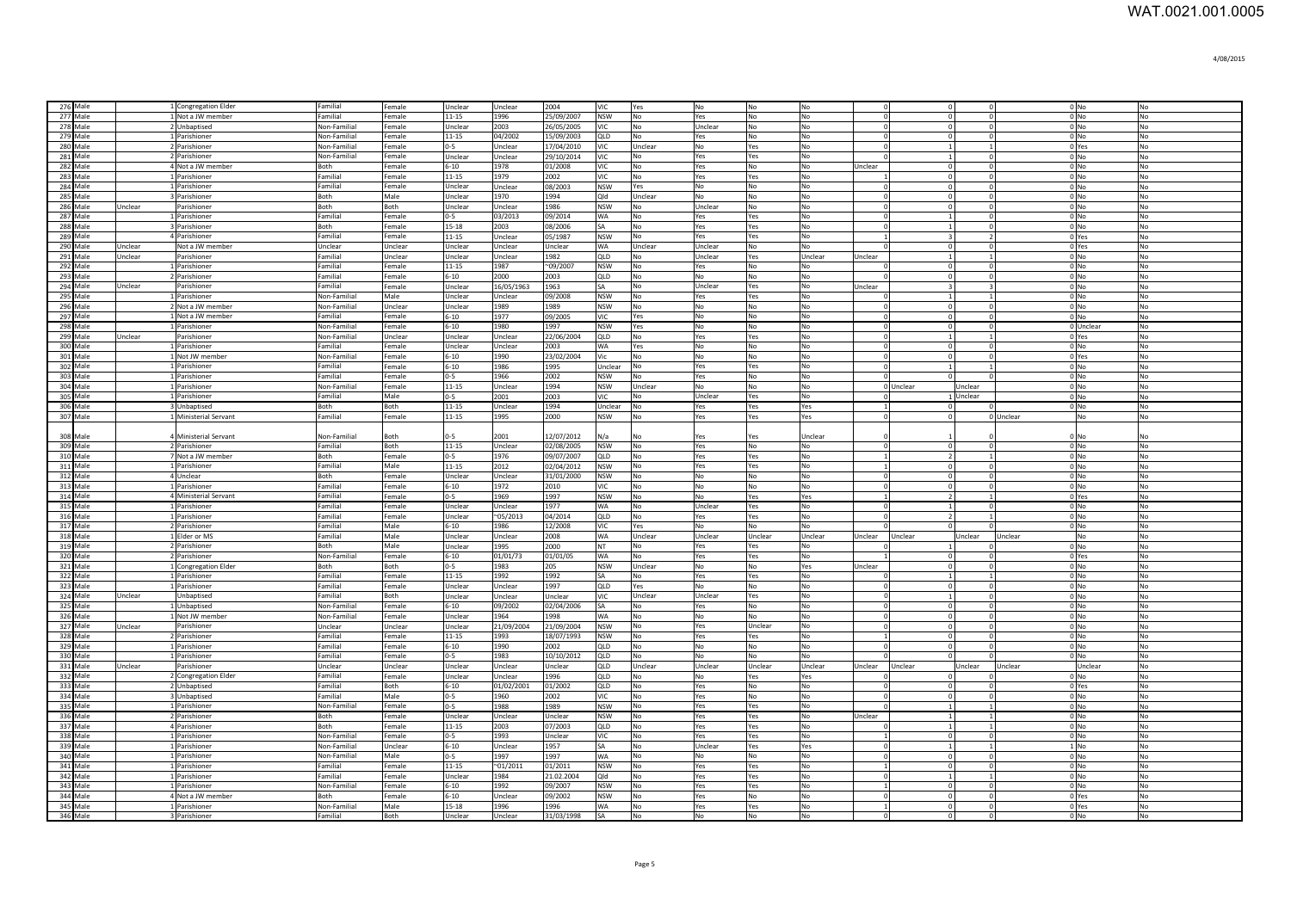| 347 Male             |         | 1 Parishioner                    | Non-Familial         | Female           | $6 - 10$             | 1998             | 1998                | QLD               | Unclear                     | Yes                   | Unclear         | Yes            | Unclear Unclear | Unclear                                                   |                          | 0 No                                                     | No                          |
|----------------------|---------|----------------------------------|----------------------|------------------|----------------------|------------------|---------------------|-------------------|-----------------------------|-----------------------|-----------------|----------------|-----------------|-----------------------------------------------------------|--------------------------|----------------------------------------------------------|-----------------------------|
| 348 Male             |         | 1 Not JW member                  | Non-Familial         | Female           | 15-18                | 01/03/1990       | 02/11/2004          | <b>NSW</b>        | No                          | Yes                   | No              | No             | $\overline{0}$  | $\overline{0}$                                            |                          | 0 Yes                                                    | No                          |
| 349 Male             |         | 1 Parishioner                    | Familial             | Female           | 11-15                | Unclear          | 1995                | QLD               | Yes                         | No                    | No              | No             | $\circ$         | $\overline{0}$                                            | 01                       | 0 No                                                     | No                          |
| 350 Male             |         | 2 Not JW member                  | Both                 | Female           | Unclear              | 1993             | 1995                | QLD               | No                          | No                    | Yes             | No             | $\Omega$        | $\overline{2}$                                            |                          | $0 \text{N}$                                             | No                          |
| 351 Male             |         | 1 Parishioner                    | Familial             | Female           | $6 - 10$             | 1981             | Unclear             | VIC               | Yes                         | No                    | <b>No</b>       | No             | $\circ$         | $\Omega$                                                  | $\Omega$                 | 0 Yes                                                    | No                          |
| 352 Male             |         | 1 Parishioner                    | Familial             | Female           | $0-5$                | 11/2004          | 07/2007             | <b>NSW</b>        | Unclear                     | Unclear               | No              | No             | $\mathbf{0}$    | $\Omega$                                                  |                          | 0 No                                                     | <b>No</b>                   |
| 353 Male             |         | 1 Unbaptised                     | Non-Familial         | Female           | 15-18                | 09/2005          | 19/05/2006          | <b>QLD</b>        | No                          | Yes                   | No              | No             | $\Omega$        | $\Omega$                                                  |                          | $0 \text{N}$                                             | N <sub>0</sub>              |
| 354 Male             |         | 8 Parishioner                    | Both                 | Male             | 6-10                 | $^{\sim}$ 1979   | 02/08/2008          | <b>WA</b>         | <b>No</b>                   | Yes                   | Yes             | No             | $\Omega$        | $\overline{1}$                                            | $\Omega$                 | $0 \text{N}$                                             | N <sub>O</sub>              |
| 355 Male             |         | 2 Parishioner                    | Familial             | Female           | 11-15                | 1984             | 29/12/2010          | <b>NSW</b>        | <b>No</b>                   | N <sub>0</sub>        | No              | No             | $\Omega$        | $\Omega$                                                  | $\Omega$                 | $0 \text{N}$                                             | N <sub>O</sub>              |
| 356 Male             |         | 2 Ministerial Servant            | Familial             | Female           | $6 - 10$             | 1989             | 1997                | <b>NSW</b>        | No                          | Yes                   | Yes             | No             | $\Omega$        | $\Omega$<br>$\Omega$                                      |                          | $0 \text{N}$                                             | N <sub>0</sub>              |
| 357 Male             |         | 2 Parishioner                    | <b>Roth</b>          | Female           | $6 - 10$             | Unclear          | 18/02/2003          | <b>NSW</b>        | No                          | Yes                   | Yes             | No             | $\overline{1}$  | $\overline{2}$                                            | $\mathcal{L}$            | 0 Unclear                                                | N <sub>o</sub>              |
| 358 Male             |         | 1 Unbaptised                     | Non-Familial         | Female           | 11-15                | Unclear          | 01/12/2012          | <b>NT</b>         | No                          | Yes                   | <b>No</b>       | No             | $\Omega$        | $\overline{0}$                                            | $^{\circ}$               | 0 Yes                                                    | N <sub>0</sub>              |
| 359 Male             |         | 2 Parishioner                    | Familial             | Female           | Unclear              | Unclear          | 11/11/1980          | <b>WA</b>         | No                          | Unclear               | Yes             | No             | Unclear         | $\overline{1}$<br>$\overline{0}$                          |                          | $0$ No                                                   | N <sub>o</sub>              |
| 360 Male             |         | 2 Not a JW member                | Familial             | Female           | $6 - 10$             | 1965             | 24/09/2011          | <b>NSW</b>        | No                          | Yes                   | No              | No             | $\Omega$        | 0 <br>$\Omega$                                            |                          | $0$ No                                                   | No                          |
| 361 Male             |         | 2 Not a JW member                | Familial             | Female           | Unclear              | 1982             | 11/09/2012          | VIC               | No                          | Yes                   | No              | No             | $\mathbf{0}$    | $\overline{0}$<br>$\mathbf{0}$                            |                          | $0$ No                                                   | No                          |
| 362 Male             |         | 1 Unbaptised                     | Familial             | Female           | Unclear              | Unclear          | 03/2008             | <b>WA</b>         | No                          | Yes                   | No              | No             | $\mathbf{0}$    | $\overline{0}$                                            | $\mathbf 0$              | $0$ No                                                   | No                          |
| 363 Male             |         | 1 Parishioner                    | Non-Familial         | Female           | $0 - 5$              | 1994             | 26/07/2007          | QLD               | Unclear                     | Yes                   | No              | Yes            | $\mathbf{0}$    | $\overline{0}$                                            | $\Omega$                 | $0$ No                                                   | No                          |
| 364 Male             | $10+$   | 8 Ministerial Servant            | Both                 | Both             | $6 - 10$             | 1981             | 1990                | <b>NSW</b>        | Yes                         | Yes                   | Yes             | Yes            | <sup>1</sup>    | $\mathbf{1}$                                              |                          | $0$ No                                                   | No                          |
| 365 Male             |         | Parishioner                      | Both                 | Female           | $0 - 5$              | 1978             | 978                 | <b>NSW</b>        | No                          | Yes                   | Yes             | No             | $\Omega$        | $\overline{2}$                                            |                          | 0 <sub>N<sub>0</sub></sub>                               | No                          |
| 366 Male             |         | 1 Parishioner                    | Non-Familial         | Female           | $11 - 15$            | 2008             | 02/2011             | <b>NSW</b>        | No                          | Yes                   | Yes             | No             | $\mathbf{0}$    | $\Omega$<br>1                                             |                          | 0 <sub>N<sub>0</sub></sub>                               | N <sub>0</sub>              |
| 367 Male<br>368 Male |         | 1 Parishioner<br>1 Not JW member | Familial<br>Familial | Female<br>Female | 15-18<br>$6 - 10$    | 2007<br>1960s    | May/2010<br>2003    | <b>NSW</b><br>TAS | <b>No</b><br>Unclear        | Yes<br>N <sub>0</sub> | Yes             | No<br>No       | 1               | $\Omega$<br>$\mathbf 0$<br>$\Omega$                       |                          | 0 <sub>N<sub>0</sub></sub><br>0 <sub>N<sub>0</sub></sub> | N <sub>0</sub><br><b>No</b> |
| 369 Male             |         | 3 Not a JW member                | Familial             | Female           | Unclear              | 1986             | 02/2011             | TAS               |                             |                       | No<br><b>No</b> | No             | $\overline{0}$  | $\overline{0}$<br>$\mathbf{0}$                            |                          | 0 <sub>N<sub>0</sub></sub>                               | N <sub>o</sub>              |
| 370 Male             |         | 1 Parishioner                    | Non-Familial         | Female           |                      | Unclear          |                     | QLD               | No                          | Yes                   |                 |                | 0               | $\mathbf 0$<br>$\Omega$                                   |                          | 0 <sub>No</sub>                                          |                             |
|                      |         |                                  | Familial             |                  | $11 - 15$<br>Unclear | 1963             | 2003<br>2000        |                   | No                          | No                    | No              | No             | 0               | $\overline{\mathbf{0}}$<br>$\overline{0}$<br>$\mathbf{0}$ |                          | $1$ No                                                   | No                          |
| 371 Male<br>372 Male |         | 1 Not JW member<br>3 Parishioner | Familial             | Female<br>Female | Unclear              | 1988             | 2001                | Vic<br>Qld        | No<br>No                    | Yes<br>Unclear        | No<br>Yes       | Yes<br>No      | 0 <br> 0        | $\overline{2}$                                            | $\mathbf{1}$             | 0 Unclear                                                | No<br>No                    |
| 373 Male             | Unclear | Parishioner                      | Familial             | Female           | Unclear              | Unclear          | Unclear             | QLD               | No                          | Unclear               |                 | No             | $\overline{1}$  | 1 Unclear                                                 |                          | $0$ No                                                   | No                          |
| 374 Male             |         | 1 Parishioner                    | Non-Familial         | Female           | $0-5$                | 1993             | 2000                | VIC               |                             |                       | Yes             |                | Unclear         | $\overline{0}$                                            | $\Omega$                 | $0$ No                                                   | No                          |
| 375 Male             |         | 2 Parishioner                    | Non-Familial         | Female           | $6 - 10$             | 01/01/01         | 01/01/01            | VIC.              | Yes<br>Yes                  | Yes<br>Yes            | Yes<br>Yes      | Yes<br>No      | Jnclear         |                                                           | $\mathbf{1}$             | $0 \text{N}$                                             | No                          |
| 376 Male             |         | 4 Parishioner                    | both                 | both             | Unclear              | Unclear          | 26/06/1993          | QLD               | No                          | No                    | No              | No             | $\Omega$        | $\Omega$                                                  | $\Omega$                 | 0 <sub>N<sub>0</sub></sub>                               | No                          |
| 377 Male             |         | 1 Parishioner                    | Familial             | Female           | $6 - 10$             | 1970             | 2002                | WA                | No                          | Yes                   | Yes             | No             | $\circ$         | $\overline{1}$                                            | $\mathbf{1}$             | $0$ No                                                   | No                          |
| 378 Male             |         | 1 Unclear                        | Familial             | Female           | $6 - 10$             | 1970             | 1998                | VIC.              | Yes                         | No                    | No              | No             | $\circ$         | $\Omega$                                                  | $\Omega$                 | $0 \text{N}$                                             | <b>No</b>                   |
| 379 Male             |         | 3 Parishioner                    | Familial             | Female           | 11-15                | 1970             | 1992                | <b>QLD</b>        | No                          | Yes                   | Yes             | Yes            | $\circ$         | $\Omega$                                                  | $\Omega$                 | $0 \text{N}$                                             | N <sub>0</sub>              |
| 380 Male             |         | 1 Parishioner                    | Familial             | Female           | 11-15                | 2004             | 2004                | QLD               | Unclear                     | No                    | No              | No             | $\overline{0}$  | $\overline{0}$                                            | $\Omega$                 | 0 <sub>No</sub>                                          | <b>No</b>                   |
| 381 Male             |         | 1 Parishioner                    | Familial             | Female           | Unclear              | Unclear          | 1994                | QLD               | No                          | Yes                   | Yes             | <b>No</b>      | $\Omega$        | $\overline{1}$<br>$\Omega$                                |                          | $0$ No                                                   | N <sub>o</sub>              |
| 382 Male             |         | 1 Parishioner                    | Non-Familial         | Female           | $0 - 5$              | Unclear          | 1973                | <b>NSW</b>        | No                          | Yes                   | Yes             | No             | $\Omega$        | $\overline{1}$<br>$\Omega$                                |                          | $0$ No                                                   | N <sub>o</sub>              |
| 383 Male             |         | 2 Parishioner                    | Familial             | Female           | $6 - 10$             | Unclear          | 04/2006             | <b>WA</b>         | No                          | Yes                   | Yes             | No             | $\overline{1}$  | $\overline{1}$<br>$\Omega$                                |                          | $0$ No                                                   | N <sub>0</sub>              |
| 384 Male             |         | 1 Parishioner                    | Familial             | Female           | $6 - 10$             | Unclear          | 1987                | <b>NSW</b>        | No                          | Yes                   | Yes             | No             | <sup>1</sup>    | $\mathbf 0$<br>$\overline{0}$                             |                          | $0$ No                                                   | N <sub>o</sub>              |
| 385 Male             |         | 3 Congregation Elder             | Non-Familial         | Female           | 11-15                | 1986             | 1995                | VIC               | No                          | No                    | Yes             | Yes            | $\mathbf 0$     | $\mathbf{1}$                                              | $\mathbf{1}$             | 0 Unclear                                                | No                          |
| 386 Male             |         | 3 Parishioner                    | Non-Familial         | Female           | Unclear              | 1970             | 1970                | <b>NSW</b>        | Yes                         | No                    | Yes             | No             | $\mathbf{0}$    | $\mathbf{1}$                                              | $\mathbf{1}$             | $0$ No                                                   | No                          |
| 387 Male             |         | 1 Not a JW member                | Familial             | Female           | $6 - 10$             | 08/10/2009       | 11/10/2009          | <b>NSW</b>        | <b>No</b>                   | No                    | Yes             | No             | $\mathbf{0}$    |                                                           | $\mathbf{1}$             | $0$ No                                                   | No                          |
| 388 Male             |         | 1 Parishioner                    | Familial             | Female           | $11 - 15$            | 1992             | 2000                | VIC.              | Unclear                     | No                    | No              | No             | $\mathbf{0}$    | $\overline{0}$                                            | $\Omega$                 | 0 <sub>No</sub>                                          | No                          |
| 389 Male             |         | 6 Parishioner                    | Familial             | Female           | $6 - 10$             | 1988             | 2003                | <b>SA</b>         | <b>No</b>                   | Yes                   | Yes             | No             | $\mathbf{0}$    | 1                                                         | $\mathbf{1}$             | 0 Yes                                                    | No                          |
| 390 Male             |         | 2 Parishioner                    | Familial             | Female           | $0 - 5$              | 1970             | 2003                | VIC               | No                          | Yes                   | Yes             | No             |                 | $\overline{2}$                                            | $\overline{2}$           | 0 Yes                                                    | N <sub>o</sub>              |
| 391 Male             |         | 2 Unbaptised                     | Familial             | Female           | Unclear              | 1968             | 2003                | VIC.              | <b>No</b>                   | Unclear               | Yes             | N <sub>0</sub> | $\overline{1}$  | $\overline{1}$                                            | $\mathbf{1}$             | 0 <sub>N<sub>0</sub></sub>                               | No                          |
| 392 Male             |         | 3 Unbaptised                     | Both                 | Female           | $0-5$                | Unclear          | Unclear             | QLD               | No.                         | Yes                   | Yes             | No             | $\overline{0}$  | 1                                                         | $\mathbf{1}$             | $0$ No                                                   | <b>No</b>                   |
| 393 Male             |         | 1 Unclear                        | Familial             | Female           | Unclear              | 1978             | 2005                | <b>WA</b>         | No.                         | Yes                   | Unclear         | Unclear        | $\circ$         | $\Omega$<br>$\overline{0}$                                |                          | $1 \text{N}$                                             | N <sub>0</sub>              |
| 394 Male             |         | 1 Parishioner                    | Familial             | Female           | 11-15                | Unclear          | 1998                | QLD               | No                          | Yes                   | Yes             | No             | $\overline{1}$  | 1                                                         | $\mathbf{1}$             | 0 Yes                                                    | <b>No</b>                   |
|                      |         |                                  |                      |                  |                      |                  |                     |                   |                             |                       |                 |                |                 |                                                           |                          |                                                          |                             |
| 395 Male             |         | 3 Congregation Elder             | Non-Familial         | Female           | $6 - 10$             | 1973             | 1993                | <b>NSW</b>        | No                          | Yes                   | Yes             | Yes            |                 |                                                           |                          | 0 Yes                                                    |                             |
| 396 Male             |         | 1 Not a JW member                | Familial             | Female           | Unclear              | Unclear          | 09/2004             | WA                | No                          | Yes                   | No              | No             | $\circ$         | $\mathbf 0$<br>$\mathbf{0}$                               |                          | 0 Yes                                                    | No                          |
| 397 Male             |         | 1 Parishioner                    | Familial             | Female           | $6 - 10$             | Unclear          | 2003                | QLD               | No                          | Yes                   | No              | No             | $\circ$         | $\overline{0}$<br>$\mathbf{0}$                            |                          | $0$ No                                                   | No                          |
| 398 Male             |         | 5 Parishioner                    | Non-Familial         | Female           | $6 - 10$             | 01/01/87         | 01/01/02            | <b>NSW</b>        | No                          | No                    | No              | No             | $\circ$         | $\mathbf{0}$<br>$\overline{0}$                            |                          | $0$ No                                                   | No                          |
| 399 Male             | $10+$   | Parishioner                      | Non-Familial         | Both             | $0-5$                | 1985             | 1985                | Old               | No                          | Yes                   | Yes             | No             | <sup>1</sup>    | $\overline{3}$                                            | $\overline{\phantom{a}}$ | 0 Yes                                                    | Unclear                     |
| 400 Male             |         | 1 Parishioner                    | Familial             | Male             | $0-5$                | 21/08/2002       | 2002                | VIC               | Yes                         | No                    | No              | No             | $\Omega$        | $\Omega$                                                  | $\Omega$                 | $0$ No                                                   | No                          |
| 401 Male             | $10+$   | Parishioner                      | Both                 | Both             | $0-5$                | Unclear          | 1987                | QLD               | No                          | Yes                   | Yes             | No             | $\circ$         | $\overline{3}$                                            | $\overline{\phantom{a}}$ | 0 Unclear                                                | No                          |
| 402 Male             |         | 1 Parishioner                    | Non-Familial         | Female           | 11-15                | 01/01/02         | 01/01/02            | <b>NSW</b>        | No                          | Yes                   | Yes             | No             | $\circ$         | $\overline{1}$                                            |                          | 0 Yes                                                    | N <sub>0</sub>              |
| 403 Male             |         | 1 Parishioner                    | Non-Familial         | Female           | 11-15                | 2000             | 10/08/2000          | Qld               | No                          | Yes                   | Yes             | No             | $\Omega$        | $\overline{1}$                                            |                          | 0 No                                                     | N <sub>0</sub>              |
| 404 Male             |         | 1 Parishioner                    | Familial             | Female           | $6 - 10$             | Unclear          | 01/2007             | VIC.              | No                          | Yes                   | Yes             | No             | $\circ$         | $\overline{1}$                                            | $\Omega$                 | $0 \text{N}$                                             | No                          |
| 405 Male             |         | 1 Parishioner                    | Familial             | Female           | $11 - 15$            | 1985             | 17/11/1992          | QLD               | No                          | <b>No</b>             | No              | No             | $\Omega$        | $\Omega$                                                  | $\Omega$                 | 0 Unclear                                                | N <sub>o</sub>              |
| 406 Male             |         | 2 Not a JW member                | Familial             | Female           | $0-5$                | 1996             | 18/11/1992          | Qld               | No                          | Yes                   | <b>No</b>       | No             | $\circ$         | $\Omega$                                                  |                          | 0 Yes                                                    | <b>No</b>                   |
| 407 Male             |         | 5 Parishioner                    | <b>Both</b>          | Female           | $0-5$                | Unclear          | 2001                | Qld               | No                          | Unclear               | Yes             | No             | $\circ$         | 2 Unclear                                                 |                          | $0$ No                                                   | N <sub>0</sub>              |
| 408 Male             |         | 2 Parishioner                    | Familial             | Female           | Unclear              | Unclear          | 1997                | <b>NSW</b>        | No                          | Yes                   | Yes             | No             | $\circ$         | $\overline{1}$                                            |                          | $0$ No                                                   | <b>No</b>                   |
| 409 Male             |         | 1 Parishioner                    | Familial             | Female           | 11-15                | Unclear          | 06/2006             | <b>NSW</b>        | No                          | Yes                   | Yes             | No             | $\circ$         | 1<br>$\overline{1}$                                       |                          | $0$ No                                                   | No                          |
| 410 Male             |         | 7 Ministerial Servant            | Non-Familial         | Female           | 11-15                | 1991             | 1991                | <b>NSW</b>        | No                          | No                    | Yes             | Yes            | $\circ$         | $\overline{1}$                                            | $\mathbf{1}$             | $0$ No                                                   | No                          |
| 411 Male             |         | 1 Unbaptised                     | Non-Familial         | Female           | $6 - 10$             | Unclear          | 1986                | <b>NSW</b>        | No                          | No                    | <b>No</b>       | No             | $\circ$         | $\overline{0}$<br>$\mathbf{0}$                            |                          | $0$ No                                                   | No                          |
| 412 Male             |         | 1 Unbaptised                     | Familial             | Female           | 11-15                | 1996             | 18/01/2002          | <b>WA</b>         | No                          | No                    | No              | No             | 0               | $\Omega$<br>$\Omega$                                      |                          | $0$ No                                                   | No                          |
| 413 Male             |         | 4 Parishioner                    | Familial             | Both             | Unclear              | Unclear          | 06/1998             | VIC.              | No                          | Unclear               | Yes             | No             |                 | $\Omega$                                                  | $\Omega$                 | $0 $ No                                                  | N <sub>o</sub>              |
|                      |         | 2 Parishioner                    | Familial             | Female           | 15-18                | 1997             | 2002                | NΑ                | <b>No</b>                   | No                    | res             | <b>No</b>      |                 | $\Omega$<br>$\overline{0}$                                |                          | 0 No                                                     | N <sub>o</sub>              |
| 414 Male             |         |                                  |                      |                  |                      |                  |                     |                   |                             |                       |                 |                |                 |                                                           |                          |                                                          |                             |
| 415 Male             |         | 1 Unclear                        | Familial             | Female           | $11 - 15$            | 1982             | 996                 | <b>NSW</b>        | No                          | Yes                   | es.             | Yes            |                 | $\Omega$                                                  | $\Omega$                 | 0 <sub>N<sub>0</sub></sub>                               | No                          |
| 416 Male<br>417 Male |         | 9 Parishioner<br>3 Parishioner   | Both<br>Familial     | Female<br>Both   | $6 - 10$<br>$6 - 10$ | 01/01/70<br>1999 | 01/01/97<br>11/2006 | <b>NSW</b>        | <b>No</b><br>N <sub>0</sub> | No<br>No              | res<br>Yes      | No<br>No       | $\overline{2}$  | $\Omega$<br>$\Omega$                                      |                          | 0 <sub>N<sub>0</sub></sub><br>$0$ No                     | N <sub>0</sub><br>No        |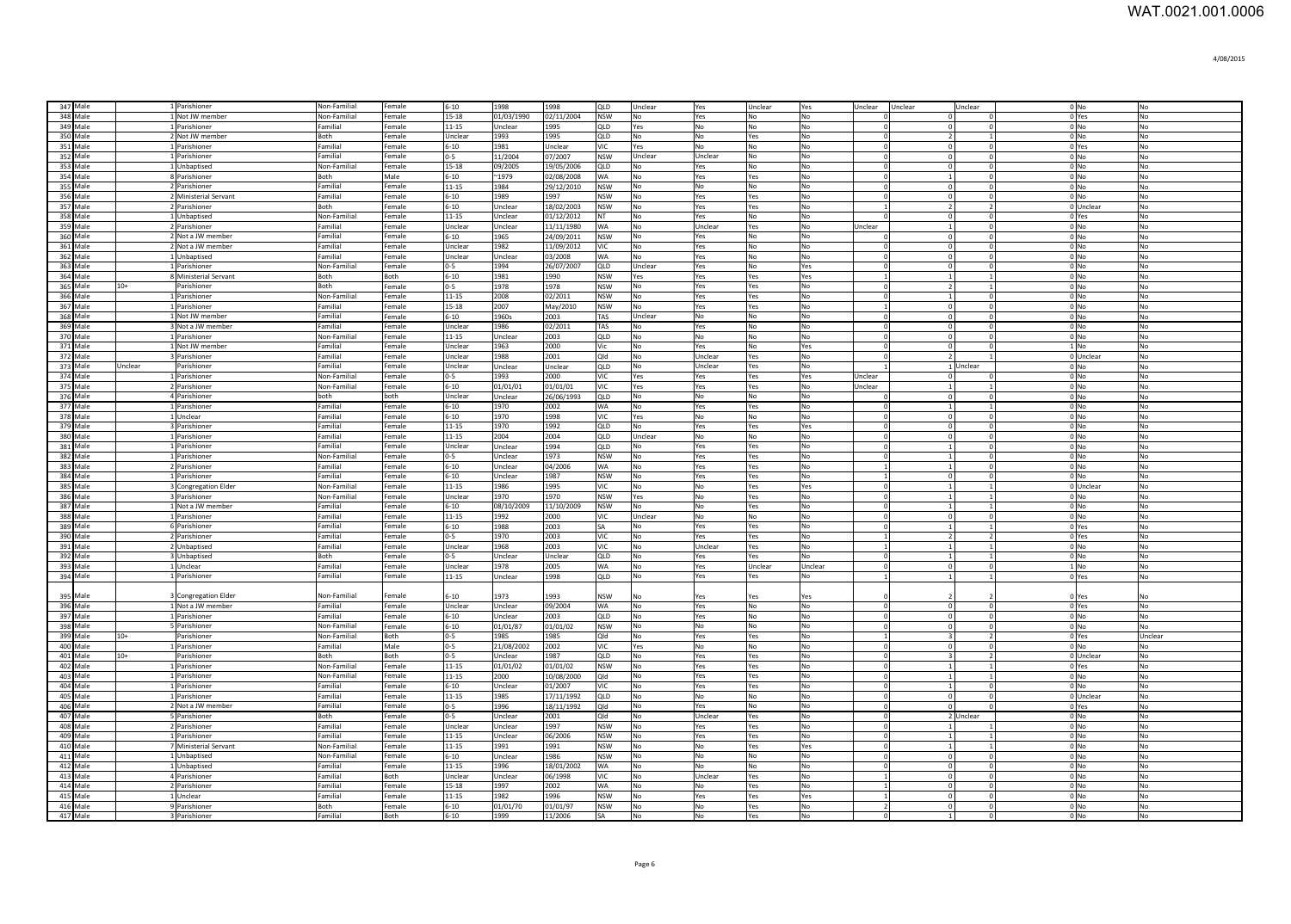| 4/08/2015 |
|-----------|
|-----------|

| 418 Male             | 4 Not a JW member                             | Familial                     | Male             | $0-5$                 | Unclear            | 1997            | <b>NSW</b>              | Unclear                     | Yes            | No             | No                    |                                |         |                                            |                      | $0$ No                     | No                          |
|----------------------|-----------------------------------------------|------------------------------|------------------|-----------------------|--------------------|-----------------|-------------------------|-----------------------------|----------------|----------------|-----------------------|--------------------------------|---------|--------------------------------------------|----------------------|----------------------------|-----------------------------|
| 419 Female           | 2 Pioneer                                     | Familial                     | Male             | 11-15                 | Unclear            | 2002            | <b>WA</b>               | No                          | Unclear        | No             | No                    | $\Omega$                       |         |                                            | $\Omega$             | $0$ No                     | No                          |
| 420 Male             | 1 Not a JW member                             | Familial                     | Female           | Unclear               | Unclear            | 23/05/2012      | <b>NSW</b>              | No                          | Yes            | No             | No                    | $\Omega$                       |         |                                            | $\Omega$             | 0 <sub>N<sub>O</sub></sub> | No                          |
| 421 Male             | 1 Parishioner                                 | Familial                     | Female           | 11-15                 | 1991               | 2003            | <b>WA</b>               | N <sub>o</sub>              | Yes            | Yes            | N <sub>o</sub>        |                                |         |                                            |                      | $0$ No                     | N <sub>0</sub>              |
|                      |                                               |                              |                  |                       |                    |                 |                         |                             |                |                |                       |                                |         |                                            |                      |                            |                             |
| 422 Male             | 2 Parishioner                                 | Familial                     | Female           | Unclear               | Unclear            | 1984            | N/a                     | No                          | Yes            | Yes            | l No                  |                                |         |                                            |                      | 0 Yes                      | No                          |
| 423 Male             | 1 Parishioner                                 | Unclear                      | Female           | Unclear               | 1982               | 2/1982          | <b>WA</b>               | No                          | Yes            | Yes            | No                    | $\mathbf{1}$                   |         | $\overline{2}$<br>$\overline{\phantom{a}}$ |                      | $0$ No                     | No                          |
| 424 Male             | 2 Parishioner                                 | Familial                     | Female           | $0 - 5$               | 1996               | 1996            | QLD                     | No                          | Yes            | Yes            | No                    | $\Omega$                       |         | $\overline{\phantom{a}}$                   |                      | 0 Yes                      | No                          |
| 425 Male             | 1 Parishioner                                 | Non-Familial                 | Female           | $0 - 5$               | 1986               | 1986            | QLD                     | No                          | Yes            | Yes            | No                    | $\overline{1}$                 |         | $\Omega$                                   | $\Omega$             | $0$ No                     | No                          |
| 426 Male<br>427 Male | 2 Parishioner<br>1 Parishioner                | Non-Familial<br>Non-Familial | Female<br>Female | 15-18<br>$6 - 10$     | 16/05/1999<br>1979 | 1999            | VIC<br>QLD              | Yes                         | No.            | Yes            | <b>No</b>             | $\Omega$<br>$\Omega$           |         |                                            |                      | $0$ No                     | <b>No</b><br>N <sub>o</sub> |
| 428 Male             | 1 Parishioner                                 | Unclear                      | Unclear          |                       | 2003               | 01/2005         | <b>NSW</b>              | No<br>No                    | Yes            | Yes            | No                    | $\Omega$                       |         |                                            | $\Omega$             | $0$ No                     | No                          |
| 429 Male             | 1 Parishioner                                 | Non-Familia                  | Unclear          | Unclear<br>Unclear    | Unclear            | 2003<br>1969    | Unclear                 | No                          | No.<br>Unclear | No<br>Yes      | No<br>No              | $\Omega$                       |         |                                            |                      | 0 Yes<br>$0$ No            | No                          |
| 430 Male             | 1 Ministerial Servant                         | Familial                     | Female           | Unclear               | Unclear            | 1988            | <b>SA</b>               | No                          | Yes            | Yes            | Yes                   |                                |         |                                            |                      | $0$ No                     | No                          |
| 431 Male             | 3 Parishioner                                 | Familial                     | Both             | Unclear               | Unclear            | early 1990s     | <b>WA</b>               | No                          | Yes            | Yes            | No                    | Unclear                        | Unclear | Unclear                                    |                      | $0$ No                     | No                          |
| 432 Male             | 1 Ministerial Servant                         | Familial                     | Female           | Jnclear               | Unclear            | 2000            | <b>VIC</b>              | No                          | Yes            | Yes            | Yes                   |                                |         | 1 Unclear                                  |                      | $0$ No                     | No                          |
| 433 Male             | 1 Parishioner                                 | Familial                     | Female           | Jnclear               | Unclear            | 7/11/2001       | QLD                     | No                          | No             | No             | No                    | $\Omega$                       |         |                                            |                      | 0 <sub>No</sub>            | No                          |
| 434 Male             | 1 Unbaptised                                  | Familial                     | Female           | Unclear               | 1985               | 2013            | WA                      | No                          | Yes            | No             | No                    |                                |         |                                            |                      | 0 Unclear                  | No                          |
| 435 Male             | 3 Parishioner                                 | Familial                     | Female           | $0 - 5$               | Unclear            | 01/06/2005      | <b>NSW</b>              | Unclear                     | N <sub>0</sub> | <b>No</b>      | <b>No</b>             | $\Omega$                       |         |                                            | $\Omega$             | 0 <sub>N<sub>o</sub></sub> | N <sub>o</sub>              |
| 436 Male             | 2 Unbaptised                                  | Non-Familial                 | <b>Both</b>      | Unclear               | Unclear            | 24/11/12        | QLD                     | No                          | <b>No</b>      | No             | No                    | $\Omega$                       |         | $\Omega$                                   | $\Omega$             | 0 Yes                      | No                          |
| 437 Male             | 3 Parishioner                                 | Both                         | Female           | $0 - 5$               | 1981               | 24/02/2005      | QLD                     | No                          | Yes            | Yes            | No                    | $\Omega$                       |         |                                            |                      | 0 Unclear                  | No                          |
| 438 Male             | 1 Parishioner                                 | Familial                     | Female           | 11-15                 | Unclear            | 1998            | Unclear                 | No                          | Yes            | Yes            | No                    | $\overline{1}$                 |         | $\Omega$                                   | $\Omega$             | $0$ No                     | No                          |
| 439 Male             | 1 Parishioner                                 | Familial                     | Female           | 11-15                 | Unclear            | 1994            | Unclear                 | No                          | Yes            | No             | No                    | $\Omega$                       |         | $\Omega$                                   | $\Omega$             | $0$ No                     | No                          |
| 440 Male             | 1 Parishioner                                 | Familial                     | Both             | Unclear               | Unclear            | 1998            | QLD                     | No                          | No             | Yes            | No                    | $\Omega$                       |         | $\Omega$                                   |                      | $0$ No                     | N <sub>o</sub>              |
| 441 Male             | 1 Unbaptised                                  | Non-Familial                 | Female           | $6 - 10$              | 1990               | 23/10/2013      | <b>NSW</b>              | No                          | No             | No             | <b>No</b>             | $\mathbf 0$                    |         |                                            |                      | $0$ No                     | <b>No</b>                   |
| 442 Male<br>443 Male | 4 Parishioner                                 | Familial<br>Familial         | Both             | $6 - 10$              | 1980<br>1984       | 1996            | <b>WA</b><br><b>VIC</b> | N <sub>0</sub><br><b>No</b> | Yes            | Yes            | No                    | $\Omega$<br>$\Omega$           |         |                                            | $\Omega$<br>$\Omega$ | $0$ No                     | No<br>N <sub>0</sub>        |
| 444 Male             | 3 Unbaptised<br>1 Parishioner                 | Unclear                      | Male<br>Female   | $6 - 10$<br>$11 - 15$ | 1966               | 2002<br>1966    | VIC                     | No                          | Yes<br>Yes     | Yes<br>Yes     | No<br>No              | $\overline{0}$                 |         |                                            | $\Omega$             | 0 Yes<br>0 Yes             | No                          |
| 445 Male             | 2 Not JW member                               | Familial                     | Female           | Unclear               | 1971               | 2011            | QLD                     | No                          | Yes            | No             | No                    | $\Omega$                       |         | $\Omega$                                   | $\Omega$             | $0$ No                     | No                          |
| 446 Male             | 1 Parishioner                                 | Familial                     | Female           | $0 - 5$               | Unclear            | 2003            | VIC                     | No                          | No             | Yes            | No                    | $\Omega$                       |         |                                            |                      | $0$ No                     | <b>No</b>                   |
| 447 Male             | 1 Parishioner                                 | Familial                     | Female           | 11-15                 | 1993               | 1993            | VIC                     | No                          | Unclear        | Yes            | No                    |                                |         |                                            |                      | $0$ No                     | No                          |
| 448 Male             | 1 Parishioner                                 | Familial                     | Female           | $6 - 10$              | 1987               | 23/02/1993      | <b>WA</b>               | No                          | Yes            | Yes            | No                    |                                |         |                                            |                      | 0 Yes                      | No                          |
| 449 Male             | 1 Parishioner                                 | Familial                     | Male             | Unclear               | 1996               | 1996            | <b>NSW</b>              | Unclear                     | No             | No             | No                    | $\mathbf 0$                    |         |                                            |                      | 0 Unclear                  | No                          |
| 450 Male             | 2 Parishioner                                 | Familial                     | Female           | $0 - 5$               | 1990               | 1994            | lord                    | N <sub>0</sub>              | Unclear        | Yes            | <b>No</b>             | $\Omega$                       |         |                                            |                      | 0 <sub>N<sub>O</sub></sub> | <b>No</b>                   |
| 451 Male             | 2 Parishioner                                 | Non-Familia                  | Female           | 11-15                 | 04/2008            | 24/04/2010      | <b>NSW</b>              | No                          | Yes            | Yes            | No                    | $\Omega$                       |         | $\Omega$                                   |                      | $0$ No                     | No                          |
| 452 Male             | 1 Unclear                                     | Familial                     | Female           | Unclear               | Unclear            | 1991            | SA                      | No                          | No.            | No             | No                    | $\mathbf{0}$                   |         | $\Omega$                                   | $\Omega$             | $0$ No                     | No                          |
| 453 Male             | 2 Not a JW member                             | Familial                     | Both             | $0 - 5$               | 2005               | 2005            | VIC                     | No                          | Unclear        | No             | No                    | $\mathbf{0}$                   |         | $\Omega$                                   | $\Omega$             | 0 <sub>No</sub>            | No                          |
| 454 Male<br>455 Male | 2 Ministerial Servant<br>1 Congregation Elder | Non-Familial<br>Familial     | Male<br>Female   | 11-15<br>Jnclear      | 1995<br>Unclear    | 2003<br>1983    | <b>SA</b><br><b>SA</b>  | No<br>Unclear               | Yes<br>Jnclear | Yes<br>Unclear | Yes<br>Yes            | $\mathbf{0}$<br>$\Omega$       |         |                                            |                      | $0$ No<br>$0$ No           | No<br>N <sub>o</sub>        |
| 456 Male             | 2 Parishioner                                 | Familial                     | Female           | $11 - 15$             | Unclear            | 997             | QLD                     | N <sub>O</sub>              | Unclear        | Yes            | lNo.                  | $\Omega$                       |         |                                            |                      | $0$ No                     | No                          |
| 457 Male             | 2 Parishioner                                 | Familial                     | Female           | $11 - 15$             | Unclear            | 1990            | <b>NSW</b>              | N <sub>0</sub>              | Yes            | Yes            | <b>Yes</b>            | $\Omega$                       |         |                                            |                      | $0$ No                     | No                          |
| 458 Male             | 1 Parishioner                                 | Familial                     | Female           | $11 - 15$             | Unclear            | 16/12/2009      | <b>NSW</b>              | Unclear                     | No             | N <sub>0</sub> | l No                  | $\Omega$                       |         | $\Omega$<br>$\Omega$                       |                      | $0$ No                     | N <sub>0</sub>              |
| 459 Male             | 1 Parishioner                                 | Familial                     | Female           | $0 - 5$               | Unclear            | 1982            | VIC                     | No                          | Yes            | Yes            | No                    | Unclear                        |         |                                            |                      | $0$ No                     | No                          |
| 460 Male             | 1 Not a JW member                             | Familial                     | Female           | $6 - 10$              | 1990               | 1993            | SA                      | No                          | Yes            | Yes            | No                    |                                |         | $\Omega$<br>$\Omega$                       |                      | $0$ No                     | No                          |
| 461 Male             | 6 Parishioner                                 | Non-Familial                 | Male             | Unclear               | Unclear            | 1997            | <b>WA</b>               | No                          | Yes            | Yes            | No                    | $\Omega$                       |         |                                            |                      | $0$ No                     | No                          |
| 462 Male             | 1 Parishioner                                 | Non-Familial                 | Female           | $11 - 15$             | 1990               | 1990            | QLD                     | No                          | Yes            | Yes            | No                    | $\mathbf{1}$                   |         |                                            |                      | $0$ No                     | No                          |
| 463 Male             | 3 Parishioner                                 | Both                         | Both             | $11 - 15$             | 1977               | 990             | WA                      | No                          | Yes            | Yes            | No                    |                                |         |                                            |                      | $0$ No                     | No                          |
| 464 Male<br>465 Male | <b>5</b> Parishioner                          | Both<br>Familial             | Female<br>Female | $6 - 10$<br>11-15     | 1984<br>1984       | 1984<br>1998    | SA<br>lord              | No<br>N <sub>O</sub>        | Yes            | Yes            | <b>Yes</b>            | $\mathbf{1}$<br>$\overline{1}$ |         | $\Omega$                                   | $\Omega$             | 0 Yes<br>$0$ No            | No<br><b>No</b>             |
| 466 Male             | 1 Parishioner<br>1 Parishioner                | Familial                     | Female           | $0 - 5$               | Unclear            | 26/02/2012      | VIC                     | Yes                         | Yes<br>No      | Yes            | No<br>No              | $\overline{0}$                 |         | $\Omega$                                   | $\Omega$             | $0$ No                     | No                          |
| 467 Male             | 2 Congregation Elder                          | Familial                     | Female           | Unclear               | 1989               | 2000            | <b>WA</b>               | Unclear                     | No             | No<br>Yes      | No                    | $\Omega$                       |         | $\Omega$                                   | $\Omega$             | $1$ No                     | No                          |
| 468 Male             | 5 Ministerial Servant                         | Both                         | Female           | $6 - 10$              | 09/2006            | 06/09/1994      | <b>NSW</b>              | No                          | Yes            | Yes            | Yes                   | $\mathbf{0}$                   |         | $\overline{1}$                             | $\Omega$             | $0$ No                     | No                          |
| 469 Male             | 1 Not a JW member                             | Familial                     | Female           | 11-15                 | Unclear            | 1990            | TAS                     | No                          | Yes            | Yes            | No                    | $\mathbf 0$                    |         |                                            | $\mathbf 0$          | $0$ No                     | No                          |
| 470 Male             | 2 Parishioner                                 | Familial                     | Female           | $11 - 15$             | 2004               | 25/02/2009      | <b>NSW</b>              | No                          | Yes            | Yes            | No                    | $\mathbf{1}$                   |         |                                            |                      | $0$ No                     | No                          |
| 471 Male             | 2 Unbaptised                                  | Familial                     | Both             | $6 - 10$              | Unclear            | )7/2005         | <b>NSW</b>              | Unclear                     | Unclear        | No             | <b>No</b>             | $\Omega$                       |         |                                            |                      | $0$ No                     | No                          |
| 472 Male             | 1 Parishioner                                 | Familial                     | Male             | $6 - 10$              | 1991               | 1991            | <b>WA</b>               | <b>No</b>                   | Yes            | No             | l No                  | $\Omega$                       |         | $\Omega$                                   | $\Omega$             | 0 Yes                      | No                          |
| 473 Male             | 1 Parishioner                                 | Non-Familial                 | Female           | $0-5$                 | 02/2005            | 02/2005         | <b>NSW</b>              | N <sub>O</sub>              | Yes            | lNo.           | No                    | $\Omega$                       |         | $\Omega$<br>$\Omega$                       |                      | $0$ No                     | <b>No</b>                   |
| 474 Male             | 2 Parishioner                                 | Familial                     | Both             | Unclear               | Unclear            | 05/2005         | <b>NSW</b>              | Unclear                     | Unclear        | No             | No                    | $\Omega$                       |         | $\Omega$                                   | $\Omega$             | $0$ No                     | No                          |
| 475 Male             | 4 Parishioner                                 | Both                         | Both             | $0 - 5$               | 1970               | 2002            | <b>NSW</b>              | No                          | Yes            | Yes            | No                    | $\mathbf{1}$                   |         | $\Omega$                                   |                      | $0$ No                     | No                          |
| 476 Male             | Unbaptised<br>$10+$                           | Both                         | Both             | $0 - 5$               | 1969               | 20/01/2004      | <b>NSW</b>              | No                          | Yes            | No             | No                    | $\Omega$                       |         |                                            |                      | $0$ No                     | No                          |
| 477 Male<br>478 Male | $10+$<br>Ministerial Servant<br>Parishioner   | Non-Familia<br>Non-Familial  | Female<br>Female | $6 - 10$<br>15-18     | 1985<br>Unclear    | 1996<br>Unclear | VIC<br>Unclear          | No<br>Unclear               | Yes<br>Unclear | Yes<br>Unclear | <b>Yes</b><br>Unclear | <b>Jnclear</b>                 | Unclear | Jnclear                                    | Unclear              | 0 Unclear<br>Unclear       | <b>No</b><br>No             |
| 479 Male             | <b>I</b> Ministerial Servant                  | Non-Familial                 | Female           | $6 - 10$              | 1990               | 06/03/90        | <b>VIC</b>              | No                          | N٥             | No             | <b>Yes</b>            |                                |         |                                            |                      | 0 <sub>No</sub>            | No                          |
| 480 Male             | 1 Unbaptised                                  | Non-Familial                 | Female           | 11-15                 | 2012               | 12/2012         | <b>NT</b>               | N <sub>0</sub>              | Yes            | <b>No</b>      | No                    | $\Omega$                       |         | $\Omega$                                   |                      | 0 <sub>N<sub>o</sub></sub> | <b>No</b>                   |
| 481 Male             | 1 Parishioner                                 | Familial                     | Female           | 11-15                 | 1984               | 1995            | <b>NSW</b>              | No                          | Yes            | Yes            | No                    | $\overline{1}$                 |         | $\overline{\mathbf{z}}$                    |                      | 0 Unclear                  | No                          |
| 482 Male             | 2 Unbaptised                                  | Familial                     | Female           | 11-15                 | 2004               | 02/02/2007      | <b>NSW</b>              | Yes                         | No             | No             | No                    | $\Omega$                       |         | $\Omega$<br>$\Omega$                       |                      | $0$ No                     | No                          |
| 483 Male             | <b>B</b> Not a JW member                      | Non-Familial                 | Male             | $0 - 5$               | Unclear            | 06/10/2011      | <b>NSW</b>              | No                          | Yes            | Yes            | No                    | $\overline{1}$                 |         | $\Omega$                                   | $\Omega$             | $0$ No                     | No                          |
| 484 Male             | 1 Unclear                                     | Familial                     | Female           | $11 - 15$             | 1985               | 2013            | QLD                     | Unclear                     | No.            | No             | No                    | $\Omega$                       |         |                                            |                      | $0$ No                     | No                          |
| 485 Male             | Not a JW member                               | Familial                     | Female           | $6 - 10$              | Unclear            | 999             | QLD                     | No                          | Yes            | <b>No</b>      | <b>No</b>             |                                |         |                                            |                      | $0$ No                     | No                          |
| 486 Male             | Not a JW member                               | Familial                     | Female           | Unclear               | Unclear            | 05/08/1996      | <b>QLD</b>              | No                          | Jnclear        | <b>Jnclear</b> | Unclear               | Jnclear                        | Unclear | Inclear                                    | Unclear              | Unclear                    | Unclear                     |
| 487 Male             | 1 Parishioner                                 | Familial                     | Male             | 0-5                   | 1989               | 2003            | Qld                     | No                          | Yes            | Yes            | l No                  |                                |         |                                            | $\Omega$             | 0 <sub>No</sub>            | <b>No</b>                   |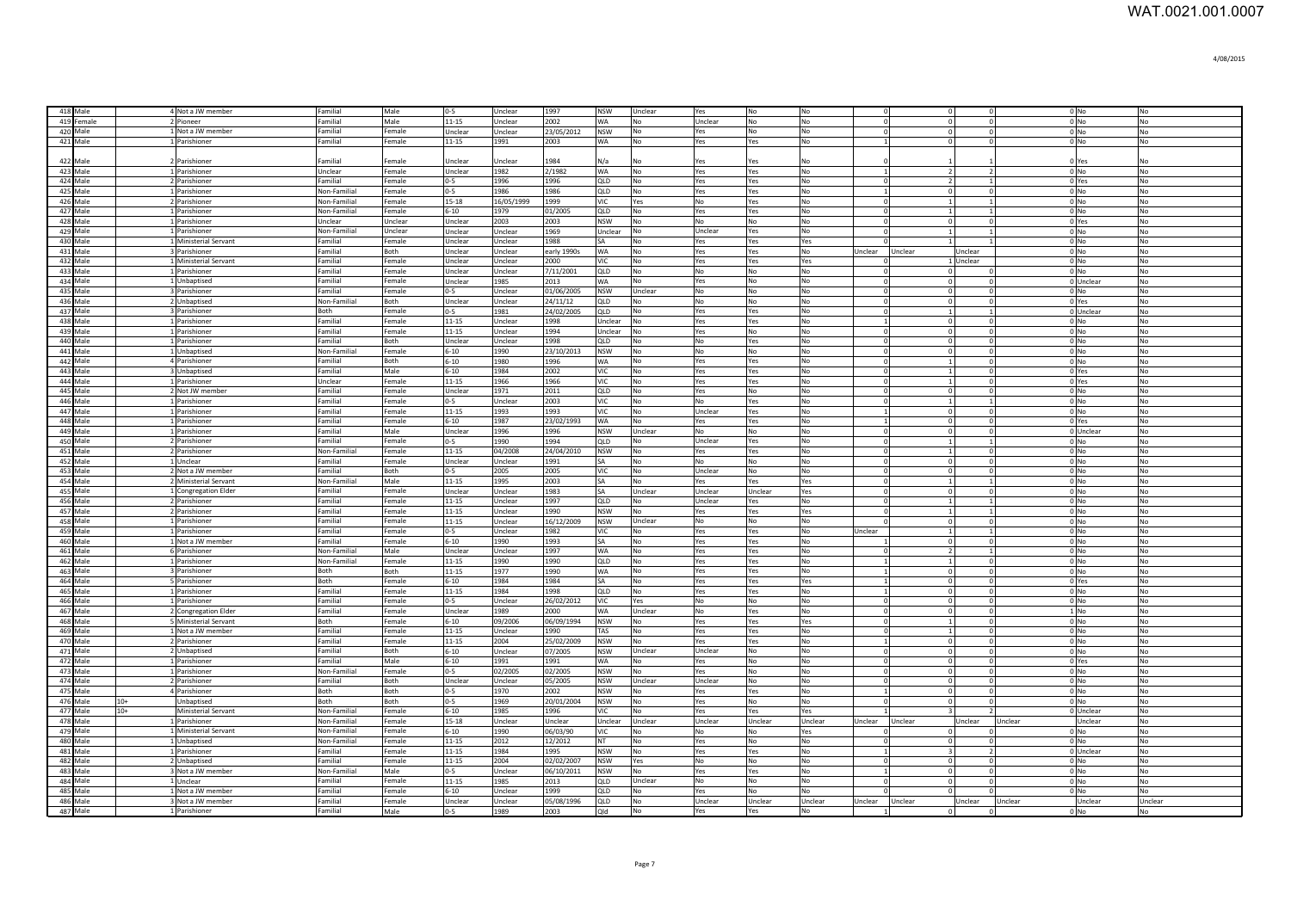| 488 Male             | 1 Unbaptised                           | Non-Familial                 | Male              | 15-18                      | 27/12/2008            | 31/12/2008             | QLD                      |                              | /es                | Nc             |                        |                                |                        |                      |           | 0 No                        |                      |
|----------------------|----------------------------------------|------------------------------|-------------------|----------------------------|-----------------------|------------------------|--------------------------|------------------------------|--------------------|----------------|------------------------|--------------------------------|------------------------|----------------------|-----------|-----------------------------|----------------------|
| 489 Male             | 1 Congregation Elder                   | Familial                     | Male              | Unclear                    | Jnclear               | 2001                   | QLD                      | Yes                          | No                 | Yes            | No                     | $\Omega$                       |                        | $\Omega$             |           | $0$ No                      | No                   |
| 490 Male<br>491 Male | 1 Not a JW member                      | Non-Familial                 | Male              | $5 - 10$                   | 1988                  | 11/03/2006             | <b>WA</b>                | No<br>N <sub>0</sub>         | Yes                | No             | <b>Nc</b><br><b>No</b> | $\Omega$<br>$\Omega$           |                        |                      |           | 0 Yes                       | No                   |
| 492 Male             | 1 Not JW member<br>2 Parishioner       | Familial<br>Both             | Unclear<br>Male   | Unclear<br>$6-10$          | 1969<br>Unclear       | 2014<br>1999           | <b>NSW</b><br>ACT        | <b>No</b>                    | Yes<br>Yes         | No<br>Yes      | <b>No</b>              | $\Omega$                       |                        | $\Omega$             |           | $0$ No<br>$0$ <sub>No</sub> | No<br>No             |
| 493 Male             | 1 Parishioner                          | Familial                     | Female            | $0 - 5$                    | Unclear               | 1993                   | <b>NSW</b>               | <b>No</b>                    | Yes                | Yes            | lNo.                   | $\Omega$                       |                        | $\Omega$             |           | 0 No                        | N <sub>0</sub>       |
| 494 Male             | 2 Ministerial Servant                  | Non-Familial                 | Female            | $11 - 15$                  | 1986                  | 1986                   | QLD                      | No                           | Yes                | Yes            | Yes                    | $\overline{1}$                 |                        |                      |           | 0 No                        | <b>No</b>            |
| 495 Male             | 1 Parishioner                          | Non-Familial                 | Female            | 11-15                      | 1995                  | 03/05/2005             | <b>NSW</b>               | Yes                          | No                 | No             | No                     | $\overline{0}$                 |                        | $\Omega$             |           | 0 No                        | No.                  |
| 496 Male             | 2 Parishioner                          | Familial                     | Female            | $6 - 10$                   | Unclear               | 9/06/199               | QLD                      | No                           | No                 | No             | No                     | $\Omega$                       |                        | $\Omega$             |           | 0 No                        | <b>No</b>            |
| 497 Male<br>Unclear  | Parishioner                            | Non-Familial                 | Female            | Unclear                    | 10/04/1972            | 10/05/1972             | QLD                      | No                           | Yes                | Yes            | No                     | $\mathbf{0}$                   |                        |                      |           | $0$ No                      | No                   |
| 498 Male             | 1 Ministerial Servant                  | Familial                     | Female            | Unclear                    | Unclear               | 1993                   | QLD                      | No                           | Yes                | Yes            | Yes                    | $\Omega$                       | $\Omega$               | $\Omega$             |           | $0$ No                      | No                   |
| 499 Male             | 1 Parishioner                          | Familial                     | Female            | $0 - 5$                    | Unclear               | 28/03/2003             | Vic                      | No                           | No                 | No             | No                     | $\Omega$                       |                        |                      |           | $0$ No                      | No                   |
| 500 Male             | 1 Parishioner                          | Familial                     | Female            | $15 - 18$                  | 03/2005               | 12/2005                | <b>NSW</b>               | Yes                          | No                 | No             | No                     | $^{\circ}$                     |                        |                      |           | $0$ No                      | No                   |
| 501 Male             | 1 Ministerial Servant                  | Familial                     | Female            | Unclear                    | 2003                  | 2008                   | <b>NSW</b>               | Unclear                      | No                 | No             | Unclear                | $\Omega$                       |                        |                      |           | $0$ No                      | No                   |
| 502 Male             | 1 Parishioner                          | Familial                     | Female            | Unclear                    | Unclear               | 1983                   | VIC                      | No                           | No                 | Yes            | l No                   | $\Omega$                       |                        |                      |           | 0 Unclear                   | No                   |
| 503 Male             | 1 Congregation Elder                   | Familial                     | Female            | $6 - 10$                   | Unclear               | 30/09/03               | <b>NSW</b>               | <b>No</b>                    | Yes                | Yes            | <b>Yes</b>             | $\Omega$                       |                        |                      |           | 0 <sub>No</sub>             | N <sub>0</sub>       |
| 504 Male             | 1 Parishioner                          | Unclear                      | Unclear           | $15 - 18$                  | Unclear               | 1989                   | <b>NSW</b>               | No                           | Yes                | Yes            | No                     |                                |                        |                      |           | 0 Yes                       | N <sub>0</sub>       |
| 505 Male<br>506 Male | 1 Congregation Elder<br>1 Parishioner  | Non-Familial<br>Both         | Female            | $11 - 15$                  | Unclear               | 1988                   | lord.<br>lsa             | <b>No</b>                    | Yes<br>No          | Yes<br>No      | Yes<br>No              | Unclear                        |                        |                      | 1 Unclear | N <sub>0</sub><br>$0$ No    | N <sub>0</sub>       |
| 507 Male             | 1 Parishioner                          | Non-Familial                 | Both<br>Female    | $0 - 5$                    | Unclear               | 2005                   | QLD                      | <b>Yes</b><br>N <sub>0</sub> | Yes                |                | No                     | $\overline{0}$                 |                        | $\Omega$             |           | 0 Unclear                   | <b>No</b>            |
| 508 Male             | 2 Parishioner                          | Familial                     | Unclear           | 11-15<br>Unclear           | 03/10/2005<br>Unclear | 05/10/2005<br>1999     | <b>NSW</b>               | No.                          | Unclear            | Yes<br>Yes     | No                     | $\overline{0}$                 |                        |                      |           | $0$ No                      | No<br><b>No</b>      |
| 509 Male             | 1 Pioneer                              | Non-Familial                 | Female            | $6 - 10$                   | 01/04/92              | 01/04/92               | VIC                      | Yes                          | No                 | No             | No                     | $\overline{0}$                 | $\sqrt{ }$             | $\Omega$             |           | $1$ No                      | No                   |
| 510 Male             | 1 Parishioner                          | Familial                     | Female            | $11 - 15$                  | Unclear               | 2002                   | VIC                      | No                           | Yes                | Yes            | No                     | $\overline{1}$                 | $\Omega$               |                      |           | $0$ No                      | No                   |
| 511 Male             | 3 Parishioner                          | Non-Familial                 | Female            | $11 - 15$                  | Jnclear               | 1984                   | QLD                      | No                           | Yes                | Yes            | No                     | $\overline{0}$                 |                        |                      |           | 0 Unclear                   | <b>No</b>            |
| 512 Male             | 1 Not a JW member                      | Familial                     | Female            | $11 - 15$                  | Jnclear               | 2001                   | SA                       | <b>No</b>                    | Yes                | No             | <b>No</b>              | $\Omega$                       |                        |                      |           | $0$ No                      | No                   |
| 513 Male             | 1 Pioneer                              | Non-Familial                 | Female            | $6 - 10$                   | 1973                  | 2003                   | VIC                      | Yes                          | No                 | No             | <b>No</b>              | $\overline{0}$                 |                        |                      |           | $0$ No                      | No                   |
| 514 Male             | 2 Parishioner                          | Familial                     | Female            | $11 - 15$                  | 2005                  | 2003                   | <b>NSW</b>               | N <sub>0</sub>               | Yes                | Yes            | No                     | $\overline{1}$                 |                        | 2 Unclear            |           | $0$ No                      | No                   |
| 515 Male             | 1 Unhantised                           | Non-Familial                 | Female            | $11 - 15$                  | 01/1999               | 22/11/2005             | <b>NSW</b>               | Yes                          | Yes                | N <sub>0</sub> | No                     | $\circ$                        | $\Omega$               |                      |           | $0$ No                      | N <sub>0</sub>       |
| 516 Male             | 1 Parishioner                          | Familial                     | Male              | Unclear                    | Unclear               | 2002                   | QLD                      | Yes                          | No                 | No             | No                     | $\mathbf{0}$                   | $\Omega$               | $\Omega$             |           | $0$ No                      | <b>No</b>            |
| 517 Male             | 3 Parishioner                          | Familial                     | Female            | $0 - 5$                    | 1992                  | 28/11/1993             | QLD                      | No                           | No                 | Yes            | No                     | $\mathbf{0}$                   |                        | $\overline{1}$       |           | $0$ No                      | N <sub>o</sub>       |
| 518 Male             | 1 Unbaptised                           | Familial<br>Non-Familia      | Female<br>Female  | 15-18                      | 2007                  | 22/05/2006             | <b>NSW</b>               | No                           | Yes                | No             | No                     | $\overline{0}$<br>$\Omega$     |                        | $^{\circ}$           |           | $0$ No                      | No                   |
| 519 Male<br>520 Male | 1 Unclear<br>3 Parishioner             | Familial                     | Both              | $0 - 5$<br>$0 - 5$         | 1964<br>06/2005       | 2005<br>07/2005        | <b>NSW</b><br><b>NSW</b> | Yes<br>Yes                   | No<br>No           | No<br>No       | No<br>No               | $\Omega$                       |                        | $\Omega$             |           | $0$ No<br>$0$ No            | No<br>No             |
| 521 Male             | 1 Not a JW member                      | Familial                     | Female            | 15-18                      | Unclear               | 01/1998                | <b>NSW</b>               | No                           | No                 | No             | No                     |                                |                        |                      |           | 0 Yes                       | No                   |
| 522 Male             | 1 Unbaptised                           | Familial                     | Female            | $5 - 10$                   | 1973                  | 1998                   | WA                       | No.                          | Yes                | Unclear        | Yes                    | Unclear                        | Unclear                | Jnclear              | Unclear   | No                          | N <sub>o</sub>       |
| 523 Male             | 1 Parishioner                          | Familial                     | Female            | 11-15                      | 1986                  | 1986                   | NSW                      | No                           | Yes                | Yes            | No                     | <b>Jnclear</b>                 |                        |                      |           | $0$ No                      | No                   |
| 524 Male             | 1 Ministerial Servant                  | Non-Familial                 | Male              | $0 - 5$                    | 2002                  | 2002                   | QLD                      | Yes                          | No                 | No             | No                     |                                |                        |                      |           | $0$ No                      | No                   |
| 525 Male             | 1 Parishioner                          | Familial                     | Female            | $11 - 15$                  | 1998                  | 2007                   | QLD                      | No.                          | Yes                | Yes            | No                     | $\Omega$                       |                        |                      |           | $0$ No                      | No                   |
| 526 Male             | 1 Not a IW member                      | Non-Familial                 | Female            | $11 - 15$                  | 1990                  | 07/05/2008             | <b>VIC</b>               | N <sub>0</sub>               | Yes                | N <sub>0</sub> | lNo.                   | $\Omega$                       |                        | $\Omega$             |           | 0 <sub>N<sub>O</sub></sub>  | <b>No</b>            |
| 527 Male             | 2 Parishioner                          | Non-Familial                 | Female            | $11 - 15$                  | Unclear               | 12/2012                | lord.                    | Yes                          | Yes                | Yes            | No                     | $\overline{1}$                 | $\Omega$               | $\Omega$             |           | 0 <sub>No</sub>             | N <sub>0</sub>       |
| 528 Male             | 1 Parishioner                          | Familial                     | Female            | $6 - 10$                   | 1980                  | 1994                   | lord.                    | No.                          | Unclear            | Yes            | No                     | $\overline{1}$                 | $\Omega$               | $\Omega$             |           | $1$ No                      | No                   |
| 529 Male<br>Unclear  | Parishioner                            | Familial                     | Female            | Unclear                    | Unclear               | Unclear                | <b>WA</b>                | Unclear                      | No                 | No             | No                     | $\mathbf{0}$                   | $\Omega$<br>$\sqrt{ }$ | $\Omega$<br>$\Omega$ |           | $0$ No                      | No                   |
| 530 Male<br>531 Male | 1 Parishioner<br>2 Unbaptised          | Familial                     | Female            | $6 - 10$                   | Unclear<br>Unclear    | 10/2009<br>2002        | <b>NSW</b><br><b>NSW</b> | Unclear                      | No                 | No             | No<br>Yes              | $\overline{0}$<br>$\mathbf{0}$ |                        |                      |           | $0$ No                      | No                   |
| 532 Male             |                                        |                              |                   |                            |                       |                        |                          |                              |                    |                |                        |                                |                        |                      |           |                             |                      |
|                      |                                        | Familial                     | Both              | Unclear                    |                       |                        |                          | No.                          | Yes                | Unclear        |                        |                                |                        | $\Omega$             |           | $1$ No                      | No                   |
|                      | 1 Not a JW member                      | Familial                     | Female            | $0 - 5$                    | 1982                  | 16/02/2003             | <b>NSW</b>               | No                           | Yes                | No             | No                     | $\mathbf{0}$                   |                        | $^{\circ}$           |           | 0 Yes                       | No                   |
| 533 Male             | 1 Unbaptised                           | Familial                     | Female            | Unclear                    | Jnclear               | 2003                   | Unclear                  | No<br>N <sub>0</sub>         | Yes                | Yes            | No                     | $\Omega$                       |                        |                      |           | $0$ No                      | No                   |
| 534 Male<br>535 Male | 1 Ministerial Servant<br>2 Parishioner | Non-Familial<br>Familial     | Female<br>Both    | $5 - 10$<br><b>Jnclear</b> | 1989<br>Unclear       | 18/11/93<br>20/10/2007 | WA<br><b>NSW</b>         | Yes                          | Yes<br>NΩ          | Yes<br>No      | Yes<br>No              | $\Omega$                       |                        |                      |           | $0$ No<br>$0$ No            | <b>No</b><br>No      |
| 536 Male             | 1 Parishioner                          | Non-Familial                 | Male              | $11 - 15$                  | 01/101993             | 22/11/1993             | <b>QLD</b>               | N <sub>0</sub>               | Unclear            | Yes            | <b>No</b>              | $\mathbf{1}$                   |                        |                      |           | $0$ <sub>No</sub>           | No                   |
| 537 Male             | 1 Parishioner                          | Non-Familial                 | Male              | 11-15                      | 1988                  | 18/07/2007             | QLD                      | N <sub>0</sub>               | Unclear            | No.            | l No                   | $\Omega$                       |                        | $\Omega$             |           | $0$ No                      | No                   |
| 538 Male             | 1 Parishioner                          | Familial                     | Female            | $6 - 10$                   | 1987                  | 1999                   | <b>WA</b>                | <b>No</b>                    | Yes                | Yes            | l No                   | $\Omega$                       |                        | $\mathbf{1}$         |           | 0 <sub>N<sub>0</sub></sub>  | No                   |
| 539 Male             | 1 Parishioner                          | Familial                     | Male              | 11-15                      | 2007                  | 24/08/2007             | <b>SA</b>                | No.                          | Yes                | Yes            | l No                   | -1                             | $\Omega$               | $^{\circ}$           |           | 0 <sub>No</sub>             | <b>No</b>            |
| 540 Male             | 6 Parishioner                          | Both                         | Female            | Unclear                    | Unclear               | 1964                   | QLD                      | No                           | Unclear            | Yes            | Unclear                | $\Omega$                       | - 0                    | $\Omega$             |           | 0 <sub>No</sub>             | <b>No</b>            |
| 541 Male             | 2 Parishioner                          | Familial                     | Female            | Unclear                    | 1990                  | 1994                   | Qld                      | No                           | Yes                | Yes            | No                     | $\mathbf{1}$                   |                        |                      |           | $0$ No                      | No                   |
| 542 Male             | 1 Parishioner                          | Familial                     | Female            | 15-18                      | 1981                  | 1981                   | VIC                      | No                           | Yes                | Yes            | No                     | $\mathbf{1}$                   |                        |                      |           | 0 Yes                       | Unclear              |
| 543 Male             | 4 Parishioner                          | Non-Familial                 | Male              | 15-18                      | Unclear               | 2005                   | QLD                      | No                           | Unclear            | Yes            | No                     | $\mathbf{0}$                   |                        |                      |           | $0$ No                      | <b>No</b>            |
| 544 Male<br>Unclear  | Not a JW member                        | Familial                     | Unclear           | Unclear                    | Unclear               | 1997                   | Qld                      | No                           | Yes                | No             | No                     | $\mathbf{0}$                   |                        | $\mathbf 0$          |           | 0 Yes                       | No                   |
| 545 Male             | 2 Parishioner                          | Non-Familial                 | Female            | 15-18                      | 2002                  | 14/09/2007             | ACT                      | Yes                          | No                 | No             | No                     | $\Omega$                       |                        |                      |           | $0$ No                      | No                   |
| 546 Male             | 1 Parishioner                          | Familial                     | Male              | $11 - 15$<br>Unclear       | 2010<br>Unclear       | 2010                   | WA                       | Yes                          | No                 | No             | No                     | $\Omega$<br>$\Omega$           |                        | $\Omega$<br>$\Omega$ |           | $0$ No                      | No<br>N <sub>0</sub> |
| 547 Male<br>548 Male | 1 Parishioner<br>1 Pioneer             | Unclear<br>Familial          | Unclear<br>Female | Unclear                    | 1967                  | 1975<br>1967           | <b>NSW</b><br>Unclear    | No<br>No                     | Unclear<br>Unclear | Yes<br>Yes     | No<br>l No             | $\Omega$                       |                        | $\Omega$             |           | 0 <sub>No</sub><br>$1$ No   | N <sub>0</sub>       |
| 549 Female           | 1 Parishioner                          | Non-Familial                 | Male              | 11-15                      | Unclear               | 09/2008                | lsa                      | <b>No</b>                    | Yes                | Yes            | <b>No</b>              |                                |                        |                      |           | $0$ No                      | N <sub>0</sub>       |
| 550 Male             | 1 Parishioner                          | Non-Familial                 | Female            | 11-15                      | Unclear               | 1980                   | QLD                      | No                           | Yes                | Yes            | Yes                    | Unclear                        |                        |                      |           | $1$ No                      | <b>No</b>            |
| 551 Male             | 2 Parishioner                          | Non-Familial                 | Female            | 11-15                      | Unclear               | 1970                   | <b>NSW</b>               | N <sub>0</sub>               | Yes                | Yes            | No                     |                                |                        |                      |           | $0$ No                      | N <sub>O</sub>       |
| 552 Male             | 1 Parishioner                          | Familial                     | Female            | Unclear                    | Unclear               | 1997                   | <b>NSW</b>               | No                           | Unclear            | Yes            | No                     | $\overline{0}$                 |                        | $\Omega$             |           | $0$ No                      | <b>No</b>            |
| 553 Male             | 3 Parishioner                          | Familial                     | Female            | Unclear                    | Unclear               | 24/12/2009             | TAS                      | No                           | No                 | No             | No                     | $\overline{0}$                 |                        | $\Omega$             |           | $0$ No                      | No                   |
| 554 Male             | 2 Unbaptised                           | Non-Familial                 | Both              | Unclear                    | Unclear               | 2002                   | VIC                      | No                           | No                 | No             | No                     | $\Omega$                       |                        |                      |           | $0$ No                      | No                   |
|                      |                                        |                              |                   |                            |                       |                        |                          |                              |                    |                |                        |                                |                        |                      |           |                             |                      |
| 555 Male             | 1 Parishioner<br>2 Ministerial Servant | Non-Familial<br>Non-Familial | Female<br>Female  | $11 - 15$                  | 2/2003                | 08/2004                |                          |                              | ⁄es                | Yes            |                        |                                |                        |                      |           |                             |                      |
| 556 Male<br>557 Male | 5 Not JW member                        | Both                         | Male              | $11 - 15$<br>11-15         | 2002<br>1987          | 2006<br>1993           | <b>NSW</b><br>QLD        | No<br>No                     | Yes<br>Unclear     | Yes<br>Yes     | Yes<br>Yes             |                                |                        |                      |           | $0$ No<br>0 Yes             | No<br>N <sub>0</sub> |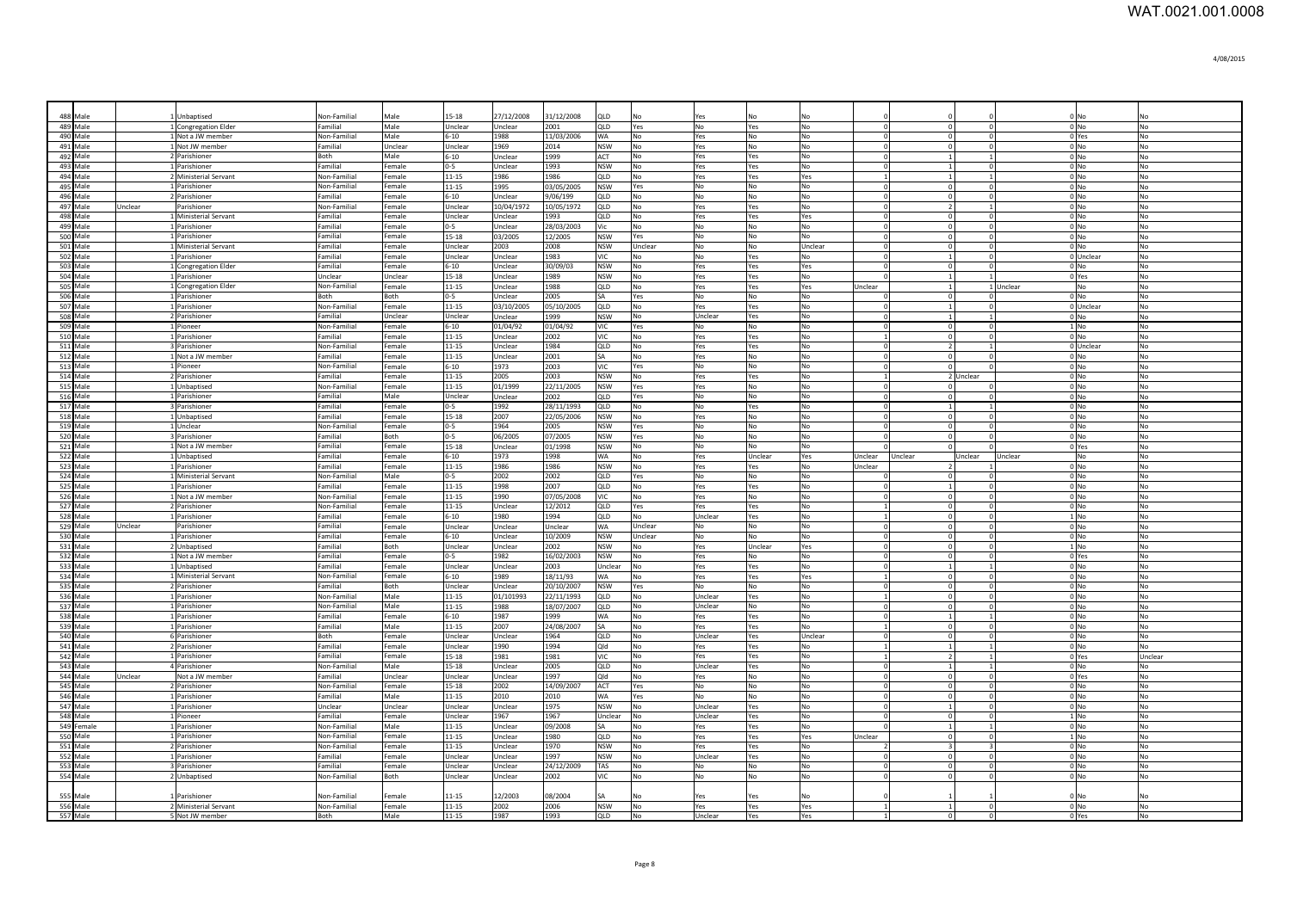| 558 Male             | 1 Parishioner                  | Familial                 | Female         | Unclear              | 2007               | 2009               | <b>VIC</b>         | No             | Yes                  | Yes            | No        |                      | $\overline{0}$  |                            |         | 0 Unclear                  | No                   |
|----------------------|--------------------------------|--------------------------|----------------|----------------------|--------------------|--------------------|--------------------|----------------|----------------------|----------------|-----------|----------------------|-----------------|----------------------------|---------|----------------------------|----------------------|
| 559 Male             | 1 Parishioner                  | Non-Familial             | Female         | $11 - 15$            | 1992               | 1996               | <b>NSW</b>         | Unclear        | No                   | No             | No        | $\Omega$             | $\Omega$        | $\Omega$                   |         | $0$ No                     | No                   |
| 560 Male             | 1 Parishioner                  | Familial                 | Female         | $0 - 5$              | Unclear            | 9/04/2001          | <b>QLD</b>         | No             | No                   | <b>No</b>      | No        | $\Omega$             | $\Omega$        | $\circ$                    |         | 0 <sub>N<sub>O</sub></sub> | No                   |
| 561 Male             | 2 Parishioner                  | Familial                 | Female         | $6 - 10$             | Unclear            | 1997               | QLD                | No             | Yes                  | Yes            | No        | $\Omega$             | $\vert$ 1       | $\mathbf{1}$               |         | 0 Yes                      | No                   |
| 562 Male             | 2 Unbaptised                   | Both                     | Female         | $6 - 10$             | 1984               | 2001               | <b>NSW</b>         | No             | No                   | N <sub>0</sub> | No        | $\Omega$             | $\Omega$        | $\Omega$                   |         | 0 Yes                      | No                   |
| 563 Male             | 1 Parishioner                  | Non-Familial             | Female         | $11 - 15$            | 01/01/01           | 01/01/02           | <b>NSW</b>         | No             | No                   | No             | No        | $\Omega$             | $\Omega$        | $\Omega$                   |         | $0$ No                     | No                   |
| 564 Male             | 1 Parishioner                  | Non-Familial             | Female         | $6 - 10$             | 01/01/83           | 01/01/91           | VIC                | Yes            | No                   | No             | No        | $\Omega$             | $\Omega$        | $\Omega$                   |         | $0$ No                     | No                   |
| 565 Male             | 1 Parishioner                  | Non-Familial             | Female         | 15-18                | 2004               | 07/2004            | Vic                | No             | Yes                  | Yes            | No        | $\cap$               | $\overline{2}$  | $\overline{2}$             |         | $0$ No                     | No                   |
| 566 Male             | 4 Parishioner                  | Both                     | Both           | $6 - 10$             | Unclear            | 1989               | <b>VIC</b>         | No             | Yes                  | No             | No        | $\Omega$             | $\overline{2}$  | $\overline{1}$             |         | 0 <sub>No</sub>            | No                   |
| 567 Male             | 3 Parishioner                  | Non-Familial             | Female         | $6 - 10$             | Unclear            | 1995               | QLD                | Unclear        | No                   | Yes            | No        | $\mathbf{1}$         | $\vert$ 1       | $\mathbf{1}$               |         | 0 <sub>No</sub>            | No                   |
| 568 Male             | 5 Ministerial Servant          | Familial                 | Female         | $11 - 15$            | 1975               | 20/11/1993         | <b>NSW</b>         | No             | Yes                  | Yes            | Yes       | $\Omega$             | $\overline{2}$  | $\overline{2}$             |         | 0 Yes                      | No                   |
| 569 Male             | 1 Parishioner                  | Non-Familial             | Female         | $0 - 5$              | 01/01/96           | 01/01/02           | <b>NSW</b>         | No             | Yes                  | Yes            | No        | $\overline{1}$       | $\overline{0}$  | $\overline{0}$             |         | $0$ No                     | No                   |
| 570 Male             | 3 Parishioner                  | Familial                 | Female         | $11 - 15$            | Unclear            | 01/01/03           | SA                 | No             | Yes                  | Yes            | No        | $\Omega$             | $\vert$ 1       |                            |         | $0$ No                     | No                   |
| 571 Male             |                                | amilial                  |                |                      | 1984               |                    | Qld                |                |                      |                |           |                      | $\overline{0}$  | $\Omega$                   |         |                            |                      |
| 572 Female           | 6 Unbaptised<br>1 Parishioner  | Non-Familial             | Female<br>Male | $0 - 5$<br>$11 - 15$ | 01/2006            | 1988<br>13/08/2006 | SA                 | No<br>No       | Yes<br>Yes           | No<br>Yes      | No<br>No  | $\Omega$             | $\mathbf{1}$    |                            |         | 0 <sub>No</sub><br>$0$ No  | No<br>No             |
|                      |                                |                          |                |                      |                    |                    |                    |                |                      |                |           | $\Omega$             |                 | $\mathbf{0}$               |         |                            |                      |
| 573 Male<br>574 Male | 1 Parishioner<br>1 Parishioner | Non-Familial<br>Familial | Female         | $6 - 10$<br>$0 - 5$  | Unclear<br>1972    | 1994<br>19/05/2005 | <b>NSW</b><br>VIC. | Yes            | No                   | No             | No        |                      | $\overline{0}$  | $\Omega$                   |         | $0$ No                     | No<br><b>No</b>      |
|                      |                                |                          | Female         |                      |                    |                    |                    | NΩ             | Yes                  | Yes            | No        |                      | $\Omega$        |                            |         | $0$ No                     |                      |
| 575 Male             | 1 Congregation Elder           | Non-Familial             | Male           | $11 - 15$            | 1984               | 11/11/1999         | OLD.               | No             | Yes                  | Yes            | Yes       |                      | $\vert$ 1       | $\Omega$                   |         | $0 \text{N}$               | N <sub>0</sub>       |
| 576 Male             | 1 Parishioner                  | Familial                 | Female         | $6 - 10$             | Unclear            | Unclear            | VIC.               | No             | Yes                  | Yes            | No        |                      | 1 Unclear       | $\overline{0}$             |         | 0 Yes                      | <b>No</b>            |
| 577 Male             | 1 Parishioner                  | Familial                 | Female         | $0 - 5$              | 1992               | 1992               | N/a                | No             | Yes                  | Yes            | No        | $\overline{2}$       | $\overline{0}$  | $\Omega$                   |         | $0$ No                     | No                   |
| 578 Male             | 3 Parishioner                  | Familial                 | Female         | $0 - 5$              | 1995               | 05/2005            | WA                 | No             | l No                 | No             | No        | $\Omega$             | $\overline{0}$  | $^{\circ}$                 |         | 0 <sub>No</sub>            | No                   |
| 579 Male             | 1 Parishioner                  | Non-Familial             | Female         | $11 - 15$            | 1972               | 1973               | VIC                | No             | Unclear              | Yes            | No        | $\Omega$             | $\overline{2}$  | $\overline{2}$             |         | 0 No                       | No                   |
| 580 Male             | 1 Congregation Elder           | Non-Familial             | Female         | 15-18                | 1980               | 1992               | WA                 | Yes            | No                   | No             | Yes       | $\Omega$             | $\mathbf 0$     | $^{\circ}$                 |         | $1$ No                     | No                   |
| 581 Male             | 1 Parishioner                  | Familial                 | Female         | 11-15                | 2000               | 09/2012            | WA                 | No             | No                   | Yes            | No        | $\overline{1}$       | $\mathbf 0$     | $\mathbf 0$                |         | $0$ No                     | No                   |
| 582 Male             | 2 Parishioner                  | Non-Familial             | Female         | 11-15                | 01/01/03           | 01/01/12           | SA                 | No             | Yes                  | Yes            | No        | $\Omega$             | $\mathbf{1}$    | $\mathbf 0$                |         | 0 Yes                      | No                   |
| 583 Male             | 1 Parishioner                  | Non-Familial             | Male           | $6 - 10$             | 2004               | 2004               | <b>NSW</b>         | No             | Yes                  | No             | No        | $\Omega$             | $\overline{0}$  | $\mathbf{0}$               |         | $0$ No                     | No                   |
| 584 Male             | 2 Parishioner                  | Non-Familial             | Female         | $6 - 10$             | 1967               | 2007               | WA                 | No             | Yes                  | Yes            | Yes       | $\Omega$             | $\vert$ 1       |                            |         | $0$ No                     | No                   |
| 585 Male             | 2 Parishioner                  | Non-Familial             | Female         | $0 - 5$              | 2000               | 06/2005            | QLD                | No             | Yes                  | Yes            | No        | $\overline{1}$       | $\Omega$        |                            |         | 0 Unclear                  | No                   |
| 586 Male             | 1 Parishioner                  | Familial                 | Female         | $11 - 15$            | Unclear            | 08/2007            | QLD                | No             | No                   | Yes            | No        | $\Omega$             | $\vert$ 1       |                            |         | 0 <sub>No</sub>            | No                   |
| 587 Male<br>Unclear  | Parishioner                    | Familial                 | Female         | $11 - 15$            | 1994               | 1998               | <b>NSW</b>         | No             | Unclear              | Yes            | No        | $\Omega$             | $\overline{0}$  | $\Omega$                   |         | 0 Yes                      | No                   |
| 588 Male             | 1 Parishioner                  | Familial                 | Female         | $11 - 15$            | 1965               | 1990               | <b>NSW</b>         | No             | Yes                  | Yes            | No        | $\Omega$             | $\overline{2}$  |                            |         | $0$ No                     | No                   |
| 589 Male             | 2 Parishioner                  | Unclear                  | Unclear        | Unclear              | 1967               | 1997               | <b>NSW</b>         | No             | Yes                  | Yes            | No        | $\Omega$             | $\overline{2}$  |                            |         | 0 <sub>No</sub>            | No                   |
| 590 Male             | 1 Parishioner                  | Familial                 | Female         | $0 - 5$              | 1994               | 1997               | <b>NSW</b>         | No             | Unclear              | Yes            | No        | $\overline{2}$       | $\Omega$        | $\Omega$                   |         | $0$ No                     | No                   |
| 591 Male             | 1 Parishioner                  | Familial                 | Female         | Unclear              | Unclear            | 2003               | <b>NSW</b>         | No             | No                   | No             | No        | $\sqrt{2}$           | $\sqrt{2}$      | $\Omega$                   |         | $0$ No                     | No                   |
| 592 Male             | 2 Parishioner                  | Familial                 | Female         | $6 - 10$             | 1982               | 1992               | QLD                | No             | Yes                  | Yes            | No        |                      | $\vert$ 1       |                            |         | $0$ No                     | No                   |
| 593 Male             | 3 Parishioner                  | Non-Familial             | Female         |                      |                    |                    |                    |                |                      |                |           |                      |                 |                            |         |                            |                      |
|                      |                                |                          |                |                      |                    |                    |                    | No             |                      | Yes            | No        |                      |                 |                            |         |                            |                      |
|                      |                                |                          |                | $6 - 10$             | 2003               | 25/08/2004         | ACT                | Unclear        | Yes                  |                | Unclear   |                      | Unclear         | Unclear                    | Unclear | $0$ No                     | No                   |
| 594 Male             | 1 Not JW member                | Unclear<br>Familial      | Unclear        | Unclear<br>$0 - 5$   | Unclear<br>Unclear | 2000<br>2005       | TAS<br>VIC         | No             | Unclear<br><b>No</b> | Unclear        | No        | Unclear              |                 |                            |         | Unclear<br>$0$ No          | Unclear<br><b>No</b> |
| 595 Male             | 3 Parishioner                  |                          | Female         |                      |                    |                    |                    |                |                      | Yes            |           |                      | $\overline{0}$  | $^{\circ}$                 |         |                            |                      |
| 596 Male             | 2 Unbaptised                   | Both                     | Female         | 15-18                | Unclear            | 02/03/2009         | QLD                | Unclear        | No                   | No             | No        | $\Omega$             |                 |                            |         | $0$ No                     | No                   |
| 597 Male             | 1 Parishioner                  | Familial                 | Female         | $0 - 5$              | 1993               | 1997               | Vic                | No             | Yes                  | Yes            | No        | $\Omega$             | $\overline{0}$  | $\overline{0}$<br>$\Omega$ |         | 0 Yes                      | No                   |
| 598 Male             | 1 Unbaptised                   | Familial                 | Female         | $11 - 15$            | 1983               | 05/2005            | <b>NSW</b>         | No             | Yes                  | No             | No        |                      | $\overline{0}$  | $\Omega$                   |         | $0$ No                     | No                   |
| 599 Male             | 3 Unbaptised                   | Familial                 | Both           | Jnclear              | 1983               | Unclear            | Nsw                | No             | Yes                  | <b>No</b>      | No        |                      | $\overline{0}$  |                            |         | 0 Yes                      | No                   |
| 600 Male             | 3 Parishioner                  | Familial                 | Female         | Jnclear              | 1973               | 1986               | TAS                | No             | Yes                  | Yes            | No        |                      | $\overline{0}$  |                            |         | $0$ No                     | No                   |
| 601 Male             | 1 Ministerial Servant          | Familial                 | emale          | $5 - 10$             | Unclear            | 1997               | <b>NSW</b>         | No             | No                   | Yes            | Yes       |                      | $\mathbf{1}$    |                            |         | 0 Yes                      | No                   |
| 602 Male             | 1 Ministerial Servant          | Non-Familial             | Male           | 11-15                | Unclear            | 1995               | QLD                | Yes            | Yes                  | Unclear        | Yes       |                      |                 |                            |         | $0$ No                     | No                   |
| 603 Male             | 1 Parishioner                  | Unclear                  | Unclear        | Jnclear              | Unclear            | 2008               | QLD                | No             | Yes                  | Yes            | No        | $\Omega$             |                 | 1 Unclear                  | Unclear | Unclear                    | No                   |
| 604 Male             | 3 Parishioner                  | Both                     | <b>Both</b>    | Jnclear              | Unclear            | 1982               | QLD                | No             | Yes                  | Yes            | No        | $\Omega$             |                 |                            |         | $0$ No                     | No                   |
| 605 Male             | 2 Pioneer                      | Non-Familial             | Both           | 11-15                | 1970               | 1970s              | VIC                | No             | Yes                  | Yes            | No        |                      | $\overline{0}$  |                            |         | 0 <sub>No</sub>            | No                   |
| 606 Male             | 1 Congregation Elder           | Non-Familial             | Male           | Unclear              | Unclear            | 2005               | <b>NSW</b>         | Unclear        | Yes                  | Yes            | Yes       |                      |                 |                            |         | $0$ No                     | No                   |
| 607 Male             | 1 Parishioner                  | Familial                 | Male           | $0 - 5$              | 1970               | 12/02/2014         | QLD                | No             | Yes                  | No             | <b>No</b> |                      | 0 Unclear       | Unclear                    |         | $0$ No                     | No                   |
| 608 Male             | 1 Unbaptised                   | Familial                 | Female         | $6 - 10$             | 1979               | 2001               | QLD                | No             | No                   | No             | Yes       | $\Omega$<br>$\Omega$ | 0               |                            |         | 1 No                       | No                   |
| 609 Male             | 1 Unbaptised                   | Familial                 | Female         | $6 - 10$             | 1970               | 2001               | QLD                | No             | Yes                  | Yes            | Yes       |                      | $\overline{0}$  | $\overline{0}$             |         | 1 No                       | No                   |
| 610 Male             | 1 Parishioner                  | Familial                 | Male           | $6 - 10$             | 2003               | 07/2006            | QLD                | No             | Yes                  | No             | No        | $\Omega$             | $\mathbf 0$     | $\overline{0}$             |         | 0 No                       | No                   |
| 611 Male             | 3 Parishioner                  | Familial                 | Female         | $0 - 5$              | Unclear            | 1999               | ACT                | No             | Yes                  | Yes            | No        | $\Omega$             | $\vert 1 \vert$ | $\Omega$                   |         | $0$ No                     | No                   |
| 612 Male             | 1 Unbaptised                   | Familial                 | Female         | $0 - 5$              | 1993               | 2003               | VIC                | No             | Yes                  | No             | No        | $\Omega$             | $\circ$         | $\Omega$                   |         | $0$ No                     | No                   |
| 613 Female           | 1 Parishioner                  | Non-Familial             | Male           | 11-15                | 2012               | 08/04/2012         | QLD                | No             | Yes                  | Yes            | No        | $\overline{1}$       | $\circ$         | $\Omega$                   |         | $0$ No                     | No                   |
| 614 Male             | 3 Parishioner                  | Non-Familial             | Both           | $6 - 10$             | 01/01/79           | 01/01/01           | <b>NSW</b>         | No             | Yes                  | No             | No        | $\Omega$             | 0               | $\Omega$                   |         | $0$ No                     | No                   |
| 615 Male             | 1 Unclear                      | Familial                 | Male           | $6 - 10$             | 1978               | 2000               | TAS                | No             | Yes                  | Yes            | Yes       | $\Omega$             | $\Omega$        |                            |         | 0 <sub>No</sub>            | No                   |
| 616 Male             | 1 Parishioner                  | Familial                 | Female         | $6 - 10$             | 07/2001            | 2005               | VIC                | No             | Yes                  | Yes            | No        | $\Omega$             | $\mathbf{1}$    | $\Omega$                   |         | 0 Yes                      | No                   |
| 617 Male             | 6 Parishioner                  | Non-Familial             | Both           | $6 - 10$             | 2000               | 09/2002            | SA                 | N <sub>0</sub> | Yes                  | Yes            | No        | $\Omega$             | $\overline{2}$  | $\overline{2}$             |         | $0$ No                     | No                   |
|                      |                                |                          |                |                      |                    |                    |                    |                |                      |                |           |                      |                 |                            |         |                            |                      |
| 619 Male             | 2 Not a JW member              | Both                     | Female         | $11 - 15$            | 1978               | 03/06/2007         | <b>NSW</b>         | Yes            | Yes                  | No             | No        |                      |                 |                            |         | $0$ No                     | No                   |
| 618 Male             | 1 Parishioner                  | Familial                 | Female         | $6 - 10$             | 01/01/2000         | 01/01/2000         | SA                 | Yes            | Unclear              | N <sub>0</sub> | No        | $\Omega$             | $\Omega$        | $\Omega$                   |         | 0 <sub>No</sub>            | No                   |
| 620 Male             | 1 Parishioner                  | Non-Familial             | Female         | Unclear              | Unclear            | 1983               | <b>WA</b>          | No             | Yes                  | Yes            | No        | $\overline{1}$       | $\vert$ 1       | $\mathbf{1}$               |         | 0 Unclear                  | N <sub>o</sub>       |
| 621 Female           | 1 Parishioner                  | Non-Familial             | Female         | 11-15                | 08/2004            | 11/2006            | QLD                | No             | Yes                  | Yes            | <b>No</b> | $\Omega$             | $\vert$ 1       | $\mathbf{1}$               |         | 0 <sub>No</sub>            | No                   |
| 622 Male             | 2 Parishioner                  | Familial                 | Female         | $11 - 15$            | 1978               | 10/2006            | <b>VIC</b>         | No             | Yes                  | No             | No        | $\Omega$             | $\Omega$        | $\circ$                    |         | 0 <sub>No</sub>            | No                   |
| 623 Male             | 1 Ministerial Servant          | Non-Familial             | Female         | 0-5                  | 2001               | 2004               | QLD                | Unclear        | No                   | N <sub>0</sub> | Unclear   | $\Omega$             | $\Omega$        | $\Omega$                   |         | 0 <sub>No</sub>            | No                   |
| 624 Male             | 8 Parishioner                  | Both                     | Female         | 11-15                | 1984               | 1997               | <b>NSW</b>         | No             | Yes                  | Yes            | No        |                      | $\overline{2}$  | $\overline{1}$             |         | $0$ No                     | No                   |
| 625 Male             | 2 Unbaptised                   | Familial                 | Male           | $0 - 5$              | 1992               | 2005               | <b>NSW</b>         | No             | No                   | No             | No        | $\Omega$             | $\overline{0}$  | $\circ$                    |         | $0$ No                     | No                   |
| 626 Male             | 1 Parishioner                  | Non-Familia              | Female         | $6 - 10$             | 2005               | 22/06/2011         | <b>NSW</b>         | Unclear        | No                   | No             | No        | $\Omega$             | $\overline{0}$  | $\mathbf 0$                |         | $0$ No                     | No                   |
| 627 Male             | 1 Not a JW member              | Familial                 | Female         | $6 - 10$             | Unclear            | 1995               | Unclear            | No             | Yes                  | No             | No        |                      | $\overline{0}$  | $\mathbf 0$                |         | 0 Yes                      | No                   |
| 628 Male             | 2 Ministerial Servant          | Familial                 | Female         | Unclear              | Unclear            | 1988               | <b>WA</b>          | No             | Unclear              | Yes            | Ye.       |                      |                 |                            |         | 0 <sub>No</sub>            | No                   |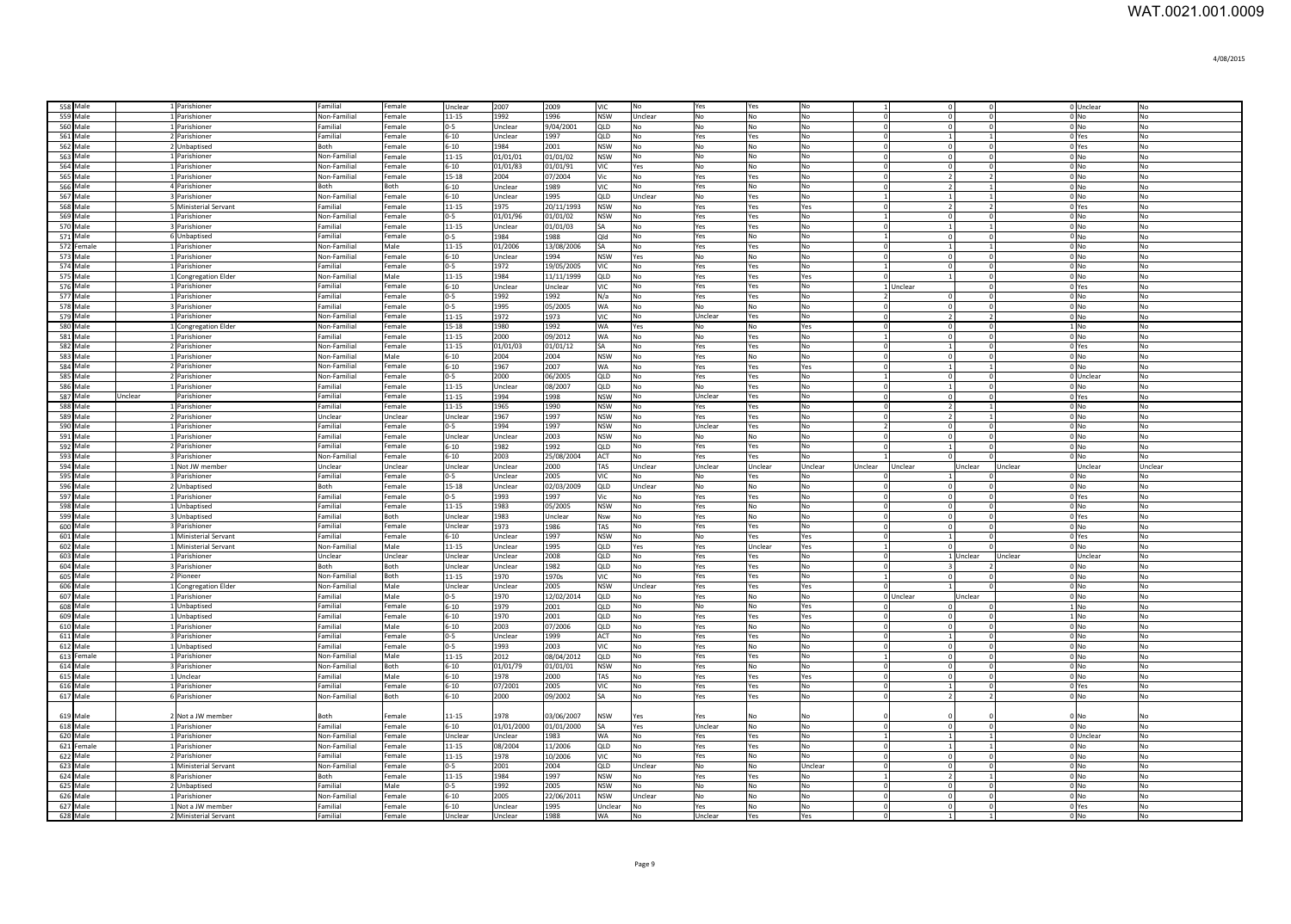| 629 Male<br>5 Parishioner<br>Non-Familial<br>Male<br>$11 - 15$<br>1993<br>2000<br>$0$ No<br><b>NSW</b><br><b>No</b><br>Yes<br>No<br>No<br>Yes<br>630 Male<br>1 Not a JW member<br>Familial<br>Female<br>11/2007<br>09/12/2012<br><b>WA</b><br><b>No</b><br><b>No</b><br>$\overline{N}$<br>$6 - 10$<br>Yes<br><b>No</b><br>$\Omega$<br>$\Omega$<br>0 Yes<br>$\Omega$<br>631 Male<br>8 Unbaptised<br>Unclear<br>08/12/2004<br>QLD<br><b>No</b><br>No<br><b>No</b><br>$\circ$<br>No<br>Non-Familial<br>Female<br>Unclear<br>Yes<br>$\Omega$<br>$\Omega$<br>0 Yes<br>1<br>0 <sub>No</sub><br>632 Male<br>11-15<br>2005<br>25/09/2006<br><b>NSW</b><br>$\Omega$<br>$\Omega$<br>Unclear<br>1 Parishioner<br>Non-Familial<br>Female<br>No<br>Yes<br>Yes<br><b>No</b><br>1994<br>$\circ$<br>$\circ$<br>0 Yes<br>633 Male<br>4 Parishioner<br>Unclear<br>11/2007<br>SA<br>Yes<br>No<br>$\Omega$<br>Non-Familial<br>Both<br>Yes<br><b>No</b><br><b>No</b><br>$\circ$<br>634 Male<br>$6 - 10$<br>1994<br>1994<br><b>NSW</b><br>No<br>$\Omega$<br>$\circ$<br>0 <sub>No</sub><br>No<br>1 Parishioner<br>Non-Familial<br>Male<br>No<br>Yes<br>No<br>635 Male<br>$0-5$<br>$\circ$<br>$0$ No<br>1 Parishioner<br>Non-Familial<br>Male<br>Unclear<br>23/01/1994<br>QLD<br>Yes<br>No<br>No<br>No<br>$\Omega$<br>$\circ$<br>No<br>0 Yes<br>636 Male<br>3 Parishioner<br>Both<br>Both<br>Unclear<br>Unclear<br>1996<br>QLD<br>No<br>No<br>Yes<br>No<br>$\Omega$<br>$\mathbf{1}$<br>$\overline{0}$<br>No<br>637 Male<br>2 Parishioner<br>Familial<br>Both<br>$11 - 15$<br>1980<br>21010<br>QLD<br>No<br>No<br>Yes<br>No<br>$\mathbf{1}$<br>$\mathbf{0}$<br>$0$ No<br>No<br>$\Omega$<br>638 Male<br>$0-5$<br>1984<br>29/10/2010<br><b>NSW</b><br>No<br>$0$ No<br>No<br>3 Parishioner<br>Familial<br>Female<br>No<br>Yes<br>Yes<br>$\vert$ 1<br>$\Omega$<br>$6 - 10$<br>1975<br>639 Male<br><b>Parishioner</b><br>Familial<br>Female<br>1980<br>QLD<br>No<br>Yes<br>Yes<br>No<br>$\mathbf{1}$<br>$0$ No<br>No<br>640 Male<br>Parishioner<br>Familial<br>Female<br>$6 - 10$<br>1987<br>1997<br>QLD<br>Unclear<br>$\overline{0}$<br>$\mathbf{0}$<br>$0$ No<br><b>No</b><br>Yes<br><b>No</b><br>N <sub>o</sub><br>641 Male<br>2 Parishioner<br>Non-Familial<br>$6 - 10$<br>1975<br>1993<br><b>NSW</b><br>No<br>Female<br>No<br>$\overline{0}$<br>$\Omega$<br>$0$ No<br>No<br>Yes<br>No<br>642 Male<br>Parishioner<br>Both<br>Female<br>$6 - 10$<br>1982<br>1995<br>QLD<br>No<br>Yes<br>Yes<br><b>No</b><br>No<br>0 Yes<br>$\epsilon$<br>643 Male<br>2 Parishioner<br>Male<br>Non-Familial<br>$6 - 10$<br>1989<br>1997<br>NT<br><b>No</b><br>Yes<br>No<br>Yes<br>$\circ$<br>$\Omega$<br>$01$ No<br>N <sub>0</sub><br>644 Male<br>Non-Familial<br>2 Parishioner<br>Female<br>$6 - 10$<br>2000<br>No<br>No<br>No<br>Unclear<br>Vic<br>Yes<br>$0$ No<br>No<br>$\vert$ 1<br>$\Omega$<br>$11 - 15$<br>2000<br>04/10/2014<br>645 Male<br>Parishioner<br>Non-Familial<br>Female<br><b>QLD</b><br>No<br>No<br>No<br>0 <sub>No</sub><br>Yes<br>$\Omega$<br>No<br>646 Male<br>$6 - 10$<br>09/06/2011<br>QLD<br>$\circ$<br>Unclear<br>2 Parishioner<br>Familial<br>Female<br>Unclear<br>No<br>Yes<br>Yes<br>No<br>$\Omega$<br>$\overline{1}$<br>0 Yes<br>647 Male<br>1 Parishioner<br>Non-Familial<br>Male<br>11-15<br>01/01/01<br>01/01/01<br>QLD<br>Yes<br>No<br>No<br>No<br>$^{\circ}$<br>$\circ$<br>$\circ$<br>0 No<br>No<br>648 Male<br>2 Unbaptised<br>Familial<br>Female<br>11-15<br>1991<br>11/2009<br>TAS<br>No<br>Yes<br>Yes<br>No<br>$\Omega$<br>$1\overline{ }$<br>$\circ$<br>$0$ No<br>No<br>649 Male<br>1 Not a JW member<br>Familial<br>Female<br>11-15<br>1990<br>1996<br>VIC<br>No<br>Yes<br>No<br>No<br>$\overline{0}$<br>$\mathbf{0}$<br>0 Yes<br>No<br>$\Omega$<br>650 Male<br>1 Not JW member<br>Familial<br>Female<br>$6 - 10$<br>2006<br>QLD<br>Unclear<br>No<br>No<br>No<br>$\circ$<br>Unclear<br>$\Omega$<br>$\Omega$<br>$0$ No<br>No<br>651 Male<br>2 Parishioner<br>Non-Familial<br>$6 - 10$<br>Unclear<br>Yes<br>No<br>Female<br>01/01/83<br>01/01/03<br><b>NSW</b><br>Yes<br>$\Omega$<br>$\vert$ 1<br>$\Omega$<br>0 <sub>No</sub><br>No<br>652 Male<br>1 Parishioner<br>Non-Familial<br>Male<br>$0 - 5$<br>2005<br>13/05/2014<br>QLD<br>No<br>Yes<br>No<br>No<br>$\overline{0}$<br>0 <sub>No</sub><br>No<br>$\Omega$<br>$\Omega$<br>653 Male<br>Ministerial Servant<br>Familial<br>Female<br>11-15<br>1980<br>VIC<br>No<br>No<br>Yes<br>Yes<br>Unclear<br>$\vert$ 1<br>$\Omega$<br>0 <sub>N<sub>0</sub></sub><br><b>No</b><br>654 Male<br>Parishioner<br>Familial<br>$11 - 15$<br>1985<br>1998<br><b>NSW</b><br>No<br>No<br>$\overline{2}$<br>0 <sub>No</sub><br>Female<br>Yes<br>Yes<br>$\mathcal{P}$<br><b>No</b><br>655 Male<br>Male<br>$6 - 10$<br>2000<br><b>NSW</b><br>No<br>No<br>$\circ$<br>0 <sub>No</sub><br>Not a JW member<br>Non-Familial<br>Unclear<br>l No<br>No<br>$\Omega$<br>N <sub>O</sub><br>656 Male<br>$6 - 10$<br>1997<br>1958<br>$\overline{2}$<br>0 Yes<br>No<br>Familial<br>Male<br>Unclear<br>No<br>Yes<br>Yes<br>No<br>$\mathbf{1}$<br>$10+$<br>Parishioner<br>$\overline{1}$<br>657 Male<br>11-15<br>1998<br>1<br>No<br>Parishioner<br>Female<br>Unclear<br><b>SA</b><br>Yes<br>Yes<br>No<br>$\sqrt{ }$<br>$\mathbf{1}$<br>0 Yes<br>Familial<br>No<br><b>WA</b><br>$\overline{1}$<br>658 Male<br>Unclear<br>1985<br>$\Omega$<br>$\Omega$<br>0 <sub>No</sub><br>No<br><b>Parishioner</b><br>Familial<br>Female<br>Unclear<br>No<br>Yes<br>Yes<br>No<br>659 Male<br>Unclear<br>12/1982<br>VIC<br>$\mathbf{1}$<br>$\circ$<br>$0$ No<br>Unclear<br>Yes<br>No<br>Unclear<br>Parishioner<br>Unclear<br>Unclear<br>No<br>Yes<br>No<br>$\overline{1}$<br>2002<br>$\overline{0}$<br>660 Male<br><b>NSW</b><br>$\overline{0}$<br>$0$ No<br>Unbaptised<br>Familial<br>Female<br>11-15<br>1972<br>No<br>Yes<br>No<br>No<br>$\Omega$<br>No<br>2001<br>$\circ$<br>661 Male<br>2 Unbaptised<br>Non-Familial<br>Unclear<br>Unclear<br>Unclear<br><b>NSW</b><br>No<br>Yes<br>No<br>No<br>$\overline{0}$<br>0 Yes<br>No<br>662 Male<br>1 Parishioner<br>Non-Familial<br>Male<br>$11 - 15$<br>01/01/01<br>01/01/03<br>QLD<br>No<br>Yes<br>Yes<br>No<br>$\Omega$<br>$\mathbf{1}$<br>$0$ No<br>No<br>$\mathbf{1}$<br>663 Male<br>1 Parishioner<br>Non-Familial<br>Female<br>$6 - 10$<br>08/2003<br>10/03/2004<br><b>NSW</b><br>Yes<br>No<br>No<br>No<br>$\overline{0}$<br>$\Omega$<br>$0$ No<br>No<br>664 Male<br>1 Unbaptised<br>Familial<br>Female<br>No<br>Yes<br>Yes<br>No<br>$0 - 5$<br>1980<br>1995<br>Qld<br>$\overline{0}$<br>$\Omega$<br>$0$ No<br>No<br>665 Male<br><b>L</b> Parishioner<br>Familial<br>Female<br>$0 - 5$<br>1984<br>2002<br>WA<br>No<br>Unclear<br>Yes<br>No<br>$\overline{2}$<br>$\overline{2}$<br>$0$ No<br>No<br>666 Male<br>Unbaptised<br>Familial<br>Female<br>Unclear<br>Unclear<br>2011<br><b>WA</b><br>No<br>No<br>No<br>$\Omega$<br>Yes<br>$\Omega$<br>0 Yes<br>N <sub>0</sub><br>- C<br>667 Male<br>2 Parishioner<br>Familial<br>Female<br>$6 - 10$<br>1976<br>02/2013<br><b>NSW</b><br>Yes<br>No<br>No<br>No<br>$\mathbf{0}$<br>$0$ No<br>$\mathbf 0$<br>N <sub>o</sub><br>$\epsilon$<br>668 Male<br>Unclear<br>Unclear<br>Unclear<br>Unclear<br>1976<br><b>WA</b><br>No<br>Yes<br>No<br>No<br>Unclear<br>Parishioner<br>Yes<br>$\mathbf{1}$<br>$\overline{1}$<br>0 Yes<br>$\Omega$<br>669 Male<br>Familial<br>$6 - 10$<br>1994<br>1997<br>No<br>N <sub>o</sub><br>Male<br>SА<br><b>No</b><br>No<br>$\mathbf{0}$<br>$0$ No<br>2 Congregation Elder<br>Yes<br>$\vert$ 1<br>$\Omega$<br>670 Male<br>Unclear<br>No<br>Familial<br>Female<br>$0 - 5$<br>Unclear<br>No<br>$\mathbf{0}$<br>$0$ No<br>No<br>2 Parishioner<br>SA<br>Yes<br>$\circ$<br>No<br>$\epsilon$<br>671 Male<br>09/1996<br><b>NSW</b><br>Unclear<br>Unclear<br>Yes<br>No<br>$\circ$<br>0 <sub>No</sub><br>No<br>Unclear<br>Parishioner<br>Unclear<br>Unclear<br><b>No</b><br>Yes<br>$\Omega$<br>$\mathbf{1}$<br>672 Male<br>Familial<br>11-15<br>1982<br>14/12/92<br><b>NSW</b><br>2 Congregation Elder<br>Female<br>No<br>Yes<br>Yes<br>Yes<br>$\Omega$<br>$\circ$<br>$\overline{0}$<br>0 Yes<br>No<br>1997<br>673 Male<br>Non-Familial<br>Male<br><b>Jnclear</b><br>1996<br><b>NA</b><br>0 Unclear<br><b>Congregation Elder</b><br>Yes<br>Yes<br>No<br>Yes<br>674 Male<br>Jnclear<br>Unclear<br>Unclear<br>Unclear<br>Unclear<br>27/08/2012<br>QLD<br>No<br>Yes<br>No<br>No<br>$\circ$<br>Not a JW member<br>$\overline{0}$<br>0 Yes<br>N <sub>o</sub><br>$\Omega$<br>675 Male<br>Unclear<br>1978<br>1994<br>2 Congregation Elder<br>Familial<br>Female<br>N <sub>0</sub><br>Yes<br>$\circ$<br>$\circ$<br>$0$ No<br>No<br>SA<br><b>Yes</b><br>Yes<br>676 Male<br>2000<br>2000<br><b>NSW</b><br>Familial<br>11-15<br>No<br>Yes<br>No<br>$\overline{0}$<br>$\mathbf{0}$<br>0 Unclear<br>No<br>1 Parishioner<br>Female<br><b>No</b><br>$\epsilon$<br>677 Male<br>2003<br>2003<br>$\Omega$<br>No<br>1 Ministerial Servant<br>Familial<br>$0 - 5$<br>VIC<br>No<br>No<br>$\circ$<br>0 No<br>Female<br>Yes<br><b>No</b><br>-C<br>No<br>678 Male<br>1 Unbaptised<br>Familial<br>No<br>$6 - 10$<br>1982<br>2002<br>WA<br>N <sub>0</sub><br><b>No</b><br>$\mathbf{0}$<br>Female<br>$\circ$<br>0 No<br>No<br>-C<br>679 Male<br>No<br>Familial<br>2007<br>No<br>1 Unbaptised<br>Female<br>11-15<br>03/12/2007<br>WA<br>Yes<br>No<br>$\circ$<br>$\circ$<br>$0$ No<br>No<br>$\overline{0}$<br>680 Male<br>2 Not a JW member<br>Familial<br>Female<br>15-18<br>2000<br>04/2009<br><b>WA</b><br><b>No</b><br>Yes<br>No<br>No<br>$\circ$<br>$\circ$<br>$0$ No<br>No<br>$\Omega$<br>681 Male<br>5 Parishioner<br>Both<br>Female<br>$6 - 10$<br>01/01/91<br>01/01/92<br>TAS<br>Unclear<br>Yes<br>Yes<br>No<br>$\mathbf{0}$<br>$0$ No<br>No<br>$\overline{2}$<br>$\vert$ 1<br>682 Male<br>2 Not JW member<br>Non-Familial<br>Unclear<br>06/2004<br>QLD<br>No<br>No<br>No<br>No<br>No<br>Unclear<br>Unclear<br>$\Omega$<br>$\overline{0}$<br>$^{\circ}$<br>0 Yes<br>683 Male<br>1 Not a JW member<br>Familial<br>$11 - 15$<br>1985<br>03/2007<br>QLD<br>No<br>Yes<br>No<br>No<br>$\circ$<br>$0$ No<br>No<br>Female<br>$\Omega$<br>$\Omega$<br>684 Male<br>3 Unbaptised<br>Non-Familial<br>Unclear<br>$^{\sim}2001$<br>16/12/2008<br><b>NSW</b><br>No<br>No<br>No<br>No<br>$\circ$<br>$0$ No<br>No<br>Unclear<br>$\mathbf{0}$<br>685 Male<br>Parishioner<br>Non-Familial<br>Unclear<br>Unclear<br>1970<br>1999<br>Unclear<br>Unclear<br><b>WA</b><br>No<br>0 No<br>No<br>No<br>2001<br>686 Male<br>1 Parishioner<br>Familial<br>Male<br>$0-5$<br>2001<br>SA<br>No<br>Yes<br>Yes<br>No<br>$\circ$<br>$\Omega$<br>0 <sub>No</sub><br>No<br>687 Male<br>Unclear<br>Parishioner<br>Familial<br>Unclear<br>Unclear<br>Unclear<br>SA<br>No<br>Unclear<br>Yes<br>No<br>0 <sub>No</sub><br>No<br>Unclear<br>$\vert$ 1<br>688 Male<br><b>Unclear</b><br>Non-Familial<br>$6 - 10$<br>1979<br>1999<br>Unclear<br>Yes<br>Female<br><b>NSW</b><br>Unclear<br>Yes<br>0 Unclear<br><b>No</b><br>No<br>Unclear<br>Unclear<br>689 Male<br>Familial<br>Unclear<br>25/01/2002<br>1 Parishioner<br>Unclear<br><b>WA</b><br>No<br>IN <sub>O</sub><br>Yes<br>No<br>$\overline{2}$<br>0 <sub>No</sub><br>No<br>Female<br>690 Male<br>Non-Familial<br>$6 - 10$<br>$-1969$<br>$^{\sim}05/1969$<br>QLD<br>No<br>$\overline{2}$<br>0 Yes<br>5 Parishioner<br>Female<br>No<br>Yes<br>Yes<br>No<br>15-18<br>29/08/2013<br>VIC<br>$\circ$<br>691 Male<br>Both<br>Both<br>2005<br>Yes<br>Yes<br>No<br>$\mathbf{0}$<br>0 Yes<br>No<br>5 Parishioner<br>Yes<br>Both<br>$6 - 10$<br>1995<br>Qld<br>$0$ No<br>No<br>692 Male<br>4 Parishioner<br>Female<br>Unclear<br>Yes<br>Yes<br>Yes<br>No<br>$\vert$ 1<br>$\mathbf{1}$<br>2000<br>WA<br>693 Male<br>1 Parishioner<br>Familial<br>Female<br>Unclear<br>Unclear<br>No<br>Yes<br>No<br>No<br>$\overline{0}$<br>$\Omega$<br>0 Yes<br>No<br>$\Omega$<br>694 Male<br>Unclear<br>Non-Familial<br>Female<br>Unclear<br>1990<br>2008<br>VIC<br>Yes<br>No<br>No<br>No<br>$\mathbf 0$<br>$\mathbf 0$<br>$0$ No<br>No<br>$\Omega$<br>695 Male<br>Parishioner<br>Non-Familial<br>Unclear<br>Unclear<br>2001<br>VIC<br>No<br>No<br>No<br>No<br>$\overline{0}$<br>$\Omega$<br>$0$ No<br>No<br>Female<br>$\Omega$<br>696 Male<br>2 Parishioner<br>Familial<br>Both<br>Unclear<br>1994<br>QLD<br>No<br>Yes<br>Yes<br>No<br>$0$ No<br>No<br>Jnclear<br>$\vert$ 1<br>$^{\circ}$<br>697 Male<br>1998<br><b>No</b><br>0 <sub>No</sub><br>No<br>2 Parishioner<br>Familial<br>Female<br>$6 - 10$<br>1960<br>Qld<br>Yes<br><b>No</b><br>No<br>$\Omega$ |  |  |  |  |  |  |  |  |  |  |
|--------------------------------------------------------------------------------------------------------------------------------------------------------------------------------------------------------------------------------------------------------------------------------------------------------------------------------------------------------------------------------------------------------------------------------------------------------------------------------------------------------------------------------------------------------------------------------------------------------------------------------------------------------------------------------------------------------------------------------------------------------------------------------------------------------------------------------------------------------------------------------------------------------------------------------------------------------------------------------------------------------------------------------------------------------------------------------------------------------------------------------------------------------------------------------------------------------------------------------------------------------------------------------------------------------------------------------------------------------------------------------------------------------------------------------------------------------------------------------------------------------------------------------------------------------------------------------------------------------------------------------------------------------------------------------------------------------------------------------------------------------------------------------------------------------------------------------------------------------------------------------------------------------------------------------------------------------------------------------------------------------------------------------------------------------------------------------------------------------------------------------------------------------------------------------------------------------------------------------------------------------------------------------------------------------------------------------------------------------------------------------------------------------------------------------------------------------------------------------------------------------------------------------------------------------------------------------------------------------------------------------------------------------------------------------------------------------------------------------------------------------------------------------------------------------------------------------------------------------------------------------------------------------------------------------------------------------------------------------------------------------------------------------------------------------------------------------------------------------------------------------------------------------------------------------------------------------------------------------------------------------------------------------------------------------------------------------------------------------------------------------------------------------------------------------------------------------------------------------------------------------------------------------------------------------------------------------------------------------------------------------------------------------------------------------------------------------------------------------------------------------------------------------------------------------------------------------------------------------------------------------------------------------------------------------------------------------------------------------------------------------------------------------------------------------------------------------------------------------------------------------------------------------------------------------------------------------------------------------------------------------------------------------------------------------------------------------------------------------------------------------------------------------------------------------------------------------------------------------------------------------------------------------------------------------------------------------------------------------------------------------------------------------------------------------------------------------------------------------------------------------------------------------------------------------------------------------------------------------------------------------------------------------------------------------------------------------------------------------------------------------------------------------------------------------------------------------------------------------------------------------------------------------------------------------------------------------------------------------------------------------------------------------------------------------------------------------------------------------------------------------------------------------------------------------------------------------------------------------------------------------------------------------------------------------------------------------------------------------------------------------------------------------------------------------------------------------------------------------------------------------------------------------------------------------------------------------------------------------------------------------------------------------------------------------------------------------------------------------------------------------------------------------------------------------------------------------------------------------------------------------------------------------------------------------------------------------------------------------------------------------------------------------------------------------------------------------------------------------------------------------------------------------------------------------------------------------------------------------------------------------------------------------------------------------------------------------------------------------------------------------------------------------------------------------------------------------------------------------------------------------------------------------------------------------------------------------------------------------------------------------------------------------------------------------------------------------------------------------------------------------------------------------------------------------------------------------------------------------------------------------------------------------------------------------------------------------------------------------------------------------------------------------------------------------------------------------------------------------------------------------------------------------------------------------------------------------------------------------------------------------------------------------------------------------------------------------------------------------------------------------------------------------------------------------------------------------------------------------------------------------------------------------------------------------------------------------------------------------------------------------------------------------------------------------------------------------------------------------------------------------------------------------------------------------------------------------------------------------------------------------------------------------------------------------------------------------------------------------------------------------------------------------------------------------------------------------------------------------------------------------------------------------------------------------------------------------------------------------------------------------------------------------------------------------------------------------------------------------------------------------------------------------------------------------------------------------------------------------------------------------------------------------------------------------------------------------------------------------------------------------------------------------------------------------------------------------------------------------------------------------------------------------------------------------------------------------------------------------------------------------------------------------------------------------------------------------------------------------------------------------------------------------------------------------------------------------------------------------------------------------------------------------------------------------------------------------------------------------------------------------------------------------------------------------------------------------------------------------------------------------------------------------------------------------------------------------------------------------------------------------------------------------------------------------------------------------------------------------------------------------------------------------------------------------------------------------------------------------------------------------------------------------------------------------------------------------------------------------------------------------------------------------------------------------------------------------------------------------------------------------------------------------------------------------------------------------------------------------------------------------------------------------------------------------------------------------------------------------------------------------------------------------------------------------------------------------------------------------------------------------------------------------------------------------------------------------------------------------------------------------------------------------------------------------------------------------------------------------------------------------------------------------------------------------------------------------------------------------------------------------------------------------------------------------------------------------------------------------------------------------------------------------------------------------------------------------------------------------------------------------------------------------------------------------------------------------------------------------------------------------------------------------------------------------------------------------------------------------------------------------------------------------------------------------------------------------------------------------------------------------------------------------------------------------------------------------------------------------------------------------------------------------------------------------------------------------------------------------------------------------------------------------------------------------------------------------------------------------------------------------------------------------------------------------------------------------------------------------------------------------------------------------------------------------------------------------------------------------------------------------------------------------------------------------------------------------------------------------------------------------------------------------------------------------------------------------------------------------------------------------------------------------|--|--|--|--|--|--|--|--|--|--|
|                                                                                                                                                                                                                                                                                                                                                                                                                                                                                                                                                                                                                                                                                                                                                                                                                                                                                                                                                                                                                                                                                                                                                                                                                                                                                                                                                                                                                                                                                                                                                                                                                                                                                                                                                                                                                                                                                                                                                                                                                                                                                                                                                                                                                                                                                                                                                                                                                                                                                                                                                                                                                                                                                                                                                                                                                                                                                                                                                                                                                                                                                                                                                                                                                                                                                                                                                                                                                                                                                                                                                                                                                                                                                                                                                                                                                                                                                                                                                                                                                                                                                                                                                                                                                                                                                                                                                                                                                                                                                                                                                                                                                                                                                                                                                                                                                                                                                                                                                                                                                                                                                                                                                                                                                                                                                                                                                                                                                                                                                                                                                                                                                                                                                                                                                                                                                                                                                                                                                                                                                                                                                                                                                                                                                                                                                                                                                                                                                                                                                                                                                                                                                                                                                                                                                                                                                                                                                                                                                                                                                                                                                                                                                                                                                                                                                                                                                                                                                                                                                                                                                                                                                                                                                                                                                                                                                                                                                                                                                                                                                                                                                                                                                                                                                                                                                                                                                                                                                                                                                                                                                                                                                                                                                                                                                                                                                                                                                                                                                                                                                                                                                                                                                                                                                                                                                                                                                                                                                                                                                                                                                                                                                                                                                                                                                                                                                                                                                                                                                                                                                                                                                                                                                                                                                                                                                                                                                                                                                                                                                                                                                                                                                                                                                                                                                                                                                                                                                                                                                                                                                                                                                                                                                                                                                                                                                                                                                                                                                                                                                                                                                                                                                                                                                                                                                                                                                                                                                                                                                                                                                                                                                                                                                                                                                                                                                                                                                                                                                                                                                                                                |  |  |  |  |  |  |  |  |  |  |
|                                                                                                                                                                                                                                                                                                                                                                                                                                                                                                                                                                                                                                                                                                                                                                                                                                                                                                                                                                                                                                                                                                                                                                                                                                                                                                                                                                                                                                                                                                                                                                                                                                                                                                                                                                                                                                                                                                                                                                                                                                                                                                                                                                                                                                                                                                                                                                                                                                                                                                                                                                                                                                                                                                                                                                                                                                                                                                                                                                                                                                                                                                                                                                                                                                                                                                                                                                                                                                                                                                                                                                                                                                                                                                                                                                                                                                                                                                                                                                                                                                                                                                                                                                                                                                                                                                                                                                                                                                                                                                                                                                                                                                                                                                                                                                                                                                                                                                                                                                                                                                                                                                                                                                                                                                                                                                                                                                                                                                                                                                                                                                                                                                                                                                                                                                                                                                                                                                                                                                                                                                                                                                                                                                                                                                                                                                                                                                                                                                                                                                                                                                                                                                                                                                                                                                                                                                                                                                                                                                                                                                                                                                                                                                                                                                                                                                                                                                                                                                                                                                                                                                                                                                                                                                                                                                                                                                                                                                                                                                                                                                                                                                                                                                                                                                                                                                                                                                                                                                                                                                                                                                                                                                                                                                                                                                                                                                                                                                                                                                                                                                                                                                                                                                                                                                                                                                                                                                                                                                                                                                                                                                                                                                                                                                                                                                                                                                                                                                                                                                                                                                                                                                                                                                                                                                                                                                                                                                                                                                                                                                                                                                                                                                                                                                                                                                                                                                                                                                                                                                                                                                                                                                                                                                                                                                                                                                                                                                                                                                                                                                                                                                                                                                                                                                                                                                                                                                                                                                                                                                                                                                                                                                                                                                                                                                                                                                                                                                                                                                                                                                                                |  |  |  |  |  |  |  |  |  |  |
|                                                                                                                                                                                                                                                                                                                                                                                                                                                                                                                                                                                                                                                                                                                                                                                                                                                                                                                                                                                                                                                                                                                                                                                                                                                                                                                                                                                                                                                                                                                                                                                                                                                                                                                                                                                                                                                                                                                                                                                                                                                                                                                                                                                                                                                                                                                                                                                                                                                                                                                                                                                                                                                                                                                                                                                                                                                                                                                                                                                                                                                                                                                                                                                                                                                                                                                                                                                                                                                                                                                                                                                                                                                                                                                                                                                                                                                                                                                                                                                                                                                                                                                                                                                                                                                                                                                                                                                                                                                                                                                                                                                                                                                                                                                                                                                                                                                                                                                                                                                                                                                                                                                                                                                                                                                                                                                                                                                                                                                                                                                                                                                                                                                                                                                                                                                                                                                                                                                                                                                                                                                                                                                                                                                                                                                                                                                                                                                                                                                                                                                                                                                                                                                                                                                                                                                                                                                                                                                                                                                                                                                                                                                                                                                                                                                                                                                                                                                                                                                                                                                                                                                                                                                                                                                                                                                                                                                                                                                                                                                                                                                                                                                                                                                                                                                                                                                                                                                                                                                                                                                                                                                                                                                                                                                                                                                                                                                                                                                                                                                                                                                                                                                                                                                                                                                                                                                                                                                                                                                                                                                                                                                                                                                                                                                                                                                                                                                                                                                                                                                                                                                                                                                                                                                                                                                                                                                                                                                                                                                                                                                                                                                                                                                                                                                                                                                                                                                                                                                                                                                                                                                                                                                                                                                                                                                                                                                                                                                                                                                                                                                                                                                                                                                                                                                                                                                                                                                                                                                                                                                                                                                                                                                                                                                                                                                                                                                                                                                                                                                                                                                                |  |  |  |  |  |  |  |  |  |  |
|                                                                                                                                                                                                                                                                                                                                                                                                                                                                                                                                                                                                                                                                                                                                                                                                                                                                                                                                                                                                                                                                                                                                                                                                                                                                                                                                                                                                                                                                                                                                                                                                                                                                                                                                                                                                                                                                                                                                                                                                                                                                                                                                                                                                                                                                                                                                                                                                                                                                                                                                                                                                                                                                                                                                                                                                                                                                                                                                                                                                                                                                                                                                                                                                                                                                                                                                                                                                                                                                                                                                                                                                                                                                                                                                                                                                                                                                                                                                                                                                                                                                                                                                                                                                                                                                                                                                                                                                                                                                                                                                                                                                                                                                                                                                                                                                                                                                                                                                                                                                                                                                                                                                                                                                                                                                                                                                                                                                                                                                                                                                                                                                                                                                                                                                                                                                                                                                                                                                                                                                                                                                                                                                                                                                                                                                                                                                                                                                                                                                                                                                                                                                                                                                                                                                                                                                                                                                                                                                                                                                                                                                                                                                                                                                                                                                                                                                                                                                                                                                                                                                                                                                                                                                                                                                                                                                                                                                                                                                                                                                                                                                                                                                                                                                                                                                                                                                                                                                                                                                                                                                                                                                                                                                                                                                                                                                                                                                                                                                                                                                                                                                                                                                                                                                                                                                                                                                                                                                                                                                                                                                                                                                                                                                                                                                                                                                                                                                                                                                                                                                                                                                                                                                                                                                                                                                                                                                                                                                                                                                                                                                                                                                                                                                                                                                                                                                                                                                                                                                                                                                                                                                                                                                                                                                                                                                                                                                                                                                                                                                                                                                                                                                                                                                                                                                                                                                                                                                                                                                                                                                                                                                                                                                                                                                                                                                                                                                                                                                                                                                                                                                |  |  |  |  |  |  |  |  |  |  |
|                                                                                                                                                                                                                                                                                                                                                                                                                                                                                                                                                                                                                                                                                                                                                                                                                                                                                                                                                                                                                                                                                                                                                                                                                                                                                                                                                                                                                                                                                                                                                                                                                                                                                                                                                                                                                                                                                                                                                                                                                                                                                                                                                                                                                                                                                                                                                                                                                                                                                                                                                                                                                                                                                                                                                                                                                                                                                                                                                                                                                                                                                                                                                                                                                                                                                                                                                                                                                                                                                                                                                                                                                                                                                                                                                                                                                                                                                                                                                                                                                                                                                                                                                                                                                                                                                                                                                                                                                                                                                                                                                                                                                                                                                                                                                                                                                                                                                                                                                                                                                                                                                                                                                                                                                                                                                                                                                                                                                                                                                                                                                                                                                                                                                                                                                                                                                                                                                                                                                                                                                                                                                                                                                                                                                                                                                                                                                                                                                                                                                                                                                                                                                                                                                                                                                                                                                                                                                                                                                                                                                                                                                                                                                                                                                                                                                                                                                                                                                                                                                                                                                                                                                                                                                                                                                                                                                                                                                                                                                                                                                                                                                                                                                                                                                                                                                                                                                                                                                                                                                                                                                                                                                                                                                                                                                                                                                                                                                                                                                                                                                                                                                                                                                                                                                                                                                                                                                                                                                                                                                                                                                                                                                                                                                                                                                                                                                                                                                                                                                                                                                                                                                                                                                                                                                                                                                                                                                                                                                                                                                                                                                                                                                                                                                                                                                                                                                                                                                                                                                                                                                                                                                                                                                                                                                                                                                                                                                                                                                                                                                                                                                                                                                                                                                                                                                                                                                                                                                                                                                                                                                                                                                                                                                                                                                                                                                                                                                                                                                                                                                                                                |  |  |  |  |  |  |  |  |  |  |
|                                                                                                                                                                                                                                                                                                                                                                                                                                                                                                                                                                                                                                                                                                                                                                                                                                                                                                                                                                                                                                                                                                                                                                                                                                                                                                                                                                                                                                                                                                                                                                                                                                                                                                                                                                                                                                                                                                                                                                                                                                                                                                                                                                                                                                                                                                                                                                                                                                                                                                                                                                                                                                                                                                                                                                                                                                                                                                                                                                                                                                                                                                                                                                                                                                                                                                                                                                                                                                                                                                                                                                                                                                                                                                                                                                                                                                                                                                                                                                                                                                                                                                                                                                                                                                                                                                                                                                                                                                                                                                                                                                                                                                                                                                                                                                                                                                                                                                                                                                                                                                                                                                                                                                                                                                                                                                                                                                                                                                                                                                                                                                                                                                                                                                                                                                                                                                                                                                                                                                                                                                                                                                                                                                                                                                                                                                                                                                                                                                                                                                                                                                                                                                                                                                                                                                                                                                                                                                                                                                                                                                                                                                                                                                                                                                                                                                                                                                                                                                                                                                                                                                                                                                                                                                                                                                                                                                                                                                                                                                                                                                                                                                                                                                                                                                                                                                                                                                                                                                                                                                                                                                                                                                                                                                                                                                                                                                                                                                                                                                                                                                                                                                                                                                                                                                                                                                                                                                                                                                                                                                                                                                                                                                                                                                                                                                                                                                                                                                                                                                                                                                                                                                                                                                                                                                                                                                                                                                                                                                                                                                                                                                                                                                                                                                                                                                                                                                                                                                                                                                                                                                                                                                                                                                                                                                                                                                                                                                                                                                                                                                                                                                                                                                                                                                                                                                                                                                                                                                                                                                                                                                                                                                                                                                                                                                                                                                                                                                                                                                                                                                                                |  |  |  |  |  |  |  |  |  |  |
|                                                                                                                                                                                                                                                                                                                                                                                                                                                                                                                                                                                                                                                                                                                                                                                                                                                                                                                                                                                                                                                                                                                                                                                                                                                                                                                                                                                                                                                                                                                                                                                                                                                                                                                                                                                                                                                                                                                                                                                                                                                                                                                                                                                                                                                                                                                                                                                                                                                                                                                                                                                                                                                                                                                                                                                                                                                                                                                                                                                                                                                                                                                                                                                                                                                                                                                                                                                                                                                                                                                                                                                                                                                                                                                                                                                                                                                                                                                                                                                                                                                                                                                                                                                                                                                                                                                                                                                                                                                                                                                                                                                                                                                                                                                                                                                                                                                                                                                                                                                                                                                                                                                                                                                                                                                                                                                                                                                                                                                                                                                                                                                                                                                                                                                                                                                                                                                                                                                                                                                                                                                                                                                                                                                                                                                                                                                                                                                                                                                                                                                                                                                                                                                                                                                                                                                                                                                                                                                                                                                                                                                                                                                                                                                                                                                                                                                                                                                                                                                                                                                                                                                                                                                                                                                                                                                                                                                                                                                                                                                                                                                                                                                                                                                                                                                                                                                                                                                                                                                                                                                                                                                                                                                                                                                                                                                                                                                                                                                                                                                                                                                                                                                                                                                                                                                                                                                                                                                                                                                                                                                                                                                                                                                                                                                                                                                                                                                                                                                                                                                                                                                                                                                                                                                                                                                                                                                                                                                                                                                                                                                                                                                                                                                                                                                                                                                                                                                                                                                                                                                                                                                                                                                                                                                                                                                                                                                                                                                                                                                                                                                                                                                                                                                                                                                                                                                                                                                                                                                                                                                                                                                                                                                                                                                                                                                                                                                                                                                                                                                                                                                                |  |  |  |  |  |  |  |  |  |  |
|                                                                                                                                                                                                                                                                                                                                                                                                                                                                                                                                                                                                                                                                                                                                                                                                                                                                                                                                                                                                                                                                                                                                                                                                                                                                                                                                                                                                                                                                                                                                                                                                                                                                                                                                                                                                                                                                                                                                                                                                                                                                                                                                                                                                                                                                                                                                                                                                                                                                                                                                                                                                                                                                                                                                                                                                                                                                                                                                                                                                                                                                                                                                                                                                                                                                                                                                                                                                                                                                                                                                                                                                                                                                                                                                                                                                                                                                                                                                                                                                                                                                                                                                                                                                                                                                                                                                                                                                                                                                                                                                                                                                                                                                                                                                                                                                                                                                                                                                                                                                                                                                                                                                                                                                                                                                                                                                                                                                                                                                                                                                                                                                                                                                                                                                                                                                                                                                                                                                                                                                                                                                                                                                                                                                                                                                                                                                                                                                                                                                                                                                                                                                                                                                                                                                                                                                                                                                                                                                                                                                                                                                                                                                                                                                                                                                                                                                                                                                                                                                                                                                                                                                                                                                                                                                                                                                                                                                                                                                                                                                                                                                                                                                                                                                                                                                                                                                                                                                                                                                                                                                                                                                                                                                                                                                                                                                                                                                                                                                                                                                                                                                                                                                                                                                                                                                                                                                                                                                                                                                                                                                                                                                                                                                                                                                                                                                                                                                                                                                                                                                                                                                                                                                                                                                                                                                                                                                                                                                                                                                                                                                                                                                                                                                                                                                                                                                                                                                                                                                                                                                                                                                                                                                                                                                                                                                                                                                                                                                                                                                                                                                                                                                                                                                                                                                                                                                                                                                                                                                                                                                                                                                                                                                                                                                                                                                                                                                                                                                                                                                                                                                |  |  |  |  |  |  |  |  |  |  |
|                                                                                                                                                                                                                                                                                                                                                                                                                                                                                                                                                                                                                                                                                                                                                                                                                                                                                                                                                                                                                                                                                                                                                                                                                                                                                                                                                                                                                                                                                                                                                                                                                                                                                                                                                                                                                                                                                                                                                                                                                                                                                                                                                                                                                                                                                                                                                                                                                                                                                                                                                                                                                                                                                                                                                                                                                                                                                                                                                                                                                                                                                                                                                                                                                                                                                                                                                                                                                                                                                                                                                                                                                                                                                                                                                                                                                                                                                                                                                                                                                                                                                                                                                                                                                                                                                                                                                                                                                                                                                                                                                                                                                                                                                                                                                                                                                                                                                                                                                                                                                                                                                                                                                                                                                                                                                                                                                                                                                                                                                                                                                                                                                                                                                                                                                                                                                                                                                                                                                                                                                                                                                                                                                                                                                                                                                                                                                                                                                                                                                                                                                                                                                                                                                                                                                                                                                                                                                                                                                                                                                                                                                                                                                                                                                                                                                                                                                                                                                                                                                                                                                                                                                                                                                                                                                                                                                                                                                                                                                                                                                                                                                                                                                                                                                                                                                                                                                                                                                                                                                                                                                                                                                                                                                                                                                                                                                                                                                                                                                                                                                                                                                                                                                                                                                                                                                                                                                                                                                                                                                                                                                                                                                                                                                                                                                                                                                                                                                                                                                                                                                                                                                                                                                                                                                                                                                                                                                                                                                                                                                                                                                                                                                                                                                                                                                                                                                                                                                                                                                                                                                                                                                                                                                                                                                                                                                                                                                                                                                                                                                                                                                                                                                                                                                                                                                                                                                                                                                                                                                                                                                                                                                                                                                                                                                                                                                                                                                                                                                                                                                                                                |  |  |  |  |  |  |  |  |  |  |
|                                                                                                                                                                                                                                                                                                                                                                                                                                                                                                                                                                                                                                                                                                                                                                                                                                                                                                                                                                                                                                                                                                                                                                                                                                                                                                                                                                                                                                                                                                                                                                                                                                                                                                                                                                                                                                                                                                                                                                                                                                                                                                                                                                                                                                                                                                                                                                                                                                                                                                                                                                                                                                                                                                                                                                                                                                                                                                                                                                                                                                                                                                                                                                                                                                                                                                                                                                                                                                                                                                                                                                                                                                                                                                                                                                                                                                                                                                                                                                                                                                                                                                                                                                                                                                                                                                                                                                                                                                                                                                                                                                                                                                                                                                                                                                                                                                                                                                                                                                                                                                                                                                                                                                                                                                                                                                                                                                                                                                                                                                                                                                                                                                                                                                                                                                                                                                                                                                                                                                                                                                                                                                                                                                                                                                                                                                                                                                                                                                                                                                                                                                                                                                                                                                                                                                                                                                                                                                                                                                                                                                                                                                                                                                                                                                                                                                                                                                                                                                                                                                                                                                                                                                                                                                                                                                                                                                                                                                                                                                                                                                                                                                                                                                                                                                                                                                                                                                                                                                                                                                                                                                                                                                                                                                                                                                                                                                                                                                                                                                                                                                                                                                                                                                                                                                                                                                                                                                                                                                                                                                                                                                                                                                                                                                                                                                                                                                                                                                                                                                                                                                                                                                                                                                                                                                                                                                                                                                                                                                                                                                                                                                                                                                                                                                                                                                                                                                                                                                                                                                                                                                                                                                                                                                                                                                                                                                                                                                                                                                                                                                                                                                                                                                                                                                                                                                                                                                                                                                                                                                                                                                                                                                                                                                                                                                                                                                                                                                                                                                                                                                                                |  |  |  |  |  |  |  |  |  |  |
|                                                                                                                                                                                                                                                                                                                                                                                                                                                                                                                                                                                                                                                                                                                                                                                                                                                                                                                                                                                                                                                                                                                                                                                                                                                                                                                                                                                                                                                                                                                                                                                                                                                                                                                                                                                                                                                                                                                                                                                                                                                                                                                                                                                                                                                                                                                                                                                                                                                                                                                                                                                                                                                                                                                                                                                                                                                                                                                                                                                                                                                                                                                                                                                                                                                                                                                                                                                                                                                                                                                                                                                                                                                                                                                                                                                                                                                                                                                                                                                                                                                                                                                                                                                                                                                                                                                                                                                                                                                                                                                                                                                                                                                                                                                                                                                                                                                                                                                                                                                                                                                                                                                                                                                                                                                                                                                                                                                                                                                                                                                                                                                                                                                                                                                                                                                                                                                                                                                                                                                                                                                                                                                                                                                                                                                                                                                                                                                                                                                                                                                                                                                                                                                                                                                                                                                                                                                                                                                                                                                                                                                                                                                                                                                                                                                                                                                                                                                                                                                                                                                                                                                                                                                                                                                                                                                                                                                                                                                                                                                                                                                                                                                                                                                                                                                                                                                                                                                                                                                                                                                                                                                                                                                                                                                                                                                                                                                                                                                                                                                                                                                                                                                                                                                                                                                                                                                                                                                                                                                                                                                                                                                                                                                                                                                                                                                                                                                                                                                                                                                                                                                                                                                                                                                                                                                                                                                                                                                                                                                                                                                                                                                                                                                                                                                                                                                                                                                                                                                                                                                                                                                                                                                                                                                                                                                                                                                                                                                                                                                                                                                                                                                                                                                                                                                                                                                                                                                                                                                                                                                                                                                                                                                                                                                                                                                                                                                                                                                                                                                                                                                                |  |  |  |  |  |  |  |  |  |  |
|                                                                                                                                                                                                                                                                                                                                                                                                                                                                                                                                                                                                                                                                                                                                                                                                                                                                                                                                                                                                                                                                                                                                                                                                                                                                                                                                                                                                                                                                                                                                                                                                                                                                                                                                                                                                                                                                                                                                                                                                                                                                                                                                                                                                                                                                                                                                                                                                                                                                                                                                                                                                                                                                                                                                                                                                                                                                                                                                                                                                                                                                                                                                                                                                                                                                                                                                                                                                                                                                                                                                                                                                                                                                                                                                                                                                                                                                                                                                                                                                                                                                                                                                                                                                                                                                                                                                                                                                                                                                                                                                                                                                                                                                                                                                                                                                                                                                                                                                                                                                                                                                                                                                                                                                                                                                                                                                                                                                                                                                                                                                                                                                                                                                                                                                                                                                                                                                                                                                                                                                                                                                                                                                                                                                                                                                                                                                                                                                                                                                                                                                                                                                                                                                                                                                                                                                                                                                                                                                                                                                                                                                                                                                                                                                                                                                                                                                                                                                                                                                                                                                                                                                                                                                                                                                                                                                                                                                                                                                                                                                                                                                                                                                                                                                                                                                                                                                                                                                                                                                                                                                                                                                                                                                                                                                                                                                                                                                                                                                                                                                                                                                                                                                                                                                                                                                                                                                                                                                                                                                                                                                                                                                                                                                                                                                                                                                                                                                                                                                                                                                                                                                                                                                                                                                                                                                                                                                                                                                                                                                                                                                                                                                                                                                                                                                                                                                                                                                                                                                                                                                                                                                                                                                                                                                                                                                                                                                                                                                                                                                                                                                                                                                                                                                                                                                                                                                                                                                                                                                                                                                                                                                                                                                                                                                                                                                                                                                                                                                                                                                                                                                |  |  |  |  |  |  |  |  |  |  |
|                                                                                                                                                                                                                                                                                                                                                                                                                                                                                                                                                                                                                                                                                                                                                                                                                                                                                                                                                                                                                                                                                                                                                                                                                                                                                                                                                                                                                                                                                                                                                                                                                                                                                                                                                                                                                                                                                                                                                                                                                                                                                                                                                                                                                                                                                                                                                                                                                                                                                                                                                                                                                                                                                                                                                                                                                                                                                                                                                                                                                                                                                                                                                                                                                                                                                                                                                                                                                                                                                                                                                                                                                                                                                                                                                                                                                                                                                                                                                                                                                                                                                                                                                                                                                                                                                                                                                                                                                                                                                                                                                                                                                                                                                                                                                                                                                                                                                                                                                                                                                                                                                                                                                                                                                                                                                                                                                                                                                                                                                                                                                                                                                                                                                                                                                                                                                                                                                                                                                                                                                                                                                                                                                                                                                                                                                                                                                                                                                                                                                                                                                                                                                                                                                                                                                                                                                                                                                                                                                                                                                                                                                                                                                                                                                                                                                                                                                                                                                                                                                                                                                                                                                                                                                                                                                                                                                                                                                                                                                                                                                                                                                                                                                                                                                                                                                                                                                                                                                                                                                                                                                                                                                                                                                                                                                                                                                                                                                                                                                                                                                                                                                                                                                                                                                                                                                                                                                                                                                                                                                                                                                                                                                                                                                                                                                                                                                                                                                                                                                                                                                                                                                                                                                                                                                                                                                                                                                                                                                                                                                                                                                                                                                                                                                                                                                                                                                                                                                                                                                                                                                                                                                                                                                                                                                                                                                                                                                                                                                                                                                                                                                                                                                                                                                                                                                                                                                                                                                                                                                                                                                                                                                                                                                                                                                                                                                                                                                                                                                                                                                                                                |  |  |  |  |  |  |  |  |  |  |
|                                                                                                                                                                                                                                                                                                                                                                                                                                                                                                                                                                                                                                                                                                                                                                                                                                                                                                                                                                                                                                                                                                                                                                                                                                                                                                                                                                                                                                                                                                                                                                                                                                                                                                                                                                                                                                                                                                                                                                                                                                                                                                                                                                                                                                                                                                                                                                                                                                                                                                                                                                                                                                                                                                                                                                                                                                                                                                                                                                                                                                                                                                                                                                                                                                                                                                                                                                                                                                                                                                                                                                                                                                                                                                                                                                                                                                                                                                                                                                                                                                                                                                                                                                                                                                                                                                                                                                                                                                                                                                                                                                                                                                                                                                                                                                                                                                                                                                                                                                                                                                                                                                                                                                                                                                                                                                                                                                                                                                                                                                                                                                                                                                                                                                                                                                                                                                                                                                                                                                                                                                                                                                                                                                                                                                                                                                                                                                                                                                                                                                                                                                                                                                                                                                                                                                                                                                                                                                                                                                                                                                                                                                                                                                                                                                                                                                                                                                                                                                                                                                                                                                                                                                                                                                                                                                                                                                                                                                                                                                                                                                                                                                                                                                                                                                                                                                                                                                                                                                                                                                                                                                                                                                                                                                                                                                                                                                                                                                                                                                                                                                                                                                                                                                                                                                                                                                                                                                                                                                                                                                                                                                                                                                                                                                                                                                                                                                                                                                                                                                                                                                                                                                                                                                                                                                                                                                                                                                                                                                                                                                                                                                                                                                                                                                                                                                                                                                                                                                                                                                                                                                                                                                                                                                                                                                                                                                                                                                                                                                                                                                                                                                                                                                                                                                                                                                                                                                                                                                                                                                                                                                                                                                                                                                                                                                                                                                                                                                                                                                                                                                                                |  |  |  |  |  |  |  |  |  |  |
|                                                                                                                                                                                                                                                                                                                                                                                                                                                                                                                                                                                                                                                                                                                                                                                                                                                                                                                                                                                                                                                                                                                                                                                                                                                                                                                                                                                                                                                                                                                                                                                                                                                                                                                                                                                                                                                                                                                                                                                                                                                                                                                                                                                                                                                                                                                                                                                                                                                                                                                                                                                                                                                                                                                                                                                                                                                                                                                                                                                                                                                                                                                                                                                                                                                                                                                                                                                                                                                                                                                                                                                                                                                                                                                                                                                                                                                                                                                                                                                                                                                                                                                                                                                                                                                                                                                                                                                                                                                                                                                                                                                                                                                                                                                                                                                                                                                                                                                                                                                                                                                                                                                                                                                                                                                                                                                                                                                                                                                                                                                                                                                                                                                                                                                                                                                                                                                                                                                                                                                                                                                                                                                                                                                                                                                                                                                                                                                                                                                                                                                                                                                                                                                                                                                                                                                                                                                                                                                                                                                                                                                                                                                                                                                                                                                                                                                                                                                                                                                                                                                                                                                                                                                                                                                                                                                                                                                                                                                                                                                                                                                                                                                                                                                                                                                                                                                                                                                                                                                                                                                                                                                                                                                                                                                                                                                                                                                                                                                                                                                                                                                                                                                                                                                                                                                                                                                                                                                                                                                                                                                                                                                                                                                                                                                                                                                                                                                                                                                                                                                                                                                                                                                                                                                                                                                                                                                                                                                                                                                                                                                                                                                                                                                                                                                                                                                                                                                                                                                                                                                                                                                                                                                                                                                                                                                                                                                                                                                                                                                                                                                                                                                                                                                                                                                                                                                                                                                                                                                                                                                                                                                                                                                                                                                                                                                                                                                                                                                                                                                                                                                                |  |  |  |  |  |  |  |  |  |  |
|                                                                                                                                                                                                                                                                                                                                                                                                                                                                                                                                                                                                                                                                                                                                                                                                                                                                                                                                                                                                                                                                                                                                                                                                                                                                                                                                                                                                                                                                                                                                                                                                                                                                                                                                                                                                                                                                                                                                                                                                                                                                                                                                                                                                                                                                                                                                                                                                                                                                                                                                                                                                                                                                                                                                                                                                                                                                                                                                                                                                                                                                                                                                                                                                                                                                                                                                                                                                                                                                                                                                                                                                                                                                                                                                                                                                                                                                                                                                                                                                                                                                                                                                                                                                                                                                                                                                                                                                                                                                                                                                                                                                                                                                                                                                                                                                                                                                                                                                                                                                                                                                                                                                                                                                                                                                                                                                                                                                                                                                                                                                                                                                                                                                                                                                                                                                                                                                                                                                                                                                                                                                                                                                                                                                                                                                                                                                                                                                                                                                                                                                                                                                                                                                                                                                                                                                                                                                                                                                                                                                                                                                                                                                                                                                                                                                                                                                                                                                                                                                                                                                                                                                                                                                                                                                                                                                                                                                                                                                                                                                                                                                                                                                                                                                                                                                                                                                                                                                                                                                                                                                                                                                                                                                                                                                                                                                                                                                                                                                                                                                                                                                                                                                                                                                                                                                                                                                                                                                                                                                                                                                                                                                                                                                                                                                                                                                                                                                                                                                                                                                                                                                                                                                                                                                                                                                                                                                                                                                                                                                                                                                                                                                                                                                                                                                                                                                                                                                                                                                                                                                                                                                                                                                                                                                                                                                                                                                                                                                                                                                                                                                                                                                                                                                                                                                                                                                                                                                                                                                                                                                                                                                                                                                                                                                                                                                                                                                                                                                                                                                                                                                |  |  |  |  |  |  |  |  |  |  |
|                                                                                                                                                                                                                                                                                                                                                                                                                                                                                                                                                                                                                                                                                                                                                                                                                                                                                                                                                                                                                                                                                                                                                                                                                                                                                                                                                                                                                                                                                                                                                                                                                                                                                                                                                                                                                                                                                                                                                                                                                                                                                                                                                                                                                                                                                                                                                                                                                                                                                                                                                                                                                                                                                                                                                                                                                                                                                                                                                                                                                                                                                                                                                                                                                                                                                                                                                                                                                                                                                                                                                                                                                                                                                                                                                                                                                                                                                                                                                                                                                                                                                                                                                                                                                                                                                                                                                                                                                                                                                                                                                                                                                                                                                                                                                                                                                                                                                                                                                                                                                                                                                                                                                                                                                                                                                                                                                                                                                                                                                                                                                                                                                                                                                                                                                                                                                                                                                                                                                                                                                                                                                                                                                                                                                                                                                                                                                                                                                                                                                                                                                                                                                                                                                                                                                                                                                                                                                                                                                                                                                                                                                                                                                                                                                                                                                                                                                                                                                                                                                                                                                                                                                                                                                                                                                                                                                                                                                                                                                                                                                                                                                                                                                                                                                                                                                                                                                                                                                                                                                                                                                                                                                                                                                                                                                                                                                                                                                                                                                                                                                                                                                                                                                                                                                                                                                                                                                                                                                                                                                                                                                                                                                                                                                                                                                                                                                                                                                                                                                                                                                                                                                                                                                                                                                                                                                                                                                                                                                                                                                                                                                                                                                                                                                                                                                                                                                                                                                                                                                                                                                                                                                                                                                                                                                                                                                                                                                                                                                                                                                                                                                                                                                                                                                                                                                                                                                                                                                                                                                                                                                                                                                                                                                                                                                                                                                                                                                                                                                                                                                                                                |  |  |  |  |  |  |  |  |  |  |
|                                                                                                                                                                                                                                                                                                                                                                                                                                                                                                                                                                                                                                                                                                                                                                                                                                                                                                                                                                                                                                                                                                                                                                                                                                                                                                                                                                                                                                                                                                                                                                                                                                                                                                                                                                                                                                                                                                                                                                                                                                                                                                                                                                                                                                                                                                                                                                                                                                                                                                                                                                                                                                                                                                                                                                                                                                                                                                                                                                                                                                                                                                                                                                                                                                                                                                                                                                                                                                                                                                                                                                                                                                                                                                                                                                                                                                                                                                                                                                                                                                                                                                                                                                                                                                                                                                                                                                                                                                                                                                                                                                                                                                                                                                                                                                                                                                                                                                                                                                                                                                                                                                                                                                                                                                                                                                                                                                                                                                                                                                                                                                                                                                                                                                                                                                                                                                                                                                                                                                                                                                                                                                                                                                                                                                                                                                                                                                                                                                                                                                                                                                                                                                                                                                                                                                                                                                                                                                                                                                                                                                                                                                                                                                                                                                                                                                                                                                                                                                                                                                                                                                                                                                                                                                                                                                                                                                                                                                                                                                                                                                                                                                                                                                                                                                                                                                                                                                                                                                                                                                                                                                                                                                                                                                                                                                                                                                                                                                                                                                                                                                                                                                                                                                                                                                                                                                                                                                                                                                                                                                                                                                                                                                                                                                                                                                                                                                                                                                                                                                                                                                                                                                                                                                                                                                                                                                                                                                                                                                                                                                                                                                                                                                                                                                                                                                                                                                                                                                                                                                                                                                                                                                                                                                                                                                                                                                                                                                                                                                                                                                                                                                                                                                                                                                                                                                                                                                                                                                                                                                                                                                                                                                                                                                                                                                                                                                                                                                                                                                                                                                                                |  |  |  |  |  |  |  |  |  |  |
|                                                                                                                                                                                                                                                                                                                                                                                                                                                                                                                                                                                                                                                                                                                                                                                                                                                                                                                                                                                                                                                                                                                                                                                                                                                                                                                                                                                                                                                                                                                                                                                                                                                                                                                                                                                                                                                                                                                                                                                                                                                                                                                                                                                                                                                                                                                                                                                                                                                                                                                                                                                                                                                                                                                                                                                                                                                                                                                                                                                                                                                                                                                                                                                                                                                                                                                                                                                                                                                                                                                                                                                                                                                                                                                                                                                                                                                                                                                                                                                                                                                                                                                                                                                                                                                                                                                                                                                                                                                                                                                                                                                                                                                                                                                                                                                                                                                                                                                                                                                                                                                                                                                                                                                                                                                                                                                                                                                                                                                                                                                                                                                                                                                                                                                                                                                                                                                                                                                                                                                                                                                                                                                                                                                                                                                                                                                                                                                                                                                                                                                                                                                                                                                                                                                                                                                                                                                                                                                                                                                                                                                                                                                                                                                                                                                                                                                                                                                                                                                                                                                                                                                                                                                                                                                                                                                                                                                                                                                                                                                                                                                                                                                                                                                                                                                                                                                                                                                                                                                                                                                                                                                                                                                                                                                                                                                                                                                                                                                                                                                                                                                                                                                                                                                                                                                                                                                                                                                                                                                                                                                                                                                                                                                                                                                                                                                                                                                                                                                                                                                                                                                                                                                                                                                                                                                                                                                                                                                                                                                                                                                                                                                                                                                                                                                                                                                                                                                                                                                                                                                                                                                                                                                                                                                                                                                                                                                                                                                                                                                                                                                                                                                                                                                                                                                                                                                                                                                                                                                                                                                                                                                                                                                                                                                                                                                                                                                                                                                                                                                                                                                                |  |  |  |  |  |  |  |  |  |  |
|                                                                                                                                                                                                                                                                                                                                                                                                                                                                                                                                                                                                                                                                                                                                                                                                                                                                                                                                                                                                                                                                                                                                                                                                                                                                                                                                                                                                                                                                                                                                                                                                                                                                                                                                                                                                                                                                                                                                                                                                                                                                                                                                                                                                                                                                                                                                                                                                                                                                                                                                                                                                                                                                                                                                                                                                                                                                                                                                                                                                                                                                                                                                                                                                                                                                                                                                                                                                                                                                                                                                                                                                                                                                                                                                                                                                                                                                                                                                                                                                                                                                                                                                                                                                                                                                                                                                                                                                                                                                                                                                                                                                                                                                                                                                                                                                                                                                                                                                                                                                                                                                                                                                                                                                                                                                                                                                                                                                                                                                                                                                                                                                                                                                                                                                                                                                                                                                                                                                                                                                                                                                                                                                                                                                                                                                                                                                                                                                                                                                                                                                                                                                                                                                                                                                                                                                                                                                                                                                                                                                                                                                                                                                                                                                                                                                                                                                                                                                                                                                                                                                                                                                                                                                                                                                                                                                                                                                                                                                                                                                                                                                                                                                                                                                                                                                                                                                                                                                                                                                                                                                                                                                                                                                                                                                                                                                                                                                                                                                                                                                                                                                                                                                                                                                                                                                                                                                                                                                                                                                                                                                                                                                                                                                                                                                                                                                                                                                                                                                                                                                                                                                                                                                                                                                                                                                                                                                                                                                                                                                                                                                                                                                                                                                                                                                                                                                                                                                                                                                                                                                                                                                                                                                                                                                                                                                                                                                                                                                                                                                                                                                                                                                                                                                                                                                                                                                                                                                                                                                                                                                                                                                                                                                                                                                                                                                                                                                                                                                                                                                                                                                |  |  |  |  |  |  |  |  |  |  |
|                                                                                                                                                                                                                                                                                                                                                                                                                                                                                                                                                                                                                                                                                                                                                                                                                                                                                                                                                                                                                                                                                                                                                                                                                                                                                                                                                                                                                                                                                                                                                                                                                                                                                                                                                                                                                                                                                                                                                                                                                                                                                                                                                                                                                                                                                                                                                                                                                                                                                                                                                                                                                                                                                                                                                                                                                                                                                                                                                                                                                                                                                                                                                                                                                                                                                                                                                                                                                                                                                                                                                                                                                                                                                                                                                                                                                                                                                                                                                                                                                                                                                                                                                                                                                                                                                                                                                                                                                                                                                                                                                                                                                                                                                                                                                                                                                                                                                                                                                                                                                                                                                                                                                                                                                                                                                                                                                                                                                                                                                                                                                                                                                                                                                                                                                                                                                                                                                                                                                                                                                                                                                                                                                                                                                                                                                                                                                                                                                                                                                                                                                                                                                                                                                                                                                                                                                                                                                                                                                                                                                                                                                                                                                                                                                                                                                                                                                                                                                                                                                                                                                                                                                                                                                                                                                                                                                                                                                                                                                                                                                                                                                                                                                                                                                                                                                                                                                                                                                                                                                                                                                                                                                                                                                                                                                                                                                                                                                                                                                                                                                                                                                                                                                                                                                                                                                                                                                                                                                                                                                                                                                                                                                                                                                                                                                                                                                                                                                                                                                                                                                                                                                                                                                                                                                                                                                                                                                                                                                                                                                                                                                                                                                                                                                                                                                                                                                                                                                                                                                                                                                                                                                                                                                                                                                                                                                                                                                                                                                                                                                                                                                                                                                                                                                                                                                                                                                                                                                                                                                                                                                                                                                                                                                                                                                                                                                                                                                                                                                                                                                                                                |  |  |  |  |  |  |  |  |  |  |
|                                                                                                                                                                                                                                                                                                                                                                                                                                                                                                                                                                                                                                                                                                                                                                                                                                                                                                                                                                                                                                                                                                                                                                                                                                                                                                                                                                                                                                                                                                                                                                                                                                                                                                                                                                                                                                                                                                                                                                                                                                                                                                                                                                                                                                                                                                                                                                                                                                                                                                                                                                                                                                                                                                                                                                                                                                                                                                                                                                                                                                                                                                                                                                                                                                                                                                                                                                                                                                                                                                                                                                                                                                                                                                                                                                                                                                                                                                                                                                                                                                                                                                                                                                                                                                                                                                                                                                                                                                                                                                                                                                                                                                                                                                                                                                                                                                                                                                                                                                                                                                                                                                                                                                                                                                                                                                                                                                                                                                                                                                                                                                                                                                                                                                                                                                                                                                                                                                                                                                                                                                                                                                                                                                                                                                                                                                                                                                                                                                                                                                                                                                                                                                                                                                                                                                                                                                                                                                                                                                                                                                                                                                                                                                                                                                                                                                                                                                                                                                                                                                                                                                                                                                                                                                                                                                                                                                                                                                                                                                                                                                                                                                                                                                                                                                                                                                                                                                                                                                                                                                                                                                                                                                                                                                                                                                                                                                                                                                                                                                                                                                                                                                                                                                                                                                                                                                                                                                                                                                                                                                                                                                                                                                                                                                                                                                                                                                                                                                                                                                                                                                                                                                                                                                                                                                                                                                                                                                                                                                                                                                                                                                                                                                                                                                                                                                                                                                                                                                                                                                                                                                                                                                                                                                                                                                                                                                                                                                                                                                                                                                                                                                                                                                                                                                                                                                                                                                                                                                                                                                                                                                                                                                                                                                                                                                                                                                                                                                                                                                                                                                                                |  |  |  |  |  |  |  |  |  |  |
|                                                                                                                                                                                                                                                                                                                                                                                                                                                                                                                                                                                                                                                                                                                                                                                                                                                                                                                                                                                                                                                                                                                                                                                                                                                                                                                                                                                                                                                                                                                                                                                                                                                                                                                                                                                                                                                                                                                                                                                                                                                                                                                                                                                                                                                                                                                                                                                                                                                                                                                                                                                                                                                                                                                                                                                                                                                                                                                                                                                                                                                                                                                                                                                                                                                                                                                                                                                                                                                                                                                                                                                                                                                                                                                                                                                                                                                                                                                                                                                                                                                                                                                                                                                                                                                                                                                                                                                                                                                                                                                                                                                                                                                                                                                                                                                                                                                                                                                                                                                                                                                                                                                                                                                                                                                                                                                                                                                                                                                                                                                                                                                                                                                                                                                                                                                                                                                                                                                                                                                                                                                                                                                                                                                                                                                                                                                                                                                                                                                                                                                                                                                                                                                                                                                                                                                                                                                                                                                                                                                                                                                                                                                                                                                                                                                                                                                                                                                                                                                                                                                                                                                                                                                                                                                                                                                                                                                                                                                                                                                                                                                                                                                                                                                                                                                                                                                                                                                                                                                                                                                                                                                                                                                                                                                                                                                                                                                                                                                                                                                                                                                                                                                                                                                                                                                                                                                                                                                                                                                                                                                                                                                                                                                                                                                                                                                                                                                                                                                                                                                                                                                                                                                                                                                                                                                                                                                                                                                                                                                                                                                                                                                                                                                                                                                                                                                                                                                                                                                                                                                                                                                                                                                                                                                                                                                                                                                                                                                                                                                                                                                                                                                                                                                                                                                                                                                                                                                                                                                                                                                                                                                                                                                                                                                                                                                                                                                                                                                                                                                                                                                                |  |  |  |  |  |  |  |  |  |  |
|                                                                                                                                                                                                                                                                                                                                                                                                                                                                                                                                                                                                                                                                                                                                                                                                                                                                                                                                                                                                                                                                                                                                                                                                                                                                                                                                                                                                                                                                                                                                                                                                                                                                                                                                                                                                                                                                                                                                                                                                                                                                                                                                                                                                                                                                                                                                                                                                                                                                                                                                                                                                                                                                                                                                                                                                                                                                                                                                                                                                                                                                                                                                                                                                                                                                                                                                                                                                                                                                                                                                                                                                                                                                                                                                                                                                                                                                                                                                                                                                                                                                                                                                                                                                                                                                                                                                                                                                                                                                                                                                                                                                                                                                                                                                                                                                                                                                                                                                                                                                                                                                                                                                                                                                                                                                                                                                                                                                                                                                                                                                                                                                                                                                                                                                                                                                                                                                                                                                                                                                                                                                                                                                                                                                                                                                                                                                                                                                                                                                                                                                                                                                                                                                                                                                                                                                                                                                                                                                                                                                                                                                                                                                                                                                                                                                                                                                                                                                                                                                                                                                                                                                                                                                                                                                                                                                                                                                                                                                                                                                                                                                                                                                                                                                                                                                                                                                                                                                                                                                                                                                                                                                                                                                                                                                                                                                                                                                                                                                                                                                                                                                                                                                                                                                                                                                                                                                                                                                                                                                                                                                                                                                                                                                                                                                                                                                                                                                                                                                                                                                                                                                                                                                                                                                                                                                                                                                                                                                                                                                                                                                                                                                                                                                                                                                                                                                                                                                                                                                                                                                                                                                                                                                                                                                                                                                                                                                                                                                                                                                                                                                                                                                                                                                                                                                                                                                                                                                                                                                                                                                                                                                                                                                                                                                                                                                                                                                                                                                                                                                                                                                |  |  |  |  |  |  |  |  |  |  |
|                                                                                                                                                                                                                                                                                                                                                                                                                                                                                                                                                                                                                                                                                                                                                                                                                                                                                                                                                                                                                                                                                                                                                                                                                                                                                                                                                                                                                                                                                                                                                                                                                                                                                                                                                                                                                                                                                                                                                                                                                                                                                                                                                                                                                                                                                                                                                                                                                                                                                                                                                                                                                                                                                                                                                                                                                                                                                                                                                                                                                                                                                                                                                                                                                                                                                                                                                                                                                                                                                                                                                                                                                                                                                                                                                                                                                                                                                                                                                                                                                                                                                                                                                                                                                                                                                                                                                                                                                                                                                                                                                                                                                                                                                                                                                                                                                                                                                                                                                                                                                                                                                                                                                                                                                                                                                                                                                                                                                                                                                                                                                                                                                                                                                                                                                                                                                                                                                                                                                                                                                                                                                                                                                                                                                                                                                                                                                                                                                                                                                                                                                                                                                                                                                                                                                                                                                                                                                                                                                                                                                                                                                                                                                                                                                                                                                                                                                                                                                                                                                                                                                                                                                                                                                                                                                                                                                                                                                                                                                                                                                                                                                                                                                                                                                                                                                                                                                                                                                                                                                                                                                                                                                                                                                                                                                                                                                                                                                                                                                                                                                                                                                                                                                                                                                                                                                                                                                                                                                                                                                                                                                                                                                                                                                                                                                                                                                                                                                                                                                                                                                                                                                                                                                                                                                                                                                                                                                                                                                                                                                                                                                                                                                                                                                                                                                                                                                                                                                                                                                                                                                                                                                                                                                                                                                                                                                                                                                                                                                                                                                                                                                                                                                                                                                                                                                                                                                                                                                                                                                                                                                                                                                                                                                                                                                                                                                                                                                                                                                                                                                                                                |  |  |  |  |  |  |  |  |  |  |
|                                                                                                                                                                                                                                                                                                                                                                                                                                                                                                                                                                                                                                                                                                                                                                                                                                                                                                                                                                                                                                                                                                                                                                                                                                                                                                                                                                                                                                                                                                                                                                                                                                                                                                                                                                                                                                                                                                                                                                                                                                                                                                                                                                                                                                                                                                                                                                                                                                                                                                                                                                                                                                                                                                                                                                                                                                                                                                                                                                                                                                                                                                                                                                                                                                                                                                                                                                                                                                                                                                                                                                                                                                                                                                                                                                                                                                                                                                                                                                                                                                                                                                                                                                                                                                                                                                                                                                                                                                                                                                                                                                                                                                                                                                                                                                                                                                                                                                                                                                                                                                                                                                                                                                                                                                                                                                                                                                                                                                                                                                                                                                                                                                                                                                                                                                                                                                                                                                                                                                                                                                                                                                                                                                                                                                                                                                                                                                                                                                                                                                                                                                                                                                                                                                                                                                                                                                                                                                                                                                                                                                                                                                                                                                                                                                                                                                                                                                                                                                                                                                                                                                                                                                                                                                                                                                                                                                                                                                                                                                                                                                                                                                                                                                                                                                                                                                                                                                                                                                                                                                                                                                                                                                                                                                                                                                                                                                                                                                                                                                                                                                                                                                                                                                                                                                                                                                                                                                                                                                                                                                                                                                                                                                                                                                                                                                                                                                                                                                                                                                                                                                                                                                                                                                                                                                                                                                                                                                                                                                                                                                                                                                                                                                                                                                                                                                                                                                                                                                                                                                                                                                                                                                                                                                                                                                                                                                                                                                                                                                                                                                                                                                                                                                                                                                                                                                                                                                                                                                                                                                                                                                                                                                                                                                                                                                                                                                                                                                                                                                                                                                                                |  |  |  |  |  |  |  |  |  |  |
|                                                                                                                                                                                                                                                                                                                                                                                                                                                                                                                                                                                                                                                                                                                                                                                                                                                                                                                                                                                                                                                                                                                                                                                                                                                                                                                                                                                                                                                                                                                                                                                                                                                                                                                                                                                                                                                                                                                                                                                                                                                                                                                                                                                                                                                                                                                                                                                                                                                                                                                                                                                                                                                                                                                                                                                                                                                                                                                                                                                                                                                                                                                                                                                                                                                                                                                                                                                                                                                                                                                                                                                                                                                                                                                                                                                                                                                                                                                                                                                                                                                                                                                                                                                                                                                                                                                                                                                                                                                                                                                                                                                                                                                                                                                                                                                                                                                                                                                                                                                                                                                                                                                                                                                                                                                                                                                                                                                                                                                                                                                                                                                                                                                                                                                                                                                                                                                                                                                                                                                                                                                                                                                                                                                                                                                                                                                                                                                                                                                                                                                                                                                                                                                                                                                                                                                                                                                                                                                                                                                                                                                                                                                                                                                                                                                                                                                                                                                                                                                                                                                                                                                                                                                                                                                                                                                                                                                                                                                                                                                                                                                                                                                                                                                                                                                                                                                                                                                                                                                                                                                                                                                                                                                                                                                                                                                                                                                                                                                                                                                                                                                                                                                                                                                                                                                                                                                                                                                                                                                                                                                                                                                                                                                                                                                                                                                                                                                                                                                                                                                                                                                                                                                                                                                                                                                                                                                                                                                                                                                                                                                                                                                                                                                                                                                                                                                                                                                                                                                                                                                                                                                                                                                                                                                                                                                                                                                                                                                                                                                                                                                                                                                                                                                                                                                                                                                                                                                                                                                                                                                                                                                                                                                                                                                                                                                                                                                                                                                                                                                                                                                                |  |  |  |  |  |  |  |  |  |  |
|                                                                                                                                                                                                                                                                                                                                                                                                                                                                                                                                                                                                                                                                                                                                                                                                                                                                                                                                                                                                                                                                                                                                                                                                                                                                                                                                                                                                                                                                                                                                                                                                                                                                                                                                                                                                                                                                                                                                                                                                                                                                                                                                                                                                                                                                                                                                                                                                                                                                                                                                                                                                                                                                                                                                                                                                                                                                                                                                                                                                                                                                                                                                                                                                                                                                                                                                                                                                                                                                                                                                                                                                                                                                                                                                                                                                                                                                                                                                                                                                                                                                                                                                                                                                                                                                                                                                                                                                                                                                                                                                                                                                                                                                                                                                                                                                                                                                                                                                                                                                                                                                                                                                                                                                                                                                                                                                                                                                                                                                                                                                                                                                                                                                                                                                                                                                                                                                                                                                                                                                                                                                                                                                                                                                                                                                                                                                                                                                                                                                                                                                                                                                                                                                                                                                                                                                                                                                                                                                                                                                                                                                                                                                                                                                                                                                                                                                                                                                                                                                                                                                                                                                                                                                                                                                                                                                                                                                                                                                                                                                                                                                                                                                                                                                                                                                                                                                                                                                                                                                                                                                                                                                                                                                                                                                                                                                                                                                                                                                                                                                                                                                                                                                                                                                                                                                                                                                                                                                                                                                                                                                                                                                                                                                                                                                                                                                                                                                                                                                                                                                                                                                                                                                                                                                                                                                                                                                                                                                                                                                                                                                                                                                                                                                                                                                                                                                                                                                                                                                                                                                                                                                                                                                                                                                                                                                                                                                                                                                                                                                                                                                                                                                                                                                                                                                                                                                                                                                                                                                                                                                                                                                                                                                                                                                                                                                                                                                                                                                                                                                                                                                |  |  |  |  |  |  |  |  |  |  |
|                                                                                                                                                                                                                                                                                                                                                                                                                                                                                                                                                                                                                                                                                                                                                                                                                                                                                                                                                                                                                                                                                                                                                                                                                                                                                                                                                                                                                                                                                                                                                                                                                                                                                                                                                                                                                                                                                                                                                                                                                                                                                                                                                                                                                                                                                                                                                                                                                                                                                                                                                                                                                                                                                                                                                                                                                                                                                                                                                                                                                                                                                                                                                                                                                                                                                                                                                                                                                                                                                                                                                                                                                                                                                                                                                                                                                                                                                                                                                                                                                                                                                                                                                                                                                                                                                                                                                                                                                                                                                                                                                                                                                                                                                                                                                                                                                                                                                                                                                                                                                                                                                                                                                                                                                                                                                                                                                                                                                                                                                                                                                                                                                                                                                                                                                                                                                                                                                                                                                                                                                                                                                                                                                                                                                                                                                                                                                                                                                                                                                                                                                                                                                                                                                                                                                                                                                                                                                                                                                                                                                                                                                                                                                                                                                                                                                                                                                                                                                                                                                                                                                                                                                                                                                                                                                                                                                                                                                                                                                                                                                                                                                                                                                                                                                                                                                                                                                                                                                                                                                                                                                                                                                                                                                                                                                                                                                                                                                                                                                                                                                                                                                                                                                                                                                                                                                                                                                                                                                                                                                                                                                                                                                                                                                                                                                                                                                                                                                                                                                                                                                                                                                                                                                                                                                                                                                                                                                                                                                                                                                                                                                                                                                                                                                                                                                                                                                                                                                                                                                                                                                                                                                                                                                                                                                                                                                                                                                                                                                                                                                                                                                                                                                                                                                                                                                                                                                                                                                                                                                                                                                                                                                                                                                                                                                                                                                                                                                                                                                                                                                                                                |  |  |  |  |  |  |  |  |  |  |
|                                                                                                                                                                                                                                                                                                                                                                                                                                                                                                                                                                                                                                                                                                                                                                                                                                                                                                                                                                                                                                                                                                                                                                                                                                                                                                                                                                                                                                                                                                                                                                                                                                                                                                                                                                                                                                                                                                                                                                                                                                                                                                                                                                                                                                                                                                                                                                                                                                                                                                                                                                                                                                                                                                                                                                                                                                                                                                                                                                                                                                                                                                                                                                                                                                                                                                                                                                                                                                                                                                                                                                                                                                                                                                                                                                                                                                                                                                                                                                                                                                                                                                                                                                                                                                                                                                                                                                                                                                                                                                                                                                                                                                                                                                                                                                                                                                                                                                                                                                                                                                                                                                                                                                                                                                                                                                                                                                                                                                                                                                                                                                                                                                                                                                                                                                                                                                                                                                                                                                                                                                                                                                                                                                                                                                                                                                                                                                                                                                                                                                                                                                                                                                                                                                                                                                                                                                                                                                                                                                                                                                                                                                                                                                                                                                                                                                                                                                                                                                                                                                                                                                                                                                                                                                                                                                                                                                                                                                                                                                                                                                                                                                                                                                                                                                                                                                                                                                                                                                                                                                                                                                                                                                                                                                                                                                                                                                                                                                                                                                                                                                                                                                                                                                                                                                                                                                                                                                                                                                                                                                                                                                                                                                                                                                                                                                                                                                                                                                                                                                                                                                                                                                                                                                                                                                                                                                                                                                                                                                                                                                                                                                                                                                                                                                                                                                                                                                                                                                                                                                                                                                                                                                                                                                                                                                                                                                                                                                                                                                                                                                                                                                                                                                                                                                                                                                                                                                                                                                                                                                                                                                                                                                                                                                                                                                                                                                                                                                                                                                                                                                                                |  |  |  |  |  |  |  |  |  |  |
|                                                                                                                                                                                                                                                                                                                                                                                                                                                                                                                                                                                                                                                                                                                                                                                                                                                                                                                                                                                                                                                                                                                                                                                                                                                                                                                                                                                                                                                                                                                                                                                                                                                                                                                                                                                                                                                                                                                                                                                                                                                                                                                                                                                                                                                                                                                                                                                                                                                                                                                                                                                                                                                                                                                                                                                                                                                                                                                                                                                                                                                                                                                                                                                                                                                                                                                                                                                                                                                                                                                                                                                                                                                                                                                                                                                                                                                                                                                                                                                                                                                                                                                                                                                                                                                                                                                                                                                                                                                                                                                                                                                                                                                                                                                                                                                                                                                                                                                                                                                                                                                                                                                                                                                                                                                                                                                                                                                                                                                                                                                                                                                                                                                                                                                                                                                                                                                                                                                                                                                                                                                                                                                                                                                                                                                                                                                                                                                                                                                                                                                                                                                                                                                                                                                                                                                                                                                                                                                                                                                                                                                                                                                                                                                                                                                                                                                                                                                                                                                                                                                                                                                                                                                                                                                                                                                                                                                                                                                                                                                                                                                                                                                                                                                                                                                                                                                                                                                                                                                                                                                                                                                                                                                                                                                                                                                                                                                                                                                                                                                                                                                                                                                                                                                                                                                                                                                                                                                                                                                                                                                                                                                                                                                                                                                                                                                                                                                                                                                                                                                                                                                                                                                                                                                                                                                                                                                                                                                                                                                                                                                                                                                                                                                                                                                                                                                                                                                                                                                                                                                                                                                                                                                                                                                                                                                                                                                                                                                                                                                                                                                                                                                                                                                                                                                                                                                                                                                                                                                                                                                                                                                                                                                                                                                                                                                                                                                                                                                                                                                                                                                                |  |  |  |  |  |  |  |  |  |  |
|                                                                                                                                                                                                                                                                                                                                                                                                                                                                                                                                                                                                                                                                                                                                                                                                                                                                                                                                                                                                                                                                                                                                                                                                                                                                                                                                                                                                                                                                                                                                                                                                                                                                                                                                                                                                                                                                                                                                                                                                                                                                                                                                                                                                                                                                                                                                                                                                                                                                                                                                                                                                                                                                                                                                                                                                                                                                                                                                                                                                                                                                                                                                                                                                                                                                                                                                                                                                                                                                                                                                                                                                                                                                                                                                                                                                                                                                                                                                                                                                                                                                                                                                                                                                                                                                                                                                                                                                                                                                                                                                                                                                                                                                                                                                                                                                                                                                                                                                                                                                                                                                                                                                                                                                                                                                                                                                                                                                                                                                                                                                                                                                                                                                                                                                                                                                                                                                                                                                                                                                                                                                                                                                                                                                                                                                                                                                                                                                                                                                                                                                                                                                                                                                                                                                                                                                                                                                                                                                                                                                                                                                                                                                                                                                                                                                                                                                                                                                                                                                                                                                                                                                                                                                                                                                                                                                                                                                                                                                                                                                                                                                                                                                                                                                                                                                                                                                                                                                                                                                                                                                                                                                                                                                                                                                                                                                                                                                                                                                                                                                                                                                                                                                                                                                                                                                                                                                                                                                                                                                                                                                                                                                                                                                                                                                                                                                                                                                                                                                                                                                                                                                                                                                                                                                                                                                                                                                                                                                                                                                                                                                                                                                                                                                                                                                                                                                                                                                                                                                                                                                                                                                                                                                                                                                                                                                                                                                                                                                                                                                                                                                                                                                                                                                                                                                                                                                                                                                                                                                                                                                                                                                                                                                                                                                                                                                                                                                                                                                                                                                                                                                |  |  |  |  |  |  |  |  |  |  |
|                                                                                                                                                                                                                                                                                                                                                                                                                                                                                                                                                                                                                                                                                                                                                                                                                                                                                                                                                                                                                                                                                                                                                                                                                                                                                                                                                                                                                                                                                                                                                                                                                                                                                                                                                                                                                                                                                                                                                                                                                                                                                                                                                                                                                                                                                                                                                                                                                                                                                                                                                                                                                                                                                                                                                                                                                                                                                                                                                                                                                                                                                                                                                                                                                                                                                                                                                                                                                                                                                                                                                                                                                                                                                                                                                                                                                                                                                                                                                                                                                                                                                                                                                                                                                                                                                                                                                                                                                                                                                                                                                                                                                                                                                                                                                                                                                                                                                                                                                                                                                                                                                                                                                                                                                                                                                                                                                                                                                                                                                                                                                                                                                                                                                                                                                                                                                                                                                                                                                                                                                                                                                                                                                                                                                                                                                                                                                                                                                                                                                                                                                                                                                                                                                                                                                                                                                                                                                                                                                                                                                                                                                                                                                                                                                                                                                                                                                                                                                                                                                                                                                                                                                                                                                                                                                                                                                                                                                                                                                                                                                                                                                                                                                                                                                                                                                                                                                                                                                                                                                                                                                                                                                                                                                                                                                                                                                                                                                                                                                                                                                                                                                                                                                                                                                                                                                                                                                                                                                                                                                                                                                                                                                                                                                                                                                                                                                                                                                                                                                                                                                                                                                                                                                                                                                                                                                                                                                                                                                                                                                                                                                                                                                                                                                                                                                                                                                                                                                                                                                                                                                                                                                                                                                                                                                                                                                                                                                                                                                                                                                                                                                                                                                                                                                                                                                                                                                                                                                                                                                                                                                                                                                                                                                                                                                                                                                                                                                                                                                                                                                                                                |  |  |  |  |  |  |  |  |  |  |
|                                                                                                                                                                                                                                                                                                                                                                                                                                                                                                                                                                                                                                                                                                                                                                                                                                                                                                                                                                                                                                                                                                                                                                                                                                                                                                                                                                                                                                                                                                                                                                                                                                                                                                                                                                                                                                                                                                                                                                                                                                                                                                                                                                                                                                                                                                                                                                                                                                                                                                                                                                                                                                                                                                                                                                                                                                                                                                                                                                                                                                                                                                                                                                                                                                                                                                                                                                                                                                                                                                                                                                                                                                                                                                                                                                                                                                                                                                                                                                                                                                                                                                                                                                                                                                                                                                                                                                                                                                                                                                                                                                                                                                                                                                                                                                                                                                                                                                                                                                                                                                                                                                                                                                                                                                                                                                                                                                                                                                                                                                                                                                                                                                                                                                                                                                                                                                                                                                                                                                                                                                                                                                                                                                                                                                                                                                                                                                                                                                                                                                                                                                                                                                                                                                                                                                                                                                                                                                                                                                                                                                                                                                                                                                                                                                                                                                                                                                                                                                                                                                                                                                                                                                                                                                                                                                                                                                                                                                                                                                                                                                                                                                                                                                                                                                                                                                                                                                                                                                                                                                                                                                                                                                                                                                                                                                                                                                                                                                                                                                                                                                                                                                                                                                                                                                                                                                                                                                                                                                                                                                                                                                                                                                                                                                                                                                                                                                                                                                                                                                                                                                                                                                                                                                                                                                                                                                                                                                                                                                                                                                                                                                                                                                                                                                                                                                                                                                                                                                                                                                                                                                                                                                                                                                                                                                                                                                                                                                                                                                                                                                                                                                                                                                                                                                                                                                                                                                                                                                                                                                                                                                                                                                                                                                                                                                                                                                                                                                                                                                                                                                                                |  |  |  |  |  |  |  |  |  |  |
|                                                                                                                                                                                                                                                                                                                                                                                                                                                                                                                                                                                                                                                                                                                                                                                                                                                                                                                                                                                                                                                                                                                                                                                                                                                                                                                                                                                                                                                                                                                                                                                                                                                                                                                                                                                                                                                                                                                                                                                                                                                                                                                                                                                                                                                                                                                                                                                                                                                                                                                                                                                                                                                                                                                                                                                                                                                                                                                                                                                                                                                                                                                                                                                                                                                                                                                                                                                                                                                                                                                                                                                                                                                                                                                                                                                                                                                                                                                                                                                                                                                                                                                                                                                                                                                                                                                                                                                                                                                                                                                                                                                                                                                                                                                                                                                                                                                                                                                                                                                                                                                                                                                                                                                                                                                                                                                                                                                                                                                                                                                                                                                                                                                                                                                                                                                                                                                                                                                                                                                                                                                                                                                                                                                                                                                                                                                                                                                                                                                                                                                                                                                                                                                                                                                                                                                                                                                                                                                                                                                                                                                                                                                                                                                                                                                                                                                                                                                                                                                                                                                                                                                                                                                                                                                                                                                                                                                                                                                                                                                                                                                                                                                                                                                                                                                                                                                                                                                                                                                                                                                                                                                                                                                                                                                                                                                                                                                                                                                                                                                                                                                                                                                                                                                                                                                                                                                                                                                                                                                                                                                                                                                                                                                                                                                                                                                                                                                                                                                                                                                                                                                                                                                                                                                                                                                                                                                                                                                                                                                                                                                                                                                                                                                                                                                                                                                                                                                                                                                                                                                                                                                                                                                                                                                                                                                                                                                                                                                                                                                                                                                                                                                                                                                                                                                                                                                                                                                                                                                                                                                                                                                                                                                                                                                                                                                                                                                                                                                                                                                                                                                                |  |  |  |  |  |  |  |  |  |  |
|                                                                                                                                                                                                                                                                                                                                                                                                                                                                                                                                                                                                                                                                                                                                                                                                                                                                                                                                                                                                                                                                                                                                                                                                                                                                                                                                                                                                                                                                                                                                                                                                                                                                                                                                                                                                                                                                                                                                                                                                                                                                                                                                                                                                                                                                                                                                                                                                                                                                                                                                                                                                                                                                                                                                                                                                                                                                                                                                                                                                                                                                                                                                                                                                                                                                                                                                                                                                                                                                                                                                                                                                                                                                                                                                                                                                                                                                                                                                                                                                                                                                                                                                                                                                                                                                                                                                                                                                                                                                                                                                                                                                                                                                                                                                                                                                                                                                                                                                                                                                                                                                                                                                                                                                                                                                                                                                                                                                                                                                                                                                                                                                                                                                                                                                                                                                                                                                                                                                                                                                                                                                                                                                                                                                                                                                                                                                                                                                                                                                                                                                                                                                                                                                                                                                                                                                                                                                                                                                                                                                                                                                                                                                                                                                                                                                                                                                                                                                                                                                                                                                                                                                                                                                                                                                                                                                                                                                                                                                                                                                                                                                                                                                                                                                                                                                                                                                                                                                                                                                                                                                                                                                                                                                                                                                                                                                                                                                                                                                                                                                                                                                                                                                                                                                                                                                                                                                                                                                                                                                                                                                                                                                                                                                                                                                                                                                                                                                                                                                                                                                                                                                                                                                                                                                                                                                                                                                                                                                                                                                                                                                                                                                                                                                                                                                                                                                                                                                                                                                                                                                                                                                                                                                                                                                                                                                                                                                                                                                                                                                                                                                                                                                                                                                                                                                                                                                                                                                                                                                                                                                                                                                                                                                                                                                                                                                                                                                                                                                                                                                                                                                |  |  |  |  |  |  |  |  |  |  |
|                                                                                                                                                                                                                                                                                                                                                                                                                                                                                                                                                                                                                                                                                                                                                                                                                                                                                                                                                                                                                                                                                                                                                                                                                                                                                                                                                                                                                                                                                                                                                                                                                                                                                                                                                                                                                                                                                                                                                                                                                                                                                                                                                                                                                                                                                                                                                                                                                                                                                                                                                                                                                                                                                                                                                                                                                                                                                                                                                                                                                                                                                                                                                                                                                                                                                                                                                                                                                                                                                                                                                                                                                                                                                                                                                                                                                                                                                                                                                                                                                                                                                                                                                                                                                                                                                                                                                                                                                                                                                                                                                                                                                                                                                                                                                                                                                                                                                                                                                                                                                                                                                                                                                                                                                                                                                                                                                                                                                                                                                                                                                                                                                                                                                                                                                                                                                                                                                                                                                                                                                                                                                                                                                                                                                                                                                                                                                                                                                                                                                                                                                                                                                                                                                                                                                                                                                                                                                                                                                                                                                                                                                                                                                                                                                                                                                                                                                                                                                                                                                                                                                                                                                                                                                                                                                                                                                                                                                                                                                                                                                                                                                                                                                                                                                                                                                                                                                                                                                                                                                                                                                                                                                                                                                                                                                                                                                                                                                                                                                                                                                                                                                                                                                                                                                                                                                                                                                                                                                                                                                                                                                                                                                                                                                                                                                                                                                                                                                                                                                                                                                                                                                                                                                                                                                                                                                                                                                                                                                                                                                                                                                                                                                                                                                                                                                                                                                                                                                                                                                                                                                                                                                                                                                                                                                                                                                                                                                                                                                                                                                                                                                                                                                                                                                                                                                                                                                                                                                                                                                                                                                                                                                                                                                                                                                                                                                                                                                                                                                                                                                                                                |  |  |  |  |  |  |  |  |  |  |
|                                                                                                                                                                                                                                                                                                                                                                                                                                                                                                                                                                                                                                                                                                                                                                                                                                                                                                                                                                                                                                                                                                                                                                                                                                                                                                                                                                                                                                                                                                                                                                                                                                                                                                                                                                                                                                                                                                                                                                                                                                                                                                                                                                                                                                                                                                                                                                                                                                                                                                                                                                                                                                                                                                                                                                                                                                                                                                                                                                                                                                                                                                                                                                                                                                                                                                                                                                                                                                                                                                                                                                                                                                                                                                                                                                                                                                                                                                                                                                                                                                                                                                                                                                                                                                                                                                                                                                                                                                                                                                                                                                                                                                                                                                                                                                                                                                                                                                                                                                                                                                                                                                                                                                                                                                                                                                                                                                                                                                                                                                                                                                                                                                                                                                                                                                                                                                                                                                                                                                                                                                                                                                                                                                                                                                                                                                                                                                                                                                                                                                                                                                                                                                                                                                                                                                                                                                                                                                                                                                                                                                                                                                                                                                                                                                                                                                                                                                                                                                                                                                                                                                                                                                                                                                                                                                                                                                                                                                                                                                                                                                                                                                                                                                                                                                                                                                                                                                                                                                                                                                                                                                                                                                                                                                                                                                                                                                                                                                                                                                                                                                                                                                                                                                                                                                                                                                                                                                                                                                                                                                                                                                                                                                                                                                                                                                                                                                                                                                                                                                                                                                                                                                                                                                                                                                                                                                                                                                                                                                                                                                                                                                                                                                                                                                                                                                                                                                                                                                                                                                                                                                                                                                                                                                                                                                                                                                                                                                                                                                                                                                                                                                                                                                                                                                                                                                                                                                                                                                                                                                                                                                                                                                                                                                                                                                                                                                                                                                                                                                                                                                                                |  |  |  |  |  |  |  |  |  |  |
|                                                                                                                                                                                                                                                                                                                                                                                                                                                                                                                                                                                                                                                                                                                                                                                                                                                                                                                                                                                                                                                                                                                                                                                                                                                                                                                                                                                                                                                                                                                                                                                                                                                                                                                                                                                                                                                                                                                                                                                                                                                                                                                                                                                                                                                                                                                                                                                                                                                                                                                                                                                                                                                                                                                                                                                                                                                                                                                                                                                                                                                                                                                                                                                                                                                                                                                                                                                                                                                                                                                                                                                                                                                                                                                                                                                                                                                                                                                                                                                                                                                                                                                                                                                                                                                                                                                                                                                                                                                                                                                                                                                                                                                                                                                                                                                                                                                                                                                                                                                                                                                                                                                                                                                                                                                                                                                                                                                                                                                                                                                                                                                                                                                                                                                                                                                                                                                                                                                                                                                                                                                                                                                                                                                                                                                                                                                                                                                                                                                                                                                                                                                                                                                                                                                                                                                                                                                                                                                                                                                                                                                                                                                                                                                                                                                                                                                                                                                                                                                                                                                                                                                                                                                                                                                                                                                                                                                                                                                                                                                                                                                                                                                                                                                                                                                                                                                                                                                                                                                                                                                                                                                                                                                                                                                                                                                                                                                                                                                                                                                                                                                                                                                                                                                                                                                                                                                                                                                                                                                                                                                                                                                                                                                                                                                                                                                                                                                                                                                                                                                                                                                                                                                                                                                                                                                                                                                                                                                                                                                                                                                                                                                                                                                                                                                                                                                                                                                                                                                                                                                                                                                                                                                                                                                                                                                                                                                                                                                                                                                                                                                                                                                                                                                                                                                                                                                                                                                                                                                                                                                                                                                                                                                                                                                                                                                                                                                                                                                                                                                                                                                                |  |  |  |  |  |  |  |  |  |  |
|                                                                                                                                                                                                                                                                                                                                                                                                                                                                                                                                                                                                                                                                                                                                                                                                                                                                                                                                                                                                                                                                                                                                                                                                                                                                                                                                                                                                                                                                                                                                                                                                                                                                                                                                                                                                                                                                                                                                                                                                                                                                                                                                                                                                                                                                                                                                                                                                                                                                                                                                                                                                                                                                                                                                                                                                                                                                                                                                                                                                                                                                                                                                                                                                                                                                                                                                                                                                                                                                                                                                                                                                                                                                                                                                                                                                                                                                                                                                                                                                                                                                                                                                                                                                                                                                                                                                                                                                                                                                                                                                                                                                                                                                                                                                                                                                                                                                                                                                                                                                                                                                                                                                                                                                                                                                                                                                                                                                                                                                                                                                                                                                                                                                                                                                                                                                                                                                                                                                                                                                                                                                                                                                                                                                                                                                                                                                                                                                                                                                                                                                                                                                                                                                                                                                                                                                                                                                                                                                                                                                                                                                                                                                                                                                                                                                                                                                                                                                                                                                                                                                                                                                                                                                                                                                                                                                                                                                                                                                                                                                                                                                                                                                                                                                                                                                                                                                                                                                                                                                                                                                                                                                                                                                                                                                                                                                                                                                                                                                                                                                                                                                                                                                                                                                                                                                                                                                                                                                                                                                                                                                                                                                                                                                                                                                                                                                                                                                                                                                                                                                                                                                                                                                                                                                                                                                                                                                                                                                                                                                                                                                                                                                                                                                                                                                                                                                                                                                                                                                                                                                                                                                                                                                                                                                                                                                                                                                                                                                                                                                                                                                                                                                                                                                                                                                                                                                                                                                                                                                                                                                                                                                                                                                                                                                                                                                                                                                                                                                                                                                                                                                |  |  |  |  |  |  |  |  |  |  |
|                                                                                                                                                                                                                                                                                                                                                                                                                                                                                                                                                                                                                                                                                                                                                                                                                                                                                                                                                                                                                                                                                                                                                                                                                                                                                                                                                                                                                                                                                                                                                                                                                                                                                                                                                                                                                                                                                                                                                                                                                                                                                                                                                                                                                                                                                                                                                                                                                                                                                                                                                                                                                                                                                                                                                                                                                                                                                                                                                                                                                                                                                                                                                                                                                                                                                                                                                                                                                                                                                                                                                                                                                                                                                                                                                                                                                                                                                                                                                                                                                                                                                                                                                                                                                                                                                                                                                                                                                                                                                                                                                                                                                                                                                                                                                                                                                                                                                                                                                                                                                                                                                                                                                                                                                                                                                                                                                                                                                                                                                                                                                                                                                                                                                                                                                                                                                                                                                                                                                                                                                                                                                                                                                                                                                                                                                                                                                                                                                                                                                                                                                                                                                                                                                                                                                                                                                                                                                                                                                                                                                                                                                                                                                                                                                                                                                                                                                                                                                                                                                                                                                                                                                                                                                                                                                                                                                                                                                                                                                                                                                                                                                                                                                                                                                                                                                                                                                                                                                                                                                                                                                                                                                                                                                                                                                                                                                                                                                                                                                                                                                                                                                                                                                                                                                                                                                                                                                                                                                                                                                                                                                                                                                                                                                                                                                                                                                                                                                                                                                                                                                                                                                                                                                                                                                                                                                                                                                                                                                                                                                                                                                                                                                                                                                                                                                                                                                                                                                                                                                                                                                                                                                                                                                                                                                                                                                                                                                                                                                                                                                                                                                                                                                                                                                                                                                                                                                                                                                                                                                                                                                                                                                                                                                                                                                                                                                                                                                                                                                                                                                                                                |  |  |  |  |  |  |  |  |  |  |
|                                                                                                                                                                                                                                                                                                                                                                                                                                                                                                                                                                                                                                                                                                                                                                                                                                                                                                                                                                                                                                                                                                                                                                                                                                                                                                                                                                                                                                                                                                                                                                                                                                                                                                                                                                                                                                                                                                                                                                                                                                                                                                                                                                                                                                                                                                                                                                                                                                                                                                                                                                                                                                                                                                                                                                                                                                                                                                                                                                                                                                                                                                                                                                                                                                                                                                                                                                                                                                                                                                                                                                                                                                                                                                                                                                                                                                                                                                                                                                                                                                                                                                                                                                                                                                                                                                                                                                                                                                                                                                                                                                                                                                                                                                                                                                                                                                                                                                                                                                                                                                                                                                                                                                                                                                                                                                                                                                                                                                                                                                                                                                                                                                                                                                                                                                                                                                                                                                                                                                                                                                                                                                                                                                                                                                                                                                                                                                                                                                                                                                                                                                                                                                                                                                                                                                                                                                                                                                                                                                                                                                                                                                                                                                                                                                                                                                                                                                                                                                                                                                                                                                                                                                                                                                                                                                                                                                                                                                                                                                                                                                                                                                                                                                                                                                                                                                                                                                                                                                                                                                                                                                                                                                                                                                                                                                                                                                                                                                                                                                                                                                                                                                                                                                                                                                                                                                                                                                                                                                                                                                                                                                                                                                                                                                                                                                                                                                                                                                                                                                                                                                                                                                                                                                                                                                                                                                                                                                                                                                                                                                                                                                                                                                                                                                                                                                                                                                                                                                                                                                                                                                                                                                                                                                                                                                                                                                                                                                                                                                                                                                                                                                                                                                                                                                                                                                                                                                                                                                                                                                                                                                                                                                                                                                                                                                                                                                                                                                                                                                                                                                                                |  |  |  |  |  |  |  |  |  |  |
|                                                                                                                                                                                                                                                                                                                                                                                                                                                                                                                                                                                                                                                                                                                                                                                                                                                                                                                                                                                                                                                                                                                                                                                                                                                                                                                                                                                                                                                                                                                                                                                                                                                                                                                                                                                                                                                                                                                                                                                                                                                                                                                                                                                                                                                                                                                                                                                                                                                                                                                                                                                                                                                                                                                                                                                                                                                                                                                                                                                                                                                                                                                                                                                                                                                                                                                                                                                                                                                                                                                                                                                                                                                                                                                                                                                                                                                                                                                                                                                                                                                                                                                                                                                                                                                                                                                                                                                                                                                                                                                                                                                                                                                                                                                                                                                                                                                                                                                                                                                                                                                                                                                                                                                                                                                                                                                                                                                                                                                                                                                                                                                                                                                                                                                                                                                                                                                                                                                                                                                                                                                                                                                                                                                                                                                                                                                                                                                                                                                                                                                                                                                                                                                                                                                                                                                                                                                                                                                                                                                                                                                                                                                                                                                                                                                                                                                                                                                                                                                                                                                                                                                                                                                                                                                                                                                                                                                                                                                                                                                                                                                                                                                                                                                                                                                                                                                                                                                                                                                                                                                                                                                                                                                                                                                                                                                                                                                                                                                                                                                                                                                                                                                                                                                                                                                                                                                                                                                                                                                                                                                                                                                                                                                                                                                                                                                                                                                                                                                                                                                                                                                                                                                                                                                                                                                                                                                                                                                                                                                                                                                                                                                                                                                                                                                                                                                                                                                                                                                                                                                                                                                                                                                                                                                                                                                                                                                                                                                                                                                                                                                                                                                                                                                                                                                                                                                                                                                                                                                                                                                                                                                                                                                                                                                                                                                                                                                                                                                                                                                                                                                                |  |  |  |  |  |  |  |  |  |  |
|                                                                                                                                                                                                                                                                                                                                                                                                                                                                                                                                                                                                                                                                                                                                                                                                                                                                                                                                                                                                                                                                                                                                                                                                                                                                                                                                                                                                                                                                                                                                                                                                                                                                                                                                                                                                                                                                                                                                                                                                                                                                                                                                                                                                                                                                                                                                                                                                                                                                                                                                                                                                                                                                                                                                                                                                                                                                                                                                                                                                                                                                                                                                                                                                                                                                                                                                                                                                                                                                                                                                                                                                                                                                                                                                                                                                                                                                                                                                                                                                                                                                                                                                                                                                                                                                                                                                                                                                                                                                                                                                                                                                                                                                                                                                                                                                                                                                                                                                                                                                                                                                                                                                                                                                                                                                                                                                                                                                                                                                                                                                                                                                                                                                                                                                                                                                                                                                                                                                                                                                                                                                                                                                                                                                                                                                                                                                                                                                                                                                                                                                                                                                                                                                                                                                                                                                                                                                                                                                                                                                                                                                                                                                                                                                                                                                                                                                                                                                                                                                                                                                                                                                                                                                                                                                                                                                                                                                                                                                                                                                                                                                                                                                                                                                                                                                                                                                                                                                                                                                                                                                                                                                                                                                                                                                                                                                                                                                                                                                                                                                                                                                                                                                                                                                                                                                                                                                                                                                                                                                                                                                                                                                                                                                                                                                                                                                                                                                                                                                                                                                                                                                                                                                                                                                                                                                                                                                                                                                                                                                                                                                                                                                                                                                                                                                                                                                                                                                                                                                                                                                                                                                                                                                                                                                                                                                                                                                                                                                                                                                                                                                                                                                                                                                                                                                                                                                                                                                                                                                                                                                                                                                                                                                                                                                                                                                                                                                                                                                                                                                                                                                |  |  |  |  |  |  |  |  |  |  |
|                                                                                                                                                                                                                                                                                                                                                                                                                                                                                                                                                                                                                                                                                                                                                                                                                                                                                                                                                                                                                                                                                                                                                                                                                                                                                                                                                                                                                                                                                                                                                                                                                                                                                                                                                                                                                                                                                                                                                                                                                                                                                                                                                                                                                                                                                                                                                                                                                                                                                                                                                                                                                                                                                                                                                                                                                                                                                                                                                                                                                                                                                                                                                                                                                                                                                                                                                                                                                                                                                                                                                                                                                                                                                                                                                                                                                                                                                                                                                                                                                                                                                                                                                                                                                                                                                                                                                                                                                                                                                                                                                                                                                                                                                                                                                                                                                                                                                                                                                                                                                                                                                                                                                                                                                                                                                                                                                                                                                                                                                                                                                                                                                                                                                                                                                                                                                                                                                                                                                                                                                                                                                                                                                                                                                                                                                                                                                                                                                                                                                                                                                                                                                                                                                                                                                                                                                                                                                                                                                                                                                                                                                                                                                                                                                                                                                                                                                                                                                                                                                                                                                                                                                                                                                                                                                                                                                                                                                                                                                                                                                                                                                                                                                                                                                                                                                                                                                                                                                                                                                                                                                                                                                                                                                                                                                                                                                                                                                                                                                                                                                                                                                                                                                                                                                                                                                                                                                                                                                                                                                                                                                                                                                                                                                                                                                                                                                                                                                                                                                                                                                                                                                                                                                                                                                                                                                                                                                                                                                                                                                                                                                                                                                                                                                                                                                                                                                                                                                                                                                                                                                                                                                                                                                                                                                                                                                                                                                                                                                                                                                                                                                                                                                                                                                                                                                                                                                                                                                                                                                                                                                                                                                                                                                                                                                                                                                                                                                                                                                                                                                                                                |  |  |  |  |  |  |  |  |  |  |
|                                                                                                                                                                                                                                                                                                                                                                                                                                                                                                                                                                                                                                                                                                                                                                                                                                                                                                                                                                                                                                                                                                                                                                                                                                                                                                                                                                                                                                                                                                                                                                                                                                                                                                                                                                                                                                                                                                                                                                                                                                                                                                                                                                                                                                                                                                                                                                                                                                                                                                                                                                                                                                                                                                                                                                                                                                                                                                                                                                                                                                                                                                                                                                                                                                                                                                                                                                                                                                                                                                                                                                                                                                                                                                                                                                                                                                                                                                                                                                                                                                                                                                                                                                                                                                                                                                                                                                                                                                                                                                                                                                                                                                                                                                                                                                                                                                                                                                                                                                                                                                                                                                                                                                                                                                                                                                                                                                                                                                                                                                                                                                                                                                                                                                                                                                                                                                                                                                                                                                                                                                                                                                                                                                                                                                                                                                                                                                                                                                                                                                                                                                                                                                                                                                                                                                                                                                                                                                                                                                                                                                                                                                                                                                                                                                                                                                                                                                                                                                                                                                                                                                                                                                                                                                                                                                                                                                                                                                                                                                                                                                                                                                                                                                                                                                                                                                                                                                                                                                                                                                                                                                                                                                                                                                                                                                                                                                                                                                                                                                                                                                                                                                                                                                                                                                                                                                                                                                                                                                                                                                                                                                                                                                                                                                                                                                                                                                                                                                                                                                                                                                                                                                                                                                                                                                                                                                                                                                                                                                                                                                                                                                                                                                                                                                                                                                                                                                                                                                                                                                                                                                                                                                                                                                                                                                                                                                                                                                                                                                                                                                                                                                                                                                                                                                                                                                                                                                                                                                                                                                                                                                                                                                                                                                                                                                                                                                                                                                                                                                                                                                                                |  |  |  |  |  |  |  |  |  |  |
|                                                                                                                                                                                                                                                                                                                                                                                                                                                                                                                                                                                                                                                                                                                                                                                                                                                                                                                                                                                                                                                                                                                                                                                                                                                                                                                                                                                                                                                                                                                                                                                                                                                                                                                                                                                                                                                                                                                                                                                                                                                                                                                                                                                                                                                                                                                                                                                                                                                                                                                                                                                                                                                                                                                                                                                                                                                                                                                                                                                                                                                                                                                                                                                                                                                                                                                                                                                                                                                                                                                                                                                                                                                                                                                                                                                                                                                                                                                                                                                                                                                                                                                                                                                                                                                                                                                                                                                                                                                                                                                                                                                                                                                                                                                                                                                                                                                                                                                                                                                                                                                                                                                                                                                                                                                                                                                                                                                                                                                                                                                                                                                                                                                                                                                                                                                                                                                                                                                                                                                                                                                                                                                                                                                                                                                                                                                                                                                                                                                                                                                                                                                                                                                                                                                                                                                                                                                                                                                                                                                                                                                                                                                                                                                                                                                                                                                                                                                                                                                                                                                                                                                                                                                                                                                                                                                                                                                                                                                                                                                                                                                                                                                                                                                                                                                                                                                                                                                                                                                                                                                                                                                                                                                                                                                                                                                                                                                                                                                                                                                                                                                                                                                                                                                                                                                                                                                                                                                                                                                                                                                                                                                                                                                                                                                                                                                                                                                                                                                                                                                                                                                                                                                                                                                                                                                                                                                                                                                                                                                                                                                                                                                                                                                                                                                                                                                                                                                                                                                                                                                                                                                                                                                                                                                                                                                                                                                                                                                                                                                                                                                                                                                                                                                                                                                                                                                                                                                                                                                                                                                                                                                                                                                                                                                                                                                                                                                                                                                                                                                                                                                                |  |  |  |  |  |  |  |  |  |  |
|                                                                                                                                                                                                                                                                                                                                                                                                                                                                                                                                                                                                                                                                                                                                                                                                                                                                                                                                                                                                                                                                                                                                                                                                                                                                                                                                                                                                                                                                                                                                                                                                                                                                                                                                                                                                                                                                                                                                                                                                                                                                                                                                                                                                                                                                                                                                                                                                                                                                                                                                                                                                                                                                                                                                                                                                                                                                                                                                                                                                                                                                                                                                                                                                                                                                                                                                                                                                                                                                                                                                                                                                                                                                                                                                                                                                                                                                                                                                                                                                                                                                                                                                                                                                                                                                                                                                                                                                                                                                                                                                                                                                                                                                                                                                                                                                                                                                                                                                                                                                                                                                                                                                                                                                                                                                                                                                                                                                                                                                                                                                                                                                                                                                                                                                                                                                                                                                                                                                                                                                                                                                                                                                                                                                                                                                                                                                                                                                                                                                                                                                                                                                                                                                                                                                                                                                                                                                                                                                                                                                                                                                                                                                                                                                                                                                                                                                                                                                                                                                                                                                                                                                                                                                                                                                                                                                                                                                                                                                                                                                                                                                                                                                                                                                                                                                                                                                                                                                                                                                                                                                                                                                                                                                                                                                                                                                                                                                                                                                                                                                                                                                                                                                                                                                                                                                                                                                                                                                                                                                                                                                                                                                                                                                                                                                                                                                                                                                                                                                                                                                                                                                                                                                                                                                                                                                                                                                                                                                                                                                                                                                                                                                                                                                                                                                                                                                                                                                                                                                                                                                                                                                                                                                                                                                                                                                                                                                                                                                                                                                                                                                                                                                                                                                                                                                                                                                                                                                                                                                                                                                                                                                                                                                                                                                                                                                                                                                                                                                                                                                                                                                |  |  |  |  |  |  |  |  |  |  |
|                                                                                                                                                                                                                                                                                                                                                                                                                                                                                                                                                                                                                                                                                                                                                                                                                                                                                                                                                                                                                                                                                                                                                                                                                                                                                                                                                                                                                                                                                                                                                                                                                                                                                                                                                                                                                                                                                                                                                                                                                                                                                                                                                                                                                                                                                                                                                                                                                                                                                                                                                                                                                                                                                                                                                                                                                                                                                                                                                                                                                                                                                                                                                                                                                                                                                                                                                                                                                                                                                                                                                                                                                                                                                                                                                                                                                                                                                                                                                                                                                                                                                                                                                                                                                                                                                                                                                                                                                                                                                                                                                                                                                                                                                                                                                                                                                                                                                                                                                                                                                                                                                                                                                                                                                                                                                                                                                                                                                                                                                                                                                                                                                                                                                                                                                                                                                                                                                                                                                                                                                                                                                                                                                                                                                                                                                                                                                                                                                                                                                                                                                                                                                                                                                                                                                                                                                                                                                                                                                                                                                                                                                                                                                                                                                                                                                                                                                                                                                                                                                                                                                                                                                                                                                                                                                                                                                                                                                                                                                                                                                                                                                                                                                                                                                                                                                                                                                                                                                                                                                                                                                                                                                                                                                                                                                                                                                                                                                                                                                                                                                                                                                                                                                                                                                                                                                                                                                                                                                                                                                                                                                                                                                                                                                                                                                                                                                                                                                                                                                                                                                                                                                                                                                                                                                                                                                                                                                                                                                                                                                                                                                                                                                                                                                                                                                                                                                                                                                                                                                                                                                                                                                                                                                                                                                                                                                                                                                                                                                                                                                                                                                                                                                                                                                                                                                                                                                                                                                                                                                                                                                                                                                                                                                                                                                                                                                                                                                                                                                                                                                                                                |  |  |  |  |  |  |  |  |  |  |
|                                                                                                                                                                                                                                                                                                                                                                                                                                                                                                                                                                                                                                                                                                                                                                                                                                                                                                                                                                                                                                                                                                                                                                                                                                                                                                                                                                                                                                                                                                                                                                                                                                                                                                                                                                                                                                                                                                                                                                                                                                                                                                                                                                                                                                                                                                                                                                                                                                                                                                                                                                                                                                                                                                                                                                                                                                                                                                                                                                                                                                                                                                                                                                                                                                                                                                                                                                                                                                                                                                                                                                                                                                                                                                                                                                                                                                                                                                                                                                                                                                                                                                                                                                                                                                                                                                                                                                                                                                                                                                                                                                                                                                                                                                                                                                                                                                                                                                                                                                                                                                                                                                                                                                                                                                                                                                                                                                                                                                                                                                                                                                                                                                                                                                                                                                                                                                                                                                                                                                                                                                                                                                                                                                                                                                                                                                                                                                                                                                                                                                                                                                                                                                                                                                                                                                                                                                                                                                                                                                                                                                                                                                                                                                                                                                                                                                                                                                                                                                                                                                                                                                                                                                                                                                                                                                                                                                                                                                                                                                                                                                                                                                                                                                                                                                                                                                                                                                                                                                                                                                                                                                                                                                                                                                                                                                                                                                                                                                                                                                                                                                                                                                                                                                                                                                                                                                                                                                                                                                                                                                                                                                                                                                                                                                                                                                                                                                                                                                                                                                                                                                                                                                                                                                                                                                                                                                                                                                                                                                                                                                                                                                                                                                                                                                                                                                                                                                                                                                                                                                                                                                                                                                                                                                                                                                                                                                                                                                                                                                                                                                                                                                                                                                                                                                                                                                                                                                                                                                                                                                                                                                                                                                                                                                                                                                                                                                                                                                                                                                                                                                                                |  |  |  |  |  |  |  |  |  |  |
|                                                                                                                                                                                                                                                                                                                                                                                                                                                                                                                                                                                                                                                                                                                                                                                                                                                                                                                                                                                                                                                                                                                                                                                                                                                                                                                                                                                                                                                                                                                                                                                                                                                                                                                                                                                                                                                                                                                                                                                                                                                                                                                                                                                                                                                                                                                                                                                                                                                                                                                                                                                                                                                                                                                                                                                                                                                                                                                                                                                                                                                                                                                                                                                                                                                                                                                                                                                                                                                                                                                                                                                                                                                                                                                                                                                                                                                                                                                                                                                                                                                                                                                                                                                                                                                                                                                                                                                                                                                                                                                                                                                                                                                                                                                                                                                                                                                                                                                                                                                                                                                                                                                                                                                                                                                                                                                                                                                                                                                                                                                                                                                                                                                                                                                                                                                                                                                                                                                                                                                                                                                                                                                                                                                                                                                                                                                                                                                                                                                                                                                                                                                                                                                                                                                                                                                                                                                                                                                                                                                                                                                                                                                                                                                                                                                                                                                                                                                                                                                                                                                                                                                                                                                                                                                                                                                                                                                                                                                                                                                                                                                                                                                                                                                                                                                                                                                                                                                                                                                                                                                                                                                                                                                                                                                                                                                                                                                                                                                                                                                                                                                                                                                                                                                                                                                                                                                                                                                                                                                                                                                                                                                                                                                                                                                                                                                                                                                                                                                                                                                                                                                                                                                                                                                                                                                                                                                                                                                                                                                                                                                                                                                                                                                                                                                                                                                                                                                                                                                                                                                                                                                                                                                                                                                                                                                                                                                                                                                                                                                                                                                                                                                                                                                                                                                                                                                                                                                                                                                                                                                                                                                                                                                                                                                                                                                                                                                                                                                                                                                                                                                                |  |  |  |  |  |  |  |  |  |  |
|                                                                                                                                                                                                                                                                                                                                                                                                                                                                                                                                                                                                                                                                                                                                                                                                                                                                                                                                                                                                                                                                                                                                                                                                                                                                                                                                                                                                                                                                                                                                                                                                                                                                                                                                                                                                                                                                                                                                                                                                                                                                                                                                                                                                                                                                                                                                                                                                                                                                                                                                                                                                                                                                                                                                                                                                                                                                                                                                                                                                                                                                                                                                                                                                                                                                                                                                                                                                                                                                                                                                                                                                                                                                                                                                                                                                                                                                                                                                                                                                                                                                                                                                                                                                                                                                                                                                                                                                                                                                                                                                                                                                                                                                                                                                                                                                                                                                                                                                                                                                                                                                                                                                                                                                                                                                                                                                                                                                                                                                                                                                                                                                                                                                                                                                                                                                                                                                                                                                                                                                                                                                                                                                                                                                                                                                                                                                                                                                                                                                                                                                                                                                                                                                                                                                                                                                                                                                                                                                                                                                                                                                                                                                                                                                                                                                                                                                                                                                                                                                                                                                                                                                                                                                                                                                                                                                                                                                                                                                                                                                                                                                                                                                                                                                                                                                                                                                                                                                                                                                                                                                                                                                                                                                                                                                                                                                                                                                                                                                                                                                                                                                                                                                                                                                                                                                                                                                                                                                                                                                                                                                                                                                                                                                                                                                                                                                                                                                                                                                                                                                                                                                                                                                                                                                                                                                                                                                                                                                                                                                                                                                                                                                                                                                                                                                                                                                                                                                                                                                                                                                                                                                                                                                                                                                                                                                                                                                                                                                                                                                                                                                                                                                                                                                                                                                                                                                                                                                                                                                                                                                                                                                                                                                                                                                                                                                                                                                                                                                                                                                                                                                |  |  |  |  |  |  |  |  |  |  |
|                                                                                                                                                                                                                                                                                                                                                                                                                                                                                                                                                                                                                                                                                                                                                                                                                                                                                                                                                                                                                                                                                                                                                                                                                                                                                                                                                                                                                                                                                                                                                                                                                                                                                                                                                                                                                                                                                                                                                                                                                                                                                                                                                                                                                                                                                                                                                                                                                                                                                                                                                                                                                                                                                                                                                                                                                                                                                                                                                                                                                                                                                                                                                                                                                                                                                                                                                                                                                                                                                                                                                                                                                                                                                                                                                                                                                                                                                                                                                                                                                                                                                                                                                                                                                                                                                                                                                                                                                                                                                                                                                                                                                                                                                                                                                                                                                                                                                                                                                                                                                                                                                                                                                                                                                                                                                                                                                                                                                                                                                                                                                                                                                                                                                                                                                                                                                                                                                                                                                                                                                                                                                                                                                                                                                                                                                                                                                                                                                                                                                                                                                                                                                                                                                                                                                                                                                                                                                                                                                                                                                                                                                                                                                                                                                                                                                                                                                                                                                                                                                                                                                                                                                                                                                                                                                                                                                                                                                                                                                                                                                                                                                                                                                                                                                                                                                                                                                                                                                                                                                                                                                                                                                                                                                                                                                                                                                                                                                                                                                                                                                                                                                                                                                                                                                                                                                                                                                                                                                                                                                                                                                                                                                                                                                                                                                                                                                                                                                                                                                                                                                                                                                                                                                                                                                                                                                                                                                                                                                                                                                                                                                                                                                                                                                                                                                                                                                                                                                                                                                                                                                                                                                                                                                                                                                                                                                                                                                                                                                                                                                                                                                                                                                                                                                                                                                                                                                                                                                                                                                                                                                                                                                                                                                                                                                                                                                                                                                                                                                                                                                                                                |  |  |  |  |  |  |  |  |  |  |
|                                                                                                                                                                                                                                                                                                                                                                                                                                                                                                                                                                                                                                                                                                                                                                                                                                                                                                                                                                                                                                                                                                                                                                                                                                                                                                                                                                                                                                                                                                                                                                                                                                                                                                                                                                                                                                                                                                                                                                                                                                                                                                                                                                                                                                                                                                                                                                                                                                                                                                                                                                                                                                                                                                                                                                                                                                                                                                                                                                                                                                                                                                                                                                                                                                                                                                                                                                                                                                                                                                                                                                                                                                                                                                                                                                                                                                                                                                                                                                                                                                                                                                                                                                                                                                                                                                                                                                                                                                                                                                                                                                                                                                                                                                                                                                                                                                                                                                                                                                                                                                                                                                                                                                                                                                                                                                                                                                                                                                                                                                                                                                                                                                                                                                                                                                                                                                                                                                                                                                                                                                                                                                                                                                                                                                                                                                                                                                                                                                                                                                                                                                                                                                                                                                                                                                                                                                                                                                                                                                                                                                                                                                                                                                                                                                                                                                                                                                                                                                                                                                                                                                                                                                                                                                                                                                                                                                                                                                                                                                                                                                                                                                                                                                                                                                                                                                                                                                                                                                                                                                                                                                                                                                                                                                                                                                                                                                                                                                                                                                                                                                                                                                                                                                                                                                                                                                                                                                                                                                                                                                                                                                                                                                                                                                                                                                                                                                                                                                                                                                                                                                                                                                                                                                                                                                                                                                                                                                                                                                                                                                                                                                                                                                                                                                                                                                                                                                                                                                                                                                                                                                                                                                                                                                                                                                                                                                                                                                                                                                                                                                                                                                                                                                                                                                                                                                                                                                                                                                                                                                                                                                                                                                                                                                                                                                                                                                                                                                                                                                                                                                                                |  |  |  |  |  |  |  |  |  |  |
|                                                                                                                                                                                                                                                                                                                                                                                                                                                                                                                                                                                                                                                                                                                                                                                                                                                                                                                                                                                                                                                                                                                                                                                                                                                                                                                                                                                                                                                                                                                                                                                                                                                                                                                                                                                                                                                                                                                                                                                                                                                                                                                                                                                                                                                                                                                                                                                                                                                                                                                                                                                                                                                                                                                                                                                                                                                                                                                                                                                                                                                                                                                                                                                                                                                                                                                                                                                                                                                                                                                                                                                                                                                                                                                                                                                                                                                                                                                                                                                                                                                                                                                                                                                                                                                                                                                                                                                                                                                                                                                                                                                                                                                                                                                                                                                                                                                                                                                                                                                                                                                                                                                                                                                                                                                                                                                                                                                                                                                                                                                                                                                                                                                                                                                                                                                                                                                                                                                                                                                                                                                                                                                                                                                                                                                                                                                                                                                                                                                                                                                                                                                                                                                                                                                                                                                                                                                                                                                                                                                                                                                                                                                                                                                                                                                                                                                                                                                                                                                                                                                                                                                                                                                                                                                                                                                                                                                                                                                                                                                                                                                                                                                                                                                                                                                                                                                                                                                                                                                                                                                                                                                                                                                                                                                                                                                                                                                                                                                                                                                                                                                                                                                                                                                                                                                                                                                                                                                                                                                                                                                                                                                                                                                                                                                                                                                                                                                                                                                                                                                                                                                                                                                                                                                                                                                                                                                                                                                                                                                                                                                                                                                                                                                                                                                                                                                                                                                                                                                                                                                                                                                                                                                                                                                                                                                                                                                                                                                                                                                                                                                                                                                                                                                                                                                                                                                                                                                                                                                                                                                                                                                                                                                                                                                                                                                                                                                                                                                                                                                                                                                                |  |  |  |  |  |  |  |  |  |  |
|                                                                                                                                                                                                                                                                                                                                                                                                                                                                                                                                                                                                                                                                                                                                                                                                                                                                                                                                                                                                                                                                                                                                                                                                                                                                                                                                                                                                                                                                                                                                                                                                                                                                                                                                                                                                                                                                                                                                                                                                                                                                                                                                                                                                                                                                                                                                                                                                                                                                                                                                                                                                                                                                                                                                                                                                                                                                                                                                                                                                                                                                                                                                                                                                                                                                                                                                                                                                                                                                                                                                                                                                                                                                                                                                                                                                                                                                                                                                                                                                                                                                                                                                                                                                                                                                                                                                                                                                                                                                                                                                                                                                                                                                                                                                                                                                                                                                                                                                                                                                                                                                                                                                                                                                                                                                                                                                                                                                                                                                                                                                                                                                                                                                                                                                                                                                                                                                                                                                                                                                                                                                                                                                                                                                                                                                                                                                                                                                                                                                                                                                                                                                                                                                                                                                                                                                                                                                                                                                                                                                                                                                                                                                                                                                                                                                                                                                                                                                                                                                                                                                                                                                                                                                                                                                                                                                                                                                                                                                                                                                                                                                                                                                                                                                                                                                                                                                                                                                                                                                                                                                                                                                                                                                                                                                                                                                                                                                                                                                                                                                                                                                                                                                                                                                                                                                                                                                                                                                                                                                                                                                                                                                                                                                                                                                                                                                                                                                                                                                                                                                                                                                                                                                                                                                                                                                                                                                                                                                                                                                                                                                                                                                                                                                                                                                                                                                                                                                                                                                                                                                                                                                                                                                                                                                                                                                                                                                                                                                                                                                                                                                                                                                                                                                                                                                                                                                                                                                                                                                                                                                                                                                                                                                                                                                                                                                                                                                                                                                                                                                                                                                |  |  |  |  |  |  |  |  |  |  |
|                                                                                                                                                                                                                                                                                                                                                                                                                                                                                                                                                                                                                                                                                                                                                                                                                                                                                                                                                                                                                                                                                                                                                                                                                                                                                                                                                                                                                                                                                                                                                                                                                                                                                                                                                                                                                                                                                                                                                                                                                                                                                                                                                                                                                                                                                                                                                                                                                                                                                                                                                                                                                                                                                                                                                                                                                                                                                                                                                                                                                                                                                                                                                                                                                                                                                                                                                                                                                                                                                                                                                                                                                                                                                                                                                                                                                                                                                                                                                                                                                                                                                                                                                                                                                                                                                                                                                                                                                                                                                                                                                                                                                                                                                                                                                                                                                                                                                                                                                                                                                                                                                                                                                                                                                                                                                                                                                                                                                                                                                                                                                                                                                                                                                                                                                                                                                                                                                                                                                                                                                                                                                                                                                                                                                                                                                                                                                                                                                                                                                                                                                                                                                                                                                                                                                                                                                                                                                                                                                                                                                                                                                                                                                                                                                                                                                                                                                                                                                                                                                                                                                                                                                                                                                                                                                                                                                                                                                                                                                                                                                                                                                                                                                                                                                                                                                                                                                                                                                                                                                                                                                                                                                                                                                                                                                                                                                                                                                                                                                                                                                                                                                                                                                                                                                                                                                                                                                                                                                                                                                                                                                                                                                                                                                                                                                                                                                                                                                                                                                                                                                                                                                                                                                                                                                                                                                                                                                                                                                                                                                                                                                                                                                                                                                                                                                                                                                                                                                                                                                                                                                                                                                                                                                                                                                                                                                                                                                                                                                                                                                                                                                                                                                                                                                                                                                                                                                                                                                                                                                                                                                                                                                                                                                                                                                                                                                                                                                                                                                                                                                                                                |  |  |  |  |  |  |  |  |  |  |
|                                                                                                                                                                                                                                                                                                                                                                                                                                                                                                                                                                                                                                                                                                                                                                                                                                                                                                                                                                                                                                                                                                                                                                                                                                                                                                                                                                                                                                                                                                                                                                                                                                                                                                                                                                                                                                                                                                                                                                                                                                                                                                                                                                                                                                                                                                                                                                                                                                                                                                                                                                                                                                                                                                                                                                                                                                                                                                                                                                                                                                                                                                                                                                                                                                                                                                                                                                                                                                                                                                                                                                                                                                                                                                                                                                                                                                                                                                                                                                                                                                                                                                                                                                                                                                                                                                                                                                                                                                                                                                                                                                                                                                                                                                                                                                                                                                                                                                                                                                                                                                                                                                                                                                                                                                                                                                                                                                                                                                                                                                                                                                                                                                                                                                                                                                                                                                                                                                                                                                                                                                                                                                                                                                                                                                                                                                                                                                                                                                                                                                                                                                                                                                                                                                                                                                                                                                                                                                                                                                                                                                                                                                                                                                                                                                                                                                                                                                                                                                                                                                                                                                                                                                                                                                                                                                                                                                                                                                                                                                                                                                                                                                                                                                                                                                                                                                                                                                                                                                                                                                                                                                                                                                                                                                                                                                                                                                                                                                                                                                                                                                                                                                                                                                                                                                                                                                                                                                                                                                                                                                                                                                                                                                                                                                                                                                                                                                                                                                                                                                                                                                                                                                                                                                                                                                                                                                                                                                                                                                                                                                                                                                                                                                                                                                                                                                                                                                                                                                                                                                                                                                                                                                                                                                                                                                                                                                                                                                                                                                                                                                                                                                                                                                                                                                                                                                                                                                                                                                                                                                                                                                                                                                                                                                                                                                                                                                                                                                                                                                                                                                                                |  |  |  |  |  |  |  |  |  |  |
|                                                                                                                                                                                                                                                                                                                                                                                                                                                                                                                                                                                                                                                                                                                                                                                                                                                                                                                                                                                                                                                                                                                                                                                                                                                                                                                                                                                                                                                                                                                                                                                                                                                                                                                                                                                                                                                                                                                                                                                                                                                                                                                                                                                                                                                                                                                                                                                                                                                                                                                                                                                                                                                                                                                                                                                                                                                                                                                                                                                                                                                                                                                                                                                                                                                                                                                                                                                                                                                                                                                                                                                                                                                                                                                                                                                                                                                                                                                                                                                                                                                                                                                                                                                                                                                                                                                                                                                                                                                                                                                                                                                                                                                                                                                                                                                                                                                                                                                                                                                                                                                                                                                                                                                                                                                                                                                                                                                                                                                                                                                                                                                                                                                                                                                                                                                                                                                                                                                                                                                                                                                                                                                                                                                                                                                                                                                                                                                                                                                                                                                                                                                                                                                                                                                                                                                                                                                                                                                                                                                                                                                                                                                                                                                                                                                                                                                                                                                                                                                                                                                                                                                                                                                                                                                                                                                                                                                                                                                                                                                                                                                                                                                                                                                                                                                                                                                                                                                                                                                                                                                                                                                                                                                                                                                                                                                                                                                                                                                                                                                                                                                                                                                                                                                                                                                                                                                                                                                                                                                                                                                                                                                                                                                                                                                                                                                                                                                                                                                                                                                                                                                                                                                                                                                                                                                                                                                                                                                                                                                                                                                                                                                                                                                                                                                                                                                                                                                                                                                                                                                                                                                                                                                                                                                                                                                                                                                                                                                                                                                                                                                                                                                                                                                                                                                                                                                                                                                                                                                                                                                                                                                                                                                                                                                                                                                                                                                                                                                                                                                                                                                                |  |  |  |  |  |  |  |  |  |  |
|                                                                                                                                                                                                                                                                                                                                                                                                                                                                                                                                                                                                                                                                                                                                                                                                                                                                                                                                                                                                                                                                                                                                                                                                                                                                                                                                                                                                                                                                                                                                                                                                                                                                                                                                                                                                                                                                                                                                                                                                                                                                                                                                                                                                                                                                                                                                                                                                                                                                                                                                                                                                                                                                                                                                                                                                                                                                                                                                                                                                                                                                                                                                                                                                                                                                                                                                                                                                                                                                                                                                                                                                                                                                                                                                                                                                                                                                                                                                                                                                                                                                                                                                                                                                                                                                                                                                                                                                                                                                                                                                                                                                                                                                                                                                                                                                                                                                                                                                                                                                                                                                                                                                                                                                                                                                                                                                                                                                                                                                                                                                                                                                                                                                                                                                                                                                                                                                                                                                                                                                                                                                                                                                                                                                                                                                                                                                                                                                                                                                                                                                                                                                                                                                                                                                                                                                                                                                                                                                                                                                                                                                                                                                                                                                                                                                                                                                                                                                                                                                                                                                                                                                                                                                                                                                                                                                                                                                                                                                                                                                                                                                                                                                                                                                                                                                                                                                                                                                                                                                                                                                                                                                                                                                                                                                                                                                                                                                                                                                                                                                                                                                                                                                                                                                                                                                                                                                                                                                                                                                                                                                                                                                                                                                                                                                                                                                                                                                                                                                                                                                                                                                                                                                                                                                                                                                                                                                                                                                                                                                                                                                                                                                                                                                                                                                                                                                                                                                                                                                                                                                                                                                                                                                                                                                                                                                                                                                                                                                                                                                                                                                                                                                                                                                                                                                                                                                                                                                                                                                                                                                                                                                                                                                                                                                                                                                                                                                                                                                                                                                                                                                |  |  |  |  |  |  |  |  |  |  |
|                                                                                                                                                                                                                                                                                                                                                                                                                                                                                                                                                                                                                                                                                                                                                                                                                                                                                                                                                                                                                                                                                                                                                                                                                                                                                                                                                                                                                                                                                                                                                                                                                                                                                                                                                                                                                                                                                                                                                                                                                                                                                                                                                                                                                                                                                                                                                                                                                                                                                                                                                                                                                                                                                                                                                                                                                                                                                                                                                                                                                                                                                                                                                                                                                                                                                                                                                                                                                                                                                                                                                                                                                                                                                                                                                                                                                                                                                                                                                                                                                                                                                                                                                                                                                                                                                                                                                                                                                                                                                                                                                                                                                                                                                                                                                                                                                                                                                                                                                                                                                                                                                                                                                                                                                                                                                                                                                                                                                                                                                                                                                                                                                                                                                                                                                                                                                                                                                                                                                                                                                                                                                                                                                                                                                                                                                                                                                                                                                                                                                                                                                                                                                                                                                                                                                                                                                                                                                                                                                                                                                                                                                                                                                                                                                                                                                                                                                                                                                                                                                                                                                                                                                                                                                                                                                                                                                                                                                                                                                                                                                                                                                                                                                                                                                                                                                                                                                                                                                                                                                                                                                                                                                                                                                                                                                                                                                                                                                                                                                                                                                                                                                                                                                                                                                                                                                                                                                                                                                                                                                                                                                                                                                                                                                                                                                                                                                                                                                                                                                                                                                                                                                                                                                                                                                                                                                                                                                                                                                                                                                                                                                                                                                                                                                                                                                                                                                                                                                                                                                                                                                                                                                                                                                                                                                                                                                                                                                                                                                                                                                                                                                                                                                                                                                                                                                                                                                                                                                                                                                                                                                                                                                                                                                                                                                                                                                                                                                                                                                                                                                                                                |  |  |  |  |  |  |  |  |  |  |
|                                                                                                                                                                                                                                                                                                                                                                                                                                                                                                                                                                                                                                                                                                                                                                                                                                                                                                                                                                                                                                                                                                                                                                                                                                                                                                                                                                                                                                                                                                                                                                                                                                                                                                                                                                                                                                                                                                                                                                                                                                                                                                                                                                                                                                                                                                                                                                                                                                                                                                                                                                                                                                                                                                                                                                                                                                                                                                                                                                                                                                                                                                                                                                                                                                                                                                                                                                                                                                                                                                                                                                                                                                                                                                                                                                                                                                                                                                                                                                                                                                                                                                                                                                                                                                                                                                                                                                                                                                                                                                                                                                                                                                                                                                                                                                                                                                                                                                                                                                                                                                                                                                                                                                                                                                                                                                                                                                                                                                                                                                                                                                                                                                                                                                                                                                                                                                                                                                                                                                                                                                                                                                                                                                                                                                                                                                                                                                                                                                                                                                                                                                                                                                                                                                                                                                                                                                                                                                                                                                                                                                                                                                                                                                                                                                                                                                                                                                                                                                                                                                                                                                                                                                                                                                                                                                                                                                                                                                                                                                                                                                                                                                                                                                                                                                                                                                                                                                                                                                                                                                                                                                                                                                                                                                                                                                                                                                                                                                                                                                                                                                                                                                                                                                                                                                                                                                                                                                                                                                                                                                                                                                                                                                                                                                                                                                                                                                                                                                                                                                                                                                                                                                                                                                                                                                                                                                                                                                                                                                                                                                                                                                                                                                                                                                                                                                                                                                                                                                                                                                                                                                                                                                                                                                                                                                                                                                                                                                                                                                                                                                                                                                                                                                                                                                                                                                                                                                                                                                                                                                                                                                                                                                                                                                                                                                                                                                                                                                                                                                                                                                                                |  |  |  |  |  |  |  |  |  |  |
|                                                                                                                                                                                                                                                                                                                                                                                                                                                                                                                                                                                                                                                                                                                                                                                                                                                                                                                                                                                                                                                                                                                                                                                                                                                                                                                                                                                                                                                                                                                                                                                                                                                                                                                                                                                                                                                                                                                                                                                                                                                                                                                                                                                                                                                                                                                                                                                                                                                                                                                                                                                                                                                                                                                                                                                                                                                                                                                                                                                                                                                                                                                                                                                                                                                                                                                                                                                                                                                                                                                                                                                                                                                                                                                                                                                                                                                                                                                                                                                                                                                                                                                                                                                                                                                                                                                                                                                                                                                                                                                                                                                                                                                                                                                                                                                                                                                                                                                                                                                                                                                                                                                                                                                                                                                                                                                                                                                                                                                                                                                                                                                                                                                                                                                                                                                                                                                                                                                                                                                                                                                                                                                                                                                                                                                                                                                                                                                                                                                                                                                                                                                                                                                                                                                                                                                                                                                                                                                                                                                                                                                                                                                                                                                                                                                                                                                                                                                                                                                                                                                                                                                                                                                                                                                                                                                                                                                                                                                                                                                                                                                                                                                                                                                                                                                                                                                                                                                                                                                                                                                                                                                                                                                                                                                                                                                                                                                                                                                                                                                                                                                                                                                                                                                                                                                                                                                                                                                                                                                                                                                                                                                                                                                                                                                                                                                                                                                                                                                                                                                                                                                                                                                                                                                                                                                                                                                                                                                                                                                                                                                                                                                                                                                                                                                                                                                                                                                                                                                                                                                                                                                                                                                                                                                                                                                                                                                                                                                                                                                                                                                                                                                                                                                                                                                                                                                                                                                                                                                                                                                                                                                                                                                                                                                                                                                                                                                                                                                                                                                                                                                                |  |  |  |  |  |  |  |  |  |  |
|                                                                                                                                                                                                                                                                                                                                                                                                                                                                                                                                                                                                                                                                                                                                                                                                                                                                                                                                                                                                                                                                                                                                                                                                                                                                                                                                                                                                                                                                                                                                                                                                                                                                                                                                                                                                                                                                                                                                                                                                                                                                                                                                                                                                                                                                                                                                                                                                                                                                                                                                                                                                                                                                                                                                                                                                                                                                                                                                                                                                                                                                                                                                                                                                                                                                                                                                                                                                                                                                                                                                                                                                                                                                                                                                                                                                                                                                                                                                                                                                                                                                                                                                                                                                                                                                                                                                                                                                                                                                                                                                                                                                                                                                                                                                                                                                                                                                                                                                                                                                                                                                                                                                                                                                                                                                                                                                                                                                                                                                                                                                                                                                                                                                                                                                                                                                                                                                                                                                                                                                                                                                                                                                                                                                                                                                                                                                                                                                                                                                                                                                                                                                                                                                                                                                                                                                                                                                                                                                                                                                                                                                                                                                                                                                                                                                                                                                                                                                                                                                                                                                                                                                                                                                                                                                                                                                                                                                                                                                                                                                                                                                                                                                                                                                                                                                                                                                                                                                                                                                                                                                                                                                                                                                                                                                                                                                                                                                                                                                                                                                                                                                                                                                                                                                                                                                                                                                                                                                                                                                                                                                                                                                                                                                                                                                                                                                                                                                                                                                                                                                                                                                                                                                                                                                                                                                                                                                                                                                                                                                                                                                                                                                                                                                                                                                                                                                                                                                                                                                                                                                                                                                                                                                                                                                                                                                                                                                                                                                                                                                                                                                                                                                                                                                                                                                                                                                                                                                                                                                                                                                                                                                                                                                                                                                                                                                                                                                                                                                                                                                                                                                |  |  |  |  |  |  |  |  |  |  |
|                                                                                                                                                                                                                                                                                                                                                                                                                                                                                                                                                                                                                                                                                                                                                                                                                                                                                                                                                                                                                                                                                                                                                                                                                                                                                                                                                                                                                                                                                                                                                                                                                                                                                                                                                                                                                                                                                                                                                                                                                                                                                                                                                                                                                                                                                                                                                                                                                                                                                                                                                                                                                                                                                                                                                                                                                                                                                                                                                                                                                                                                                                                                                                                                                                                                                                                                                                                                                                                                                                                                                                                                                                                                                                                                                                                                                                                                                                                                                                                                                                                                                                                                                                                                                                                                                                                                                                                                                                                                                                                                                                                                                                                                                                                                                                                                                                                                                                                                                                                                                                                                                                                                                                                                                                                                                                                                                                                                                                                                                                                                                                                                                                                                                                                                                                                                                                                                                                                                                                                                                                                                                                                                                                                                                                                                                                                                                                                                                                                                                                                                                                                                                                                                                                                                                                                                                                                                                                                                                                                                                                                                                                                                                                                                                                                                                                                                                                                                                                                                                                                                                                                                                                                                                                                                                                                                                                                                                                                                                                                                                                                                                                                                                                                                                                                                                                                                                                                                                                                                                                                                                                                                                                                                                                                                                                                                                                                                                                                                                                                                                                                                                                                                                                                                                                                                                                                                                                                                                                                                                                                                                                                                                                                                                                                                                                                                                                                                                                                                                                                                                                                                                                                                                                                                                                                                                                                                                                                                                                                                                                                                                                                                                                                                                                                                                                                                                                                                                                                                                                                                                                                                                                                                                                                                                                                                                                                                                                                                                                                                                                                                                                                                                                                                                                                                                                                                                                                                                                                                                                                                                                                                                                                                                                                                                                                                                                                                                                                                                                                                                                                                |  |  |  |  |  |  |  |  |  |  |
|                                                                                                                                                                                                                                                                                                                                                                                                                                                                                                                                                                                                                                                                                                                                                                                                                                                                                                                                                                                                                                                                                                                                                                                                                                                                                                                                                                                                                                                                                                                                                                                                                                                                                                                                                                                                                                                                                                                                                                                                                                                                                                                                                                                                                                                                                                                                                                                                                                                                                                                                                                                                                                                                                                                                                                                                                                                                                                                                                                                                                                                                                                                                                                                                                                                                                                                                                                                                                                                                                                                                                                                                                                                                                                                                                                                                                                                                                                                                                                                                                                                                                                                                                                                                                                                                                                                                                                                                                                                                                                                                                                                                                                                                                                                                                                                                                                                                                                                                                                                                                                                                                                                                                                                                                                                                                                                                                                                                                                                                                                                                                                                                                                                                                                                                                                                                                                                                                                                                                                                                                                                                                                                                                                                                                                                                                                                                                                                                                                                                                                                                                                                                                                                                                                                                                                                                                                                                                                                                                                                                                                                                                                                                                                                                                                                                                                                                                                                                                                                                                                                                                                                                                                                                                                                                                                                                                                                                                                                                                                                                                                                                                                                                                                                                                                                                                                                                                                                                                                                                                                                                                                                                                                                                                                                                                                                                                                                                                                                                                                                                                                                                                                                                                                                                                                                                                                                                                                                                                                                                                                                                                                                                                                                                                                                                                                                                                                                                                                                                                                                                                                                                                                                                                                                                                                                                                                                                                                                                                                                                                                                                                                                                                                                                                                                                                                                                                                                                                                                                                                                                                                                                                                                                                                                                                                                                                                                                                                                                                                                                                                                                                                                                                                                                                                                                                                                                                                                                                                                                                                                                                                                                                                                                                                                                                                                                                                                                                                                                                                                                                                                                |  |  |  |  |  |  |  |  |  |  |
|                                                                                                                                                                                                                                                                                                                                                                                                                                                                                                                                                                                                                                                                                                                                                                                                                                                                                                                                                                                                                                                                                                                                                                                                                                                                                                                                                                                                                                                                                                                                                                                                                                                                                                                                                                                                                                                                                                                                                                                                                                                                                                                                                                                                                                                                                                                                                                                                                                                                                                                                                                                                                                                                                                                                                                                                                                                                                                                                                                                                                                                                                                                                                                                                                                                                                                                                                                                                                                                                                                                                                                                                                                                                                                                                                                                                                                                                                                                                                                                                                                                                                                                                                                                                                                                                                                                                                                                                                                                                                                                                                                                                                                                                                                                                                                                                                                                                                                                                                                                                                                                                                                                                                                                                                                                                                                                                                                                                                                                                                                                                                                                                                                                                                                                                                                                                                                                                                                                                                                                                                                                                                                                                                                                                                                                                                                                                                                                                                                                                                                                                                                                                                                                                                                                                                                                                                                                                                                                                                                                                                                                                                                                                                                                                                                                                                                                                                                                                                                                                                                                                                                                                                                                                                                                                                                                                                                                                                                                                                                                                                                                                                                                                                                                                                                                                                                                                                                                                                                                                                                                                                                                                                                                                                                                                                                                                                                                                                                                                                                                                                                                                                                                                                                                                                                                                                                                                                                                                                                                                                                                                                                                                                                                                                                                                                                                                                                                                                                                                                                                                                                                                                                                                                                                                                                                                                                                                                                                                                                                                                                                                                                                                                                                                                                                                                                                                                                                                                                                                                                                                                                                                                                                                                                                                                                                                                                                                                                                                                                                                                                                                                                                                                                                                                                                                                                                                                                                                                                                                                                                                                                                                                                                                                                                                                                                                                                                                                                                                                                                                                                                                |  |  |  |  |  |  |  |  |  |  |
|                                                                                                                                                                                                                                                                                                                                                                                                                                                                                                                                                                                                                                                                                                                                                                                                                                                                                                                                                                                                                                                                                                                                                                                                                                                                                                                                                                                                                                                                                                                                                                                                                                                                                                                                                                                                                                                                                                                                                                                                                                                                                                                                                                                                                                                                                                                                                                                                                                                                                                                                                                                                                                                                                                                                                                                                                                                                                                                                                                                                                                                                                                                                                                                                                                                                                                                                                                                                                                                                                                                                                                                                                                                                                                                                                                                                                                                                                                                                                                                                                                                                                                                                                                                                                                                                                                                                                                                                                                                                                                                                                                                                                                                                                                                                                                                                                                                                                                                                                                                                                                                                                                                                                                                                                                                                                                                                                                                                                                                                                                                                                                                                                                                                                                                                                                                                                                                                                                                                                                                                                                                                                                                                                                                                                                                                                                                                                                                                                                                                                                                                                                                                                                                                                                                                                                                                                                                                                                                                                                                                                                                                                                                                                                                                                                                                                                                                                                                                                                                                                                                                                                                                                                                                                                                                                                                                                                                                                                                                                                                                                                                                                                                                                                                                                                                                                                                                                                                                                                                                                                                                                                                                                                                                                                                                                                                                                                                                                                                                                                                                                                                                                                                                                                                                                                                                                                                                                                                                                                                                                                                                                                                                                                                                                                                                                                                                                                                                                                                                                                                                                                                                                                                                                                                                                                                                                                                                                                                                                                                                                                                                                                                                                                                                                                                                                                                                                                                                                                                                                                                                                                                                                                                                                                                                                                                                                                                                                                                                                                                                                                                                                                                                                                                                                                                                                                                                                                                                                                                                                                                                                                                                                                                                                                                                                                                                                                                                                                                                                                                                                                                                |  |  |  |  |  |  |  |  |  |  |
|                                                                                                                                                                                                                                                                                                                                                                                                                                                                                                                                                                                                                                                                                                                                                                                                                                                                                                                                                                                                                                                                                                                                                                                                                                                                                                                                                                                                                                                                                                                                                                                                                                                                                                                                                                                                                                                                                                                                                                                                                                                                                                                                                                                                                                                                                                                                                                                                                                                                                                                                                                                                                                                                                                                                                                                                                                                                                                                                                                                                                                                                                                                                                                                                                                                                                                                                                                                                                                                                                                                                                                                                                                                                                                                                                                                                                                                                                                                                                                                                                                                                                                                                                                                                                                                                                                                                                                                                                                                                                                                                                                                                                                                                                                                                                                                                                                                                                                                                                                                                                                                                                                                                                                                                                                                                                                                                                                                                                                                                                                                                                                                                                                                                                                                                                                                                                                                                                                                                                                                                                                                                                                                                                                                                                                                                                                                                                                                                                                                                                                                                                                                                                                                                                                                                                                                                                                                                                                                                                                                                                                                                                                                                                                                                                                                                                                                                                                                                                                                                                                                                                                                                                                                                                                                                                                                                                                                                                                                                                                                                                                                                                                                                                                                                                                                                                                                                                                                                                                                                                                                                                                                                                                                                                                                                                                                                                                                                                                                                                                                                                                                                                                                                                                                                                                                                                                                                                                                                                                                                                                                                                                                                                                                                                                                                                                                                                                                                                                                                                                                                                                                                                                                                                                                                                                                                                                                                                                                                                                                                                                                                                                                                                                                                                                                                                                                                                                                                                                                                                                                                                                                                                                                                                                                                                                                                                                                                                                                                                                                                                                                                                                                                                                                                                                                                                                                                                                                                                                                                                                                                                                                                                                                                                                                                                                                                                                                                                                                                                                                                                                                                |  |  |  |  |  |  |  |  |  |  |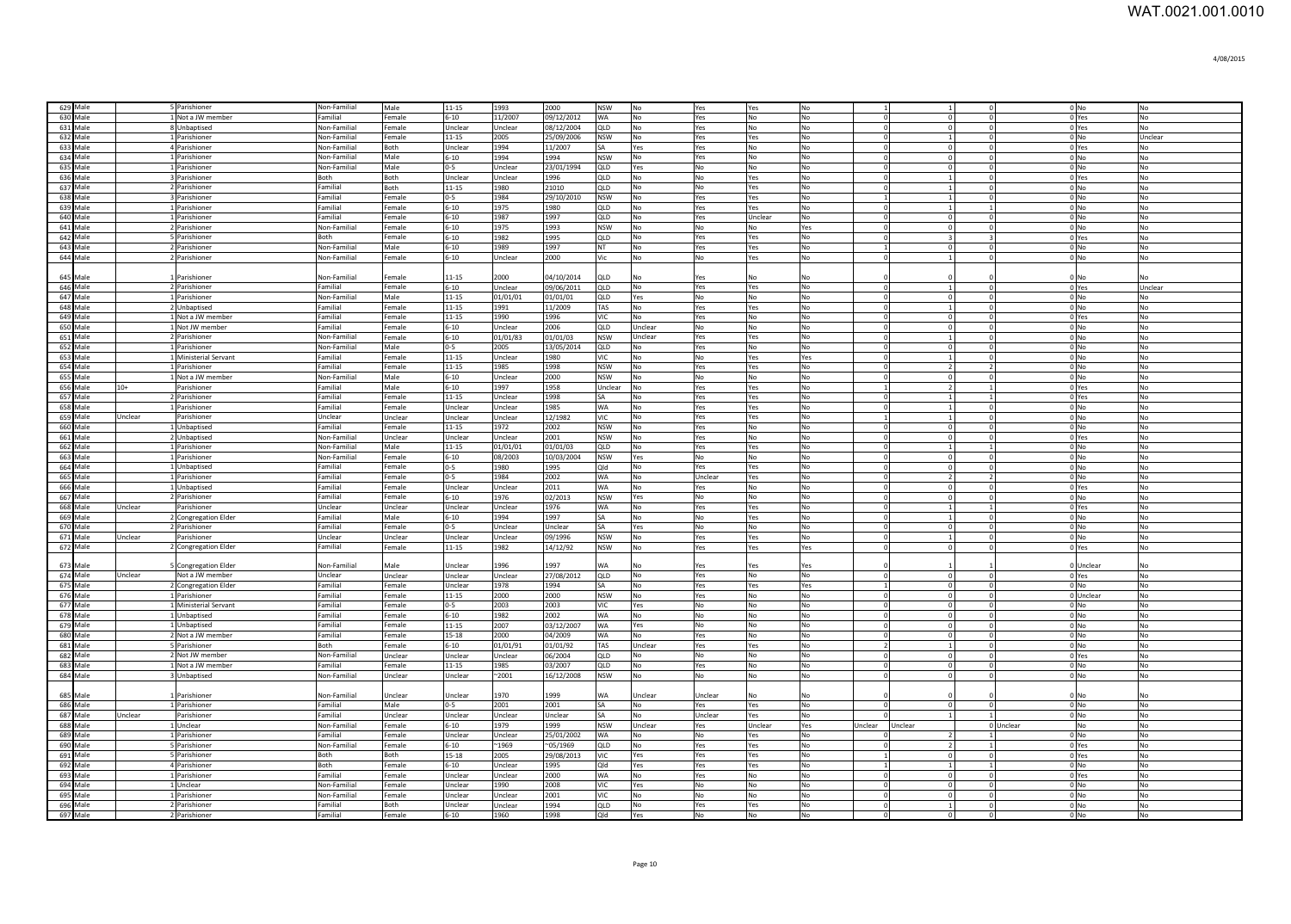| 698 Male             |         | 5 Parishioner                         | Familial             | Female           | $0-5$               | Unclear          | 2005                     | <b>OLD</b>        | No             | Yes            | Yes                   | No             | $\mathbf{0}$             |           |                            | $\Omega$                | 0 Yes                      | N <sub>o</sub>       |
|----------------------|---------|---------------------------------------|----------------------|------------------|---------------------|------------------|--------------------------|-------------------|----------------|----------------|-----------------------|----------------|--------------------------|-----------|----------------------------|-------------------------|----------------------------|----------------------|
| 699 Male             |         | 2 Parishioner                         | Familial             | Male             | $0 - 5$             | 1964             | 1977                     | QLd               | No             | Yes            | Yes                   | No             | $\overline{0}$           |           | $\overline{1}$             | $\overline{1}$          | 0 <sub>No</sub>            | N <sub>o</sub>       |
| 700 Male<br>$10+$    |         | Parishioner                           | Non-Familial         | Male             | $6 - 10$            | 1991             | 1994                     | <b>NSW</b>        | No             | Yes            | Yes                   | No             | $\overline{0}$           |           | $\overline{1}$             | $\lceil \cdot \rceil$   | 0 Unclear                  | N <sub>o</sub>       |
| 701 Male             |         | 1 Parishioner                         | Non-Familial         | Male             | 11-15               | Unclear          | 1998                     | VIC               | No             | Unclear        | <b>No</b>             | No             | $\overline{0}$           |           | $\circ$                    | $\Omega$                | $0$ No                     | No                   |
| 702 Female           |         | 1 Unbaptised                          | Familial             | Male             | $0 - 5$             | 1984             | 2002                     | Qld               | No             | Yes            | Yes                   | No             | $\overline{0}$           |           | $\overline{1}$             | $\circ$                 | $0$ No                     | No                   |
| 703 Male             |         | 2 Parishioner                         | Non-Familial         | Female           | Unclear             | Unclear          | 2000                     | VIC               | No             | Yes            | Yes                   | No             | $\Omega$                 |           | $\overline{1}$             | $\circ$                 | $0$ No                     | No                   |
| 704 Male             |         | 3 Parishioner                         | Non-Familial         | Male             | Unclear             | 1985             | 1999                     | <b>NSW</b>        | No             | Yes            | Yes                   | No             |                          |           | $\mathbf{1}$               |                         | $0$ No                     | No                   |
| 705 Male             |         | 1 Parishioner                         | Non-Familial         | Female           | 11-15               | 1994             | 1996                     | <b>NSW</b>        | No             | Yes            | Yes                   | No             |                          | 2 Unclear |                            | $\Omega$                | $0$ No                     | N <sub>o</sub>       |
| 706 Male             |         | 2 Parishioner                         | Familial             | Female           | $6 - 10$            | Unclear          | 2002                     | <b>NSW</b>        | No             | Yes            | Yes                   | No             | $\mathbf{0}$             |           | 2 Unclear                  |                         | $0$ No                     | No                   |
| 707 Male             |         | 1 Parishioner                         | Familial             | Female           | Unclear             | Unclear          | 02/05/2004               | QLD               | No             | No             | No                    | No             | $\mathbf{0}$             |           | $\overline{0}$             |                         | $0$ No                     | No                   |
| 708 Male             | Jnclear | Unclear                               | Jnclear              | Unclear          | Jnclear             | Unclear          | <b>Jnclear</b>           | Jnclear           | Unclear        | Unclear        | No                    | No             | $\Omega$                 |           | $\mathbf 0$                | $\Omega$                | 0 Unclear                  | N <sub>0</sub>       |
| 709 Male             |         | 2 Parishioner                         | <b>Non-Familial</b>  | Female           | $6 - 10$            | 01/1985          | 14/01/1985               | WA                | No             | Yes            | Yes                   | No             |                          |           | $\overline{1}$             | $\mathbf{0}$            | $0$ No                     | No                   |
| 710 Male             |         | 1 Not a JW member                     | Familial             | Male             | Jnclear             | 1990             | 1997                     | NSW               | No             | Yes            | No                    | No             | $\mathbf{0}$             |           | $\circ$                    | $\mathbf{0}$            | 1 No                       | No                   |
| 711 Male             |         | 1 Parishioner                         | Non-Familial         | Male             | $6 - 10$            | 1996             | 30/01/2006               | QLD               | Yes            | No             | N <sub>0</sub>        | No             | $\Omega$                 |           | 0                          | $\Omega$                | 0 <sub>N<sub>0</sub></sub> | No                   |
| 712 Male             |         | 1 Parishioner                         | Familial             | Female           | Unclear             | Unclear          | 1986                     | <b>NSW</b>        | Unclear        | Yes            | Yes                   | <b>No</b>      | Unclear                  |           | 1                          | $\Omega$                | 0 <sub>N<sub>0</sub></sub> | N <sub>o</sub>       |
| 713 Male             |         | 1 Parishioner                         | Familial             | Female           | $0 - 5$             | 1987             | 2000                     | <b>NSW</b>        | No             | Yes            | Yes                   | No             |                          |           | $\circ$                    | $\circ$                 | $0$ No                     | No                   |
| 714 Male             |         | 1 Parishioner                         | Familial             | Female           | Unclear             | Unclear          | 1994                     | QLD               | No             | Yes            | Yes                   | No             | -1                       |           | $\circ$                    | $\circ$                 | 0 <sub>No</sub>            | No                   |
| 715 Male             |         | 1 Parishioner                         | Familial             | Female           | Unclear             | Unclear          | 2004                     | N/a               | Yes            | No             | No                    | No             | $\overline{0}$           |           | $\overline{0}$             | $\circ$                 | $1$ No                     | No                   |
| 716 Male             |         | 3 Parishioner                         | Non-Familial         | Female           | 11-15               | 01/01/95         | 01/01/01                 | <b>NSW</b>        | Unclear        | Unclear        | Yes                   | No             | $\overline{0}$           |           | $\mathbf{1}$               | $\mathbf{1}$            | $0$ No                     | No                   |
| 717 Male             |         | 1 Parishioner                         | Familial             | Female           | $11 - 15$           | Unclear          | 2002                     | <b>NSW</b>        | No             | No             | No                    | No             | $\mathbf{0}$             |           | $\overline{0}$             | $\mathbf{0}$            | $0$ No                     | No                   |
| 718 Male             |         | 2 Parishioner                         | Both                 | Female           | $11 - 15$           | Unclear          | 1990                     | <b>NSW</b>        | No             | Yes            | No                    | Yes            | $\mathbf{0}$             |           | $\overline{0}$             | $\circ$                 | $0$ No                     | No                   |
| 719 Male             |         | 1 Parishioner                         | Non-Familial         | Female           | Unclear             | 01/01/92         | 01/01/02                 | WA                | No             | No             | No                    | No             | 0                        |           | $\mathbf 0$                | $\circ$                 | 0 Yes                      | No                   |
| 720 Male             |         | 2 Parishioner                         | Familial             | Female           | $6 - 10$            | 1980             | 1997                     | VIC               | No             | Yes            | Yes                   | Yes            | <sup>1</sup>             |           | 1                          | $\mathbf{1}$            | 1 No                       | No                   |
| 721 Male             |         | 2 Parishioner                         | Both                 | Female           | $11 - 15$           | Unclear          | 1995                     | TAS               | No             | Yes            | Yes                   | No             | $\overline{1}$           |           | $\overline{0}$             | $\circ$                 | $0$ No                     | <b>No</b>            |
| 722 Male             |         | 2 Parishioner                         | Familial             | Female           | Jnclear             | Unclear          | 01/1994                  | QLD               | Unclear        | No             | Unclear               | No             | $\mathbf{0}$             |           | $\mathbf 0$                | $\mathbf{1}$            | 0 No                       | No                   |
| 723 Male             |         | 1 Parishioner                         | Familial             | Female           | Jnclear             | Unclear          | 1997                     | ŚΑ                | No             | Yes            | Yes                   | No             | $\Omega$                 |           | $\overline{0}$             | $\Omega$                | $0$ No                     | No                   |
| 724 Male             |         | 2 Not a JW member                     | Familial             | Unclear          | Jnclear             | $-1982$          | Unclear                  | <b>NSW</b>        | Unclear        | Unclear        | No                    | No             | $\Omega$                 |           | $\overline{0}$             | $\mathfrak{o}$          | $0$ No                     | No                   |
| 725 Male             |         | 1 Parishioner                         | Familial             | Female           | $11 - 15$           | Unclear          | Unclear                  | WA                | No             | Yes            | Yes                   | No             | Unclear                  |           | 1                          | 1 <sup>1</sup>          | 0 No                       | No                   |
| 726 Male             |         | 2 Parishioner                         | <b>Both</b>          | Female           | $15 - 18$           | 09/2008          | 10/2008                  | QLD               | No             | N <sub>0</sub> | N <sub>0</sub>        | <b>No</b>      |                          |           | $\Omega$                   | $\circ$                 | $0 \text{N}$               | <b>No</b>            |
| 727 Male             |         | 1 Ministerial Servant                 | Familial             | Female           | 11-15               | Unclear          | 2002                     | <b>NSW</b>        | No             | Yes            | Yes                   | Yes            | Unclear                  |           | $\circ$                    | $\circ$                 | 0 <sub>N<sub>0</sub></sub> | No                   |
| 728 Male             |         | 3 Parishioner                         | Familial             | Female           | $6 - 10$            | 1990             | 02/2014                  | <b>WA</b>         | No             | Yes            | Yes                   | No             | $\Omega$                 |           | $\overline{1}$             | $\overline{0}$          | 0 <sub>N<sub>0</sub></sub> | No                   |
| 729 Male             |         | 1 Parishioner                         | Familial             | Male             | $6 - 10$            | Unclear          | Unclear                  | <b>NSW</b>        | N <sub>o</sub> | Yes            | Yes                   | No             | $\overline{1}$           |           | $\circ$                    | $\overline{0}$          | 0 <sub>No</sub>            | N <sub>o</sub>       |
| 730 Male             |         | 1 Not a JW member                     | Familial             | Female           | 11-15               | Unclear          | Unclear                  | Qld               | No             | Yes            | <b>No</b>             | No             | $\Omega$                 |           | $\overline{0}$             | $\mathbf{0}$            | 0 Yes                      | No                   |
| 731 Male             |         | 1 Parishioner                         | Non-Familial         | Male             | $0 - 5$             | 1990             | 01/2005                  | <b>NSW</b>        | No             | No             | No                    | No             | $\Omega$                 |           | $\overline{0}$             | $\overline{0}$          | $0$ No                     | No                   |
| 732 Male             |         | 2 Parishioner                         | Non-Familial         | Female           | $0 - 5$             | 01/03/1995       | 1995                     | QLD               | Unclear        | Yes            | Yes                   | No             | $\overline{1}$           |           | $\overline{1}$             | $\overline{1}$          | 0 Yes                      | No                   |
| 733 Male             |         | 1 Parishioner                         | Familial             | Male             | $6 - 10$            | 2006             | $^{\sim}03/2009$         | <b>NSW</b>        | No             | Yes            | Yes                   | No             |                          |           | $\mathbf 0$                | $\mathbf{0}$            | $0$ No                     | No                   |
| 734 Male             |         | 2 Parishioner                         | Non-Familial         | Both             | $6 - 10$            | 1976             | 1993                     | VIC               | No             | Unclear        | Yes                   | No             | $\Omega$                 |           | $\mathbf{1}$               | $\circ$                 | 0 Unclear                  | No                   |
| 735 Male             |         | 1 Parishioner                         | Familial             | Female           | $0 - 5$             | Unclear          | 1999                     | <b>NSW</b>        | No             | Yes            | Yes                   | No             | $\overline{1}$           |           | $\overline{0}$             | $\mathbf{0}$            | $0$ No                     | No                   |
| 736 Male             |         | 1 Parishioner                         | Familial             | Female           | $6 - 10$            | Unclear          | 2001                     | <b>NSW</b>        | No             | Yes            | Yes                   | No             | $\mathbf{0}$             |           | $\mathbf{1}$               | $\mathbf{0}$            | 0 Yes                      | No                   |
| 737 Male             |         | 3 Congregation Elder                  | Familial             | Female           | $11 - 15$           | 1992             | 2005                     | SΑ                | No             | Yes            | No                    | Yes            | $\Omega$                 |           | $\,$ 1                     | $\mathbf{1}$            | 0 <sub>N<sub>0</sub></sub> | No                   |
| 738 Male             |         | 2 Parishioner                         | Familial             | Female           | $0 - 5$             | 1971             | 5/12/1992                | <b>NSW</b>        | No             | Yes            | Unclear               | No             | $\mathbf{0}$             |           | $\circ$                    | $\mathbf{0}$            | $0$ No                     | No                   |
| 739 Male             |         | 1 Parishioner                         | Non-Familial         | Female           | $6 - 10$            | 1998             | 12/10/2011               | QLD               | No             | Yes            | No                    | No             | $\mathbf{0}$             |           | $\circ$                    | $\mathbf{0}$            | $0$ No                     | N <sub>o</sub>       |
| 740 Male             |         | 1 Unbaptised                          | Familial             | Male             | $11 - 15$           | Unclear          | 2/11/2011                | Old               | No             | Yes            | No                    | <b>No</b>      | $\mathbf{0}$             |           | 0                          | $\Omega$                | $0$ No                     | No                   |
| 741 Male             |         | 2 Parishioner                         | Familial             | Female           | $6 - 10$            | 1993             | 2005                     | VIC.              | Unclear        | No             | No                    | <b>No</b>      | $\mathbf{0}$             |           | $\circ$                    | $\mathbf{0}$            | $0$ No                     | No                   |
| 742 Male             |         | 1 Parishioner                         | Familial             | Female           | $15 - 18$           | 02/2005          | $^{\sim}04/2006$         | QLD               | No             | No             | Yes                   | No             | -1                       |           | $\circ$                    | $\mathbf{0}$            | $0$ No                     | No                   |
| 743 Male             |         | 1 Parishioner                         | Familial             | Female           | $6 - 10$            | 1976             | 1981                     | <b>NSW</b>        | Unclear        | Yes            | Yes                   | N <sub>o</sub> | -1                       |           | $\vert$ 1                  | $\mathbf{1}$            | 0 <sub>N<sub>0</sub></sub> | No                   |
| 744 Male             |         | 1 Parishioner                         | Non-Familial         | Female           | 11-15               | 1995             | 2002                     | QLD               | Unclear        | No             | Unclear               | No             | $\Omega$                 |           | $\overline{0}$             | $\mathbf{0}$            | $0$ No                     | No                   |
| 745 Male             |         | 1 Parishioner                         | Familial             | Female           | 11-15               | 1964             | 1995                     | QLD               | No             | No             | Yes                   | No             | Jnclear                  |           | 1                          | $\mathbf{1}$            | $0$ No                     | No                   |
| 746 Male             |         | 1 Parishioner                         | Familial             | Female           | $0 - 5$             | $^{\sim}01/2014$ | $^{\sim}02/2014$         | WA                | No             | Yes            | Yes                   | No             |                          |           | -1                         | $\mathbf{1}$            | $0$ No                     | No                   |
| 747 Male             |         | 1 Parishioner                         | Familial             | Female           | 11-15               | Unclear          | 25/09/2007               | QLD               | Yes            | No             | No                    | No             | $\mathbf{0}$             |           | $\overline{0}$             | $\mathbf{0}$            | $0$ No                     | No                   |
| 748 Female           |         | 3 Parishioner                         | Familial             | Both             | Unclear             | Unclear          | 1993                     | Qld               | No             | No             | Yes                   | No             | $\mathbf 0$              |           | -1                         | $\circ$<br>$\mathbf{1}$ | $0$ No                     | No                   |
| 749 Male             |         | 5 Parishioner                         | Familial             | Female           | $0 - 5$             | Unclear          | 1972                     | Unclear           | No             | Yes            | Yes                   | No             | $\overline{0}$           |           | $\overline{2}$             |                         | $0$ No                     | No                   |
|                      |         |                                       |                      |                  |                     |                  |                          |                   |                |                |                       |                |                          |           |                            |                         |                            |                      |
| 750 Male<br>751 Male |         | 1 Parishioner                         | Familial             | Female           | 11-15               | 1995             | 1995<br>13/11/2002       | סוכ               | No<br>No       | Unclear        | No.                   | No<br>No       | $\Omega$                 |           | $\Omega$                   | $\Omega$                | 0 No<br>$0$ No             | No                   |
|                      |         | 3 Parishioner                         | Familial             | Both             | $0 - 5$             | Unclear          |                          | Unclear           |                | No<br>No       | No                    |                | $\Omega$                 |           | $\Omega$                   | $\Omega$                |                            | No                   |
| 752 Male             |         | 2 Congregation Elder                  | Both<br>Familial     | Male             | $0-5$               | Unclear          | 2008                     | QLD<br>/IC        | Unclear        |                | No                    | No<br>No       | $\Omega$                 |           |                            | $\mathbf 0$             | $0$ No                     | No                   |
| 753 Male<br>754 Male |         | 1 Unbaptised<br>2 Ministerial Servant | Non-Familial         | Female<br>Female | 11-15<br>15-18      | 1990<br>1986     | 1996<br>1996             | <b>OLD</b>        | No<br>Yes      | Unclear<br>No  | Yes                   |                |                          |           | $\overline{0}$<br>$\Omega$ | $\Omega$                | 0 No<br>$0 \text{N}$       | No<br><b>No</b>      |
| <b>755 Male</b>      |         | 2 Ministerial Servant                 | Familial             | Female           | $6-10$              | 1967             | 1982                     | QID               | No             |                | Yes                   | Yes            | Unclear                  |           | $\overline{1}$             | $\Omega$                | 0 Unclear                  | <b>No</b>            |
| 756 Male             |         | 3 Parishioner                         | hoth                 | Female           | $11 - 15$           | Unclear          | 1993                     |                   | No             | Yes<br>No      | Yes<br>Yes            | Yes<br>No      |                          |           | $\overline{2}$             | $\overline{2}$          |                            | <b>No</b>            |
|                      |         | 1 Parishioner                         | Non-Familial         | Female           | $6 - 10$            | 1996             | 10/08/2006               | QLD<br><b>NSW</b> | Yes            | N <sub>0</sub> | No                    | No             | $\Omega$                 |           | $\overline{0}$             | $\Omega$                | 0 Yes<br>$0 \text{N}$      | <b>No</b>            |
|                      |         |                                       | Unclear              | Unclear          | Unclear             | Unclear          | 2003                     | <b>NSW</b>        | No             | <b>No</b>      | No                    | No             | $\Omega$                 |           | $\overline{0}$             | $\Omega$                | $0 \text{N}$               | N <sub>o</sub>       |
| 757 Male             |         |                                       |                      |                  |                     |                  |                          |                   |                | No             | No                    | No             | $\overline{0}$           |           |                            |                         |                            | N <sub>0</sub>       |
| 758 Male             | Unclear | Unclear                               |                      |                  |                     |                  |                          |                   |                |                |                       |                |                          |           |                            |                         |                            |                      |
| 759 Male             |         | 1 Parishioner                         | Familial             | Female           | Unclear             | Unclear          | Unclear                  | QLD               | Unclear        |                |                       |                |                          |           | $\mathbf 0$                | $\Omega$                | $0$ No                     |                      |
| 760 Male             |         | 1 Parishioner                         | Familial             | Female           | $6 - 10$            | 1985             | 2002                     | QLD               | No             | Yes            | Yes                   | No             | $\Omega$                 |           | $\overline{1}$             | $\overline{1}$          | $0$ No                     | No                   |
| 761 Male             |         | 1 Parishioner                         | Familial             | Female           | 11-15               | 1999             | ~12/2008                 | QLD               | No             | Unclear        | No                    | No             | $\mathbf{0}$             |           | 0                          | $\circ$                 | 0 Yes                      | No                   |
| 762 Male             |         | 4 Parishioner                         | Both                 | Both             | $6 - 10$            | Unclear          | $^{\sim}2002/2005$       | <b>NSW</b>        | No             | Yes            | Yes                   | No             | $\Omega$                 |           | $\overline{2}$             | $\circ$                 | 0 Unclear                  | No                   |
| 763 Male             |         | 1 Parishioner                         | Non-Familial         | Female           | $6 - 10$            | 1981             | 2007                     | QLD               | No             | No             | Yes                   | No             | Unclear                  |           | $\mathbf{1}$               | $\overline{1}$          | $0$ No                     | No                   |
| 764 Male             |         | 1 Parishioner                         | Familial             | Female           | Unclear             | 09/2006          | ~12/2006                 | QLD               | No             | Unclear        | No                    | No             |                          |           | $\overline{0}$             | $\mathbf{0}$            | 0 Unclear                  | No                   |
| 765 Male             |         | 2 Parishioner                         | Familial             | Female           | $11 - 15$           | 1997             | 20/12/2012               | QLD               | Yes            | N٥             | No                    | No             | $\Omega$                 |           | $\mathbf 0$                | $\Omega$                | 0 <sub>N<sub>0</sub></sub> | No                   |
| 766 Male             |         | 3 Parishioner                         | Familial             | Female           | $0 - 5$             | Unclear          | 1995                     | WA                | No             | Yes            | Yes                   | No             | $\mathbf{0}$             |           | $\overline{2}$             |                         | $0 $ No                    | No                   |
| 767 Male<br>768 Male |         | 2 Parishioner<br>2 Unbaptised         | Familial<br>Familial | Both<br>Female   | $6 - 10$<br>Unclear | 1974<br>Unclear  | 21/02/2005<br>16/10/2013 | WA<br><b>QLD</b>  | No<br>No       | Yes<br>Unclear | Yes<br>N <sub>0</sub> | No<br>No       | $\mathbf{0}$<br>$\Omega$ |           | $\mathbf{1}$<br>$\Omega$   | $\mathbf 0$<br>$\Omega$ | $0 $ No<br>0 Unclear       | No<br>N <sub>o</sub> |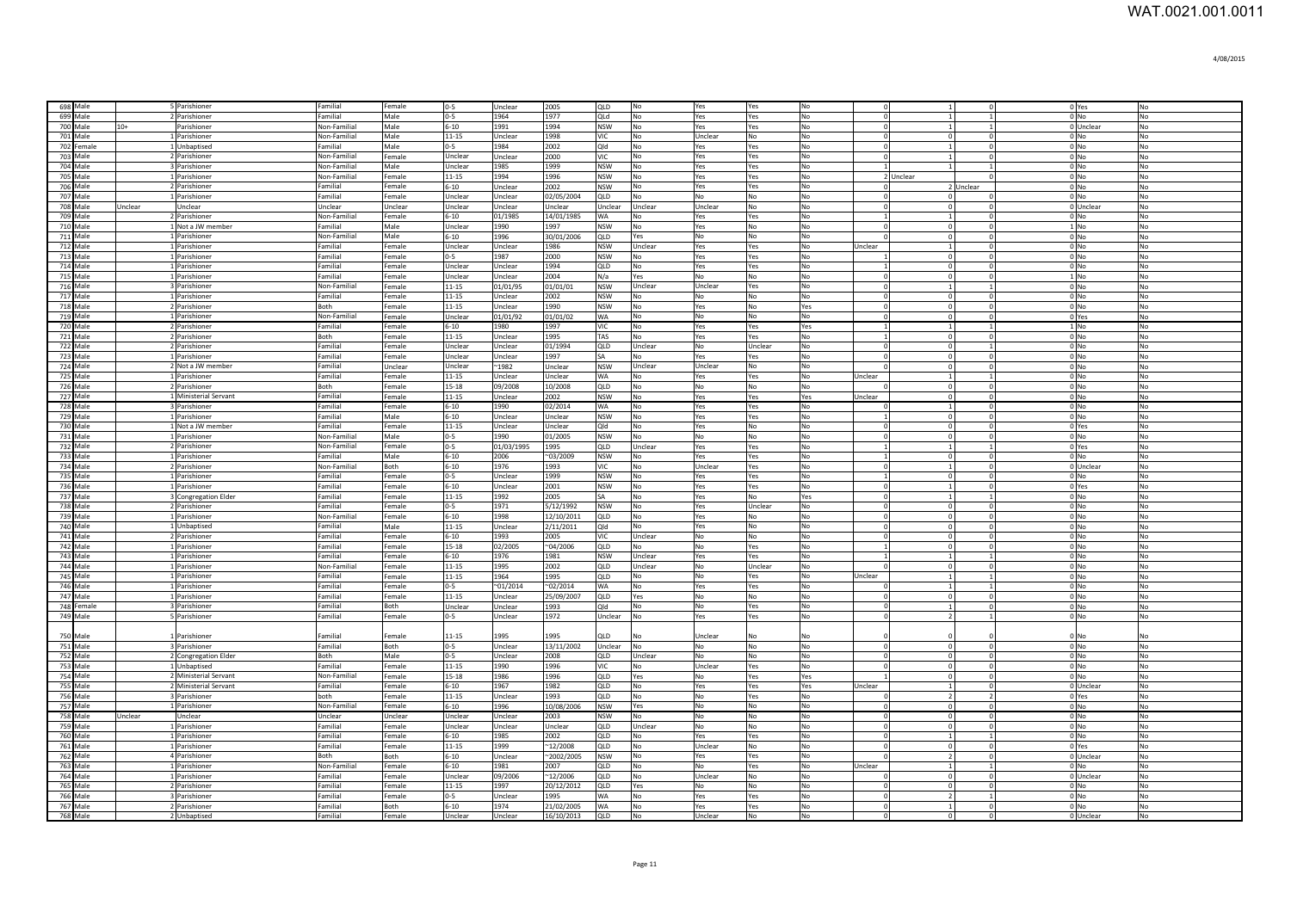| 769 Male             |                | 1 Parishioner                            | Familial                 | Female           | $6 - 10$               | Unclear            | 1998               | QLD               | No              | Unclear         | Yes            | No         |                            | $\vert$ 1                 |                        |           | 0 Yes                      | No             |
|----------------------|----------------|------------------------------------------|--------------------------|------------------|------------------------|--------------------|--------------------|-------------------|-----------------|-----------------|----------------|------------|----------------------------|---------------------------|------------------------|-----------|----------------------------|----------------|
| 770 Male             |                | 1 Parishioner                            | Non-Familial             | Female           | Unclear                | Unclear            | 2008               | <b>WA</b>         | No              | Yes             | <b>No</b>      | No         | $\Omega$                   | $\circ$                   | $\Omega$               |           | 0 <sub>N<sub>O</sub></sub> | <b>No</b>      |
| <b>771 Male</b>      |                | 2 Unclear                                | Familia                  | Female           | $6 - 10$               | Unclear            | 2001               | <b>VIC</b>        | No              | Yes             | Yes            | Yes        | $\Omega$                   | $\vert$ 1                 | $\overline{1}$         |           | $1$ No                     | <b>No</b>      |
| 772 Male             |                | 1 Parishioner                            | Familial                 | Male             | $0-5$                  | Unclear            | 1999               | QLD               | No              | <b>No</b>       | <b>No</b>      | No         | $\Omega$                   | $\circ$                   | $\Omega$               |           | $0$ Unclear                | No             |
| 773 Male             |                | 1 parishioner                            | Familial                 | Female           | Unclear                | 1980               | 2000               | VIC               | No              | Yes             | No             | <b>No</b>  | $\Omega$                   | $\circ$                   | $\Omega$               |           | 0 <sub>No</sub>            | No             |
| 774 Male             |                | 3 Unbaptised                             | Non-Familial             | Female           | $6 - 10$               | 1992               | 1992               | <b>NSW</b>        | Yes             | No              | <b>No</b>      | <b>No</b>  | $\Omega$                   | $\circ$                   | $\Omega$               |           | $0$ No                     | No             |
| 775 Male             |                | 3 Parishioner                            | Familial                 | Female           | $6 - 10$               | 1986               | 12/2003            | QLD               | No              | No              | Yes            | No         |                            | $\vert$ 1                 | $\Omega$               |           | 0 <sub>No</sub>            | No             |
| 776 Male             |                | 1 Parishioner                            | Familial                 | Female           | $6 - 10$               | Unclear            | 2000               | <b>NSW</b>        | No              | Yes             | Yes            | No         |                            |                           |                        |           | 0 Unclear                  | No             |
| 777 Male             |                | 1 Parishioner                            | Unclear                  | Unclear          | Unclear                | Unclear            | 1972               | WA                | Unclear         | Yes             | Unclear        | Unclear    | Unclear                    | Unclear                   | Unclear                | Unclear   | Yes                        | No             |
| 778 Male             |                | 3 Not JW membe                           | Non-Familial             | Female           | $6 - 10$               | 1993               | 1993               | VIC               | No              | No              | Yes            | No         |                            |                           |                        |           | 0 Yes                      | No             |
| 779 Male<br>780 Male |                | 1 Parishioner<br>8 Parishioner           | Familial<br>Non-Familial | Female<br>Male   | $11 - 15$<br>$11 - 15$ | 1994<br>1990       | Unclear<br>1994    | QLD<br>QLD        | No<br>No        | Yes<br>Yes      | Yes<br>Yes     | No<br>No   |                            | $\overline{0}$            | 1 Unclear              |           | $0$ No<br>0 Yes            | No<br>No       |
| 781 Male             |                | 2 Elder or MS                            | Familial                 | Female           | Unclear                | 1964               | 2002               | QLD               | No              | No              | No             | Unclear    |                            | $\overline{0}$            |                        |           | $1 $ No                    | No             |
| 782 Male             |                | 2 Parishioner                            | Non-Familial             | Male             | $0 - 5$                | 1993               | 1997               | VIC               | Yes             | Yes             | Yes            | No         |                            | $\mathbf{1}$              |                        |           | $0$ No                     | N <sub>o</sub> |
| 783 Male             |                | 2 Parishioner                            | Familial                 | Female           | Unclear                | Unclear            | 11/2004            | <b>NSW</b>        | Yes             | No              | l No           | No         |                            | $\Omega$                  | $\Omega$               |           | $01$ No                    | N <sub>0</sub> |
| 784 Male             |                | 2 Parishioner                            | Familial                 | Female           | $0 - 5$                | <b>Jnclear</b>     | 2000               | <b>NSW</b>        | Unclear         | Unclear         | No             | No         | Jnclear                    | Unclear                   | Unclear                | Unclear   | Yes                        | No             |
| 785 Male             |                | 2 Parishioner                            | Familial                 | Female           | Unclear                | <b>Jnclear</b>     | 1996               | <b>WA</b>         | N <sub>0</sub>  | Yes             | Yes            | No         |                            | $\overline{1}$            |                        |           | OUnclear                   | No             |
| <b>786 Male</b>      |                | 1 Parishioner                            | Familial                 | Female           | $11 - 15$              | 1992               | 2002               | <b>NSW</b>        | N <sub>0</sub>  | Yes             | l Yes          | No         | $\Omega$                   | $\vert$ 1                 |                        |           | $0$ No                     | No             |
| 787 Male             |                | 2 Parishioner                            | Familial                 | Female           | $0 - 5$                | 1984               | 1987               | SA                | Yes             | IN <sub>O</sub> | <b>No</b>      | No         | -C                         | $\overline{0}$            | $\Omega$               |           | $0$ No                     | No             |
| 788 Male             |                | 2 Parishioner                            | Non-Familial             | Both             | $0 - 5$                | 1988               | 1991               | WA                | <b>No</b>       | Unclear         | Yes            | <b>No</b>  | $\epsilon$                 | $\mathbf{1}$              | $\mathbf{1}$           |           | 0 Yes                      | No             |
| 789 Male             |                | 1 Ministerial Servant                    | Non-Familial             | Female           | $11 - 15$              | 2000               | 2000               | <b>NSW</b>        | No              | Yes             | Yes            | Yes        | $\overline{0}$             | $\vert$ 1                 | 1                      |           | 0 Yes                      | No             |
| 790 Male             |                | 1 Parishioner                            | Non-Familial             | Female           | 11-15                  | 2006               | 2006               | <b>WA</b>         | <b>No</b>       | Yes             | No             | No         | $\Omega$                   | $\circ$                   | $\overline{0}$         |           | 0 Yes                      | No             |
| 791 Male             |                | 1 Ministerial Servant                    | Familial                 | Female           | $11 - 15$              | Unclear            | 2014               | QLD               | No              | Yes             | Yes            | Yes        | $\Omega$                   | $1\overline{ }$           | $\overline{0}$         |           | 0 No                       | No             |
| 792 Male             |                | 3 Not a JW member                        | Both                     | Both             | Unclear                | Unclear            | 10/2004            | QLD               | No              | Yes             | No             | No         | $\Omega$                   | $\overline{0}$            | $\overline{0}$         |           | 0 No                       | No             |
| 793 Male             |                | 3 Parishioner                            | Familial                 | Female           | Unclear                | 1954               | 1984               | Unclear           | No              | Yes             | Yes            | No         | $\Omega$                   | $\circ$                   | $\Omega$               |           | $0$ No                     | No             |
| 794 Male             |                | 3 parishioner                            | Familial                 | Male             | $6 - 10$               | 1995               | 2004               | SA                | No              | No              | Yes            | No         | $\Omega$<br>$\overline{1}$ | $1\overline{ }$           |                        |           | $0$ No                     | No             |
| 795 Male<br>796 Male |                | 1 Parishioner<br>2 Parishioner           | Non-Familial<br>Familial | Female<br>Female | $15 - 18$<br>$6 - 10$  | 02/2013<br>Unclear | 03/04/2013<br>1992 | QLD<br>QLD        | No<br>No        | Yes<br>Yes      | Yes<br>Yes     | No<br>No   | $\overline{1}$             | $\circ$<br>$\circ$        | $^{\circ}$<br>$\Omega$ |           | $0$ No<br>0 Yes            | No<br>No       |
| 797 Male             |                | 1 Parishioner                            | Familial                 | Female           | $6 - 10$               | 1993               | 1999               | Unclear           | No              | Yes             | Yes            | No         |                            | $\circ$                   | $\Omega$               |           | 0 <sub>No</sub>            | No             |
| 798 Male             |                | 1 Parishioner                            | Familial                 | Female           | $0-5$                  | 1979               | 1981               | <b>NSW</b>        | No              | Yes             | Yes            | No         | Unclear                    | $\mathbf{1}$              | $\Omega$               |           | 0 <sub>No</sub>            | No             |
| 799 Male             |                | 1 Congregation Elder                     | Familial                 | Female           | $0-5$                  | Unclear            | 1996               | <b>QLD</b>        | Unclear         | <b>No</b>       | <b>No</b>      | <b>No</b>  |                            | $\circ$                   | $\Omega$               |           | 0 <sub>No</sub>            | N <sub>o</sub> |
| 800 Male             |                | 4 Parishioner                            | Non-Familial             | Both             | $6 - 10$               | 1997               | 04/08/2005         | <b>QLD</b>        | No.             | No              | Yes            | No         | $\Omega$                   | $\mathbf{1}$              | $\Omega$               |           | 0 Unclear                  | No             |
| 801 Male             |                | Parishioner                              | Non-Familial             | Male             | $6 - 10$               | 1993               | 18/04/2005         | QLD               | Unclear         | Unclear         | <b>No</b>      | No         | $\Omega$                   | $\Omega$                  | $\Omega$               |           | 0 <sub>No</sub>            | No             |
| 802 Male             |                | Parishioner                              | Both                     | Female           | 11-15                  | 01/01/93           | 01/01/02           | <b>WA</b>         | Yes             | No              | <b>No</b>      | No         | $\sqrt{ }$                 | $\overline{0}$            | $\Omega$               |           | $0$ No                     | No             |
| 803 Male             |                | <b>Parishioner</b>                       | Non-Familial             | Female           | 11-15                  | 01/01/02           | 01/01/02           | QLD               | No              | No              | <b>No</b>      | No         |                            | $\vert$ 1                 | $\Omega$               |           | $0$ No                     | No             |
| 804 Male             |                | Not a JW member                          | Familial                 | Female           | $0-5$                  | Unclear            | 19/10/2008         | VIC               | <b>No</b>       | Yes             | No             | <b>No</b>  |                            | $\overline{0}$            | $^{\circ}$             |           | 0 No                       | No             |
| 805 Male             |                | 2 Parishioner                            | Both                     | Both             | Unclear                | 1973               | 1973               | <b>NSW</b>        | <b>No</b>       | Yes             | Yes            | No         | Unclear                    | $\overline{2}$            | $\mathbf{1}$           |           | $0$ No                     | No             |
| 806 Male             |                | <b>Unbaptised</b>                        | Non-Familial             | Female           | 11-15                  | 2006               | 2006               | WA                | No              | No              | Unclear        | No         |                            | $\Omega$                  | $\Omega$               |           | 0 Yes                      | No             |
| 807 Male             | $10+$          | Parishioner                              | Non-Familial             | Male             | Unclear                | Unclear            | 1991               | <b>NSW</b>        | No              | Yes             | Yes            | No         | -C                         |                           | 2 Unclear              |           | 0 Yes                      | No             |
| 808 Male             |                | Not a JW member                          | Familial                 | Female           | 15-18                  | 1961               | 1997               | Qld               | No              | Yes             | No             | No         |                            | $\mathbf 0$               | $\mathbf{0}$           |           | $0$ No                     | No             |
| 809 Male<br>810 Male |                | Parishioner<br>Parishioner               | Familial<br>Non-Familial | Female           | 11-15<br>Unclear       | Unclear<br>1980    | 1991<br>2/2/1980   | VIC<br><b>VIC</b> | Unclear         | Yes<br>Yes      | Yes            | No<br>No   |                            | $\vert$ 1<br>$\vert$ 1    | $\circ$                |           | $0$ No<br>0 Unclear        | No<br>No       |
| 811 Male             |                | 2 Parishioner                            | Non-Familial             | Female<br>Female | $6 - 10$               | 01/1983            | 1988               | VIC.              | No<br>No        | No              | Yes<br>Unclear | Yes        |                            |                           | $\Omega$               |           | 0 Yes                      | No             |
| 812 Male             |                | <b>Parishioner</b>                       | Familial                 | Female           | $11 - 15$              | Unclear            | 1992               | QLD               | Yes             | Yes             | Yes            | No         |                            |                           |                        |           | $0$ No                     | No             |
| 813 Male             |                | Parishioner                              | Familial                 | Female           | $11 - 15$              | 1986               | 1990               | WA                | No              | No              | Yes            | No         |                            | 0 Unclear                 | Unclear                |           | $0$ No                     | No             |
| 814 Male             |                | Parishioner                              | Non-Familial             | Female           | $0 - 5$                | Jnclear            | 1993               | WA                | Yes             | lNo.            | No             | No         |                            |                           |                        |           | 0 No                       | <b>No</b>      |
| 815 Male             | <b>Inclear</b> | Unclear                                  | Unclear                  | Unclear          | Unclear                | <b>Jnclear</b>     | Unclear            | <b>Inclear</b>    | Unclear         | Unclear         | Unclear        | Unclear    | Jnclear                    | Unclear                   | Unclear                | Unclear   | Unclear                    | Unclear        |
| 816 Male             |                | Parishioner                              | Familial                 | Male             | $0 - 5$                | <b>Inclear</b>     | 20/03/2010         | VIC.              | No              | No              | No             | No         |                            | $\overline{0}$            |                        |           | $0 \text{N}$               | No.            |
| 817 Male             |                | Parishioner                              | Familial                 | Female           | $6 - 10$               | <b>Inclear</b>     | Unclear            | QLD               | No              | Yes             | Yes            | <b>No</b>  |                            | $\Omega$                  | $\Omega$               |           | 0 <sub>No</sub>            | <b>No</b>      |
| 818 Male             |                | Ministerial Servant                      | Familial                 | Female           | $6 - 10$               | <b>Jnclear</b>     | 23/07/1993         | <b>WA</b>         | No              | Yes             | <b>Yes</b>     | Yes        |                            | $\vert$ 1                 | $\mathbf{1}$           |           | 0 <sub>N<sub>0</sub></sub> | <b>No</b>      |
| 819 Male             |                | 4 Parishioner                            | Non-Familial             | Female           | $6 - 10$               | 01/01/86           | 01/01/03           | QLD               | No              | Yes             | Yes            | No         |                            | $\overline{0}$            | $\Omega$               |           | $0$ No                     | N <sub>0</sub> |
| 820 Male             |                | 1 Ministerial Servant                    | Familial                 | Female           | 11-15                  | 1975               | 1975               | NSW               | <b>No</b>       | Yes             | Unclear        | Yes        | Jnclear                    | Unclear                   |                        | 0 Unclear | <b>INo</b>                 | No             |
| 821 Male             |                | 4 Parishioner                            | Non-Familial<br>Familial | Male<br>Female   | 11-15                  | 1980               | 2004               | QLD               | Yes             | No              | No             | Yes        |                            | $\overline{0}$            | $\Omega$               |           | 0 <sub>No</sub>            | No             |
| 822 Female           |                | 1 Parishioner                            |                          |                  | 11-15                  | Unclear            | 1989               | <b>NSW</b>        | No              | Yes             | Yes            | No         |                            | $\vert$ 1                 | 1                      |           | $0$ No                     | No             |
| 823 Male<br>824 Male | Unclear        | 2 Parishioner<br>Parishioner             | Familial<br>Familial     | Female<br>Female | 11-15<br>Unclear       | Unclear<br>Unclear | 1989<br>1991       | <b>NSW</b><br>QLD | No<br>No        | Yes<br>Yes      | Yes<br>Yes     | No<br>No   |                            | $\vert$ 1<br>$\circ$      | 1<br>$\Omega$          |           | $0$ No<br>$0$ No           | No<br>No       |
| 825 Male             |                | 7 Parishioner                            | Both                     | Both             | $0-5$                  | 1938               | 1963               | VIC               | No              | Yes             | Yes            | No         | Unclear                    | $\vert$ 1                 |                        |           | $0$ No                     | No             |
| 826 Male             |                | 2 Parishioner                            | Non-Familial             | Female           | 11-15                  | 2000               | 20/08/2003         | SA                | No              | Yes             | Unclear        | No         |                            | 0 Unclear                 | Unclear                |           | $0$ No                     | No             |
| 827 Male             |                | 1 Parishioner                            | Familial                 | Female           | $6 - 10$               | 1982               | 1991               | <b>SA</b>         | No              | Yes             | Yes            | No         | $\Omega$                   | $\overline{2}$            |                        |           | $0$ No                     | No             |
| 828 Male             |                | 1 Parishioner                            | Familial                 | Female           | $6 - 10$               | Unclear            | 1999               | QLD               | No              | Yes             | Yes            | No         |                            | $\overline{2}$            |                        |           | 0 <sub>No</sub>            | No             |
| 829 Male             |                | 3 Parishioner                            | Non-Familial             | Female           | Unclear                | Unclear            | 03/12008           | QLD               | No              | Yes             | Yes            | No         |                            | $\Omega$                  |                        |           | 0 <sub>No</sub>            | No             |
| 830 Male             |                | 1 Congregation Elder                     | Familial                 | Female           | Unclear                | 1969               | 1999               | <b>NSW</b>        | No              | Yes             | Unclear        | Yes        | Unclear                    | Unclear                   | Unclear                | Unclear   | <b>No</b>                  | No             |
| 831 Male             |                | 1 Parishioner                            | Familial                 | Female           | $15 - 18$              | 1985               | 2001               | <b>OLD</b>        | No              | No              | No             | No         |                            | $\Omega$                  |                        |           | 0 <sub>N<sub>0</sub></sub> | N <sub>o</sub> |
| 832 Male             |                | 1 Ministerial Servant                    | Non-Familial             | Female           | $11 - 15$              | 14/12/2002         | 2002               | <b>WA</b>         | No              | Yes             | Yes            | Yes        |                            | $\overline{2}$            |                        |           | 0 <sub>N<sub>0</sub></sub> | No             |
| 833 Male             |                | 2 Parishioner                            | Non-Familial             | Male             | $11 - 15$              | 01/01/01           | 01/01/02           | <b>NSW</b>        | Yes             | IN <sub>O</sub> | <b>No</b>      | No         | $\Omega$                   | $\circ$                   | $\Omega$               |           | $0$ No                     | No             |
| 834 Male             |                | 1 Ministerial Servant                    | Familial                 | Female           | 11-15                  | 2005               | 2009               | <b>QLD</b>        | No              | Yes             | Yes            | Yes        | $\Omega$                   | $\mathbf{1}$              | $\Omega$               |           | 0 <sub>N<sub>O</sub></sub> | No             |
| 835 Male             |                | 1 Parishioner                            | Familial                 | Female           | 15-18                  | 1985               | 2000<br>1988       | ACT               | No              | Yes             | Yes            | No         | $\overline{1}$             | $\circ$<br>$\overline{1}$ | $\Omega$<br>$\Omega$   |           | 0 <sub>N<sub>O</sub></sub> | No             |
| 836 Male<br>837 Male |                | 4 Ministerial Servant                    | Non-Familial<br>Both     | Male<br>Female   | $6 - 10$<br>$6 - 10$   | 1986<br>Unclear    | 1999               | QLD<br><b>WA</b>  | No<br><b>No</b> | Yes             | Yes            | Yes        | Unclear                    | $\circ$                   | $\circ$                |           | 0 Yes<br>$0$ No            | No<br>No       |
| 838 Male             |                | 3 Not JW member<br>1 Ministerial Servant | Familial                 | Female           | 11-15                  | 1987               | 07/06/1994         | QLD               | No              | Yes<br>Yes      | Yes<br>Yes     | Yes<br>Yes |                            | $\mathbf{1}$              | $\circ$                |           | 0 Yes                      | No             |
| 839 Male             |                | 4 Parishioner                            | Non-Familial             | Male             | 11-15                  | 2013               | 09/2013            | <b>WA</b>         | No              | Yes             | Yes            | No         | $\Omega$                   | $\mathbf{1}$              | $\circ$                |           | 0 Yes                      | No             |
| 840 Male             |                | 3 Parishioner                            | <b>Both</b>              | Female           | $0 - 5$                | 1995               | 10/2005            | QLD               | No              | Yes             | <b>Yes</b>     | <b>No</b>  | $\Omega$                   | $\lceil$                  | $\overline{1}$         |           | $0$ No                     | <b>No</b>      |
|                      |                |                                          |                          |                  |                        |                    |                    |                   |                 |                 |                |            |                            |                           |                        |           |                            |                |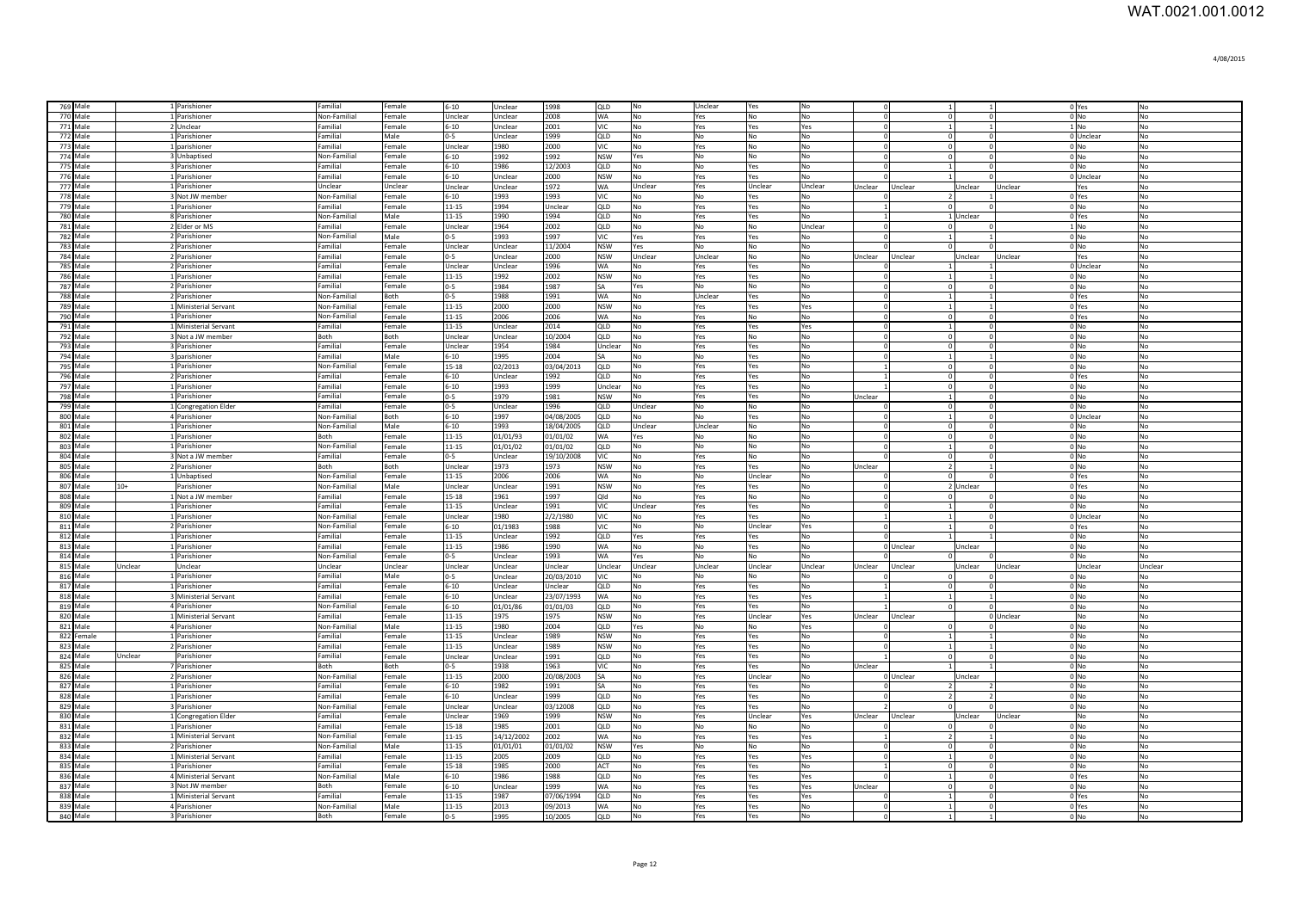| 841 Male             |         | 1 Unclear                              | Familial                 | Female           | 11-15                | 1975            | 1995            |                   | Yes            | No             | No                   | No              |                            | $\Omega$                         |                           | 0 <sub>No</sub>            | No                   |
|----------------------|---------|----------------------------------------|--------------------------|------------------|----------------------|-----------------|-----------------|-------------------|----------------|----------------|----------------------|-----------------|----------------------------|----------------------------------|---------------------------|----------------------------|----------------------|
| 842 Male             |         | 8 Parishioner                          | Both                     | Female           | $6 - 10$             | 1960            | 1995            | N/a               | No             | Yes            | Yes                  | No              | $\Omega$                   | $\overline{2}$                   |                           | 0 Unclear                  | No                   |
| 843 Male             |         | 2 Parishioner                          | Both                     | Female           | 11-15                | 20/04/2001      | 2002            | QLD               | No             | Yes            | Yes                  | <b>No</b>       | $\Omega$                   | $\overline{1}$                   | $\Omega$                  | 0 Yes                      | No                   |
| 844 Male<br>845 Male |         | 2 Parishioner                          | Familia<br>Familial      | Female           | $11 - 15$            | 2002<br>Unclear | 2002            | QLD               | No             | Yes<br>Unclear | Yes                  | No              | $\Omega$<br>$\overline{1}$ | $\mathbf{1}$<br>$\circ$          | $\Omega$<br>$\circ$       | 0 Yes<br>$0$ <sub>No</sub> | No                   |
| 846 Male             |         | 2 Ministerial Servant<br>3 Parishioner | Both                     | Female<br>Female | Unclear<br>Unclear   | Unclear         | 2010<br>1973    | QLD<br><b>NSW</b> | No<br>Yes      | No             | Unclear<br><b>No</b> | Yes<br>No       | $\Omega$                   | $\mathbf{1}$                     | $\overline{1}$            | 0 Unclear                  | No<br>No             |
| 847 Male             |         | 1 Parishioner                          | Non-Familial             | Female           | 11-15                | 01/2011         | 06/05/2011      | QLD               | No             | Yes            | Yes                  | No              | $\Omega$                   | $\mathbf{1}$                     | $\overline{0}$            | $0$ No                     | No                   |
| 848 Female           |         | 1 Parishioner                          | Familial                 | Female           | $0-5$                | 2006            | 17/08/2007      | QLD               | Yes            | No             | No                   | No              | $\Omega$                   | $\overline{0}$                   | $\Omega$                  | $0$ No                     | No                   |
| 849 Male             |         | 2 Not a JW member                      | Familial                 | Female           | $0-5$                | 2006            | 2007            | QLD               | No             | No             | No                   | No              | $\Omega$                   | $\overline{0}$                   | $\mathbf{0}$              | $0$ No                     | No                   |
| 850 Male             |         | 2 Not a JW member                      | Familial                 | Female           | 11-15                | $^{\sim}$ 1982  | 16/08/2005      | VIC               | No             | Yes            | <b>No</b>            | No              | $\Omega$                   | $\mathbf 0$                      | $^{\circ}$                | 0 No                       | No                   |
| 851 Male             |         | 1 Parishioner                          | Familial                 | Female           | 11-15                | 2002            | 2009            | WA                | No             | Unclear        | Yes                  | No              |                            | $\overline{0}$                   | $\Omega$                  | $0$ No                     | No                   |
| 852 Male             |         | 1 Parishioner                          | Familial                 | Female           | $6 - 10$             | 1987            | 2000            | QLD               | No             | Yes            | Yes                  | No              |                            | $\overline{0}$                   | $\Omega$                  | $0$ No                     | No                   |
| 853 Male             |         | 5 Parishioner                          | Familial                 | Female           | $0 - 5$              | 1977            | 3/05/2001       | ٢Δ                | No             | No             | No                   | No              |                            | $\overline{0}$                   | $\Omega$                  | 0 Unclear                  | No                   |
| 854 Male             |         |                                        |                          |                  |                      |                 |                 |                   |                |                |                      |                 |                            |                                  |                           |                            |                      |
| 855 Male             |         | 1 Parishioner                          | Non-Familial             | Female           | 11-15                | 1999            | 24/07/2005      | OLD.              | No             | Yes            | No                   | No              |                            | $\Omega$                         |                           | 0 <sub>No</sub>            | N <sub>O</sub>       |
| 856 Male             |         | 2 Parishioner                          | Non-Familial             | Female           | $6 - 10$             | 1991            | 2000            | <b>NSW</b>        | No             | No             | Yes                  | No              |                            |                                  |                           | 0 <sub>No</sub>            | N <sub>o</sub>       |
| 857 Male             |         | 1 Parishioner                          | Familial                 | Female           | Unclear              | 1983            | 983             | Nsw               | No             | Unclear        | Unclear              | No              | Unclear                    | Unclear                          | Unclear                   | Unclear<br><b>No</b>       | N <sub>o</sub>       |
| 858 Male             |         | 1 Parishioner                          | Non-Familial<br>Familial | <b>Both</b>      | 15-18                | Unclear         | 996             | VIC<br><b>WA</b>  | No             | No             | Yes                  | No              |                            | $\vert$ 1                        |                           | 0 Unclear                  | N <sub>o</sub>       |
| 859 Male<br>860 Male |         | 1 Ministerial Servant<br>1 Parishioner | Familial                 | Female<br>Female | Unclear<br>$11 - 15$ | Unclear<br>2007 | 1990<br>10/2012 | QLD               | No<br>No       | Unclear<br>Yes | Yes<br>Yes           | Yes<br>No       | $\Omega$                   | $\overline{0}$<br>$\overline{2}$ | $\Omega$<br>$\mathbf{1}$  | 0 <sub>No</sub><br>0 No    | No<br>No             |
| 861 Male             |         | 5 Parishioner                          | Familial                 | Both             | $6 - 10$             | 1989            | 1992            | N/a               | No             | Yes            | Yes                  | No              | $\Omega$                   | $\vert$ 1                        | 1                         | 0 No                       | No                   |
| 862 Male             |         | 1 Parishioner                          | Non-Familial             | Female           | Unclear              | Unclear         | 07/09/2006      | <b>NSW</b>        | No             | Yes            | Yes                  | No              | $\Omega$                   | $\vert$ 1                        | $\Omega$                  | 0 No                       | No                   |
| 863 Male             |         | 1 Parishioner                          | Unclear                  | Unclear          | Unclear              | Unclear         | 2012            | WA                | No             | Yes            | Yes                  | No              | $\Omega$                   | $\vert$ 1                        | $^{\circ}$                | 0 Yes                      | No                   |
|                      |         |                                        |                          |                  |                      |                 |                 |                   |                |                |                      |                 |                            |                                  |                           |                            |                      |
| 864 Male             |         | 1 Parishioner                          | Familial                 | Female           | $11 - 15$            | 1995            | 02/07/2007      | ЛC.               | Yes            | No             |                      | No              |                            |                                  |                           | $0$ No                     | No                   |
| 865 Male             |         | 1 Parishioner                          | Familial                 | Female           | $6 - 10$             | 1970            | 16/02/2000      | QLD               | No             | No             | No                   | No              | $\Omega$                   | $\overline{0}$                   |                           | 0 Yes                      | No                   |
| 866 Male             |         | 2 Parishioner                          | Familial                 | Female           | Unclear              | Unclear         | 1983            | <b>NSW</b>        | No             | Unclear        | Yes                  | No              | $\Omega$                   | $\mathbf{1}$                     |                           | $0$ No                     | No                   |
| 867 Male             |         | 1 Parishioner                          | Familial                 | Female           | $0 - 5$              | Unclear         | 1994            | /IC               | No             | No             | No                   | No              | $\Omega$                   | $\overline{0}$                   | $\Omega$                  | $0$ No                     | No                   |
| 868 Male             |         | 3 Congregation Elder                   | Non-Familial             | Male             | Unclear              | 01/01/90        | 01/01/02        | VIC               | No             | No             | <b>No</b>            | No              | $\Omega$                   | $\circ$                          | $\mathbf 0$               | $0$ No                     | No                   |
| 869 Male             |         | 1 Unbaptised                           | Non-Familial             | Female           | Unclear              | Unclear         | 22/12/2014      | QLD               | No             | No             | No                   | No              | $\Omega$                   | $\overline{0}$                   | $\Omega$                  | 0 Unclear                  | No                   |
| 870 Male             |         | 2 Parishioner                          | Familial<br><b>Both</b>  | Both             | $6 - 10$             | 1982<br>1987    | 19/03/2004      | Qld               | No             | <b>No</b>      | N <sub>0</sub>       | <b>No</b>       | $\Omega$<br>$\Omega$       | $\overline{0}$                   | $\Omega$<br>$\mathbf{0}$  | 0 <sub>N<sub>0</sub></sub> | No                   |
| 871 Male<br>872 Male |         | 3 Parishioner<br>1 Parishioner         | Familial                 | Female<br>Female | 11-15<br>$11 - 15$   | 12/2008         | 1994<br>03/2011 | VIC<br><b>NSW</b> | Yes<br>No      | No<br>Yes      | No<br>Yes            | No<br>No        | $\overline{1}$             | $\overline{0}$<br>$\overline{0}$ | $\circ$                   | $0$ No<br>0 <sub>No</sub>  | No<br>$\overline{N}$ |
| 873 Male             |         | 2 Parishioner                          | Non-Familial             | Female           | 11-15                | 01/01/01        | 01/01/02        | QLD               | No             | Yes            | Yes                  | No              |                            | $\overline{0}$                   | $\Omega$                  | 0 Yes                      | No                   |
| 874 Male             | Unclear | Parishioner                            | Non-Familial             | Unclear          | Unclear              | Unclear         | 03/2013         | lsa.              | Unclear        | Unclear        | Unclear              | No              | Unclear                    | Unclear                          | Unclear                   | $0$ No                     | No                   |
| 875 Male             |         | 1 Parishioner                          | Familial                 | Female           | $11 - 15$            | 2004            | 11/12/2012      | <b>WA</b>         | Yes            | No             | No                   | No              |                            | $\Omega$                         |                           | $0$ No                     | No                   |
| 876 Male             |         | 3 Parishioner                          | Both                     | Female           | 11-15                | 1982            | 1982            | QLD               | No             | Yes            | Yes                  | No              |                            | $\overline{2}$                   |                           | 0 No                       | No                   |
| 877 Male             |         | 2 Parishioner                          | Familial                 | Female           | $0 - 5$              | 1982            | 2002            | <b>NSW</b>        | No             | Yes            | Yes                  | No              |                            | $\overline{2}$                   | $\overline{2}$            | 0 No                       | No                   |
| 878 Male             |         | 1 Pioneer                              | Non-Familial             | Female           | $11 - 15$            | 2011            | 11/11/2011      | VIC.              | Unclear        | Yes            | Yes                  | No              |                            |                                  | $\Omega$                  | 0 Yes                      | No                   |
| 879 Male             |         | 2 Parishioner                          | Non-Familial             | Female           | 11-15                | 09/2007         | 01/2008         | NSW               | No             | Yes            | Yes                  | No              |                            |                                  |                           | 0 Yes                      | No                   |
| 880 Male             |         | 1 Unbaptised                           | Non-Familial             | Female           | $0-5$                | 12/08/2004      | 02/2005         | NSW               | No             | Yes            | No                   | No              |                            | $\Omega$                         |                           | 0 No                       | N <sub>o</sub>       |
| 881 Male             |         |                                        |                          |                  |                      |                 |                 | QLD               | No             | Yes            |                      |                 |                            |                                  | 1 Unclear                 | Unclear<br><b>No</b>       |                      |
| 882 Male             |         | 2 Parishioner                          | Non-Familial             | Female           | $11 - 15$            | 06/2003         | 01/2004         |                   |                |                | Yes                  | No              |                            |                                  |                           |                            | No                   |
|                      |         | 2 Parishioner                          | Non-Familial             | Female           | $11 - 15$            | 1997            | 997             | QLD               | No             | Yes            | Yes                  | No              |                            |                                  |                           | 0 Yes                      | N <sub>o</sub>       |
| 883 Male             |         | 1 Parishioner                          | Familial                 | Female           | $6 - 10$             | Unclear         | 18/01/2012      | QLD               | Unclear        | No             | No                   | No              |                            | $\Omega$                         |                           | $0$ No                     | N <sub>0</sub>       |
| 884 Male             |         | 1 Parishioner                          | Non-Familial             | Male             | 11-15                | 2002            | 08/2004         | VIC.              | N <sub>0</sub> | Yes            | Yes                  | <b>No</b>       |                            | $\circ$                          | $\Omega$                  | $0 \text{N}$               | N <sub>0</sub>       |
| 885 Male             |         | 2 Parishioner                          | Familial                 | Female           | $6 - 10$             | 1980            | 1986            | <b>NSW</b>        | No             | No             | Yes                  | <b>No</b>       | Unclear                    | $\vert$ 1                        | -1                        | 0 Unclear                  | No                   |
| 886 Male             |         | 1 Parishioner                          | Non-Familia              | Female           | Unclear              | Unclear         | 1992            | <b>NSW</b>        | No             | Unclear        | Yes                  | No              | - C                        | $\overline{0}$                   | $\mathbf{0}$              | 1 No                       | No                   |
| 887 Male             |         | 1 Parishioner                          | Familial<br>Familial     | Female           | 11-15                | Unclear         | 04/2014         | <b>IWA</b>        | No             | No             | No                   | No              | $\mathbf{1}$               | $\circ$                          | $^{\circ}$                | $0$ No                     | No                   |
| 888 Male<br>889 Male |         | 1 Unbaptised                           | Non-Familial             | Male<br>Male     | $0 - 5$<br>Unclear   | 1974<br>1999    | 18/10/2013      | VIC<br>QLD        | No<br>Unclear  | Yes            | Yes<br>No            | No              | $\Omega$                   | $\circ$<br>$\circ$               | $\circ$<br>$\overline{0}$ | $0$ No<br>$0$ No           | No<br>No             |
| 890 Male             |         | 1 Congregation Elder<br>2 Parishioner  | Both                     | Female           | 11-15                | Unclear         | 1999<br>1998    | QLD               | No             | No<br>Yes      | Yes                  | Yes<br>No       | $\Omega$                   | $\circ$                          | $^{\circ}$                | 0 No                       | No                   |
| 891 Male             |         | 2 Unbaptised                           | Both                     | Both             | $0 - 5$              | 2003            | 2012            | <b>NSW</b>        | No             | Yes            | Yes                  | Yes             | $\Omega$                   | $\vert$ 1                        |                           | 0 No                       | No                   |
| 892 Male             | Unclear | Parishioner                            | Non-Familial             | Unclear          | Unclear              | 2002            | 02/2005         | SA                | No             | Yes            | Yes                  | No              | $\Omega$                   | $\vert$ 1                        |                           | 0 Yes                      | No                   |
| 893 Male             |         | 1 Unbaptised                           | Non-Familial             | Female           | $6 - 10$             | 01/01/1960      | 01/10/07        | QLD               | No             | Unclear        | Yes                  | No              | $\Omega$                   | $\overline{0}$                   |                           | $0$ No                     | No                   |
| 894 Male             |         | 3 Parishioner                          | Familial                 | Both             | Unclear              | Unclear         | 2002            | QLD               | No             | Yes            | No                   | No              | $\Omega$                   | $\vert$ 1                        |                           | 0 Unclear                  | No                   |
| 895 Male             |         | 2 Parishioner                          | Familial                 | Both             | Unclear              | Unclear         | 2002            | QLD               | No             | Yes            | Yes                  | Yes             | $\Omega$                   | $\vert$ 1                        |                           | 0 Yes                      | No                   |
| 896 Male             |         | 1 Parishioner                          | Familial                 | Female           | $11 - 15$            | Unclear         | 1984            | SΑ                | No             | Yes            | Yes                  | No              | $\Omega$                   | $\overline{0}$                   | $\mathbf 0$               | $0$ No                     | No                   |
| 897 Male             |         | 1 Parishioner                          | Non-Familial             | Female           | Unclear              | 2007            | 2007            | <b>WA</b>         | No             | Yes            | Yes                  | Unclear         | $\Omega$                   | $\overline{2}$                   | $\mathcal{L}$             | 0 <sub>No</sub>            | No                   |
| 898 Male             |         | 1 Parishioner                          | Familial                 | Female           | 11-15                | 1993            | 02/2005         | <b>VIC</b>        | N <sub>o</sub> | Yes            | Yes                  | <b>No</b>       | $\Omega$                   | $\mathbf{1}$                     | $\mathbf{1}$              | 0 <sub>N<sub>0</sub></sub> | No                   |
| 899 Male             |         | 1 Parishioner                          | Familial                 | Female           | 11-15                | 1999            | 2000            | TAS               | No             | <b>No</b>      | Yes                  | No              | $\Omega$                   | $\mathbf{1}$                     | $\mathbf{1}$              | 0 <sub>No</sub>            | No                   |
| 900 Male             |         | 1 Parishioner                          | Non-Familial             | Female           | Unclear              | Unclear         | Unclear         | QLD               | No             | Yes            | Unclear              | No              | $\overline{1}$<br>$\Omega$ | $\overline{0}$                   | $\circ$                   | 0 <sub>No</sub>            | No                   |
| 901 Male             |         | 8 Parishioner                          | Non-Familial             | Female           | 11-15                | 01/01/87        | 01/01/87        | <b>WA</b>         | No             | Yes            | Yes                  | No              | $\cap$                     | $\overline{2}$                   | $\overline{2}$            | 0 Yes                      | No                   |
| 902 Male             |         | 2 Parishioner                          | Both                     | Both             | 11-15                | 1992            | 02/1993         | QLD               | No             | No             | <b>No</b>            | No              | $\Omega$                   | $\circ$<br>$\overline{0}$        | $\circ$<br>$\overline{0}$ | 0 Yes                      | No                   |
| 903 Male             |         | 2 Unbaptised                           | Non-Familial             | Female           | $6 - 10$             | 2007            | 30/12/2008      | <b>NSW</b>        | No             | No             | No                   | No              | $\Omega$                   | $\vert$ 1                        | $\mathbf{0}$              | $0$ No                     | No                   |
| 904 Male<br>905 Male |         | 4 Not a JW member<br>2 Parishioner     | Non-Familial<br>Familial | Female<br>Female | 11-15<br>11-15       | Unclear<br>2003 | 1992<br>2003    | VIC<br>VIC        | No<br>No       | Yes<br>Yes     | Yes<br>Yes           | No<br>No        |                            | $\vert$ 1                        |                           | 0 Yes<br>0 <sub>No</sub>   | No<br>No             |
| 906 Male             |         | 2 Parishioner                          | Non-Familial             | Female           | 11-15                | 1982            | 04/10/2004      | VIC               | Unclear        | No             | Unclear              | No              |                            | $\overline{0}$                   | $\Omega$                  | 0 <sub>No</sub>            | No                   |
| 907 Male             |         | 1 Parishioner                          | Familial                 | Female           | 11-15                | 1978            | 1978            | WA                | No             | Unclear        | No                   | No              |                            | $\vert$ 1                        |                           | 0 Unclear                  | No                   |
| 908 Male             |         | 1 Parishioner                          | Non-Familial             | Female           | $11 - 15$            | 2011            | 04/2012         | SΑ                | No             | Yes            | Yes                  | No              |                            |                                  |                           | $0$ No                     | No                   |
| 909 Male             |         | 2 Parishioner                          | Familial                 | Female           | Unclear              | Unclear         | 08/2004         | QLD               | Yes            | No             | Yes                  | No              | $\Omega$                   | $\overline{0}$                   |                           | $0$ No                     | No                   |
| 910 Male<br>911 Male |         | 1 Parishioner<br>2 Parishioner         | Familial<br>Non-Familial | Female<br>Male   | 11-15<br>11-15       | 1975<br>1999    | 995<br>1999     | blC<br>QLD        | No<br>No       | Yes<br>Yes     | Yes<br>Yes           | No<br><b>No</b> |                            |                                  |                           | $0$ No<br>0 Unclear        | No<br>No             |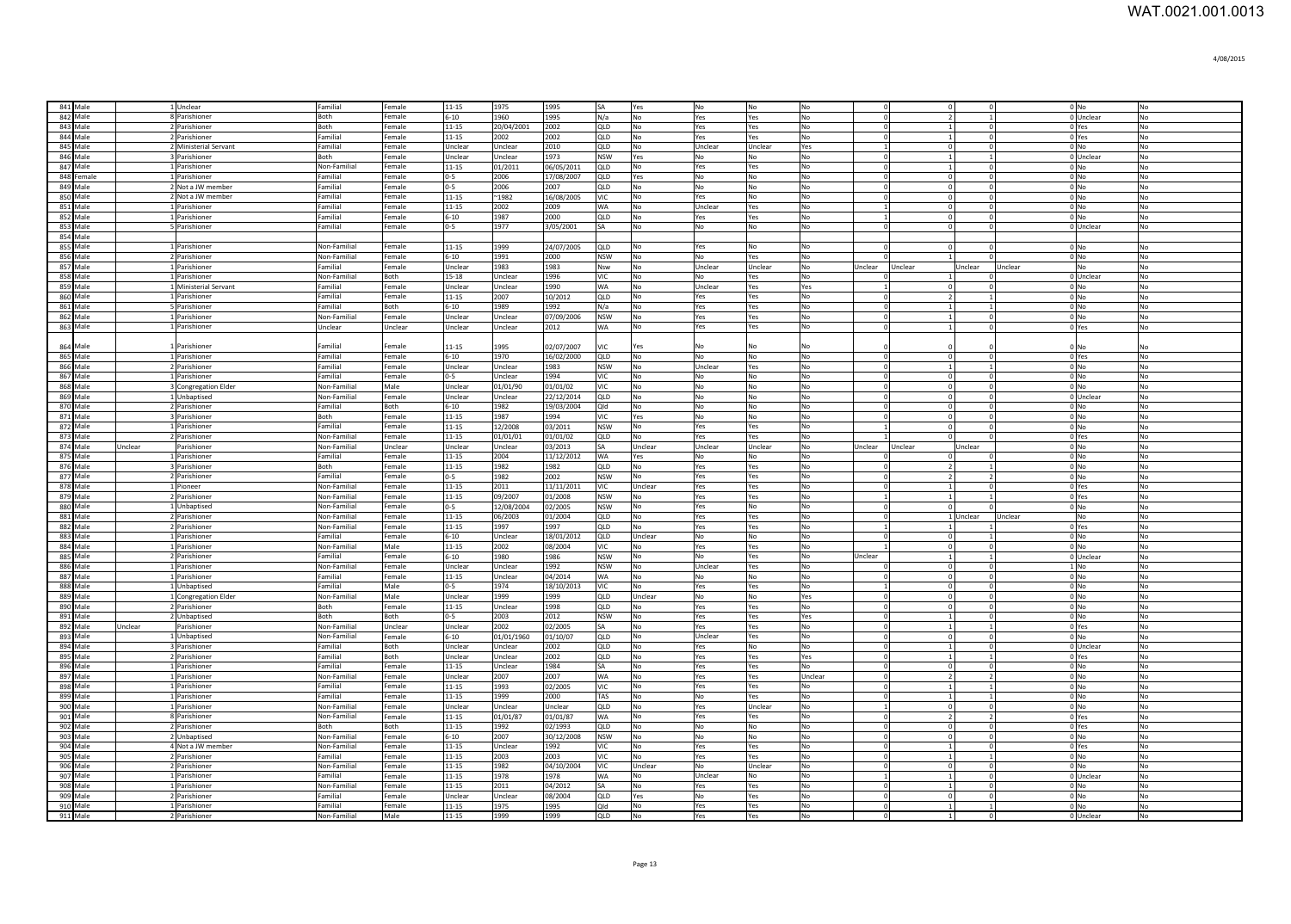| 912 Male             | 3 Parishioner                          | Familial             | Female           | 11-15              | Unclear         | 1985               | QLD               | Yes            | Yes            | Yes            | No        | Unclear        | $\vert$ 1      |                | 0 <sub>No</sub>     | No             |
|----------------------|----------------------------------------|----------------------|------------------|--------------------|-----------------|--------------------|-------------------|----------------|----------------|----------------|-----------|----------------|----------------|----------------|---------------------|----------------|
| 913 Male             | 1 Parishioner                          | Familial             | Female           | $6 - 10$           | 1994            | 01/04/2013         | <b>NSW</b>        | No             | Yes            | No             | No        |                | $\Omega$       | $\Omega$       | 0 <sub>No</sub>     | No             |
| 914 Male             | 1 Parishioner                          | Familial             | Female           | $11 - 15$          | 2000            | 23/03/2013         | <b>NSW</b>        | N <sub>o</sub> | Yes            | Yes            | <b>No</b> | $\Omega$       | $\vert$ 1      | $\circ$        | 0 <sub>No</sub>     | No             |
| 915 Male             | 1 Parishioner                          | Familial             | Unclear          | Unclear            | Unclear         | 2003               | VIC.              | Yes            | No             | <b>No</b>      | No        | $\Omega$       | $\Omega$       | $\Omega$       | 0 <sub>No</sub>     | No             |
| 916 Male             | 3 Parishioner                          | Non-Familial         | Both             | $6 - 10$           | 1981            | 1986               | <b>WA</b>         | No             | Yes            | Yes            | No        | $\Omega$       | $\vert$ 1      | $\mathbf{1}$   | 0 Yes               | No             |
| 917 Female           | 1 Parishioner                          | Familial             | Male             | 15-18              | 1986            | 07/07/2006         | <b>VIC</b>        | Yes            | No             | <b>No</b>      | No        | $\Omega$       | $\Omega$       | $\Omega$       | 0 <sub>No</sub>     | No             |
| 918 Male             | 1 Parishioner                          | Familial             | Female           | 11-15              | Unclear         | Unclear            | QLD               | Unclear        | No             | No             | <b>No</b> | $\Omega$       | $\Omega$       | $\Omega$       | $0$ No              | No             |
| 919 Male             | 1 Parishioner                          | Non-Familia          | Female           | 11-15              | 01/01/02        | 01/01/02           | WA                | No             | Yes            | Yes            | No        |                | $\mathbf{1}$   | $\Omega$       | $0$ No              | No             |
| 920 Male             | 2 Parishioner                          | Non-Familial         | Both             | Unclear            | Unclear         | 09/2012            | QLD               | Yes            | No             | <b>No</b>      | <b>No</b> |                | $\Omega$       | $\Omega$       | 0 <sub>No</sub>     | No             |
| 921 Male             | 1 Unbaptised                           | Non-Familial         | Female           | 11-15              | Unclear         | 01/01/00           | WA                | No             | Yes            | No             | No        |                | $\Omega$       | $\Omega$       | 0 Yes               | No             |
| 922 Male             | 1 Parishioner                          | Familial             | Female           | Unclear            | Unclear         | Unclear            | SA                | No             | Yes            | Yes            | No        |                | $\overline{2}$ | $\overline{2}$ | $0$ No              | No             |
| 923 Male             | 1 Parishioner                          | Familial             | Female           | Jnclear            | 1988            | 2002               | SA                | No             | No             | No             | No        |                | $\overline{0}$ | $\mathbf{0}$   | 0 <sub>No</sub>     | No             |
| 924 Male             | 1 Parishioner                          | Familial             | Female           | Jnclear            | Unclear         | 2002               | QLD               | No             | Yes            | Yes            | No        |                | 1              | $^{\circ}$     | $0$ No              | No             |
| 925 Male             | 5 Ministerial Servant                  | Familial             | Female           | 11-15              | 1960            | 1985               | <b>NSW</b>        | Yes            | No             | Yes            | Yes       |                |                |                | 0 Yes               | No             |
| 926 Male             | 2 Parishioner                          | Familial             | <b>Both</b>      | $5 - 10$           | 1992            | 1997               | N/a               | No             | Unclear        | Yes            | Yes       |                | $\overline{0}$ |                | $1$ No              | No             |
| 927 Male             | 1 Unclear                              | Familial             | Female           | Unclear            | Unclear         | 1986               | NT                | Unclear        | <b>Jnclear</b> | Yes            | Yes       |                | $\overline{0}$ | $\Omega$       | 0 <sub>No</sub>     | No             |
|                      |                                        |                      |                  |                    |                 |                    |                   |                |                |                |           |                |                |                |                     |                |
| 928 Male             | 3 Congregation Elder                   | Non-Familial         | Female           | $1 - 15$           | Jnclear         | 2003               | <b>NSW</b>        | No             | No             | Yes            | Yes       |                |                |                | $0$ No              | No             |
| 929 Male<br>Unclear  | Parishioner                            | Unclear              | Unclear          | Unclear            | Jnclear         | 11/1996            | VIC.              | No             | Yes            | No             | No        | $\Omega$       | $\overline{0}$ | $\overline{0}$ | 0 <sub>No</sub>     | No             |
| 930 Male             | 2 Parishioner                          | Non-Familial         | Female           | $11 - 15$          | 1986            | 28/02/1992         | QLD               | No             | No             | Yes            | No        | $\Omega$       | $\vert$ 1      | $\mathbf 0$    | 0 Unclear           | No             |
| 931 Male             | 1 Parishioner                          | Non-Familial         | Female           | $11 - 15$          | 01/2007         | 01/2007            | QLD               | N <sub>o</sub> | Yes            | Yes            | No        | $\mathbf{1}$   | $\overline{0}$ | $\mathbf 0$    | 0 <sub>No</sub>     | N <sub>o</sub> |
| 932 Male             | 3 Parishioner                          | Familial             | Female           | $0 - 5$            | Unclear         | 2007               | QLD               | No             | Yes            | Yes            | No        | $\overline{2}$ | $\mathbf{1}$   | $\mathbf{1}$   | 0 <sub>No</sub>     | No             |
| 933 Male             | 1 Parishioner                          | Non-Familial         | Female           | Unclear            | 01/01/94        | 01/01/94           | WA                | No             | Yes            | Yes            | No        | -1             | $\overline{0}$ | $\mathbf 0$    | $0$ No              | No             |
| 934 Male<br>Unclear  | <b>Congregation Elder</b>              | Non-Familial         | Unclear          | Unclear            | 29/11/2009      | 03/04/2010         | VIC               | No             | Yes            | Unclear        | Yes       | $\Omega$       | $\overline{0}$ | $\overline{0}$ | 0 Yes               | No             |
| 935 Male             | 1 Parishioner                          | Non-Familial         | Female           | $6 - 10$           | Unclear         | 07/2010            | <b>NSW</b>        | No             | No             | No             | No        | $\Omega$       | 0              | $\overline{0}$ | $0$ No              | No             |
| 936 Male             | 1 Parishioner                          | Non-Familial         | Female           | 11-15              | 1969            | 2003               | QLD               | Yes            | No             | No             | No        | $\Omega$       | 0              | $\mathbf{0}$   | $0$ No              | No             |
| 937 Male             | 2 Not a JW member                      | Familial             | Female           | $6 - 10$           | 1996            | Unclear            | WA                | No             | Yes            | No             | No        | $\Omega$       | $\overline{0}$ | $\overline{0}$ | 0 Yes               | No             |
| 938 Male             | 7 Congregation Elder                   | Non-Familial         | Female           | $11 - 15$          | 1984            | 1995               | <b>NSW</b>        | No             | Yes            | Yes            | Yes       | $\overline{1}$ | $\vert$ 1      | $\mathbf{1}$   | $1$ No              | No             |
| 939 Male             | 3 Ministerial Servant                  | Familial             | Female           | $0 - 5$            | 1998            | 2005               | <b>NSW</b>        | No             | Yes            | Yes            | Yes       | $\Omega$       | $\vert$ 1      | $^{\circ}$     | 0 Yes               | No             |
| 940 Male             | 1 Parishioner                          | Familial             | Female           | $0 - 5$            | Unclear         | 2000               | <b>WA</b>         | No             | No             | No             | No        | $\Omega$       | $\Omega$       | $\Omega$       | $0$ No              | No             |
| 941 Male             | 1 Parishioner                          | Familial             | Female           | Unclear            | Unclear         | 10/1977            | SA                | No             | Yes            | Yes            | No        |                |                |                | 0 Unclear           | No             |
| 942 Male             | 2 Congregation Elder                   | Non-Familial         | Female           | $5 - 10$           | 1982            | 05/11/2005         | WA                | Yes            | No             | No             | No        |                | $\Omega$       |                | $0$ No              | No             |
| 943 Male             | 1 Parishioner                          | Familial             | Female           | $11 - 15$          | 1987            | 1989               | Qld               | No             | No             | No             | No        |                | $\Omega$       |                | 0 Unclear           | No             |
| 944 Male             | 1 Unbaptised                           | Familial             | Female           | Unclear            | Unclear         | 2007               | QLD               | Yes            | No             | <b>No</b>      | No        |                | $\Omega$       |                | $0$ No              | No             |
| 945 Male             | 1 Parishioner                          | Familial             | Female           | $6 - 10$           | 1984            | 2000               | <b>WA</b>         | No             | Yes            |                | No        |                | $\Omega$       | $\Omega$       | 0 Yes               | No             |
|                      |                                        |                      |                  |                    |                 |                    |                   |                |                | Yes            |           |                |                |                |                     |                |
| 946 Male             | 6 Not a JW member                      | Both                 | Female           | $6 - 10$           | 1960            | 03/2004            | QLD               | No             | Yes            | <b>No</b>      | No        | $\Omega$       | $\Omega$       | $\Omega$       | 0 <sub>No</sub>     | No             |
| 947 Male             | 1 Unbaptised                           | Familial             | Female           | $11 - 15$          | 1998            | 30/11/2011         | <b>NSW</b>        | No             | Yes            | <b>No</b>      | No        | $\Omega$       | $\Omega$       | $\Omega$       | 0 <sub>No</sub>     | No             |
| 948 Male             |                                        | Familial             | Female           | $6 - 10$           | 1981            | 08/2003            | <b>VIC</b>        | No             | Unclear        | No             | No        | $\overline{0}$ | $\overline{0}$ | $\overline{0}$ | 0 Yes               | No             |
| 949 Male             | 1 Not a JW member                      | Familia              | Female           | $11 - 15$          | 1982            |                    | <b>VIC</b>        | No             | Unclear        | No             | No        | $\Omega$       | $\overline{0}$ | $\Omega$       |                     | No             |
| 950 Male             | 2 Parishioner                          | Familial             |                  | $0 - 5$            | 1987            | 08/2003<br>1987    | WA                | No             | Yes            | Yes            | No        | $\Omega$       |                | 1 Unclear      | 0 Yes<br>0 Yes      | No             |
|                      | 1 Parishioner                          |                      | Female           |                    |                 |                    |                   |                |                |                |           | $\overline{1}$ | $\overline{0}$ |                |                     |                |
| 951 Male<br>952 Male | 3 Parishioner                          | Familial<br>Familial | Female<br>Female | 11-15<br>Unclear   | 2002<br>Unclear | 07/2007<br>1989    | QLD<br>SA         | Yes<br>No      | Yes<br>No      | Yes<br>No      | No<br>No  | $\Omega$       | $\overline{0}$ | $\Omega$       | $0$ No<br>0 Unclear | No             |
| 953 Male             | 2 Parishioner                          | Familial             | Female           | 15-18              | Unclear         |                    |                   | No             | No             | Yes            | No        |                | $\mathbf{1}$   | $\Omega$       |                     | No             |
| 954 Male             | 1 Parishioner<br>1 Parishioner         | Non-Familial         | Female           |                    |                 | 08/2013            | QLD               | No             | Yes            | Yes            | No        |                |                |                | 0 Unclear           | No             |
| 955 Male             | 2 Unbaptised                           | Familial             | Female           | 11-15<br>$6 - 10$  | 2004<br>1983    | 06/07/2004<br>2012 | <b>NSW</b><br>QLD | No             | Yes            | Yes            | Yes       | Jnclear        | $\Omega$       |                | $0$ No<br>$0$ No    | No<br>No       |
| 956 Male             | 1 Parishioner                          | Non-Familial         | Female           | $0 - 5$            | 1982            | 2000               | SA                | Yes            | No             | No             | No        |                | $\overline{0}$ | $^{\circ}$     | $0$ No              | No             |
| 957 Male             | 1 Parishioner                          | Familial             | Female           | 11-15              | Jnclear         | 2002               | WA                | No             | Yes            | Yes            | No        |                |                |                | 0 Yes               | No             |
| 958 Male             | 1 Parishioner                          | Familial             | Female           | Jnclear            | Jnclear         | 1990               | VIC.              | No             | Yes            | Yes            | No        | Jnclear        | $\overline{0}$ | $\mathbf 0$    | 0 Yes               | No             |
| 959 Male             | 1 Parishioner                          | Non-Familial         | Female           | $-5$               | 1999            | 1999               | <b>NSW</b>        | No             | No             | <b>No</b>      | No        |                | $\overline{0}$ | $^{\circ}$     | 0 <sub>No</sub>     | No             |
| 960 Male             | 1 Parishioner                          | Familial             | Female           | Unclear            | Jnclear         | 01/2011            | WA                | No             | Yes            | N <sub>O</sub> | No        |                | $\overline{0}$ | $\Omega$       | 0 <sub>No</sub>     | Unclear        |
| 961 Male             | 2 Unbaptised                           | Familial             | Both             | Unclear            | Unclear         | Unclear            | VIC.              | N <sub>o</sub> | Unclear        | <b>No</b>      | No        | $\Omega$       | $\overline{0}$ | $\overline{0}$ | $0 \text{N}$        | <b>No</b>      |
| 962 Male             | 2 Parishioner                          | Both                 | Female           | $6 - 10$           | Unclear         | 6/07/2001          | TAS               | N <sub>0</sub> | <b>No</b>      | <b>No</b>      | No        | $\Omega$       | 0              | $\overline{0}$ | $0$ No              | No             |
| 963 Male             | 1 Parishioner                          | Familial             | Female           | $11 - 15$          | 1998            | 2003               | <b>WA</b>         | <b>No</b>      | lNo.           | <b>No</b>      | No        | $\Omega$       | $\overline{0}$ | $\mathbf 0$    | $0$ <sub>No</sub>   | No             |
| 964 Male             | 1 Unbaptised                           | Familial             | Female           | Unclear            | Unclear         | 1998               | <b>WA</b>         | No             | Unclear        | Yes            | No        | $\Omega$       | $\overline{0}$ | $\Omega$       | 0 <sub>No</sub>     | No             |
| 965 Male             | 1 Parishioner                          | Familial             | Female           | 11-15              | Unclear         | 2006               | WA                | No             | No             | Yes            | No        |                | $\vert$ 1      | $\mathbf{1}$   | $0$ No              | No             |
| 966 Male             | 4 Parishioner                          | Non-Familial         | Female           | Unclear            | 01/01/93        | 01/01/03           | QLD               | No             | No             | No             | No        | $\Omega$       | $\mathbf 0$    | $\overline{0}$ | $0$ No              | No             |
| 967 Male             | 2 parishioner                          | Familial             | Female           | $6 - 10$           | Unclear         | 2000               | Unclear           | No             | No             | No             | No        | $\Omega$       | $\overline{0}$ | $\overline{0}$ | 0 Unclear           | No             |
| 968 Male             | 1 Parishioner                          | Familial             | Female           | $11 - 15$          | Unclear         | Unclear            | QLD               | No             | Unclea         | Yes            | No        |                | $\overline{0}$ | $^{\circ}$     | 0 Yes               | No             |
| 969 Male<br>$10+$    | Ministerial Servant                    | Non-Familial         | Male             | $6 - 10$           | 1988            | 1988               | <b>NSW</b>        | No             | Yes            | Yes            | Yes       | Unclear        | $\overline{2}$ |                | $0$ No              | No             |
| 970 Male             | 1 Parishioner                          | Non-Familial         | Male             | $11 - 15$          | Unclear         | 2001               | <b>NSW</b>        | No             | Yes            | Yes            | No        |                | $\vert$ 1      |                | 0 Yes               | No             |
| 971 Male             | 1 Ministerial Servant                  | Non-Familial         | Female           | $11 - 15$          | 1997            | 2003               | VIC               | No             | Unclea         | Yes            | Yes       |                | $\overline{0}$ |                | $0$ No              | No             |
| 972 Male             | 1 Parishioner                          | Familial             | Female           | $6 - 10$           | 1990            | Unclear            | QLD               | No             | No             | Yes            | No        |                | $\Omega$       |                | $0$ No              | No             |
| 973 Male             | 4 Parishioner                          | Familial             | Both             | $6 - 10$           | Unclear         | 30/05/2004         | <b>NSW</b>        | No             | Yes            | Yes            | No        |                | $\Omega$       |                | $0$ No              | No             |
| 974 Male             | 1 Ministerial Servant                  | Non-Familial         | Female           | Unclear            | Unclear         | 1981               | Qld               | No             | Unclear        | No             | Yes       | $\Omega$       | $\Omega$       | $\Omega$       | $0$ No              | No             |
| 975 Male             | 1 Parishioner                          | Non-Familial         | Male             | $0-5$              | 1989            | 24/01/2002         | <b>NSW</b>        | No             | Yes            | N <sub>0</sub> | No        | $\Omega$       | $\Omega$       | $\Omega$       | $0$ No              | No             |
| 976 Male             | 1 Parishioner                          | Familial             | Female           | 11-15              | 1970            | 2008               | N/a               | <b>No</b>      | Yes            | No             | <b>No</b> | $\Omega$       | $\circ$        | $\Omega$       | $1$ <sub>No</sub>   | No             |
| 977 Male             | 2 Parishioner                          | Non-Familial         | Both             | $6 - 10$           | 1984            | 16/12/1987         | <b>NT</b>         | <b>No</b>      | Yes            | Yes            | No        | $\Omega$       | $\vert$ 1      | $\Omega$       | 0 Unclear           | No             |
| 978 Male             | 1 Parishioner                          | Familia              | Male             | $6 - 10$           | Unclear         | 2003               | <b>NSW</b>        | No             | Yes            | Yes            | No        | $\overline{1}$ | $\overline{0}$ | $\Omega$       | $0$ No              | No             |
| 979 Male             | 2 Parishioner                          | Familial             | Female           | 11-15              | 1975            | 1998               | <b>NSW</b>        | No             | Unclear        | Yes            | No        |                | $\overline{0}$ | $\Omega$       | 0 Yes               | No             |
| 980 Male             | 3 Parishioner                          | Familial             | Female           |                    | Unclear         |                    |                   | <b>No</b>      | Yes            |                | <b>No</b> | $\Omega$       | $\vert$ 1      | $\overline{0}$ | $0$ No              |                |
|                      |                                        | Familial             |                  | $6 - 10$           |                 | 26/01/2008         | <b>NSW</b>        |                |                | Yes            |           |                | $\overline{0}$ | $\overline{0}$ |                     | No             |
| 981 Male<br>982 Male | 3 Ministerial Servant<br>2 Parishioner | Non-Familial         | Both<br>Female   | Unclear<br>$0 - 5$ | Unclear<br>1956 | 18/08/1992<br>1996 | QLD<br><b>WA</b>  | Unclear<br>No  | No<br>Yes      | No<br>Yes      | No<br>Yes |                | $\overline{2}$ | $\overline{2}$ | $0$ No<br>$0$ No    | No<br>No       |